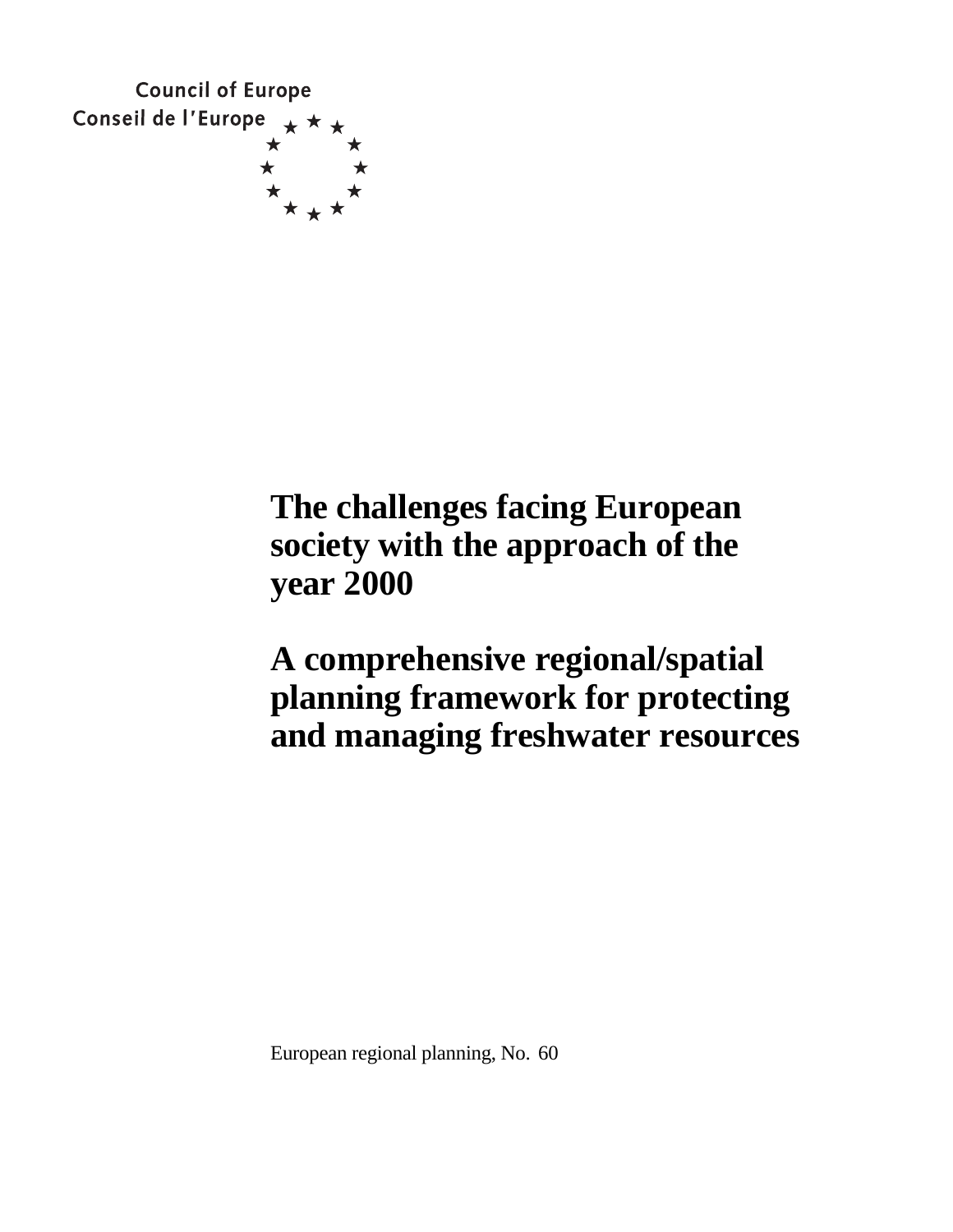## **The challenges facing European society with the approach of the year 2000**

## **A comprehensive regional/spatial planning framework for protecting and managing freshwater resources**

Technical report submitted to the 11th session of the European Conference of Ministers responsible for Regional Planning (CEMAT)

Limassol (Cyprus), 16-17 October 1997

Resolution adopted by the European Ministers responsible for Regional Planning

European regional planning, No. 60

**Council of Europe Publishing**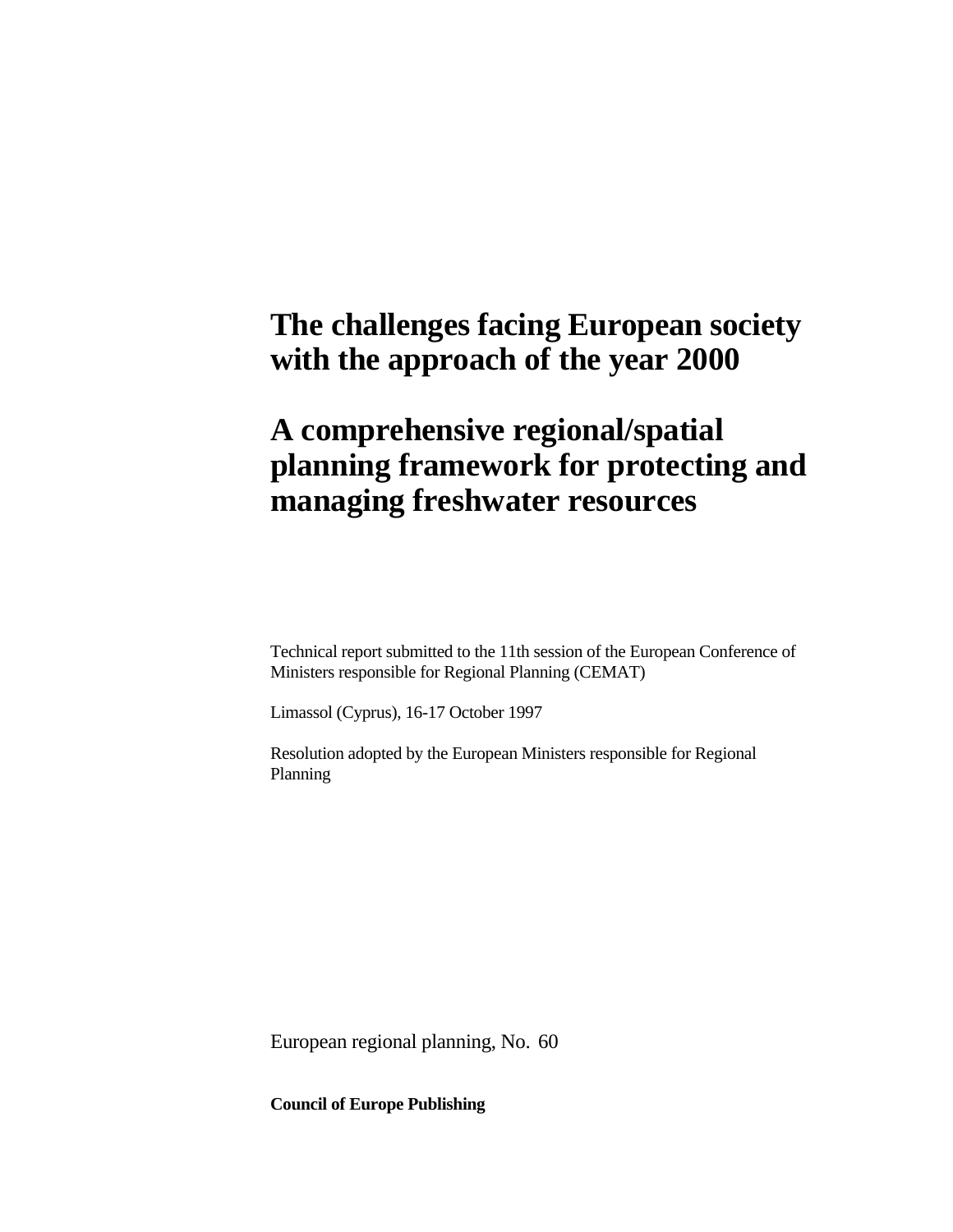French edition:

*Les défis pour la société européenne à l'aube de l'an 2000: protection et gestion des ressources en eau douce dans un cadre global d'aménagement du territoire*

ISBN 92-871-

*The challenges facing European society with the approach of the year 2000: strategies for the sustainable development of European states in the Mediterranean basin, No. 59*  ISBN 92-871-3227-5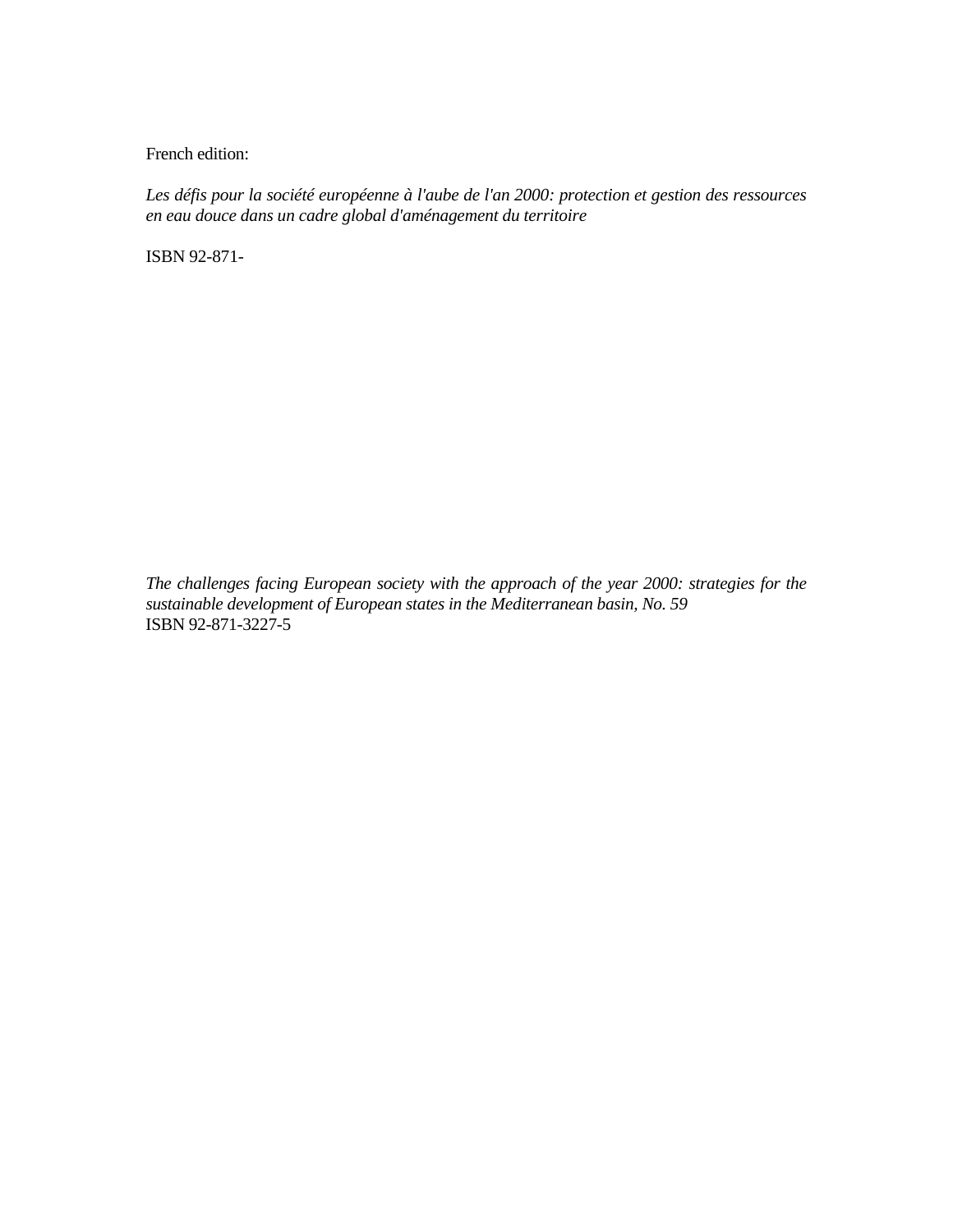## **TABLE OF CONTENTS**

| I. |                                                                                                                                                |                                                                                                                                                                                                           |  |
|----|------------------------------------------------------------------------------------------------------------------------------------------------|-----------------------------------------------------------------------------------------------------------------------------------------------------------------------------------------------------------|--|
|    | 1.<br>2.<br>3.                                                                                                                                 | Public participation in different regional/spatial planning                                                                                                                                               |  |
|    |                                                                                                                                                |                                                                                                                                                                                                           |  |
|    | 1.<br>2.<br>3.                                                                                                                                 | The regional/spatial planning of greater Europe in co-operation<br>Strategies for sustainable development of the northern states of Europe<br>Forecasting for sustainable development in the states       |  |
|    | III. Rational management of freshwater resources as part of a Europe-wide                                                                      |                                                                                                                                                                                                           |  |
|    | 1.                                                                                                                                             |                                                                                                                                                                                                           |  |
|    | 2.                                                                                                                                             | Strategies for the sustainable management of freshwater resources                                                                                                                                         |  |
|    | 3.                                                                                                                                             | National strategies for integrating sustainable freshwater management                                                                                                                                     |  |
|    | 4.                                                                                                                                             | European strategies of regional/spatial planning concerning<br>4.1. Policies for the development and integrated management of large<br>4.2. Transfrontier co-operation in the event of flooding of rivers |  |
|    | IV. Resolution No. 2 on strategies to be implemented within a comprehensive<br>regional/spatial planning framework for protecting and managing |                                                                                                                                                                                                           |  |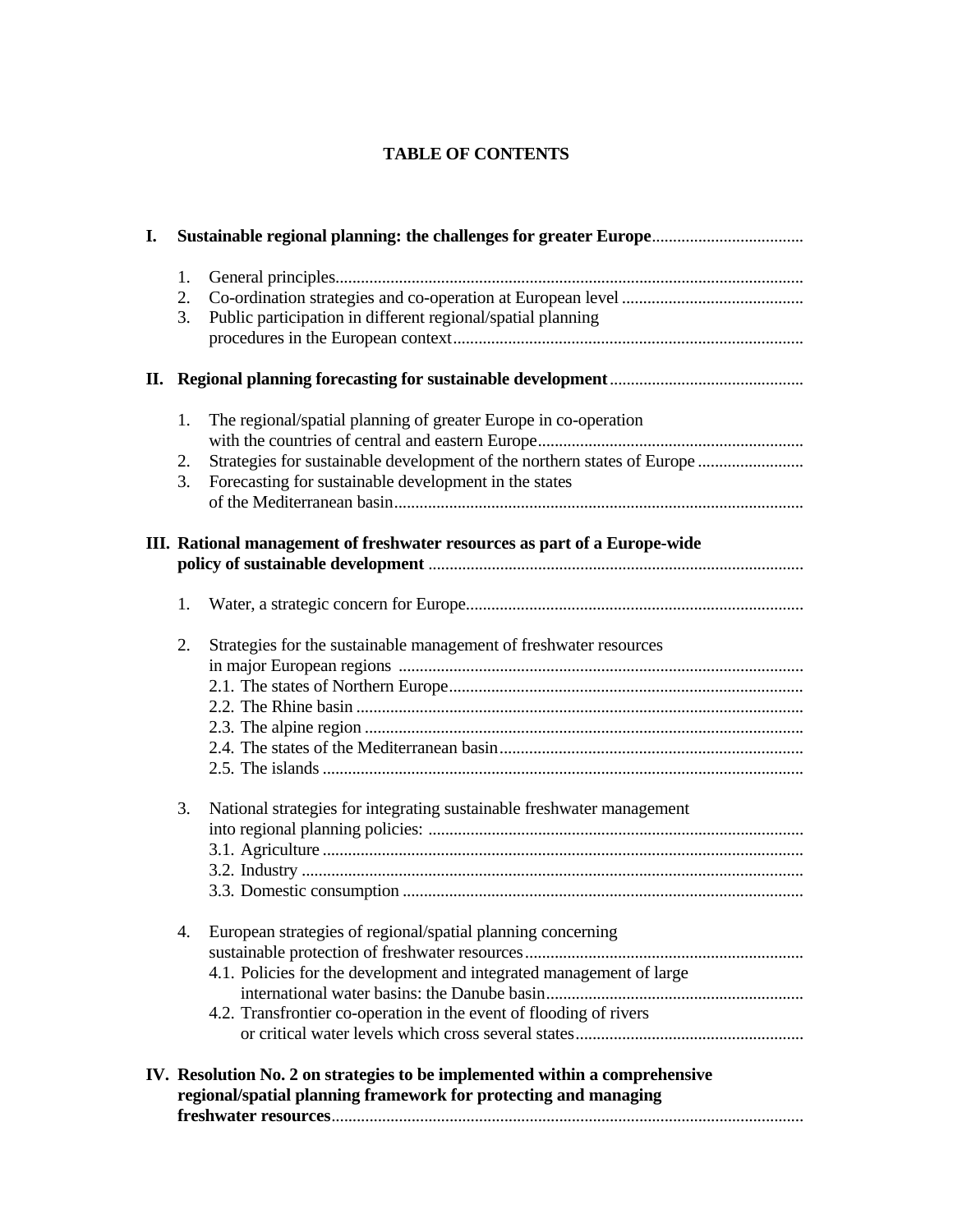### **I. SUSTAINABLE REGIONAL PLANNING: THE CHALLENGES FOR GREATER EUROPE**

#### **1. General principles**

The last decade of the 20th century trends to be proven a period of historic significance for greater Europe. A process of change of profound dimensions is still very much in progress, transforming the entire continent of Europe. Europe is moving to the beginning of a new millennium conscious of the magnitude of these changes, concentrating its efforts on implementing the most ambitions vision and the hopes of all its peoples.

European organisations, and in particular the Council of Europe and the European Union, national governments, politicians at different levels of decision-making, institutions and other agencies, professionals and academics along with the citizens of Europe are trying to fully comprehend the enormous opportunities opening-up, to respond in a systematic way to the major challenges of our times, to make choices and decisions which are bound to reshape Europe beyond recognition and set the foundations for the future development of Europe and its role in an international context.

Europeans are facing the greatest challenge ever: how to use the extensive experience accumulated and the groundwork laid until now with efficiency, wisdom, vision, courage and conviction in order to build a new humane Europe which will guarantee peace, equity and prosperity for all its peoples.

Since the historic socio-political changes in central and eastern Europe in 1989 and the beginning of a new period for the European Union after the Maastricht Treaty, Europe as a whole is striving through numerous initiatives and programmes to achieve a new balance which will enable and promote the harmonious, sustainable future development of all its territory and peoples.

The new European set-up and the need to establish a dynamic future role for Europe in the international competition impose the need for quantitative and qualitative modifications of the spatial structure of the European space, with specific consideration on the environmental integrity and the efficiency of infrastructure networks.

Sustainability of all development is the most persisting demand of our times. It is in fact an extremely far-reaching notion, as it may be extended to incorporate the right of every European citizen to enjoy the basic human rights. Peace, justice, equity, welfare, quality of living conditions, socio-political tolerance and mutual respect for each other's differences and a concern for our common European and global environment are simultaneously the ingredients and the underlying objectives of Europe's effort to achieve sustainable development.

The sustainable development of the European territory is a widely accepted strategic objective which is expected to enable the implementation of fundamental principles and policies, like the socio-economic cohesion of greater Europe, the improvement of living conditions, the safeguarding of the integrity of the European environment and the creation of the conditions which are needed to support continuous economic development and growth.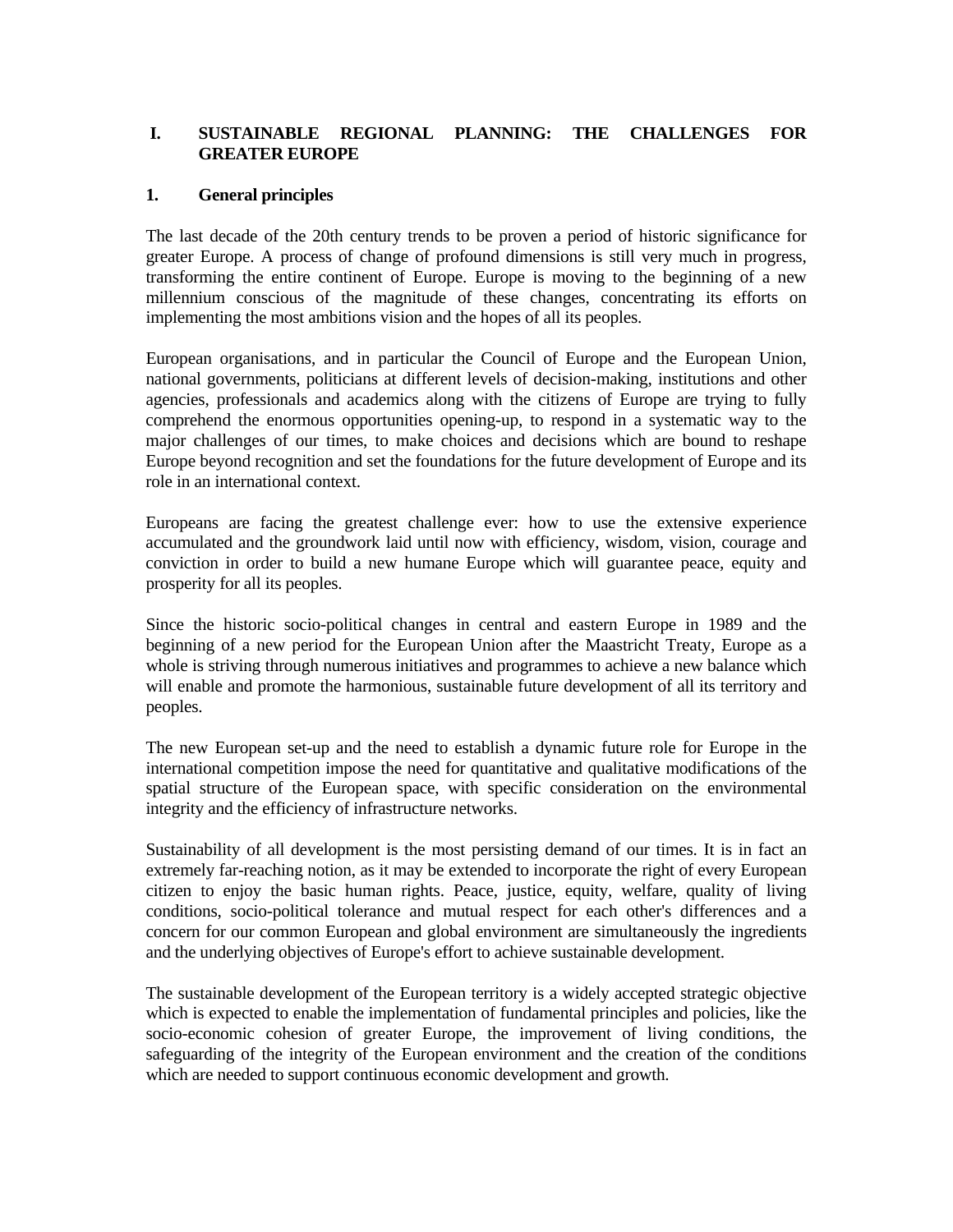The social and economic cohesion of the territory of the European Union is traditionally considered as one of the most fundamental objectives of its policies. The relatively slow progress achieved till now in obtaining cohesion and the narrowing of the development gap between the "centre" and the periphery has proven the existence of a strong interrelationship between the economic and social cohesion and regional planning, as an instrument for promoting spatial cohesion.

The Council of Europe has been moving towards the same rationale, as a result of a continuous process since the adoption of the Torremolinos Charter in 1983. In fact both European Organisations, following parallel routes, are increasingly recognising the need to be collectively and actively involved in the realm of regional planning, in order to achieve major social and economic objectives, which would lead to comparable living and environmental conditions and qualities for all European citizens. The effort of the European Union to develop a "European Spatial Development Perspective" and the work of the CEMAT within the Council of Europe are tangible expressions of the realisation that regional planning is an indispensable instrument for promoting the developmental, and hence the social and economic, integration of the European space.

The integration of the territory of greater Europe through the promotion of a balanced and sustainable development of all its regions is an ambitious objective, and considerable problems, stemming from the size of the geographical area and the large number of nations, organisations and systems involved, need to be resolved. The achievement of this objective largely depends on the definition and implementation of a widely-endorsed comprehensive planning policy, which ought to cover the whole of greater Europe at a strategic level.

This long-term and dynamic regional planning framework should be capable for bridging existing gaps, resolving conflicts, promoting advantages, ameliorating disadvantages and providing for a minimum level of regionally balanced and sustainable development throughout Europe. In the end, the envisaged regional planning strategy will be used as a guide for the efficient and effective distribution, re-allocation and transfer of scarce financial resources, while taking into account the future role of Europe in its wider geographical context.

Europe should find the means to overcome substantial problems hindering its effort to formulate such a comprehensive regional planning policy in order to exploit the opportunities arising from the new social, economic and political environment throughout the continent. Such problems are arising from the diversity of responses to questions relating to:

- a) the principles which should underlie a spatial planning policy for greater Europe;
- b) the methodology and the objectives for the development and the implementation of such a comprehensive planning policy;
- c) whether the envisaged policy will affect other sectoral policies or offset the undesired effects of other policies.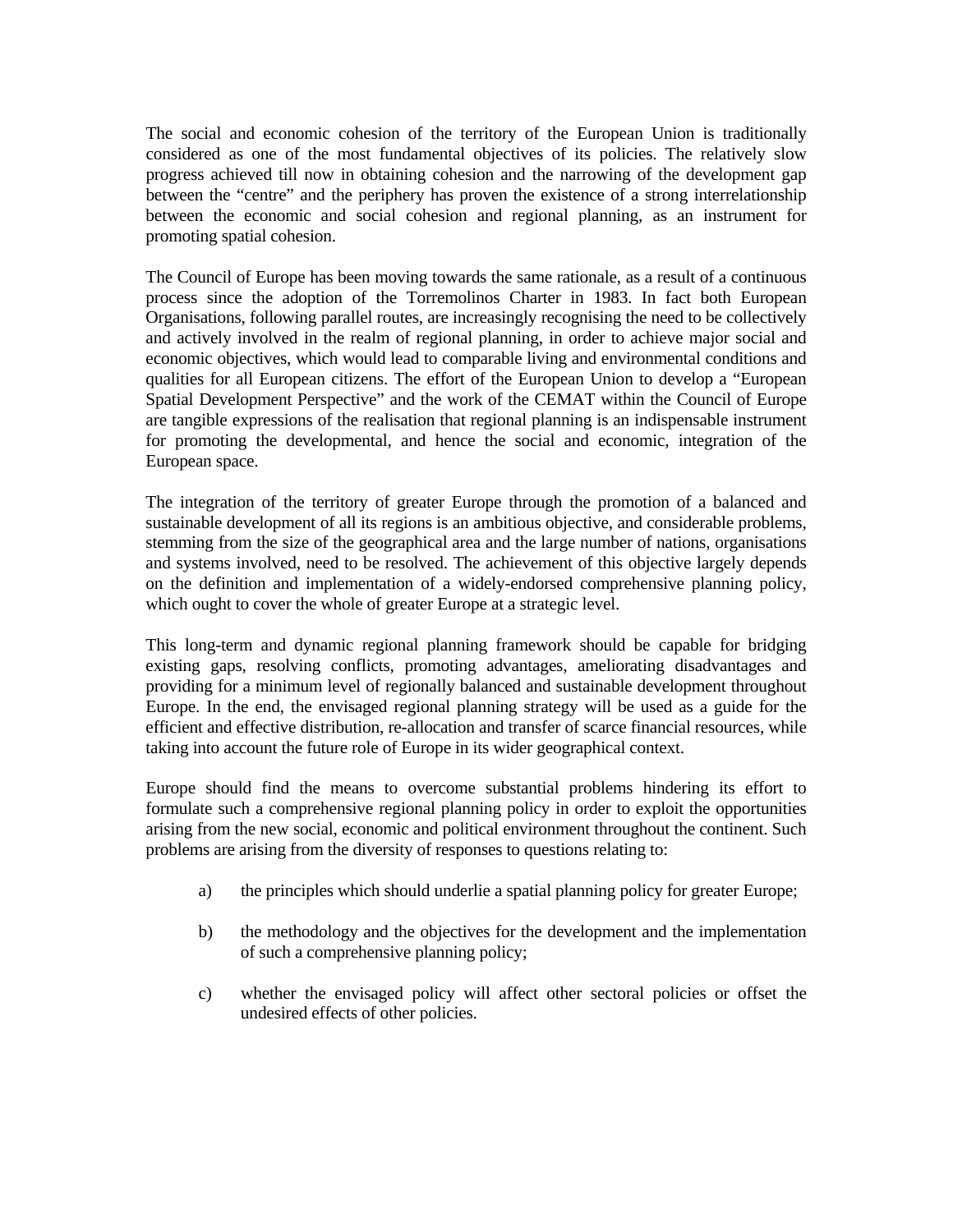The diversity of possible answers to the above questions is determined by the existence of notable differences in socio-economic structures and systems, administrative organisation, development levels and opportunities, distribution of competencies and responsibilities, etc., among European states. It is therefore essential to intensify a continuous process of consultation and dialogue between all European partners at multiple levels in order to formulate a minimum commonly acceptable approach in the planning of future development throughout the European space. Eventually, the existing variety may be transformed into a dynamic asset for promoting the sustainable development of Europe and the building of its future.

The Torremolinos Charter (1983) and more recent work of the Council of Europe and the European Spatial Development Perspective of the European Union may be used as guides for elaborating on a regional planning strategy for greater Europe. Within this context non-EU member states will have the opportunity to put forward for discussion their own perceptions, aspirations and priorities, in order to produce a strategy which should provide for the sustainable development of all European regions and the creation of a new dynamic role of Europe world-wide, while corresponding to the particular needs of each society.

A greater Europe regional planning strategy should correspond to the values and the long-term interests of Europe in the 21st century and it should be based on the following principles:

- a) the strategy should refer to the European territory (member states of the Council of Europe);
- b) the strategy will not be binding for the states and it should be flexible and easily adaptable to future needs;
- c) the strategy should provide for an appropriate balance between short-term and long-term needs and interests;
- d) the strategy should improve Europe's competitiveness in the international economic relations and reinforce its international influence and significance;
- e) regional planning policies should lead to the sustainability of future development, the improvement of living conditions and the promotion of social, economic and territorial cohesion, while encouraging, facilitating and accelerating the integration of central and eastern European countries into the family of democratic states;
- f) the European natural heritage should be considered as an asset which should not be used beyond its capacity to regenerate;
- g) Europeans should be meaningfully involved in the shaping of Europe's future development.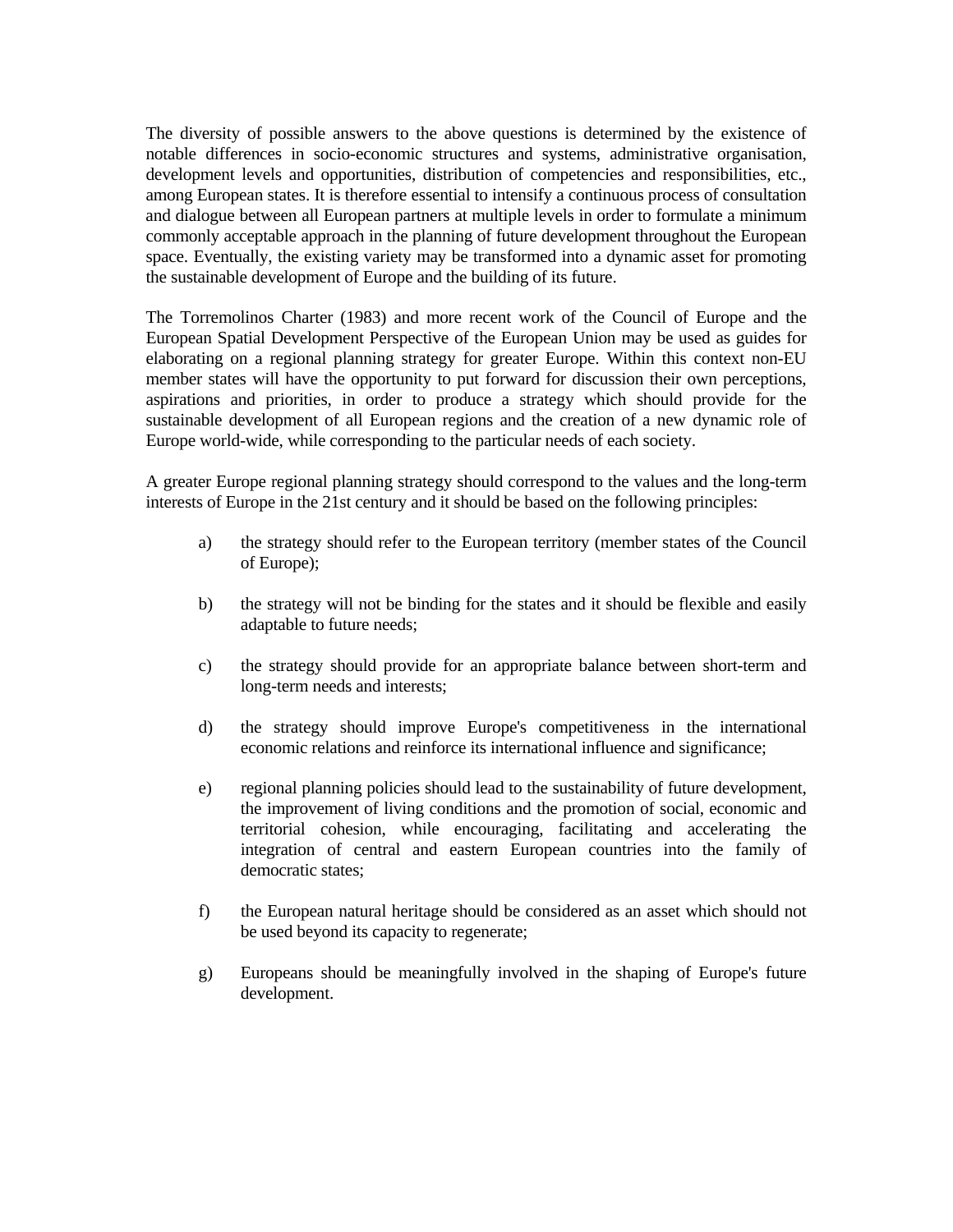#### **2. Co-ordination strategies and co-operation at European level**

The great variety in social and economic circumstances, administrative structures, development stages and the significant diversity prevailing in the distribution of competencies and responsibilities in the realm of regional planning within each European state, as well as the large number of European organisations, institutions and agencies which are, directly or indirectly, involved in regional planning and regional development impose the urgent need to establish adequate co-ordination strategies and to develop a framework and networks for the efficient co-operation between all European partners.

This need becomes more pressing when appreciating the fact that the planning strategy for greater Europe, which is a widely endorsed objective, will become a reference framework for all competent agencies and institutions according to their competency and responsibility at different levels (European, national, regional and local). The implementation of the principle of subsidiarity is an additional reason for actively pursuing these strategies and frameworks.

The Council of Europe, having among its members all European states, and therefore covering the whole of the European territory, constitutes the ideal forum for promoting the necessary level of co-operation and co-ordination in a systematic manner, using its long experience which has been accumulated during the last decades. Obviously, the CEMAT could significantly increase its contribution for promoting co-operation between the member states of the Council of Europe and between their regions, turning this area into a focal concern of its future work.

Other European organisations and in particular the European Union have actively advanced towards the same objective and the experience stemming from numerous and, in many instances very successful, co-operation initiatives which are relevant to spatial planning is extremely valuable for developing an extensive and multi-level co-operation network, covering the whole of the Union and many other European states, through the European agreements and various other policy initiatives (Interreg II and Interreg II c, Phare, etc.).

However, the fundamental objective of ensuring the future sustainable development of all European territory in a consistent and systematic manner opens up an entirely new environment, with ample opportunities for developing innovative planning policy options and possibilities for concerted common actions. Many regional planning decisions and policies affect directly and indirectly extensive parts of the European space, beyond national boundaries, defining new balances, opening-up opportunities, redistributing development prospects.

Cross-border, interregional and transnational co-operation are considered as necessary and fundamental operational instruments for advancing the organisation and the spatial restructuring of the European space. In response to this situation there has been a phenomenal growth of interest in the promotion of multi-level co-operation among many states and regions of greater Europe.

The social and political changes in central and eastern Europe and the strengthening of the European Union have created fertile conditions for deepening co-operation at a European level. There are many forms and levels of co-operation which are being promoted during the last decade (in the political, social, economic and cultural spheres). It is very significant for greater Europe that the Council of Europe and the European Union are both actively and decisively intensifying efforts for strengthening their co-operation and co-ordination in the area of regional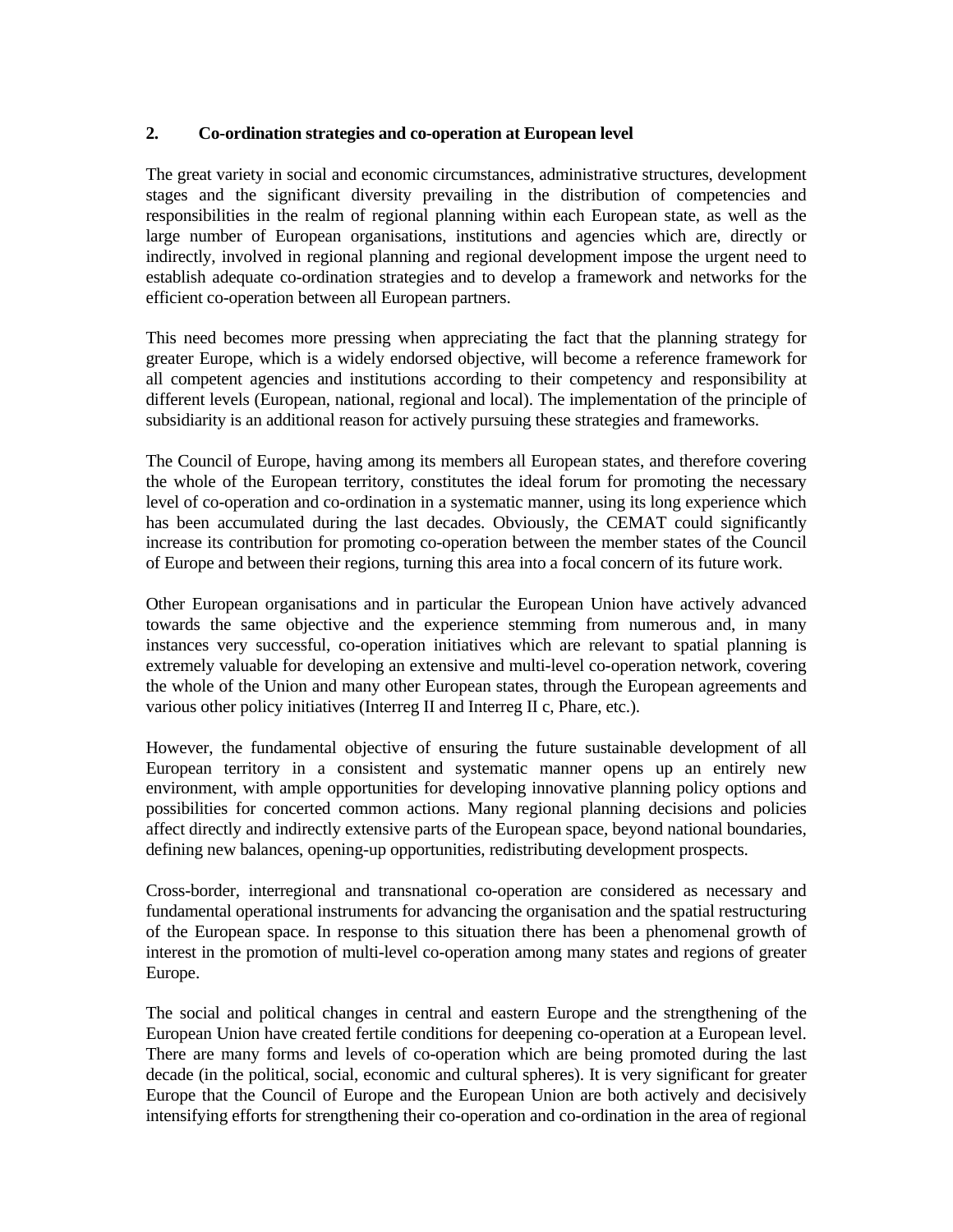planning. The two joint conferences in Dresden (1993) and in Prague (1995), the establishment of permanent consultation mechanisms, as well as many other important initiatives have demonstrated that co-operation between the two leading European organisations may be regarded as a cornerstone of paramount importance, for the development of a pan-European planning strategy, which ought to cover the whole of greater Europe.

The on-going process of co-operation between the two organisations and the increasing emphasis on co-ordinating policies and initiatives will, among other benefits, help to avoid the duplication of effort and the overlapping of relevant initiatives. The positive results stemming from such a co-operation are already evident in respect to the work done in parallel by the two organisations towards the development of a European spatial strategy for the territory of greater Europe. Obviously, there is a great potential for extending and deepening co-operation and coordination between the two European organisations in a more systematic and productive manner.

In fact, co-operation and co-ordination at this level may be considered as the backbone of any effort for shaping the future of greater Europe.

The promotion of multi-level co-operation between member states and different bodies and agencies within the two leading European organisations seems more important and essential than ever. This new climate of intense co-operation should enable each participating state to make a contribution to the shaping of the main lines of a European spatial planning strategy and at the same time facilitate the effective implementation of major policies, transcending national borders.

The Parliamentary Assembly and the Congress of Local and Regional Authorities of Europe (CLRAE) have a long standing experience in the area of regional planning and the enhancement of co-operation with the CEMAT may become instrumental for promoting a new attitude towards regional planning and a new appreciation for its dynamic role in the process of restructuring greater Europe.

Co-operation and co-ordination at different levels should be aiming at the sharing of a wide variety of information on spatial trends, experiences and knowledge between all partners involved. The European Union has encouraged and is participating, along with its member states, in the preparation of a Compendium of national planning systems in a systematic way. At the same time, the CEMAT is working towards the publication of relevant information in respect to all its member states. This initiative, despite its rather limited scope, is considered as an essential step in order to familiarise different European states with the planning systems and approaches of their partners and may be regarded as the foundation for promoting more active and meaningful co-operation on specific initiatives.

The Council of Europe and the European Union should jointly enable, initiate, facilitate and promote co-operation and co-ordination between competent regional and local authorities and communities, throughout greater Europe. The appreciation that many significant developmental and environmental problems are common for most people irrespective of national boundaries, the sharing of objectives and the exchange of information and experiences will: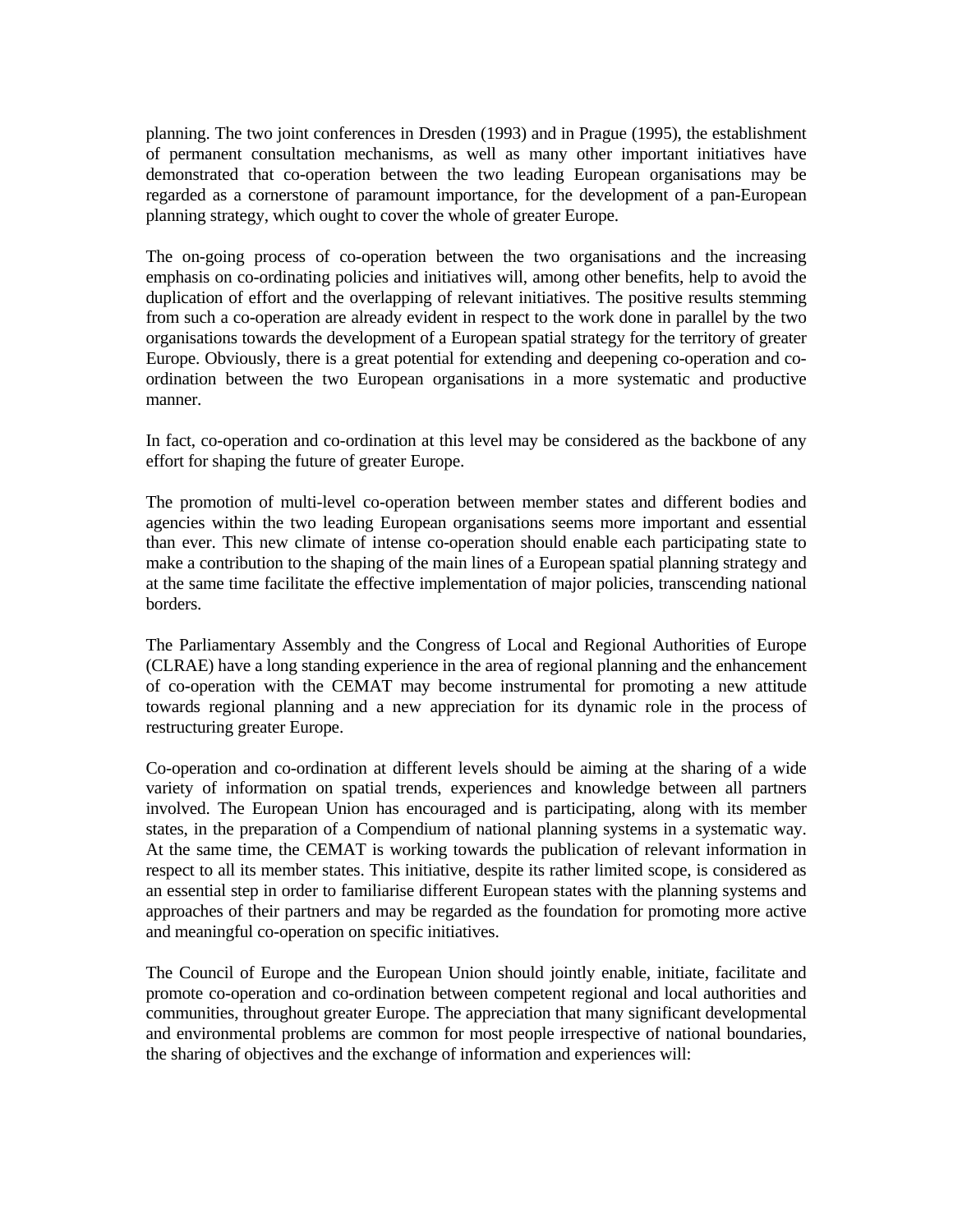- most importantly, promote understanding and the mutual respect between the peoples of Europe;
- improve the management and the efficiency of many regional and local services;
- prevent the duplication of long and expensive technical studies, and
- increase the feasibility of many European infrastructure projects.

At the local level, co-operation between communities and competent authorities and coordination of policies are based on the rationale that often development decisions on the use of scarce resources are interdependent, have long-term repercussions and affect wider areas than those immediately concerned. Co-operation in the field of spatial planning policy should strengthen the decentralisation of administrative and decision-making structures. Competition between local communities as far as their expectations and objectives are concerned could be transformed into co-operation for pursuing complementarity, partnership and joint development. In fact, this alternative approach may guarantee for greater solidarity and cohesion, increased sensitivity on the protection of our common natural, cultural and historical environment and more sustainable and financially sound development in the future.

The Council of Europe and the European Union should joint efforts for promoting co-operation and building adequate channels and mechanisms for consultation and co-operation with the regions neighbouring the outer perimeter of greater Europe, with particular emphasis to the southern and eastern border of Europe. This co-operation may set the foundations for establishing a new dynamic role for greater Europe in a very competitive international arena and it could concern infrastructure networks, the fostering of economic development and the restoration of environmental quality.

The considerable number of simultaneous initiatives, policies and programmes which are studied or implemented by different actors throughout greater Europe impose the need for establishing efficient and effective co-ordination processes and mechanisms. Thus, all major sectoral policies pursued by actors at different levels of decision-making need to be coordinated in order to achieve a coherent and comprehensive regional planning policy, to be used as the guiding framework for our common visions concerning the future of greater Europe. The resulting consistency will reinforce the overall dynamism and accelerate the achievement of spatial and hence social and economic cohesion of the European territory.

The most efficient way for co-ordinating regional planning policies which are relevant to greater Europe seems to be the drawing-up of a European spatial development perspective for the European Union and the formulation of a set of guiding principles for sustainable spatial development for greater Europe. These general policy frameworks, which are essential for achieving the sustainable development of greater Europe, should be consistent and comprehensive in order to enable the overall stream-lining of all major policies for attaining a common and widely endorsed objective.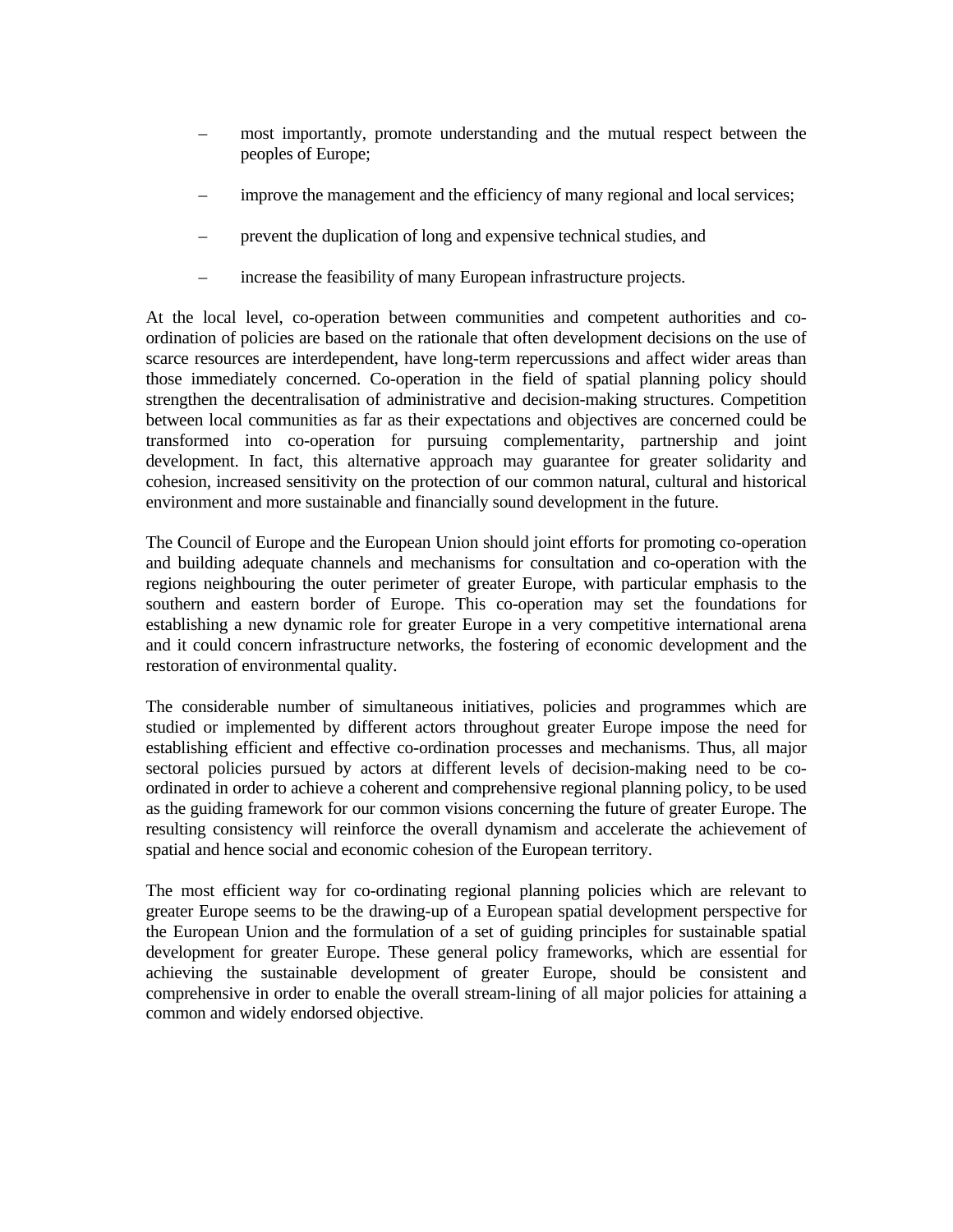## **3. Public participation in different regional/spatial planning procedures in the European context**

#### *3.1. Possibilities of public participation*

Four main aspects concern the potential for public participation in regional/spatial planning in the European context; these are:

- the right to public participation across European state borders;
- the implications from the wide differences in national planning systems on effective public participation throughout Europe;
- the awareness of European public and local authorities on transnational implications of European problems, strategies and policies;
- the possibilities for improving information and participation of the public in planning throughout greater Europe.

Wide differences exist in the overall approach towards public participation in the various parts of Europe and within these regions as well.

There are countries where public participation is based upon specific constitutional and legislative provisions, well-defined administrative mechanisms and practices, long experience of both the public and the authorities concerned and a public awareness of the possibilities for affecting the decision-making process. The right to participate is well entrenched in the mentality of the general public and supported by specific European Union policies.

In other instances, fundamental transformation is still very much in progress as regards the political system, social structures and the economy in general. Despite notable improvements and the evolution along a parallel path during the last five years, it seems that the resulting environment has not as yet been efficient enough to allow for or to promote active and effective citizen participation in the decision-making concerning regional planning.

The main problems hindering the effort for further improvements in this respect are:

- the salient conservative attitude of institutional agencies and administrative authorities towards public participation;
- the public is not convinced of the reasons for their participation, nor of their ability to influence decisions;
- citizens are not sufficiently aware of their rights to intervene in regional planning and participate in the decision-making process;
- access to information on the issues involved is usually not readily available to the public;
- in some instances public participation seems irrelevant and meaningless,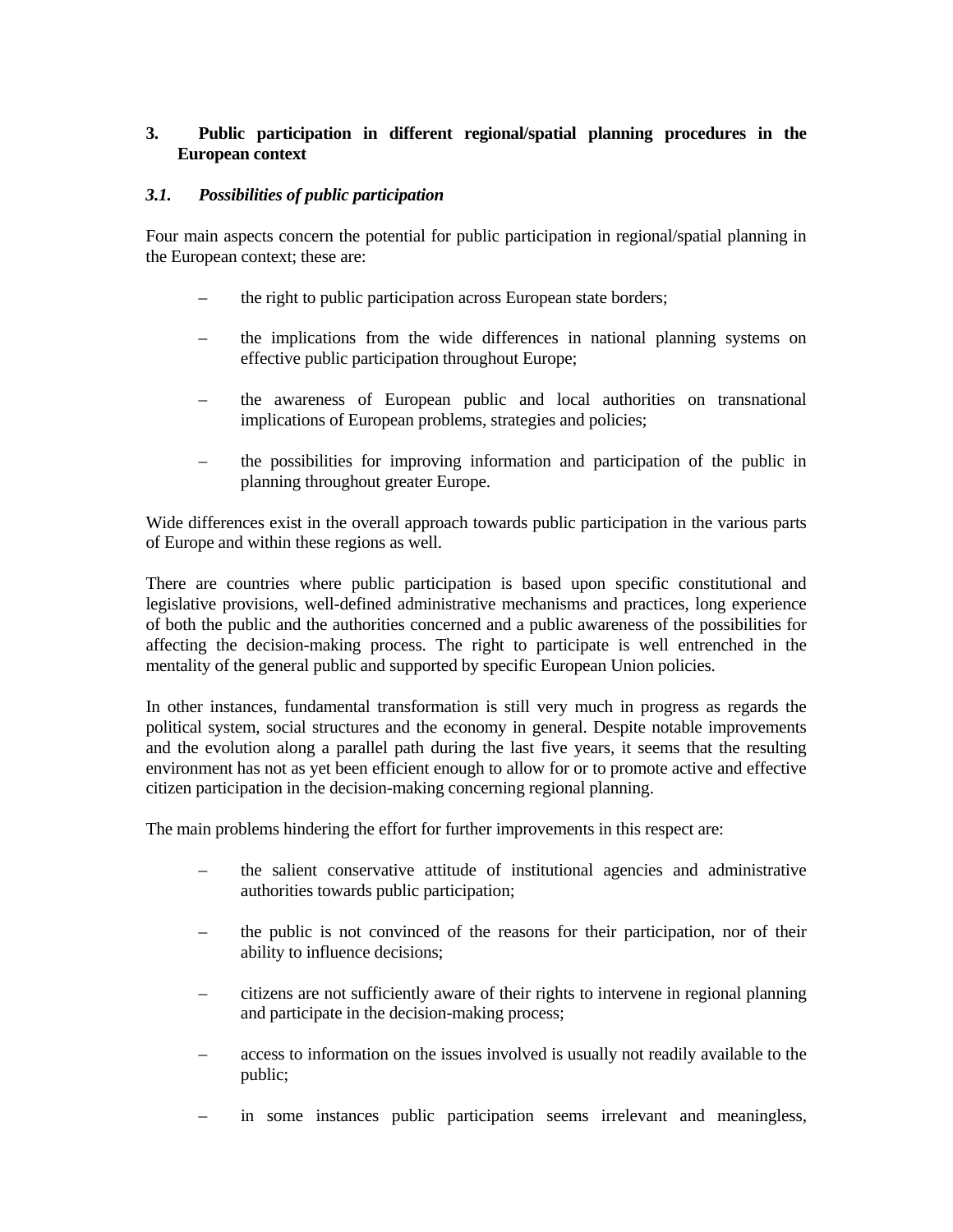#### especially when it is not encouraged at an early stage of the planning process.

The issue of how authorities respond to their obligations not only to allow for, but rather to encourage, public participation in a productive manner concerns Europe as a whole, despite differences in terms of stages along parallel paths. The essential issue in this respect refers to an innovative re-definition of the "public interest" and the way to safeguard it, to this extent there are strong similarities between western and central/eastern Europe.

Transborder regional planning is gradually evolving into a major contemporary necessity. Recent attention given to the regions of Europe by the Council of the European Union and the European Commission, which is manifested in many relevant policies and initiatives, suggest that an equally strong emphasis needs to be allocated to the issue of public participation within the context of transborder regional planning initiatives.

Despite obstacles hindering the effort to establish transborder co-operation in regional development (i.e. the variety of the degree of administrative autonomy, differences between national planning systems and the constitutional/political relations between cooperating agencies), there have been successful initiatives which pinpoint towards possible directions for future action.

The very nature of these initiatives and their dependence on personal networking seems to imply that it is still difficult to attain improvements in direct participatory approaches, available to non-organised European citizens. In fact, prescriptions of how to guarantee the right of the public to influence transborder planning decisions are note readily available without endangering transborder co-operation as well.

Despite obstacles and difficulties, it is clear that the only choice available is to persist with a coordinated effort to strengthen links and co-operation at many different levels (national governments, the European Union, the Council of Europe, NGOs, businesses, etc.). Establishing fora for a permanent dialogue and exchange of experience and information is expected to create a new climate, conducive to improving performance in transborder public participation throughout Europe. This approach will accelerate the development of innovative institutions, procedures and mechanisms for promoting the meaningful involvement of all European citizens in the building of the future of Europe.

## *3.2. Forms of participation of regional/spatial planning systems*

In the framework of investigating institutional structures of regional and spatial planning systems in different countries and the opportunities that they allowed for public participation, it must be recognised that there is no simple model of public participation, but rather a spectrum of participation, ranging from pure tokenism at one extreme and full participative democracy at the other. The public could rarely speak with a single voice, and an effective system of public participation is, therefore, always likely, to lead to the expression of a range of conflicting opinion.

There is also a spectrum of relationships between the responsible for planning, and differences are obvious between hierarchical models in which central government plays a key role through national and regional planning; and horizontal models where local communities have the principal power, though subject to rights of intervention by national and regional agencies in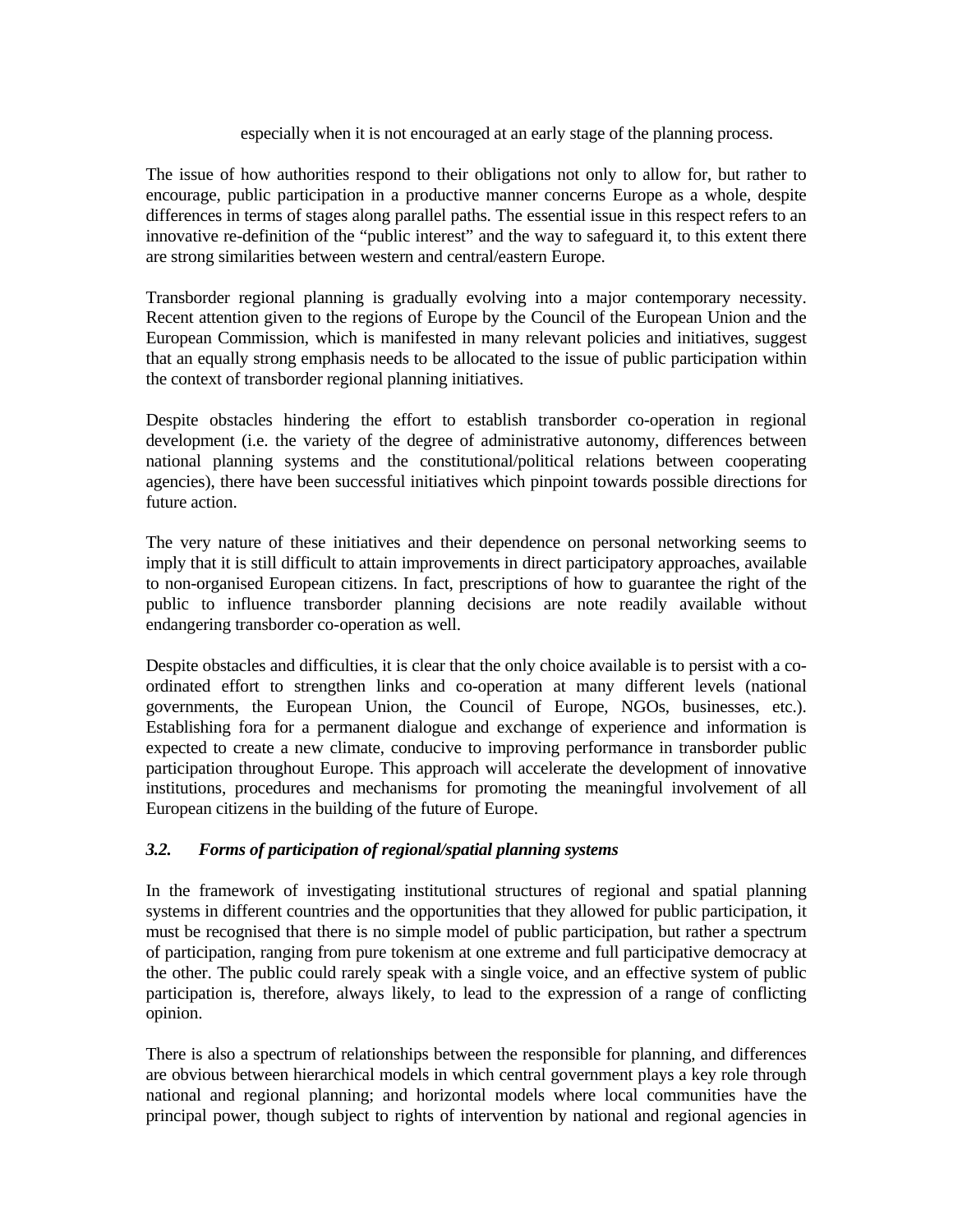specified cases. Whilst there is a role for single issue interest groups, it is more difficult to understand how public participation can be secured and public interest be engaged in the formulation of regional and national plans.

A wide range of different perceptions as to the scope and performance of planning exists. In some countries, particularly at regional level, the function of planning embraces broad economic objectives and not just land-use allocations.

Each country needs to develop its own democratic structure, sometimes against a background of strong public opposition to state planning, wide-scale private ownership of small plots of land, and a general cynicism about politics and government institutions. Planning creates opportunities for corruption, and although a powerful weapon against this is to open up all decisions to public scrutiny, people are often disillusioned when their views are rejected and where corruption can be suspected. The experience of some states demonstrates the risk of adhering too rigidly to a structure that has fast become outdated, and hence of increasing reliance on discretionary rules, that have been devised initially for exceptional cases, and turning them into the norm.

The emergence of a pan-European context for regional and land use planning has to be stressed as well as the emergence of a concept of sustainable development which looks increasingly likely to mean that those who presently have the most resources will in due course have to give up the most. There is another important purpose of securing public participation in planning, which is to try to counter the growth of an uninvolved and excluded community and the parallel growth of crime and vandalism.

## *3.3. Participation or consultation of the public, special interest groups and individuals in the regional/spatial planning process*

There is often much confusion between public consultation and public participation, although they are, of course, completely separate concepts. Consultation concerns projects which have already reached an advanced stage of planning, while participation takes place much further upstream and is thus a much longer and much more difficult process.

While it is clear that public participation in the choice of planning policies is an essential part of democracy and that it is vital to ensuring the success of projects, there are two pitfalls which need to be avoided. The first of these concerns participation that is distorted either because large sections of the population are unaware of the opportunities available to them for having their say, or they have difficulties in understanding issues which may be intrinsically complex or poorly presented, or the process is distorted by the purely sectorial actions of not particularly representative groups pursuing their own interests.

The other pitfall is the tendency of public participation to undermine the role, the legitimacy and the responsibility of elected representatives, who run the risk of seeing their role in decision-making diminish, while still having to assume responsibility for the decisions. Participation by the public – which very often means a particular section of the public – must not result in people not elected by their fellow citizens enjoying the same legitimacy as elected representatives, who do have the endorsement of the ballot box behind them and do regularly have to stand for election.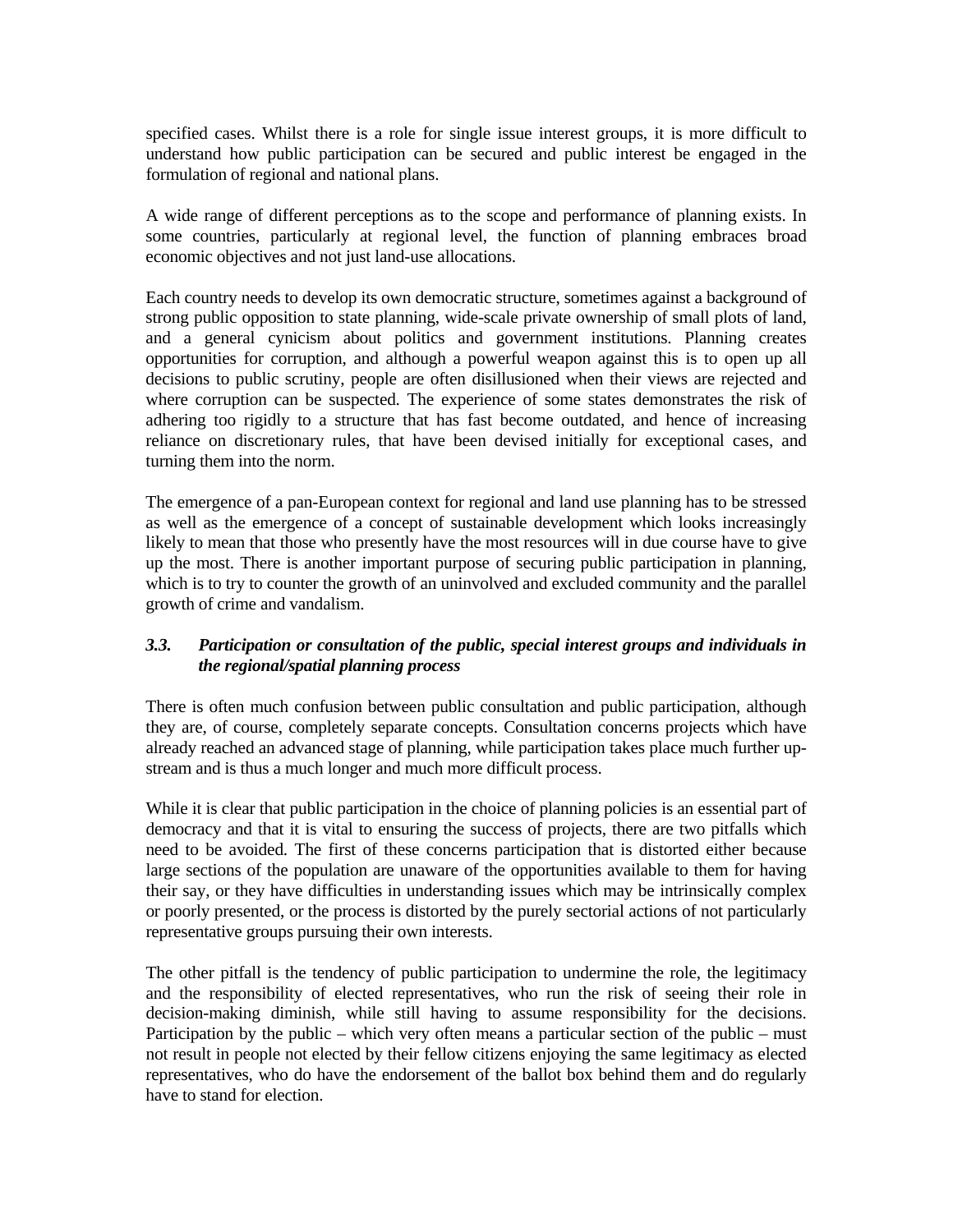It should be recalled that our political systems are systems of representative, participatory democracy and not systems of direct democracy.

Public participation is inherently a lengthy process (requiring negotiations) and often conflicts with the demands on elected representatives (often concerning economic factors) to act swiftly. Studies which recommend certain actions at specific junctures may no longer be appropriate or may have been overtaken by events only a few months later.

Local planning policy requires genuine decentralisation of powers within each country and hence the absence of supervision by higher authorities. Account has to be taken of possible conflicts that may arise between nationally decided planning policy and policies decided and wanted at local level. In this connection, there is a need to clarify the respective powers of each tier of government (an issue that does, in fact, seem to be on the agenda in many European countries).

Lastly, the involvement of young people is an extremely important factor. Of course, they express themselves differently and the issues need to be presented in an appropriate manner, but it must be realised that young people aged ten to fifteen will be the main beneficiaries of most of the major projects being carried out at present. It is essential for the involvement of young people also to figure prominently in the discussions on town planning.

## *3.4. The effects of public participation in the regional/spatial planning process*

Public participation can be achieved through various means in several countries. It ranges from information and deliberation to consultation or consent, administrative or legal objections, as well as administrative or judicial review. Such rights can be granted to directly affected individuals, third parties, special interest groups, citizens of a given area or the general public as such, i.e. everyone interested in participating in a certain development plan.

Public participation in regional/spatial planning is, just like public participation in other governmental or administrative affairs, an important element of a democratic society. The citizen is not only the passive addressee or consumer, but also the initiator and controller. Given this basic assumption of the democratic value of public participation, what kind of positive and negative effects can result from public participation in the regional planning process?

Such effects can obviously be felt with respect to land use developments, the general economic situation in a certain area and its environment, and some important effects can be summarised briefly as follows:

 – public participation as an additional administrative step might generally take more time for land-use developments or the creation of a spatial plan. Such delay can be positive, if it provides for a more thorough analysis rather than a quick but flawed planning. It can be negative, if the length of the procedure outweighs possible benefits, i.e. land use developments become unpredictable in time or frivolous delays are given room.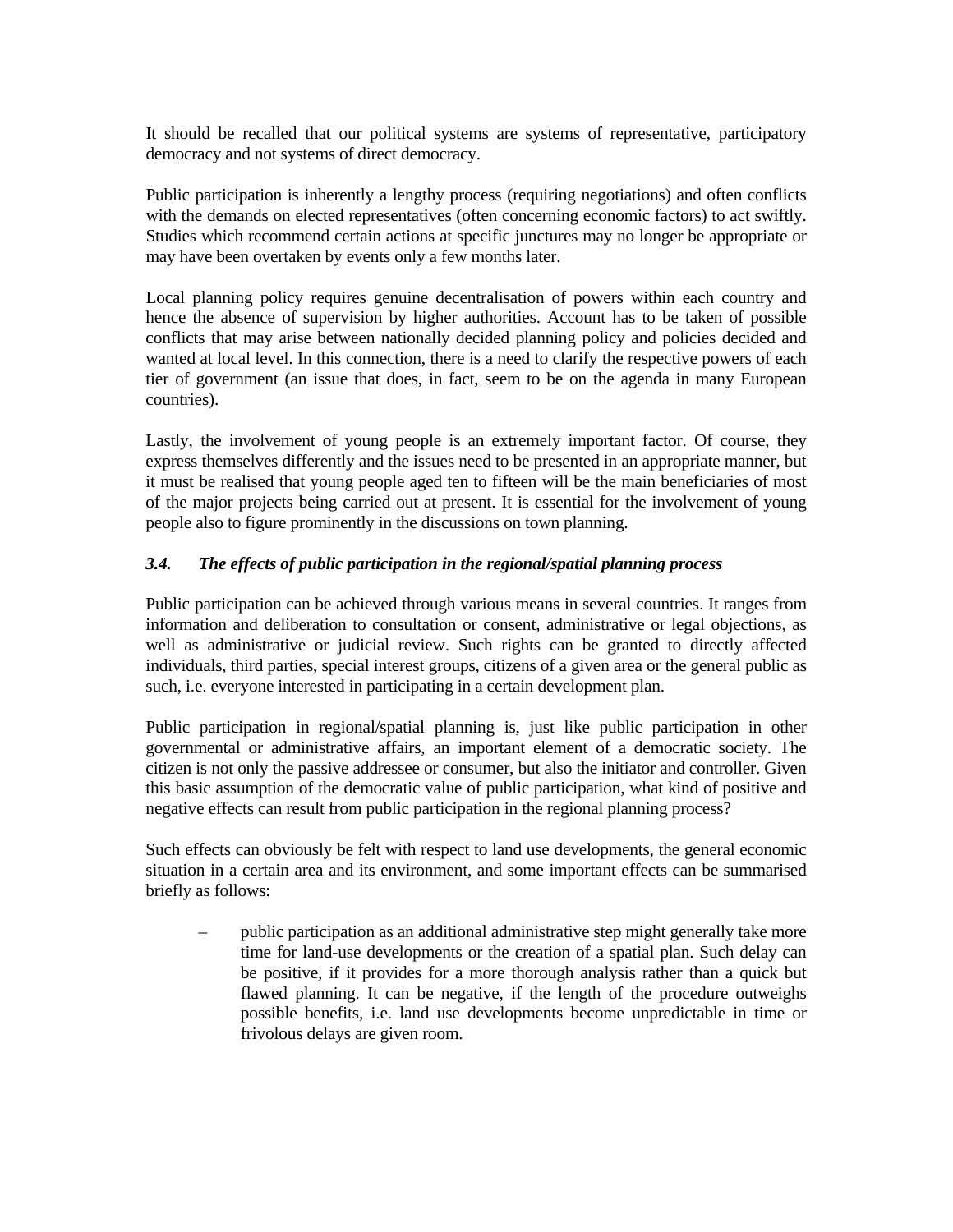- in the same way, additional costs can accrue for the authorities drawing up a spatial plan or individual land use developers. The costs of public participation should hence be in relation to the total costs of the project in question and the increase in its quality. Due to the long-lasting effects of uilding and construction activities, whether on a micro or macro level, no-cost planning is, however, not feasible.
- the public opinion and possible reactions towards a planning or land use development project can be realised earlier and thus be taken into account for the finalising of the project.
- the rights of those enabled to participate can be safeguarded better. Such rights can range from individual property rights to more general obligations, like for example the preservation of an intact environment.
- the possible environmental, economic and social impact of a planning or development project can be analysed under a greater scope by enlarging the number of those entitled to participate.

A standardised and fixed scheme of how much public participation should be foreseen cannot be developed for all of Europe. All the member states of the Council of Europe should owe to lead to putting in place a system allowing a real public participation. Obviously, some factors will play an important role such as the allocation of spatial planning powers to the different levels of government or administration as well as between those levels themselves, the particular administrative and legal system, the size of the planning project, and the importance of a project for others.

Excessive law suits are often regarded as negative, which is, however, more a problem of the particular legal system rather than of the spatial planning system as such. Some countries have thus undertaken to limit the judicial review process in the case of planning procedures. Nevertheless, the effects of public participation can be seen as mostly positive. In order to improve the situation, the public should be informed fully and at an early stage, not only about a particular project, but also about the wider implications of their project, its impact in related fields and other correlations.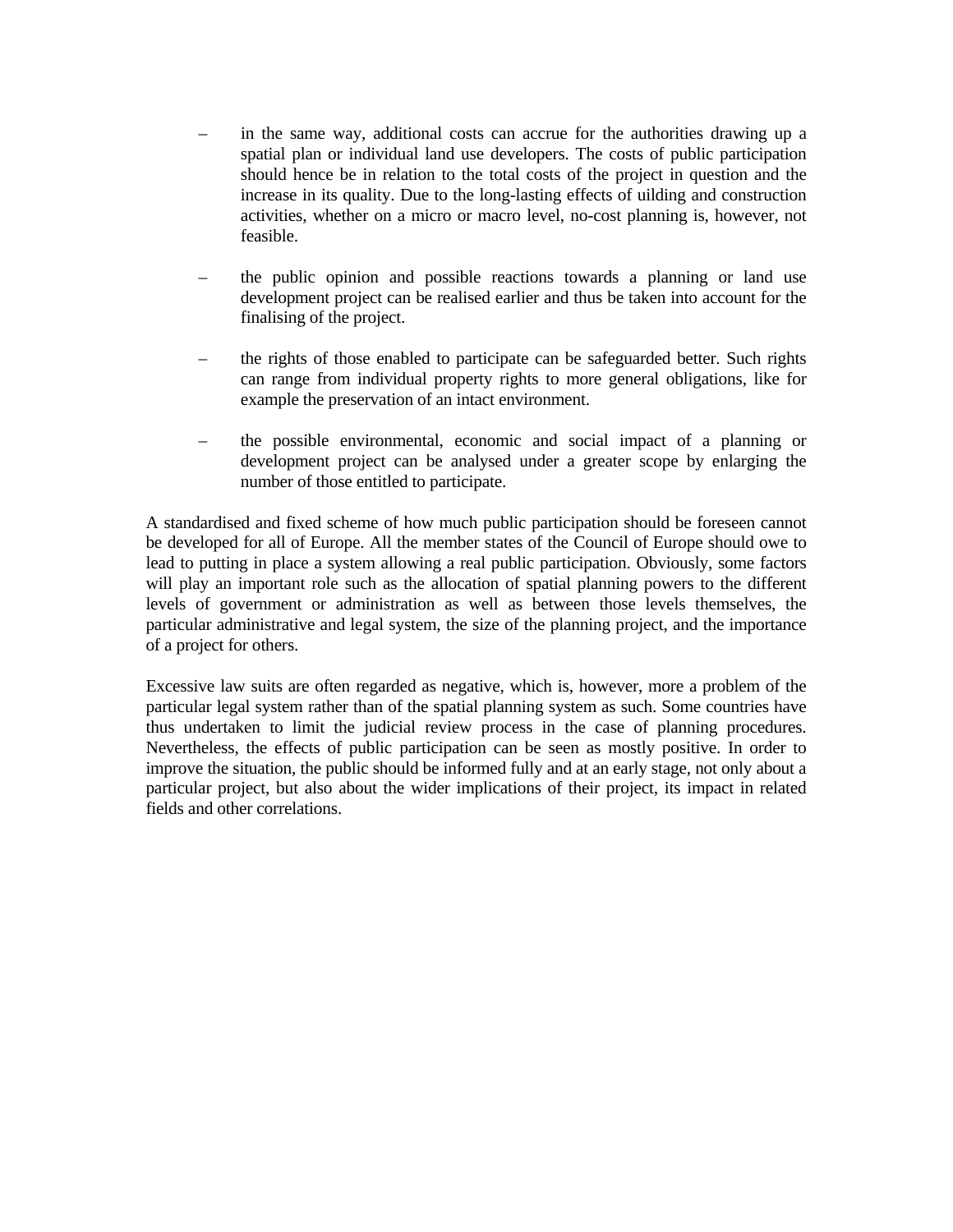## **II. REGIONAL PLANNING FORECASTING FOR SUSTAINABLE DEVELOPMENT**

### **1. The regional/spatial planning of greater Europe in co-operation with the countries of central and eastern Europe**

The whole of Europe is confronted with problems resulting from the internationalisation of the economy, the growth of the world population, the simultaneous demographic stagnation in Europe, the huge disparities of economic development, and numerous other factors. Many Europeans see these factors as a threat rather than as a challenge: a threat to salaries, jobs, the welfare state, and the environment of our planet. The search for a new equilibrium, particularly concerning the economy, inevitably leads to conflicts of interest.

Any solutions will only be valid if they enable the social cohesion between the different peoples of Europe to be strengthened, if they take into account the rights of future generations, if they also pay due heed to the limitations of the physical environment and to the way in which developments in other parts of the world affect Europe.

The issues dealt with by the Dresden and Prague Conferences organised jointly by the Council of Europe and the European Commission are becoming increasingly obvious, namely:

- regional planning in the European Union cannot turn a blind eye to the situation in non-member states situated along her borders;
- there is no denying the influence of Community integration on regional planning in countries which are not members of the European Union, especially those of central and eastern Europe.

In order to really integrate the countries of central and eastern Europe within the family of democratic states, one cannot dwell on constitutional reforms and observance of human rights alone, but also, in the areas of economic forecasting and forward planning, start thinking in terms of regional planning in the wider Europe.

The countries of central and eastern Europe are grappling with serious problems of transition, relating to:

- privatisation of industry and land ownership;
- modernisation of agriculture;
- reconversion of heavy industry, including coal mining;
- reconversion of the defence industries;
- improvement of transport networks:
- pollution and nature protection;
- development of a market economy.

In order to solve these problems at a national level, one cannot merely export Western experience wholesale, but should rather help the countries of central and eastern Europe to adopt institutions and methods that are tailored to their needs.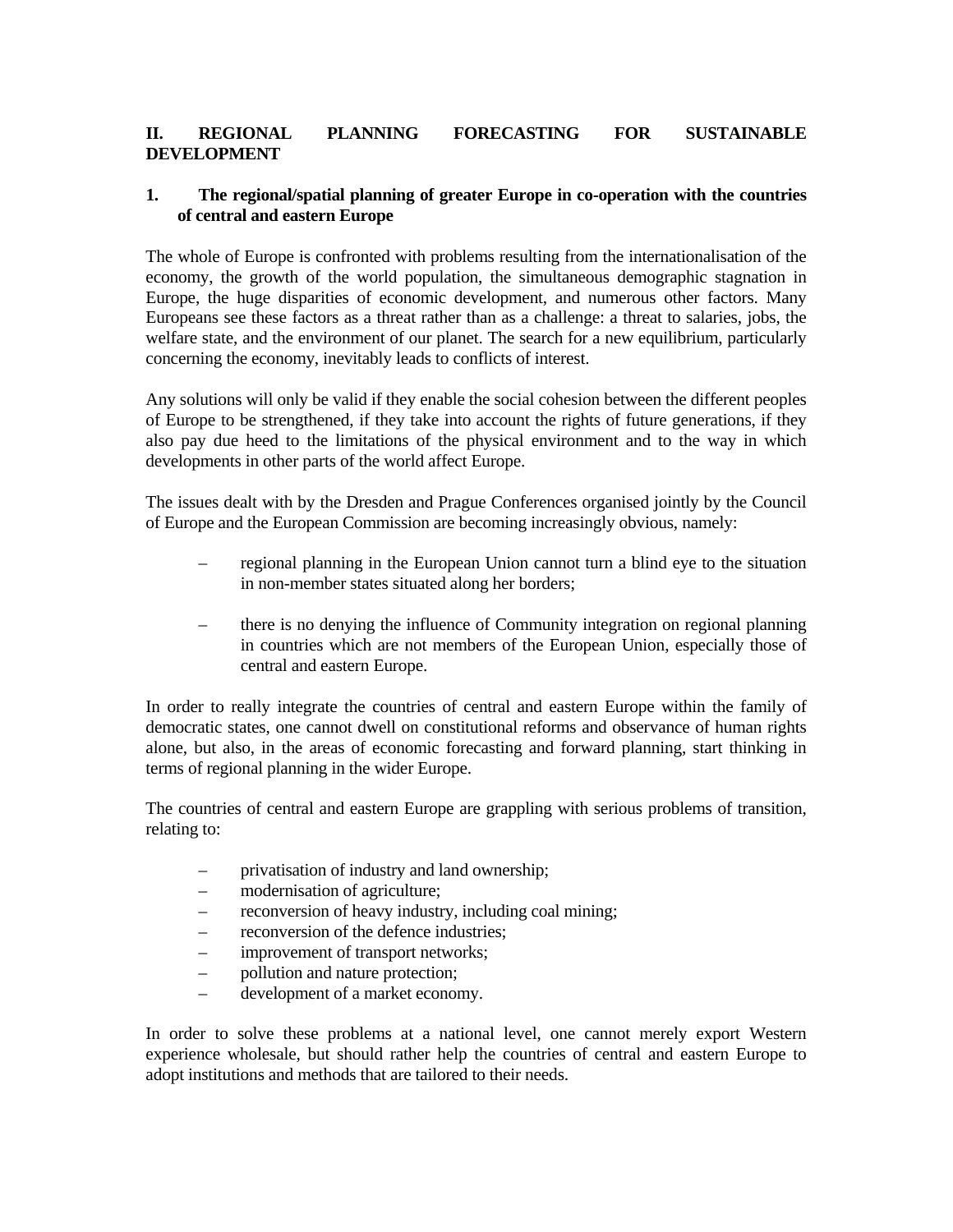However, the regional planning structures in these countries are highly centralised and notwithstand the principle of subsidiarity which, here as elsewhere, is one that is pursued in most Western countries and advocated in the European regional/spatial planning Charter drawn up by the Council of Europe in 1984.

The countries of central and eastern Europe would be well advised to set greater store by the European Charter, which has lost none of its appeal. At all events, the Council of Europe can assist them in any programmes of legislative reform and structural adjustments to take account of the new regional planning context in Europe.

For greater Europe the problem at this particular point in the development of regional planning is again an institutional one. The question facing the European Union and the Council of Europe is that of the structures required to pursue a regional planning strategy on a continental scale.

The situation with regard to regional planning in Europe is very complex and might best be represented in terms of five intersecting circles:

- the first circle is that of a state's regions which, where they exist, constitute the basic unit, the one closest to the citizen. The regions' endogenous development potential is something that a number of speakers have highlighted. Also, the regions is no monad and works together with other regions within the state and beyond its borders. It is a very dynamic and flexible entity;
- the second circle is that of the states, taken individually and collectively within the European Union;
- the third circle is that of the European Union and adjoining non-member states;
- the fourth circle is made up of the countries of central and eastern Europe that have established machinery for co-operation with one another;
- the fifth circle is that of the territory of greater Europe, of all the states on our continent.

How can one cater for institutions and interests so numerous and varied? The only answers point in the direction of a network drawing on all the economic and administrative agents of regional planning and of consultation between all the authorities concerned at three levels:

- the national level;
- the transfrontier or interregional level in its dual manifestation: . between states . between self-governing local and regional authorities
- the European and international level.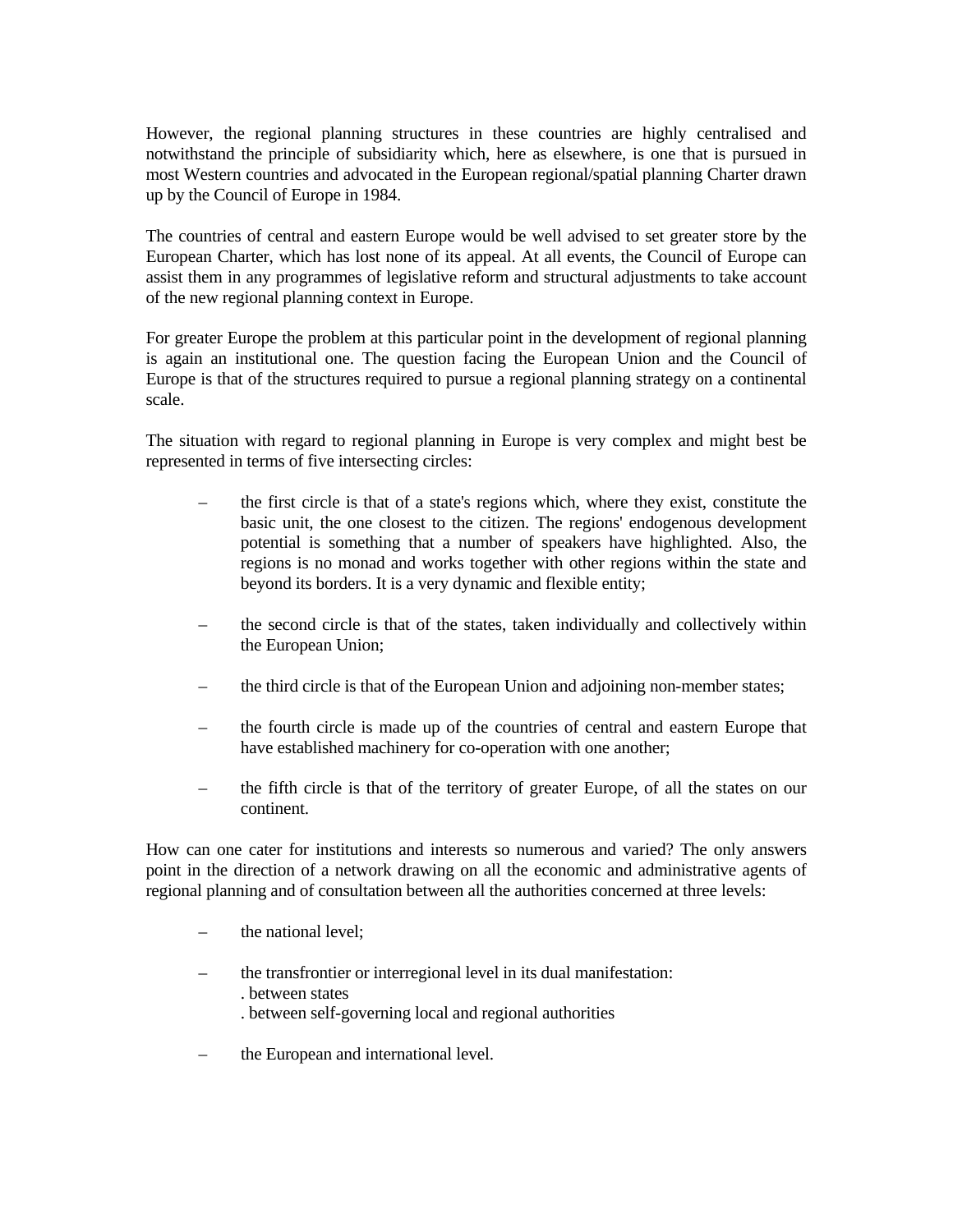These three levels have both a horizontal and vertical dimension, vertical for the purposes of structuring relations between different hierarchical authorities, and horizontal in that a dialogue needs to be established at each level between all the agents of regional planning, both public and private.

This network is the challenge of the next few years.

Of course, there is no question of devising a Europe-wide master plan, but rather a reference framework, a permanent dialogue involving all the agents of regional planning on the continent. Such a structure would permit the definition of a regional planning strategy for the wider Europe.

However, as necessary a consultation and forward-planning structures may be, they are not enough in themselves. What is needed are financial instruments – transfers of resources – to serve as incentives and multipliers in the name of the principle of resource equalisation in greater Europe.

Within the context of the European Union's attributions and the sectoral policies it pursues, there is no territorial policy worthy of the name. Since the end of the 1950s various policies have been developed within the Community in areas such as transport, agriculture, energy, the environment, and regional policy, but never until now has there been any desire to see how these policies might influence the territorial organisation of economic activity.

Through its regional policy, the European Commission, however, has endeavoured to adopt an all-embracing approach taking into account a broader range of activities which impinge on regional planning in the geographical areas covered by the Structural Fund and the Cohesion Fund.

Some years ago the Commission launched the Interreg Programme, thanks to which all internal frontier regions in the European Union now receive European funds to promote transfrontier co-operation. Estimating necessary to do more than this, the Commission proposed adding a new section to the Interreg programme to implement transnational co-operation based on regional development projects: there is a place for new experiments in transnational cooperation, naturally with the agreement of the member states, in areas other than floods and droughts.

Mention should also be made of Article 10 of the European Regional Development Fund, which provides for pilot schemes to be launched in the area of interregional co-operation and for regional planning co-operation structures to be set up.

How contribute to the considerable efforts of the central and eastern European countries to adapt to economic change, the market economy and democracy, helping them to include spatial aspects in their efforts with the enlargement of the European Union in view? Through the link between Interreg and the Phare programme it has been possible to take the spatial dimension into account and gradually concentrate European aid on a type of economic development in which regional planning concerns have their place. The Phare and Tacis programmes, the European Investment Bank and the European Investment Fund (a new European guarantee instrument) provide funding for a number of infrastructures or global loans to firms to promote economic development. This is an extremely positive aspect of the relationship between the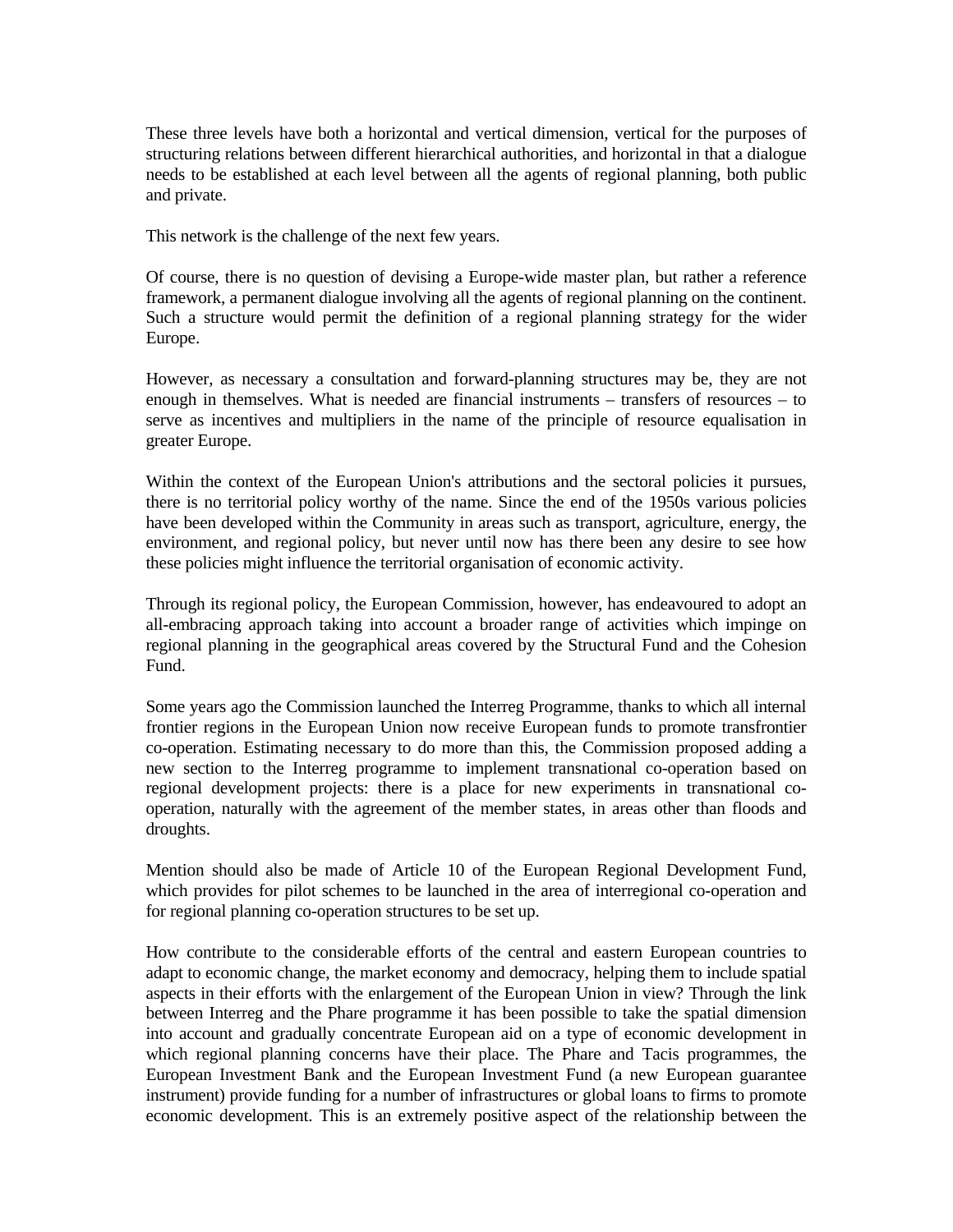European Union and these countries. The question now is: what is the most realistic way of increasing co-operation with these states while taking fuller account of the spatial aspect of their development?

The Phare and Tacis programmes, which are due to run until the year 2000, should be given a greater role as the instruments of regional and spatial planning policy in the various countries concerned and helping to bring these states closer to the time when they can join the European Union.

Although transfrontier co-operation between Community regions and neighbouring non-Community regions is covered under Interreg, there is no specific programme dealing with cooperation between the regions of the countries of central and eastern Europe.

Although one agrees on the importance of transfrontier co-operation for international understanding and the building of a united and tolerant Europe – as the Declaration of heads of state and government of the Council of Europe and the Union's Stability Pact clearly stated – one has also to face up to the financial implications.

For the Council of Europes' part, one should:

- continue to promote transfrontier co-operation, in particular by eliminating legal obstacles and encouraging the conclusion of new transfrontier co-operation agreements and in the reform of domestic legislation in the countries of central and eastern Europe;
- encourage the transnational co-operation, particularly to improve the co ordination and the coherence of national steps;
- provide a context at interstate level for co-operation involving two or more countries of central and eastern Europe in matters relating to regional planning. The programme of assistance for the framing of domestic legislation on regional planning and for the training of regional planning authorities in these countries must be reinforced;
- establish a link between the European Union and the other European states by co operating with the European Union, if it agrees, in the establishment of a pan- European Forum, which could provide the context for regional planning in greater Europe.

The European Union is trying gradually to identify the main lines of territorial planning policy. For their part, the central and eastern European countries, assisted by the Council of Europe, are working together more and more. The best way of moving things forward in this area is to organise meetings from time to time to share experience and look into how efforts could be combined.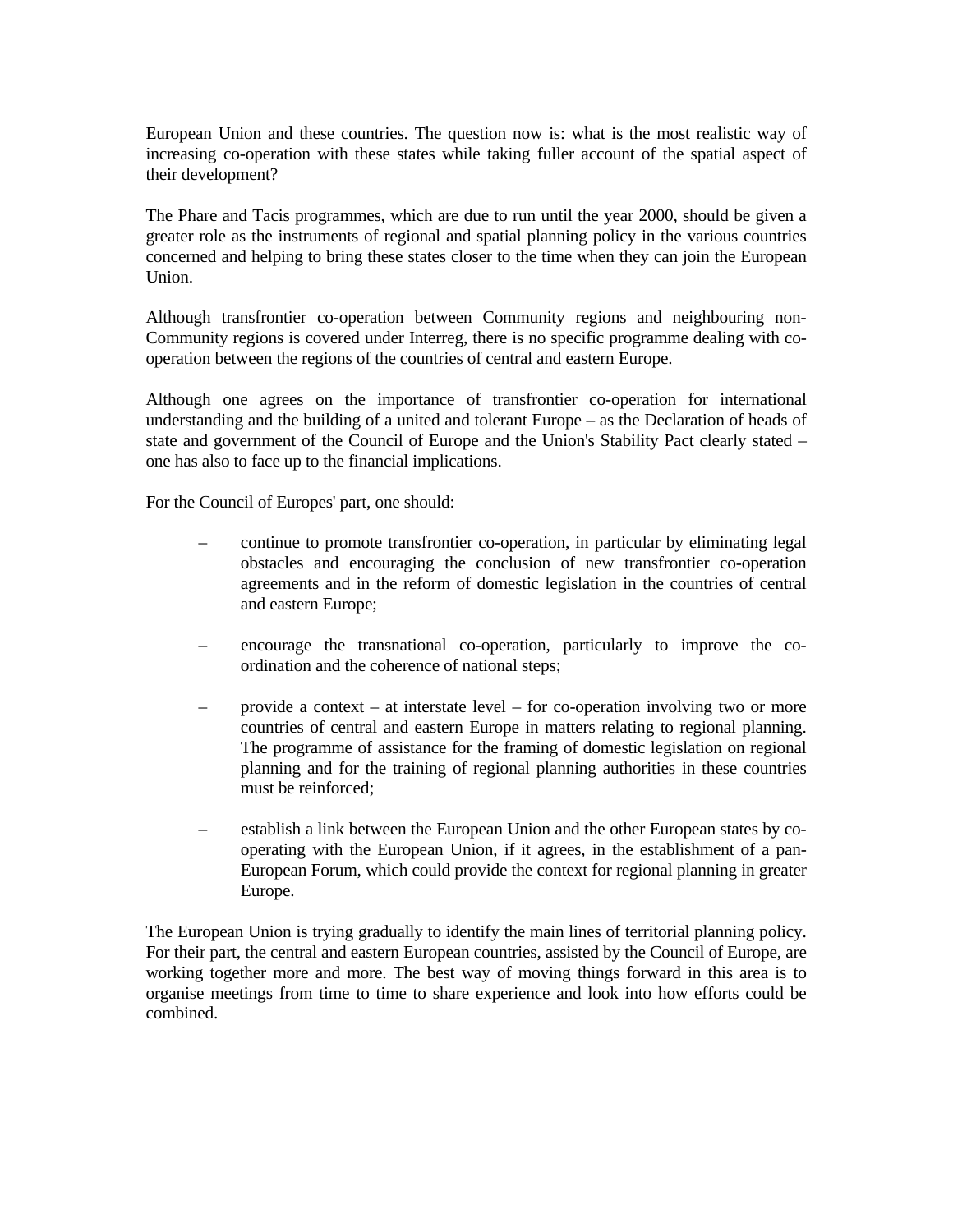#### **2. Strategies for sustainable development of the northern states in Europe**

### *2.1. Strategies for supporting the development and the coordination of national spatial policies of the northern states in Europe and in the Baltic Sea and the Barents Region*

#### *2.1.1. The need for a pan-European spatial planning strategy*

There are many reasons that a pan-European spatial planning strategy is needed. Environmental, economic, social and cultural issues are more and more tied together globally. Environmental impacts of development are crossing national borders. But, there are new political, technological and financial means which can be used to guide development in a sustainable direction.

However, political, institutional and financial arrangements such as the structural funds and other sectoral policies of the European Union have not sufficiently succeeded in reducing the development differences and imbalances between the regions of Europe.

Policies have to be integrated. A sustainable and integrated pan-European spatial planning strategy can strengthen European spatial cohesion. Such a strategy can even reduce and eliminate tensions and demarcation lines between rural and urban areas, as well as central and peripheral locations. It can help to reduce and even stop environmental deterioration.

What then could be the elements of a pan-European spatial planning strategy? First of all, it is important to recognise that the economy and the environment are two sides of the same coin. Urbanisation is accelerating. Let us try to make this trend positive by creating a polycentric and balanced system of urban regions that are linked with each other. Infrastructure networks, especially transport systems, should be efficient, environmentally nuisance free and designed to strengthen inter-regional cohesion. Natural resources should be protected and a network of protected natural areas established.

There is an evident need to pool local, regional, national and international experiences in spatial planning. A pan-European spatial planning strategy should certainly not replace national policies and systems. However, coordination is needed, and it is here that the role of the Council of Europe is very important because of the Council's wide and astute experience.

#### *2.1.2. Roles of the regions and local authorities*

Several presentations on this theme pointed out the role of the regions and the local authorities. Problems, be they economic, environmental or social, do not stop at administrative borders. The states can reduce their territorial powers; there should now be a switch from local government to local governance, from administrative, political and bureaucratic formalism to flexible activities designed to resolve rapidly and efficiently local and regional problems.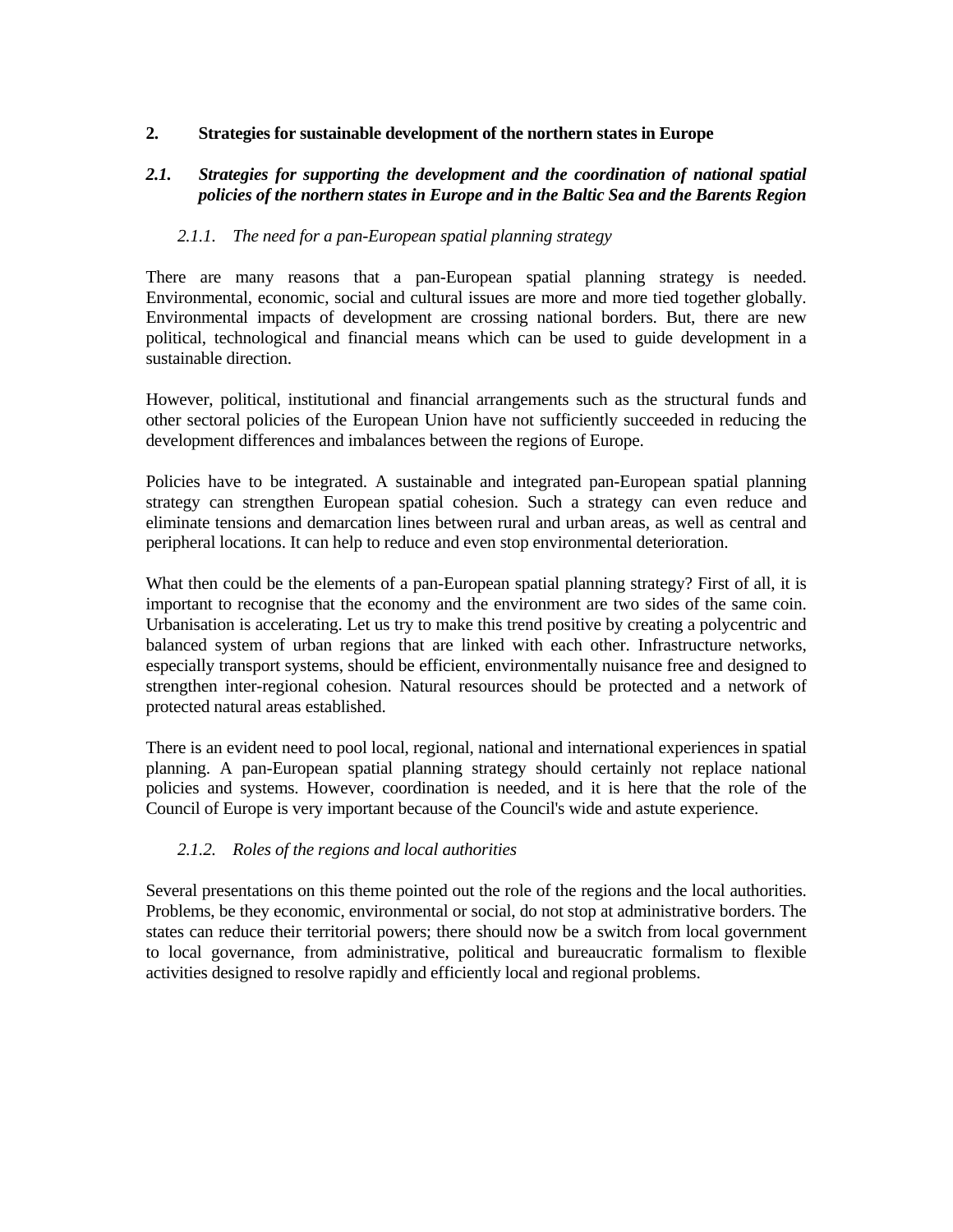A Europe with regions can be turned into a Europe of regions, where the bottom-to-top direction in the decision-making circuit is stronger, and where regions have more independence to co-operate horizontally with each other.

#### *2.1.3. Northern Europe can serve as an example for pan-European co-operation*

Co-operation in the Baltic Sea Region and the Barents Region includes examples of joint action in following the principles of sustainable development. States and regions, which can approach development very differently, jointly tackle common problems and try to find solutions. However, results cannot often be seen immediately since these are long-term efforts. There can already be seen co-operation instead of confrontation, confidence instead of suspicion.

Countries in northern Europe are different from each other. More open labour markets, increasing flows of goods, capitals and ideas can be expected, as well as new infrastructure projects. It is important to involve local and regional authorities in this new co-operation. Lowbudget initiatives should also be encouraged and supported. Flexible action, especially in financing, should be taken into use. Joint action and projects between member and non-member countries of the European Union should be promoted.

## *2.2. Transport infrastructure networks in the countries of northern Europe and links with the European network*

Transport networks are traditionally considered to be infrastructure elements of great importance for achieving overall development and the integration of European space.

There is no doubt of the existence of a direct and powerful relation between transport networks and the level of socio-economic development and cohesion. Transport networks, therefore, should not be considered in isolation or apart from other major development sectors, issues and options, as a question of accommodating existing or forecasted traffic demand. Efficient transportation networks may, indeed, become an effective instrument for bridging the gap between the more and the less developed regions of Europe, for bringing the periphery closer to the centre and for addressing problems of economic stagnation in European border regions.

Decisions regarding the planning of European transport networks should directly correspond to a common vision of Europe and its role in the 21st century. Such decisions will influence the degree to which Europe achieves its most fundamental objectives for equity in the spatial distribution of development opportunities and for a balanced sharing of all Europeans in a widespread prosperity. European transport networks need to be planned so as to enable the spreading of socio-economic benefits in an equitable manner throughout Europe, taking into consideration those regions which will be located in-between future transport corridors. The proportion of funds allocated by the European Union for the development of trans-European networks is a convincing evidence of the significance attributed on infrastructure.

Perceptions of the role of future transport links throughout Europe in the 21st century need to be expanded and become part of a wider development perspective. Traditional patterns of transport networks, linking northern European states with the economic centres of the North-West should be enriched by exploiting the new opportunities opening-up from the strengthening of economic relations between Europe and the Far East. The development of these links will surely enable this part of Europe to evolve from a peripheral region into a link of the whole of our continent with enormously significant regions of the world.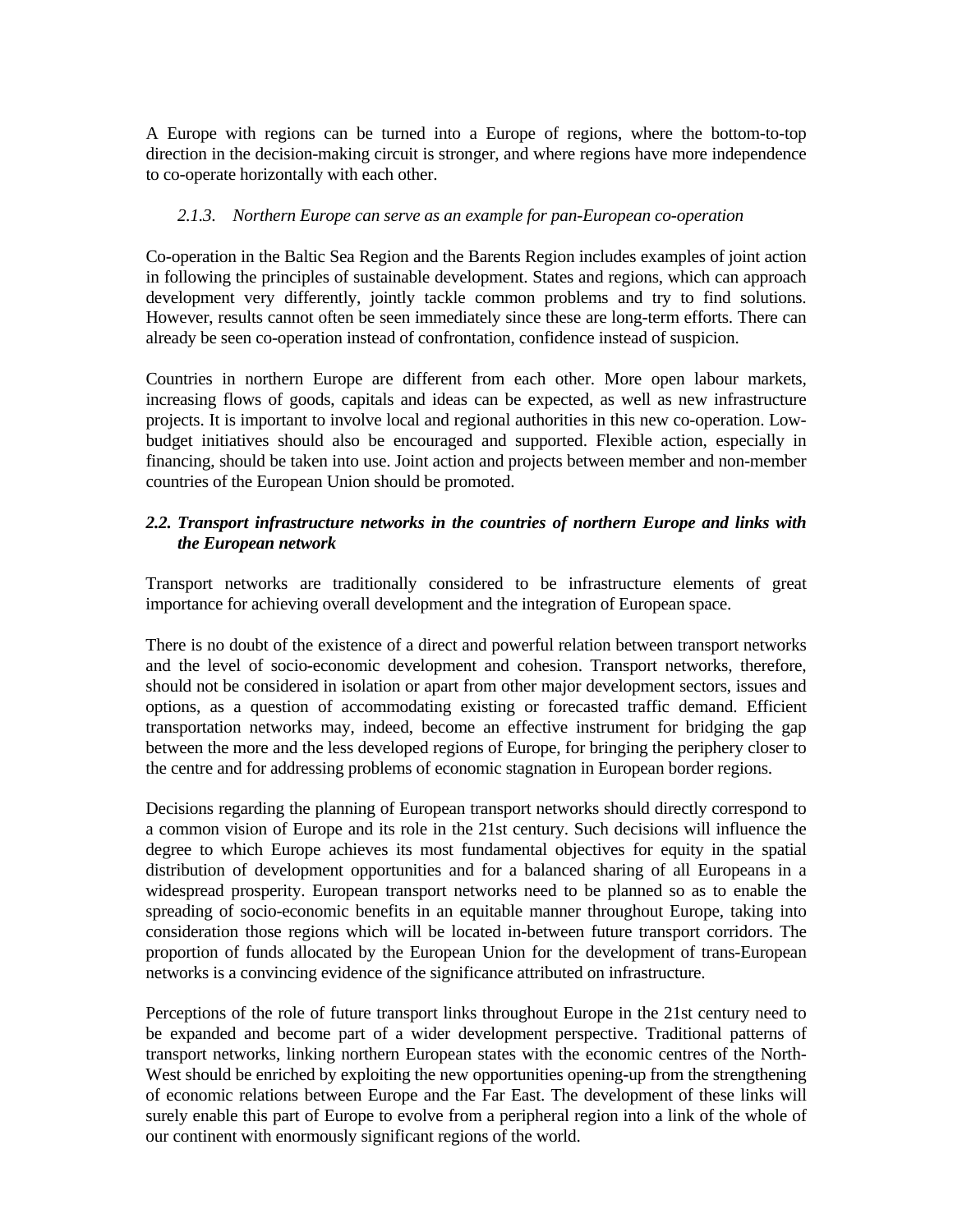The concept of the Baltic Sea being used as a major transportation route connecting all northern European countries offers significant advantages compared with most other available options. The development and upgrading of related infrastructure and mainly ports and the terrestrial links with other parts of trans-European networks will surely have critical effects in achieving strategic objectives which are quite relevant to the whole of Europe.

Despite the extreme value and the environmental sensitivity of the Baltic Sea, developments during the period before 1989 have imposed considerable stresses on the marine environment and coastal areas. Future transport infrastructure should not add to the deterioration of environmental conditions, but rather contribute towards the promotion of sustainable development, respecting the integrity of the local environment.

Northern European states are facing particularly difficult problems for linking up with a comprehensive trans-European transport system, designed to benefit the continent as a whole. However, it is very encouraging and at the same time quite promising that this part of Europe has forwarded new approaches on trans-national co-operation and co-ordination on many issues, including the promotion of sustainable development in many levels and sectors. This positive attitude, which needs to be praised, encouraged and facilitated by all European organisations, creates a sense of collective confidence in the ability of all partners to meet the challenges, despite any problems and the lack of sufficient funds. The CEMAT and most other regions of Europe are taking notice of how northern European countries are dealing with these problems in order to learn from all accumulated experience.

## *2.3. The future of rural areas and agricultural activities in northern European countries*

The rural areas of the northern European countries have highly specific characteristics which must be duly taken into account when devising and implementing any policy relating to these areas.

The extremely harsh climate leaves very few options for agricultural production, an economic activity which is highly sensitive and vulnerable because it generates very little added value and is not very diversified.

Agriculture has been and will undoubtedly continue to be the main interface between man and nature in Northern Europe, just as it is in the rest of rural Europe. Therefore it is appropriate to consider the future of this fragile yet important economic activity in the rural areas of Scandinavia.

Incorporating the agricultural activities of northern European countries into the European Union's common agricultural policy (CAP) poses many problems. The CAP, which was designed for a small number of countries and aimed primarily at making the European Community self-sufficient in food, has been put under great strain by the successive enlargements of the European Union to incorporate new member states.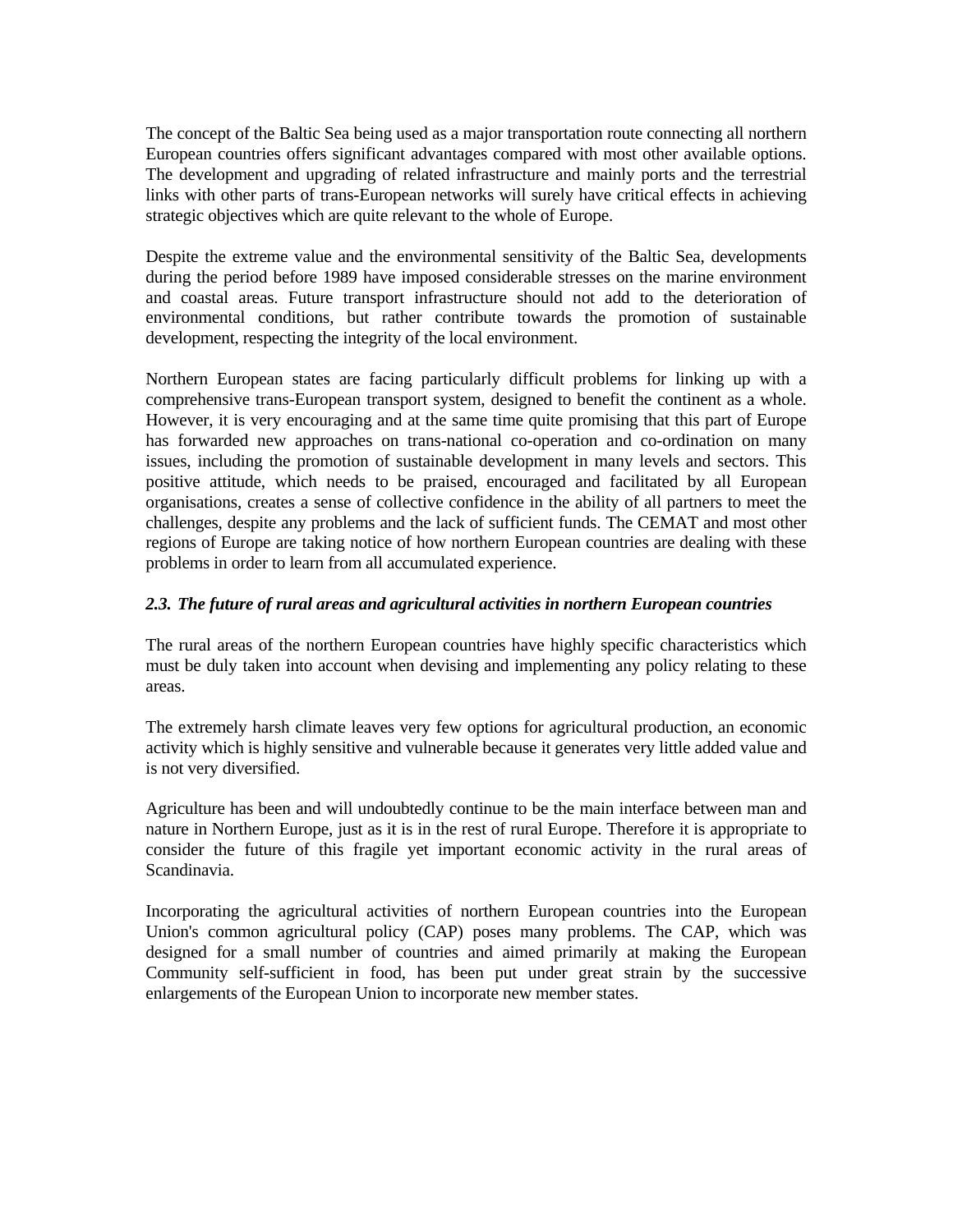The opening up of Europe to the central and east European countries, where agriculture and the food industry are of great importance and there is potential for many types of agricultural production to be developed quickly, is likely to create serious problems for agriculture in Europe's northern regions which have always had to cope with major natural handicaps.

More than anywhere else, the inhabitants of the rural areas of northern Europe must seize the opportunities provided by new information and communication technologies to set up economic activities complementing agricultural activities, such as tourism and teleworking, in order to prevent rural depopulation.

The economy of these vast areas should be diversified and generate more added value, particularly through the new information technologies, but this is no easy task in a period of weak growth. Rural infrastructure and public services must be improved in order to attenuate the peripheral nature of these regions and narrow the gap that has opened up between the standard of living in the countryside and the towns.

At European level, therefore, specific policies should be devised and programmes implemented which cater better for the different needs and problems of the various rural areas of Europe, in particular by applying certain rules differently as between one area and another.

Forestry is a major factor in the environment and the rural development of northern European countries.

The forestry policy of these states must focus on the preservation of forests and their sustainable and environmentally-sound management. The health of forests must also be preserved, which means taking appropriate measures to reduce air pollution which is harmful to forests.

A more systematic approach must also be adopted to the relationship between forestry and agriculture, in order to co-ordinate these two major factors in the rural economy more effectively with other national or European policies.

## *2.4. The specific spatial and environmental problems of the regions of the North of the Baltic Sea and the Polar Arctic regions*

The northern Baltic Sea regions and the polar regions face specific problems which require a concerted, co-ordinated response from all operators present in this important part of Europe.

The region's peripheral location, harsh climatic conditions, vast open spaces and low population density, and the traditional lifestyle of the indigenous populations, mean that local authorities must make greater efforts than elsewhere to ensure sustainable, balanced development of these areas and a decent standard of living comparable to that in other parts of the continent. Exploitation of the major natural resources in the region is likely to cause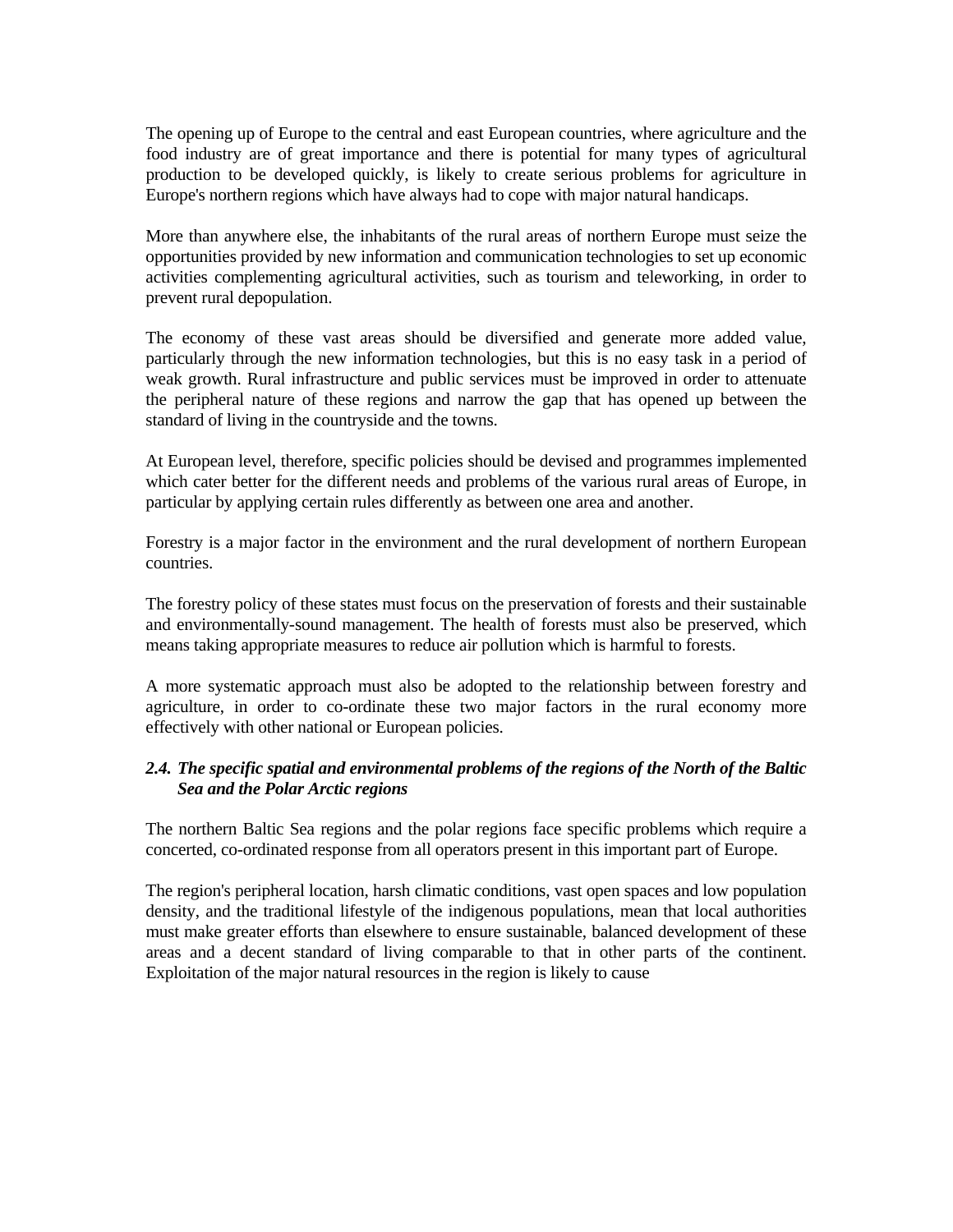serious environmental protection problems unless appropriate measures suited to the climatic conditions are taken quickly. Economic activity in the region is based primarily on the exploitation of natural resources, fishing and reindeer husbandry.

Following the political upheavals of 1989 and 1990, a governmental co-operation body (the Barents Council) was set up by the Nordic states, whose future economic, political and environmental development is likely to have significant consequences for the whole of Europe.

At a time when many issues are taking on a global dimension, spatial planning policies must also take into account the need to safeguard the rights of future generations.

Major European regions which share common characteristics, concerns and hopes must join forces to meet the challenges facing current and future generations. This is true of the areas north of the Baltic and the polar arctic regions.

The formulation and implementation of policy objectives necessitate international co-operation, which should not be seen as the sole preserve of states; local and regional authorities should participate at every stage in the definition of these objectives (information gathering, formulation of strategies and policies, implementation of the policies and supervision and monitoring) so that they can perform their own role in the area of spatial planning.

It is crucial that the good spatial planning practice in the northern regions of Europe be continued, extended and diversified. Developing subsidiarity and different forms of crossborder co-operation is essential to the success of efforts to achieve sustainable development. The Nordic area may be considered as a kind of testing ground for the arctic regions.

Initiatives such as VASAB and HELCOM are good examples of regional co-operation, and should generate other similar forms of co-operation.

Special priority should be given to setting up a modern maritime and rail transport infrastructure, rapid assessment of the degree of environmental pollution and gradual implementation of the measures required in order to ensure effective preservation of these parts of the globe.

Existing international agreements on the protection of these regions must be strengthened with a view to bringing about closer co-operation between the states concerned.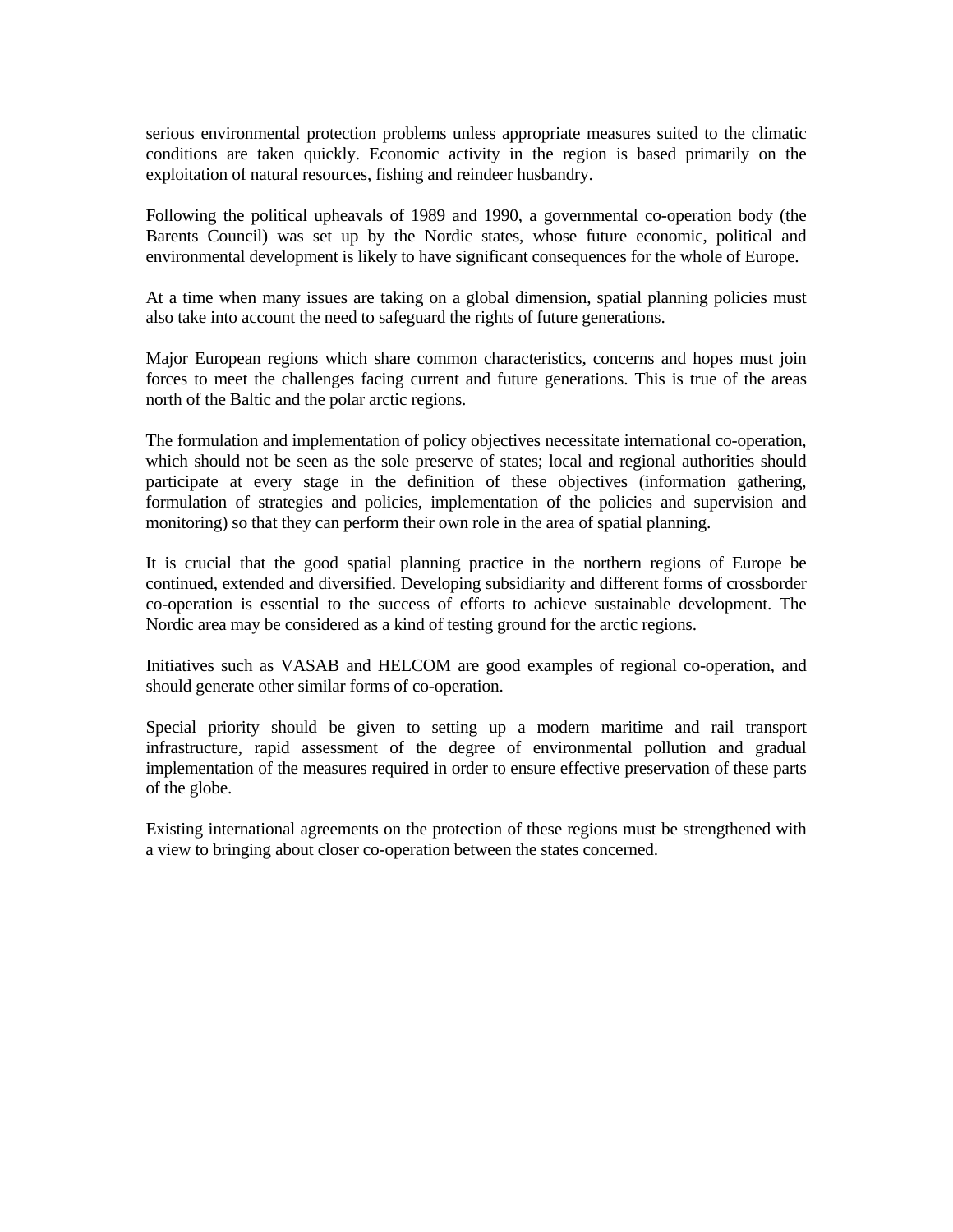#### **3. Forecasting for sustainable development of the states of the Mediterranean basin**

### *3.1. Economic and planning consequences for the Mediterranean states of Europe's opening up to the East*

The demands of global competitivity have planning implications for Europe as a whole and, in Europe, for its main constituent areas.

Working out a comprehensive and consistent planning policy for each of these major areas should help to avoid further widening of the gaps in territorial development. The Mediterranean basin is undoubtedly one of those major areas which, because of its geographical position, is subjected to very different pressures to the south and to the north. The fact that the thrust of development in greater Europe is increasingly directed towards the centre of the continent may cause economic activities in the Mediterranean region to be weakened and sidelined: in the wake of recent developments in central and eastern Europe, trade relations with countries on the southern shore of the Mediterranean have substantially decreased, while those with the countries of eastern Europe have increased.

Development is at present very uneven in the Mediterranean area. There are also differences in living conditions and social and demographic situations and developments in this area will have a marked impact on spatial planning in the Mediterranean. Moreover, the Mediterranean states, albeit to differing degrees, produce and export comparatively basic commodities, which therefore carry little value added, and this is not conducive to their future development.

Consolidating peace and stability in the countries of the Mediterranean basin must be regarded as one of Europe's priorities for the beginning of the next century, justifying the introduction in this geographical area of an adaptable planning policy co-ordinated with those covering other parts of Europe. Europe as a whole will benefit from the growth of prosperity and stability in the Mediterranean region.

The states of the Mediterranean basin should jointly frame the strategies they consider likely to solve their problems, define priorities for implementation and pull more closely together so as to be in a better position thereafter to co-operate with the other European states.

One of the challenges facing Europe in the next century is to integrate the European countries of the Mediterranean basin more effectively with the other European states while also promoting complementary development between these states and those of the southern shore of the Mediterranean.

Considerable efforts will have to be made to support sustainable development and the necessary structural changes. In this context the Council of Europe should pay special attention to the need to gradually involve women in development processes in these states.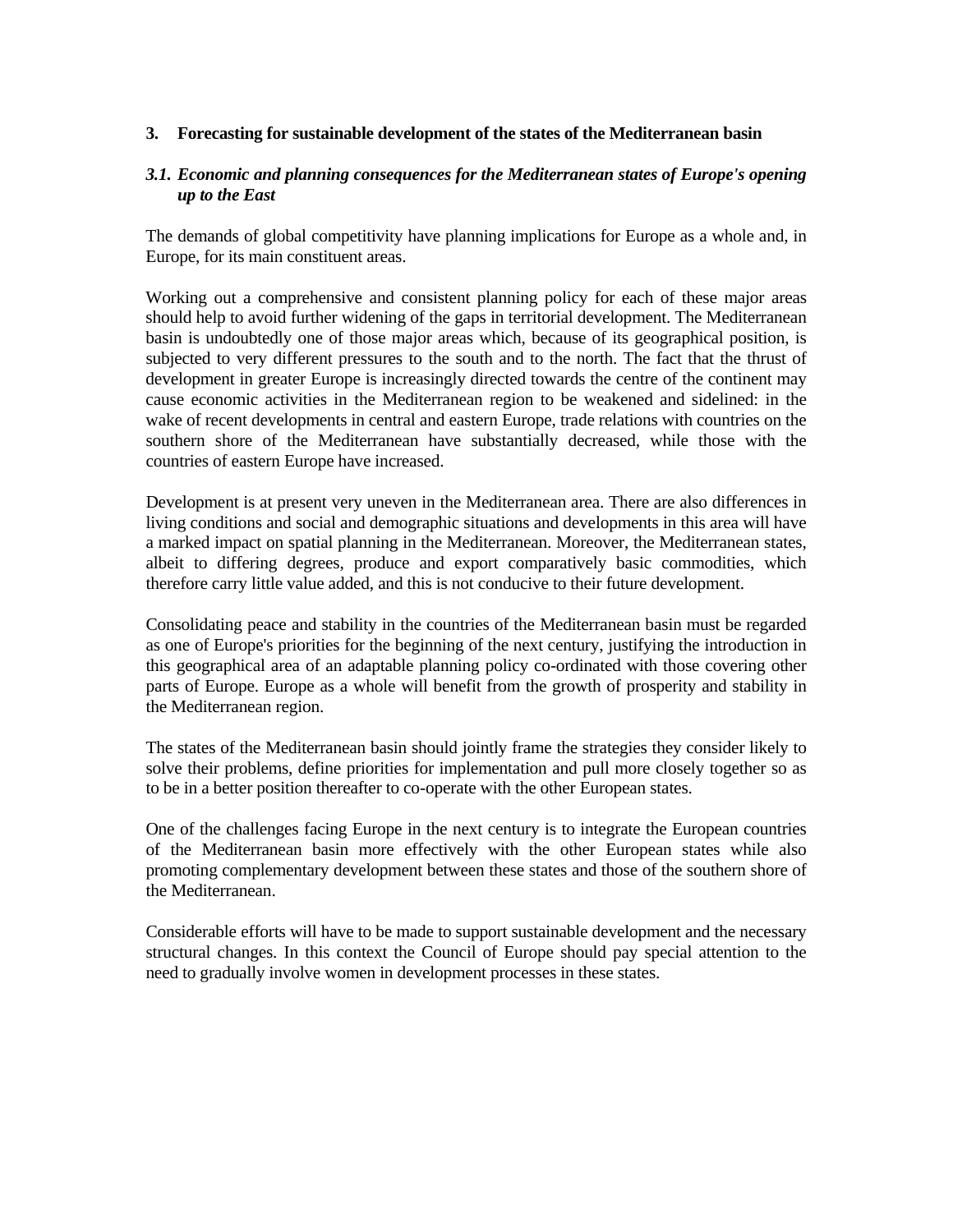Support measures for the states of the Mediterranean basin will have to be geared to keeping people in their countries of origin, which probably means gradually revising trade relations with the states on the southern shore of the Mediterranean, improving co-operation in all major areas (i.e. social and economic sectors) especially in vocational training, and providing financial support for the launching of large-scale infrastructure schemes.

The natural environment of the Mediterranean cannot be protected in practice if the imbalance between the states of the Mediterranean basin is too great. The current deterioration of the environment is bound to intensify, at least in the short term, in a situation where several states have a steadily growing population keen to speedily attain living standards comparable to those of the neighbouring states.

Action must be taken to ensure that southern Europe no longer feels sidelined in relation to Europe as a whole, but regards itself as the centre of the European continent and its link with the African continent, with which closer co-operation will have to be established.

## *3.2. Mediterranean interregional co-operation and European networks between mediumsized towns on the shores of the Mediterranean*

Many forms of co-operation in a variety of areas already exist between local and regional authorities in the Mediterranean basin. This co-operation, which involves exchanges of information, experience and views on various issues, is very important because it can help to speedily improve the management and efficiency of many local and regional public services; it can also prevent the duplication of long and costly technical studies on the same subject and the construction of some major infrastructure facilities which may then prove to have been overestimated in terms of local and regional users' real needs.

So it is important to support these co-operation networks between towns or regions and explore ways of achieving, together, more effective co-ordination and harmonisation of decisionmaking on major local and regional projects in areas such as tourist and urban development, cultural programmes and the processing of solid and liquid waste. These decisions are often interdependent and affect the current and future situation on those issues in the surrounding area.

Harmonious, balanced and sustainable development of local and regional authorities on the shores of the Mediterranean can be sustainably and economically achieved only if, before any decisions are taken on major local and regional investments affecting the future, consultations of some kind take place between local political and economic leaders. With better coordination, there is some hope of reducing various forms of unbridled competition witnessed in the past between European towns, which have proved in the medium-term to be pointless and costly for everyone.

Complementarity, partnership and joint development between towns should be more effectively practised and expanded in the interest of towns and their inhabitants.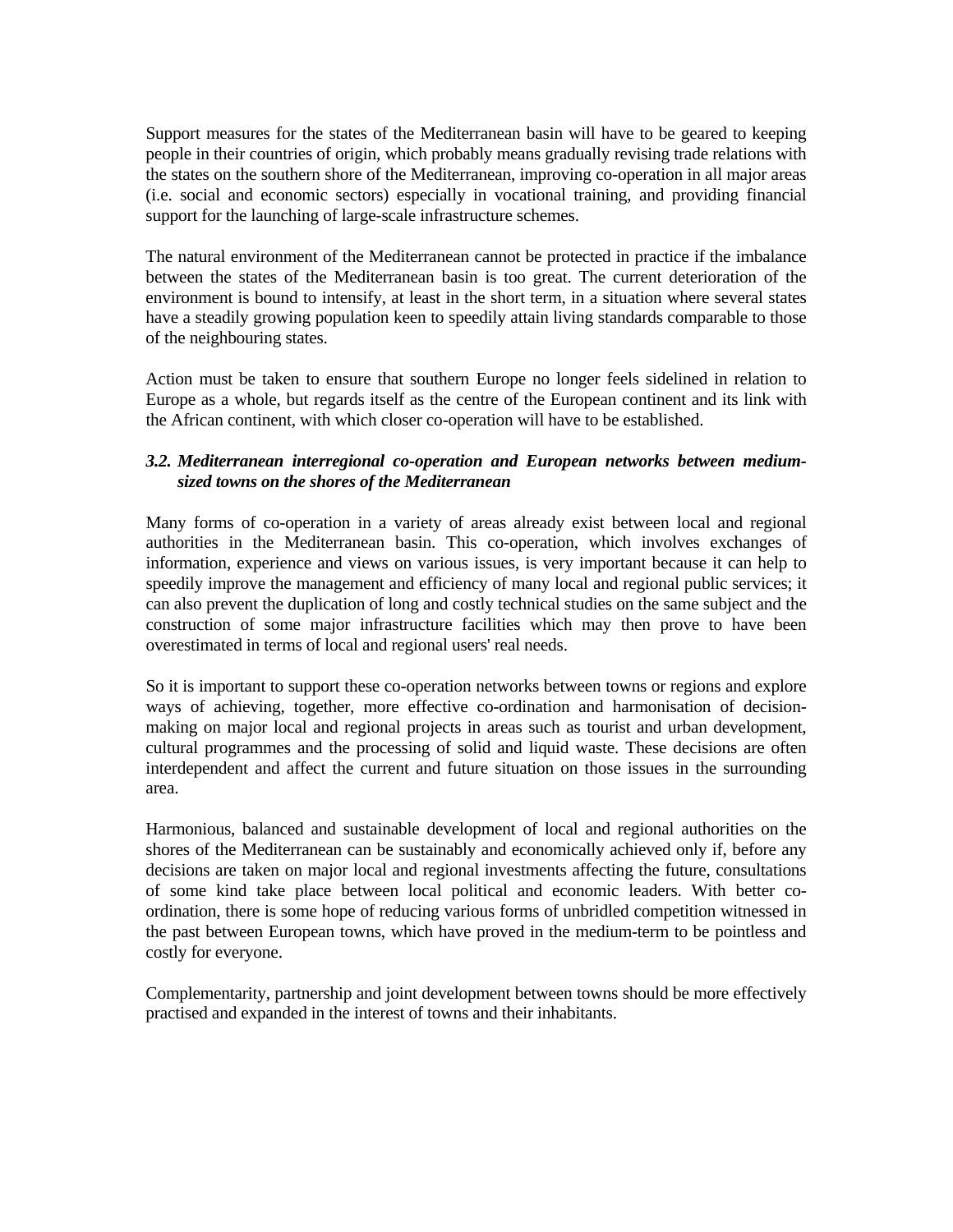Strengthening co-operation between towns and between regions in the Mediterranean is the first essential step towards greater cohesion and solidarity throughout the Mediterranean basin, more sustainable and financially sound development and greater sensitivity to issues surrounding the protection of the natural, cultural and historical environment.

## *3.3. Transport infrastructure networks in the countries of southern Europe and links with the European network*

Transport networks are considered to be infrastructure elements of great importance for achieving overall development and the integration of European space. European states in the Mediterranean basin are facing particular problems for linking up with a comprehensive transeuropean transport system designed to benefit the continent as a whole.

There is a quite direct and strong relation between transport networks and an integrative approach to regional development and socio-economic cohesion. Transport networks should not be considered in isolation, as a question of accommodating existing or forecasted traffic demand, but rather as a powerful catalyst for bridging the gap between more and the less developed regions of Europe, for bringing peripheries closer to the centres and for addressing problems of economic stagnation in European border regions. Decisions regarding the planning of European transport networks should directly correspond to a common vision of Europe and its role in the 21st century, as these networks may become an instrument for promoting European integration. Such decisions will influence the degree to which Europe achieves its objectives for equity in the spatial distribution of development opportunities and for a balanced sharing of all European peoples in a common prosperity. The proportion of funds allocated by the European Union for the development of trans-european transport networks is a tangible proof of the importance attributed on infrastructure. European transport networks should, therefore, be planned so as to enable the spreading of socio-economic benefits in an equitable manner through Europe, taking into consideration regions which are located in-between future transport corridors.

Transport networks in the countries of southern Europe should provide for continuity, by building missing links, and compatibility with respect to the rest of European networks, in terms of technical specifications, operational standards and maintenance. European institutions may play a particularly important role for initiating and co-ordinating specific projects and actions in the European space.

Perceptions in relation to the role of future transport links throughout Europe in the 21st century need to be expanded. Traditional patterns of transport networks for linking each southern European country with the economic centres of the North-West, should be enriched by upgrading the significance of links between all southern European countries and links with North Africa and the Middle East. The development of these links will enable Southern Europe to evolve from a peripheral region into a region connecting the whole of Europe with enormously significant neighbouring regions.

Southern European countries will benefit from the intensification of sea-born transport throughout the Mediterranean basin and beyond. The development and upgrading of all related infrastructure will have a critical contribution for achieving strategic objectives, which are relevant to Europe as a whole. It will facilitate European cohesion by increasing the share of Southern Europe in trading with the rest of the world. Central and eastern European countries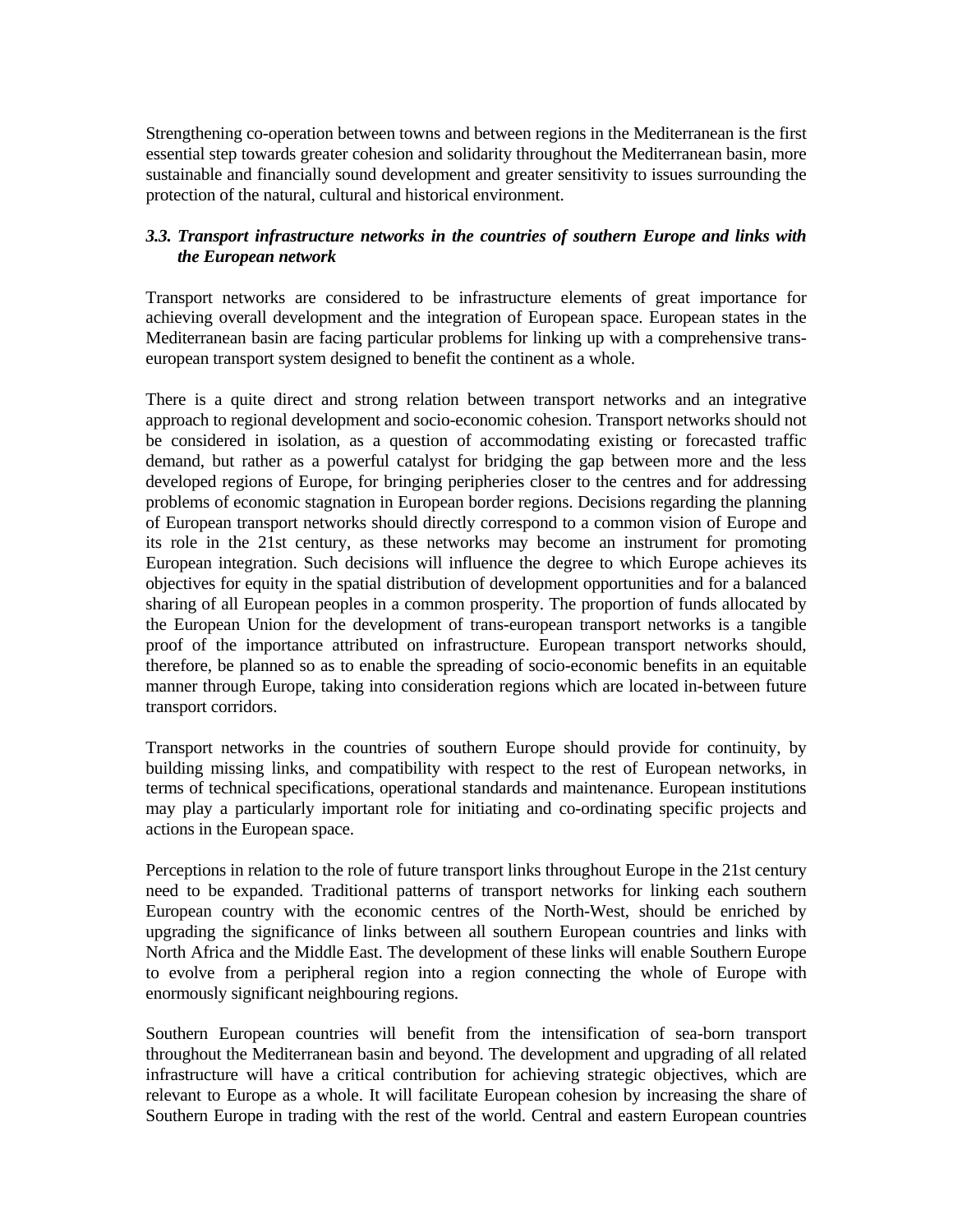will gain from the integration of trans-european terrestrial transport networks with a comprehensive and efficient system of sea-transport infrastructure along the Mediterranean coast. Sea transport will promote more active economic relations between the north and the south coast of the basin, with long-term advantages for both regions. Finally, sea-transport may provide the missing links for a comprehensive transport system throughout Southern Europe, resolving network discontinuities in an efficient, economically viable and environmentally sustainable manner.

Despite the extreme value and sensitivity of the Mediterranean environment, overall development during the last decades has imposed considerable stresses on coastal area, the marine environment and urban centres. Future transport infrastructure should not add to the deterioration of environmental conditions but rather contribute towards the promotion of sustainable development. In order to achieve this objective it is essential that new transport networks should be sustainable and respect the integrity of the Mediterranean environment.

#### *3.4. The future of rural areas and agricultural activities in Mediterranean countries*

Although, as in other regions of the world, agriculture in the Mediterranean countries of southern Europe forms a declining part of the overall GDP of the area, it is still one of the most important fields of activity in the Mediterranean.

Modern Mediterranean agriculture is characterised, on the one hand, by the intensification of farming on the plains, where there is most scope to adapt to the common agricultural policy, and, on the other hand, by the abandonment of farms in the mountains and hills.

The Mediterranean is a fragile region with limited water and soil resources and there is a danger that the loss of farming land could jeopardise food security and slow rural development in the region.

Intensive farming techniques necessarily entail high water consumption levels (about 75% of water resources in the region are used for irrigation) and also increasing use of nitrates and pesticides, leading to a deterioration of the quality of the water underground and in the Mediterranean.

Mediterranean countries should be aiming to strike a better balance between agricultural products destined for local use and those destined for export, improve the quality of agricultural products and reduce divisive competition between Mediterranean farmers; there should also be a reform of the present system of allocation of price support funds, making a distinction between funds aimed at providing income support and those relating to restructuring and conversion.

The rural areas of the Mediterranean coastline depend upon the ability to protect the assets which enable these areas to promote tourism whilst also preserving agriculture, which not only has a crucial part to play in the economy but also has a vital social role. There is an urgent need to formulate an overall, sustainable policy involving all the local partners; this is crucial for the future of these especially sensitive and fragile areas.

Agricultural policy in the Mediterranean states is inextricably linked with water management; universal standards for water distribution to various sectors of activity must be set and an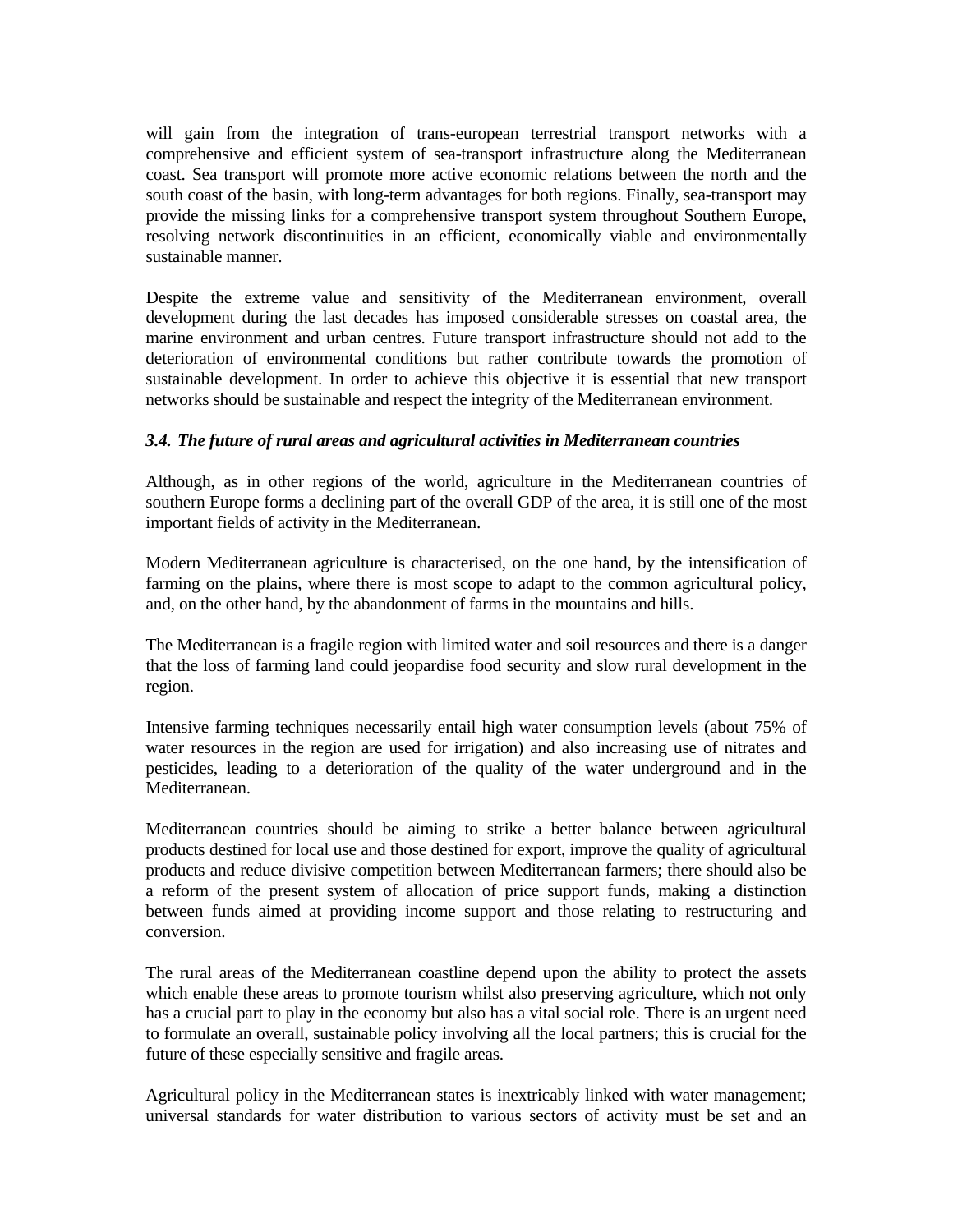overall water costing policy should be formulated at least within each Mediterranean state.

In the European Union context, the common agricultural policy should improve access for Mediterranean agricultural goods to the European Union market, bearing in mind that agricultural produce is one of the major factors in the economic growth of these countries. The expansion of Europe towards the east will probably bring an increase in competitivity in the agricultural market at European level and result in the greater standardisation of agriculture in European states. The European countries of the Mediterranean will probably have substantial problems adapting their farming techniques to these standards, especially bearing in mind that these countries will be faced at the same time with increasing competition from Mediterranean third countries and the major agricultural countries of eastern Europe.

It is also essential to finance exchanges of technology and experience and propagate agricultural methods which make it possible to improve product quality and make farms more profitable.

In its own interest, Europe should demonstrate more of a sense of solidarity towards the European countries of the Mediterranean so as to help them to become more integrated into Europe and reduce the differences which still exist between them.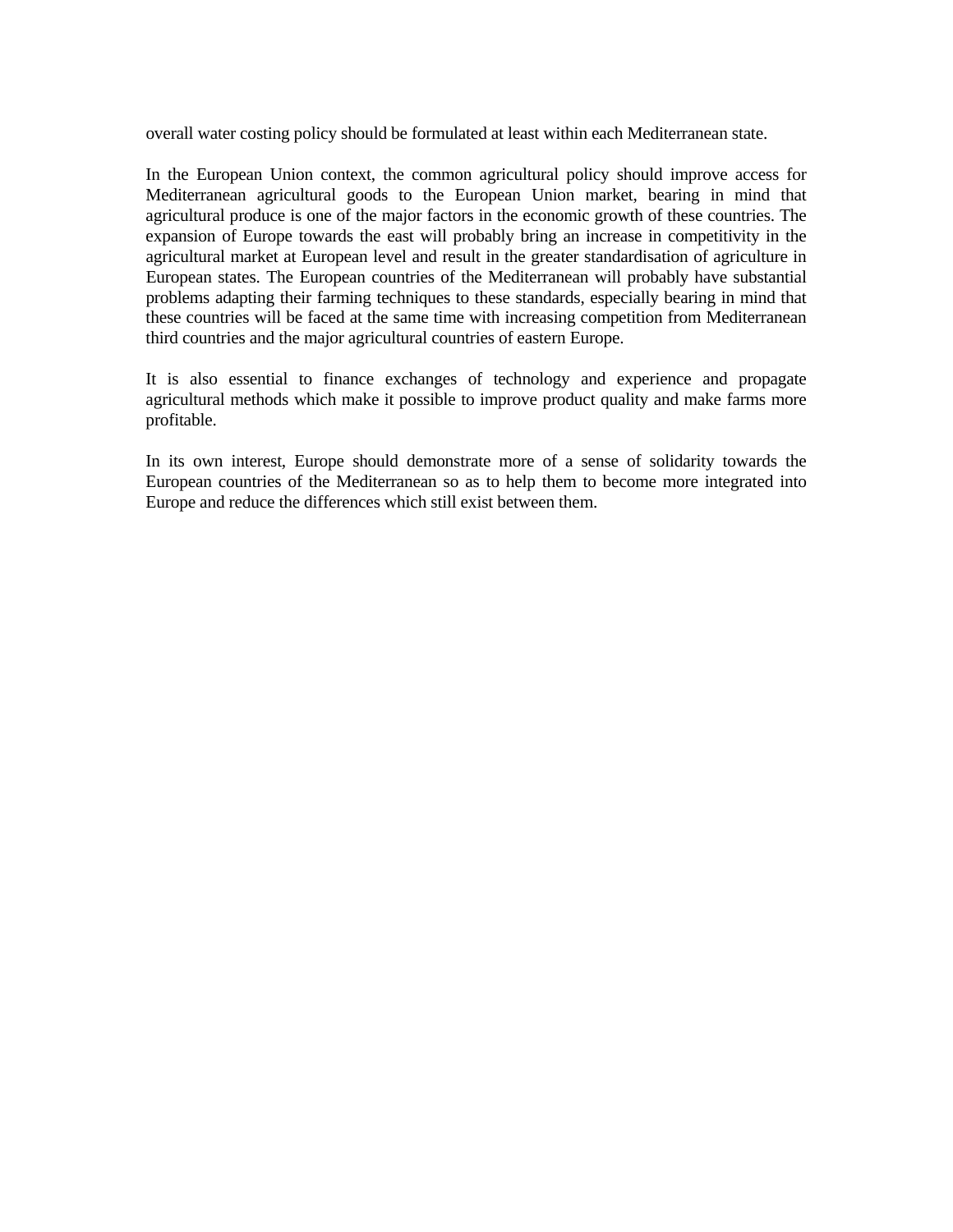## **III. RATIONAL MANAGEMENT OF FRESHWATER RESOURCES AS PART OF A EUROPE-WIDE POLICY OF SUSTAINABLE DEVELOPMENT**

#### **1. Water, a strategic concern for Europe**

Water is the staff of life, the most plentiful resource on earth as it covers some 71% of the planet's surface. It is nevertheless a vulnerable resource, to be regarded as a common heritage and universally valved at its true worth. Its protection, and also its use as a vital resource for all development, must preserve natural balance as well as the general interests not only of the populations now dwelling on the planet but also of future generations.

Irreversible impairment of water quality would be destructive to human life and to the other life-forms depending on water.

Water requirements are increasing very rapidly with world population growth, economic development and improvement in standards of living. Irrigation now consumes approximately 70% of available resources worldwide, industry about 20% and household use just 6%. Hardly any region in the world is unaffected by deterioration of water quality and/or pollution of surface water and groundwater. A combination of factors is responsible for this situation.

The life-supporting value of water has become a major economic interest and consequently a national and international policy matter.

As long ago as 1968 when the European Water Charter was adopted, the Committee of Ministers asserted the need to frame and pursue a European water policy. More recently, the Parliamentary Assembly of the Council of Europe has repeatedly called for the introduction of a pan-European policy to safeguard and manage fresh water resources.

Thus rational management of fresh water resources is henceforth recognised as a priority action area even in Europe, since all mankind's quality of life and sustainable development closely depend on the availability of this natural resource.

Responsible management of water resources must be considered strictly according to a sustainable, comprehensive approach embracing all sectors of consumption and placed in the context of the natural basin rather than one of administrative or political boundaries.

Water knows no borders; its use as a common resource accordingly requires active international co-operation to guard against conflicts of interest between users in different states. International co-operation is expedient not only for the possible allocation of water resources but also as the way to an international consensus on national or local initiatives to protect them, since the countries applying such measures may be placed in an unfavourable competitive position compared to those with less stringent rules.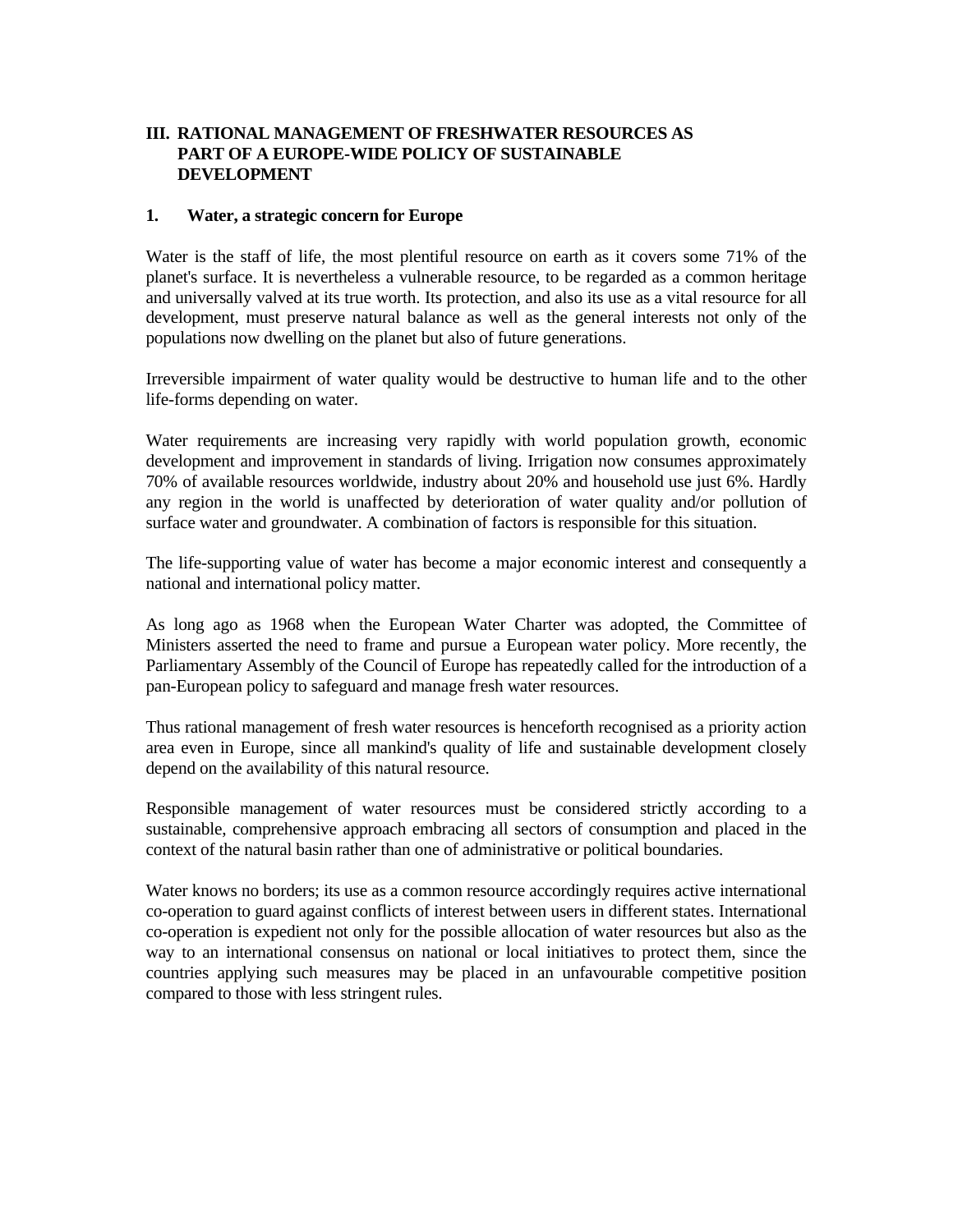Aware that water resources, even in countries where they are plentiful, can no longer be regarded as a free and limitless commodity, several states have introduced strategies for sustainable management of this precious asset. An effort is being made to reduce wastage, prevent irreversible deterioration and recycle the vast quantities of water used daily in Europe, while avoiding ill-effects on industrial development, agri-foodstuffs and energy production, river transport, and tourist and recreation policy.

It rests with the governments to define a framework of binding general standards providing for rational and sustainable exploitation of fresh water resources, and to take care that it is duly considered whenever and at whatever level spatial planning or social and economic development programmes are devised.

The strategies being implemented in five major European regions to preserve fresh water resources and at the same time ensure adequate quantity and quality of supply to all users are succinctly presented below.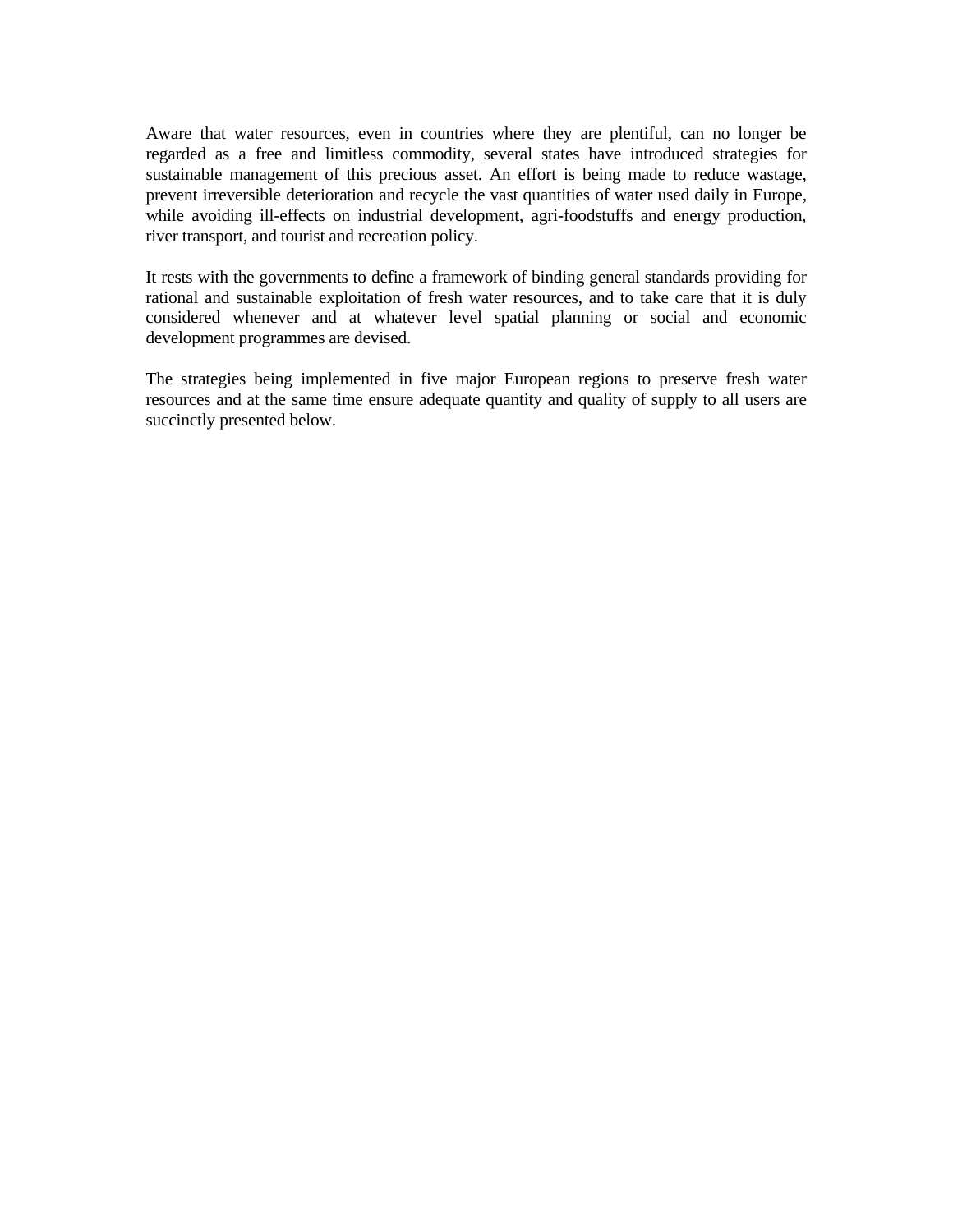### **2. Strategies for the sustainable management of freshwater resources in major European regions**

#### *2.1. Strategies for the sustainable management of freshwater resources in the states of northern Europe*

#### *2.1.1. Presentation of the area*

Northern Europe as defined for this reporting, includes the Nordic countries (Denmark, Finland, Norway, Sweden), the Baltic countries (Estonia, Latvia, Lithuania), Poland, northern Germany and a western part of Russia (Karelia, Kola peninsula, St. Petersburg and Leningrad regions). The nature varies a lot in characters from south to north, and the area is not one homogenous and harmonious unit. There is, however, one common feature for this area: the Baltic Sea, the largest semienclosed brackish water body in the world. All actions done in its large catchment area have effect on it. Over 100 million people live in these countries and regions surrounding the Baltic Sea. Many of the countries are quite heavily industrialised and carry out intensive agriculture and forestry on large areas, which have had effects both on the state of the Baltic Sea and the freshwater resources in the area.

#### **SPECIAL FEATURES OF THE REGION AND THE WATER RESOURCES**

- low population density in the northern part of the area;
- sensitivity to acidity (Sweden, Norway, Finland);
- great number of lakes in north-western Russia, Finland, Sweden and Norway;
- nearly half of lakes larger than 100 km2 in the EU countries are in Finland;
- big reservoirs serving waterpower (North Finland and Norway);
- in the northern part of the area most lakes are oligotrophic but rich in humus;
- the great amount of peatlands and mires in the northern part;
- not many big rivers, lots of medium size (Sweden, Finland);
- some countries drained only by a few river systems (Vistulu and Oder, Poland);
- some major and many smaller watersystems shared between countries;
- precipitation ranges from the highest in Europe (Norway) to below average;
- due to low temperature the evaporation is low;
- seasonal variations in runoff are great due to snowmelting in springtime;
- lakes and rivers, as well as the Baltic Sea, are ice-covered for a long time annually; the duration and extent of icecover are of crucial importance for the ecosystem;
- especially in the northern part of the area, soil frost has a great impact on the ground as well as water infiltration and surface runoff;
- coastal uplift and landrising in the Baltic Sea create new habitats; coastal upheaval areas and wetlands, like glo-lakes are unique from the global point of view.

Waters and shores are mainly privately owned in the Nordic countries and so is water power in Finland. This is of great importance for the use and management of waters and shores, specially in relation to utilisation of water power and to nature protection.

#### *2.1.2. Use of water resources, water quality*

Availability of water resources in Europe is highest in the Nordic countries: six to eight times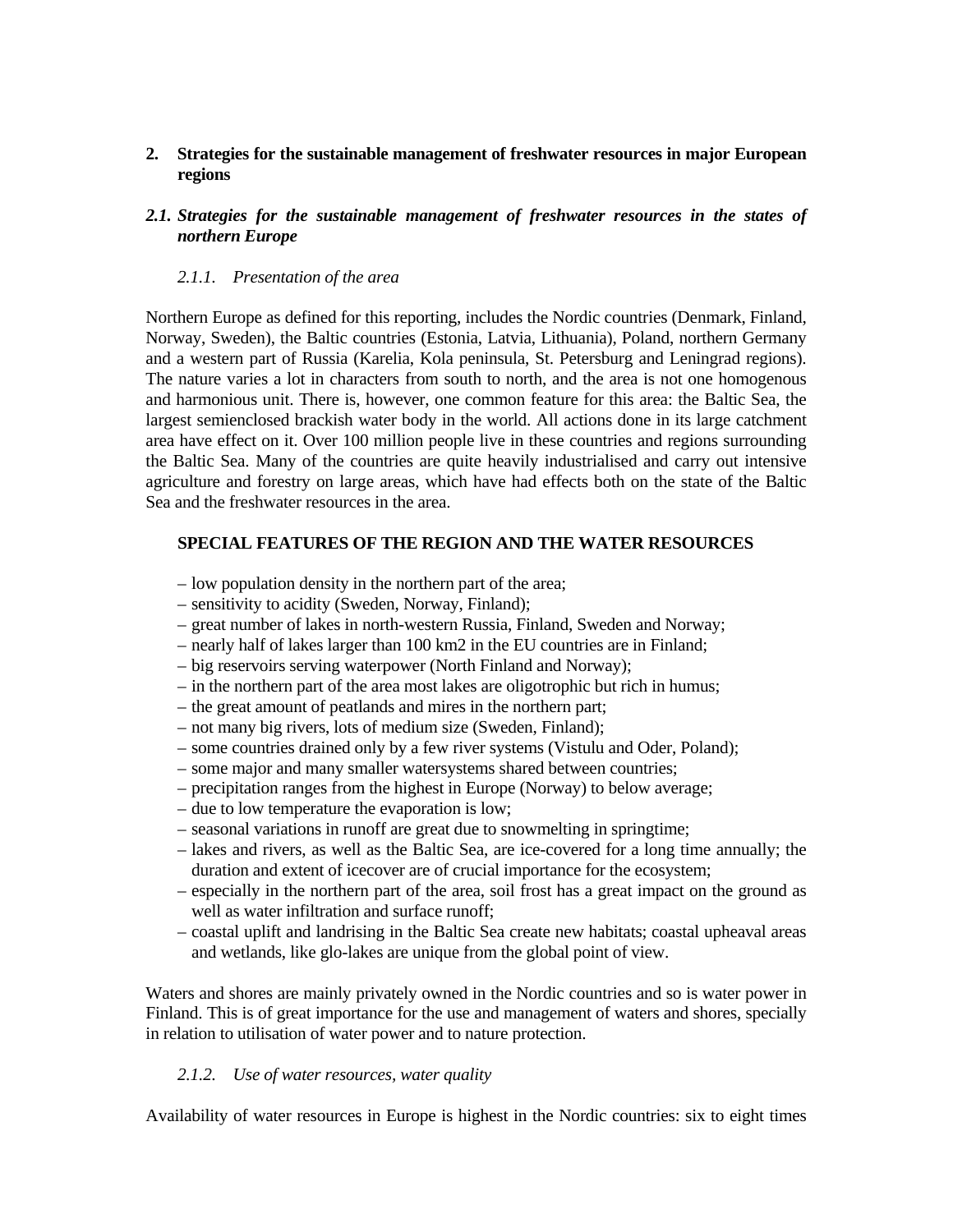more than in eastern, southern and western Europe. Water resources, both groundwater and surface water, watercourses, rivers, lakes and shores are used for many purposes.

#### **MAIN USES OF WATER**

- domestic and industrial use, livestock (Denmark), hydropower generation (Norway), recreational purposes (waters and shores);
- abstraction of water has decreased in Finland and Sweden during recent years, and increased in some other countries like Poland and the Baltic countries;
- the surface water is the main source for water supply in most countries, only Denmark is almost entirely dependent on groundwater sources, in Finland and Latvia the situation is fity-fifty;
- water resources are used for power production; about 75% of potential water power in Finland, Sweden and Norway has been exploited;
- watercourses and shores are important for recreation use and attract outing, camping, tourism and vacation houses.

#### **PROBLEMS WITH QUALITY AND USE OF GROUNDWATER**

- overexploitation of groundwater along the coastline of the Baltic Sea Intrusion of salt water into groundwater;
- lowering of groundwater levels reported at least in the St. Petersburg area;
- use of manure and other fertilisers causes nitrate leaching in areas of intensive agriculture (sandy soils on top of unconsolidated, unconfined aquifers in northern Europe especially in Denmark and to a lesser degree in northern Germany, Poland and southern Sweden, Norway and western Finland);
- pollution risks caused by the use of pesticides have similar type of geographical pattern (especially parts of Denmark, Lithuania and Estonia) as the use of fertilizers;
- increased concentrations of aluminium, sulphate, hydrogen ions and nitrates are reported in groundwater in some countries, e.g. Denmark and Germany;
- urbanisation and industry cause risks in countries like Finland and Sweden, where transport infrastructure and urban development have often been located on eskers and other important groundwater sites;
- airborne acidity causes acidification of groundwater and surface waters.

#### **THREATS ON SURFACE WATER QUALITY**

- discharge of untreated domestic and industrial wastewater (countries in transition);
- excessive application of fertilisers in agriculture (all countries);
- increased levels of nitrates and pesticides caused by agriculture;
- accidental spills of harmful substances (transport, specially of toxic substances is an obvious risk);
- atmospheric emissions from industrial and commercial plants, power stations, domestic heating and transport.

Reduction of point source of aquatic discharges of traditional water pollutants has been achieved in most countries of the western and northern parts of the region as a result of implementing advanced treatment technologies and improved industrial recycling processes.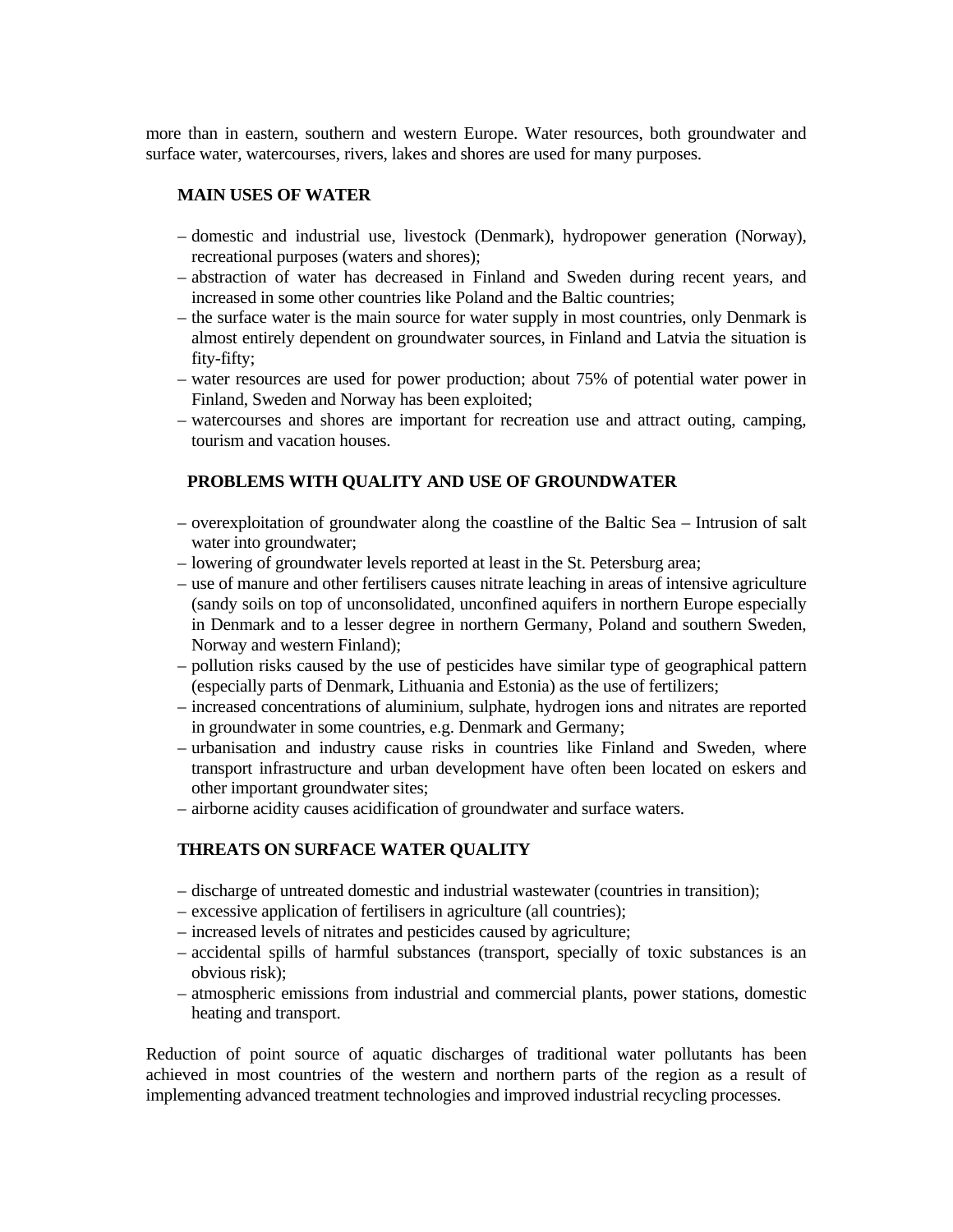However pollution of surface waters is still a serious problem. Wastewater from point sources as well as impacts of intensive land use have caused long-lasting influences on water resources. The main impact of discharges on the inland water bodies and water bodies in the coastal zone is the eutrophication that may affect almost all water use, most water supply, fishing and recreational activities. There is a high level of nitrogen in rivers, the highest is found in Denmark, Estonia and Germany. Phosphorus levels in Europe are the lowest in the Nordic countries whereas in Poland, Estonia, Latvia and Lithuania many rivers have high phosphorus levels. Fish farming and other forms of aquaculture have contributed to eutrophication. In the Baltic countries, Poland and Germany, one of the main problems is the pollution with toxic, slowly degradable organic substances and heavy metals. Point source nutrients represent another problem. In central and eastern Europe one third of the municipal wastewater is still without any treatment. Poor-quality drinking water cause human health problems in some countries.

#### **MEDIUM-TERM DEVELOPMENTS**

Most important concerning the quality of waters is the implementation of the Baltic Sea Joint Comprehensive Environmental Action Programme of Helcom (Helsinki Commission – Baltic Marine Environment Protection Commission). This JCP programme which covers the whole drainage area, has verified 132 (now 122) "hot spots". Half of them are inland and in most cases the problems relate to municipal and industrial wastewaters and lack of treatment. Special attention should be given to water supply and the treatment of waste water in St. Petersburg, Pskov and Kaliningrad areas, and in the Vistula and Oder river basins.

In the countries in transition, immediate expenditure priorities should address short- and longterm concerns which have been considered in Environmental Action Programme for central and eastern Europe, CEE (Sofia, 1993); the priorities are to:

- invest in facilities to pretreat the wastewater discharged by small and medium sized industrial plants;
- facilitate the installation of domestic septic tanks and the appropriate disposal of manure from intensive livestock operations in rural areas;
- install municipal wastewater treatment plants in towns and cities close to important tourist or wildlife areas, especially on the Baltic Sea coasts;
- complete partially constructed wastewater treatment plants.

Special efforts will be required concerning diffuse sources, which are more difficult to control than industrial sources or municipal sewage. In rural areas, public education and proper legislation have an important role. In the countries in transition the private sector should play a stronger part in water supply and sewerage.

#### *2.1.3. Aquatic environment: threats and needs for actions*

In the boreal region of northern Europe rivers and lakes are environmentally in a relatively good condition. In some Baltic countries the situation is worse. In Denmark there are no river reaches in natural condition. Many of the most important rivers in the area are regulated; however, many rivers are still in natural condition, 70-100% e.g. in Poland and Norway. In the Nordic countries harnessing of new water power is in many watercourses prohibited and parts of the watercourses, still in natural state, are protected.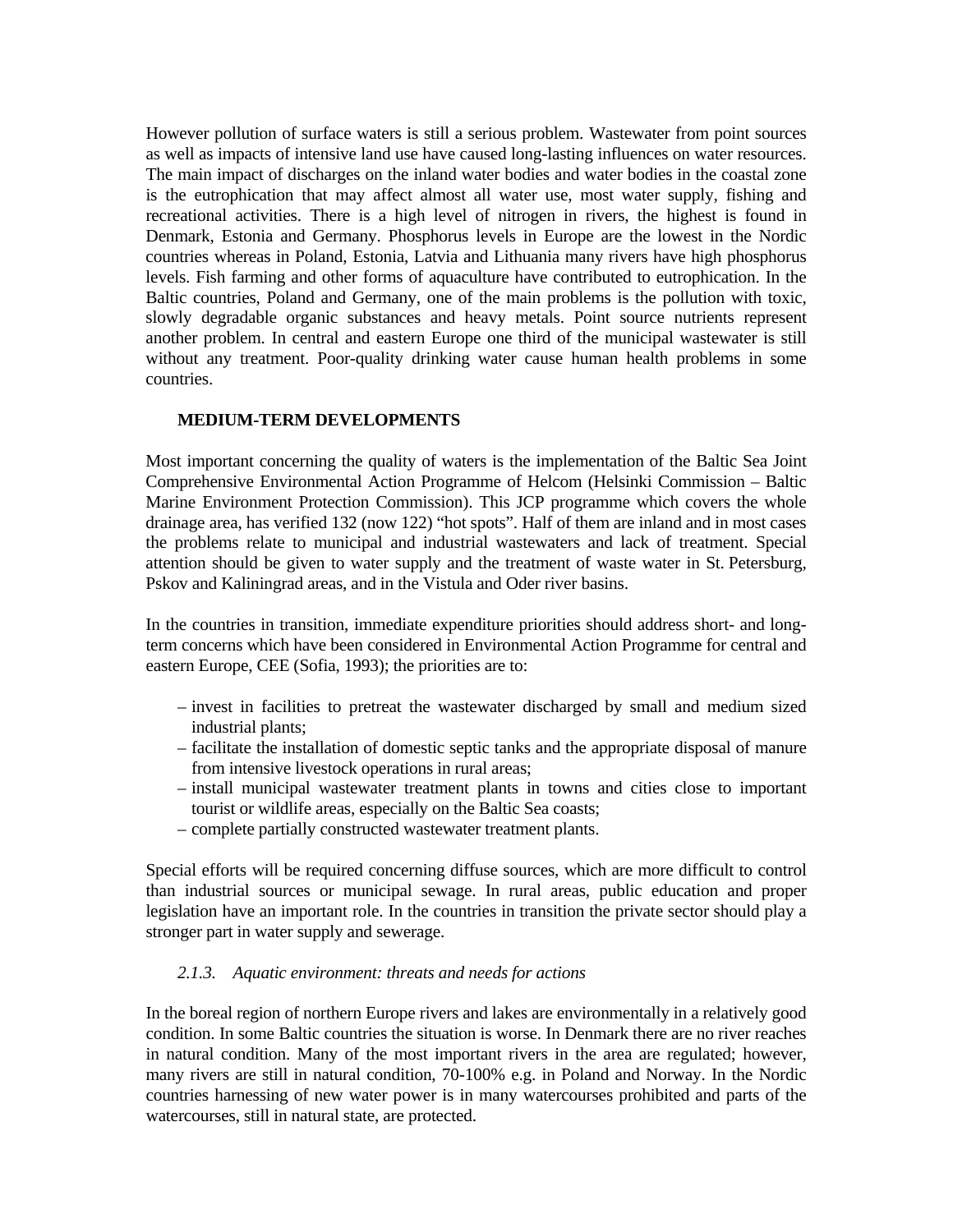The biodiversity related to freshwaters and wetlands is high in this region and the amount of threatened species is generally lower than in central parts of Europe.

#### **THREATS TO NATURE AND WILDLIFE**

- hydropower production has meant major intrusions upon the natural environment;
- water construction, especially dams: changes in food chains and migratory patterns of fish species;
- regulation of waterlevel and waterflows: changes in river hydrological processes and ecological conditions, erosion;
- drainage, land reclamation and peat extraction;
- water pollution, eutrophication (agriculture, fish farming, point source) and acidification (atmospheric sources and upstream drainage);
- the stocks of natural Baltic salmon and trout, a valued genetic resource, is being impoverished by environmental pollutants and over-fishing;
- land use on shorelines, cultivation, building of houses;
- burning of oil shale in Estonia and nickel mines in the Kola region;
- former Soviet Union military sites are environmental risk areas.

Acidification of waters largely caused by long-range emissions has become a serious water quality problem. The Fennoscandian shield offers less protection than the readily weatherable sedimentary rocks on the continent. Fish mortality has been observed in rivers and lakes, in southern Norway 1750 lakes are completely devoid of fish as a result of acidification, about 900 lakes besides are seriously affected, and the Atlantic salmon is extinct in 25 rivers due to acidification. In Sweden damage has occurred in 2 500 lakes.

Reindeers may cause some threats to the environment in the north-east part of the area. In recent years, the number of reindeers has grown, and overgrazing can result in soil erosion and water pollution.

A significant proportion of the radioactive caesium that descended on southern Finland and central Scandinavia as a result of the Chernobyl accident was eventually taken up by lake fauna. It may last several decades until the lakes will recover.

One of the most important, yet most threatened rare habitat types common to all European Union countries are the wetlands: marshes, fens, peatlands, or shallow water bodies.

## **MEDIUM-TERM DEVELOPMENTS**

Conclusions and recommendations of the EU's concept for Wise Use and Conservation of Wetlands should be implemented: a comprehensive strong wetland policy should be set up and the objectives should be included in the European Spatial Development Perspective.

Recommendations for river ecosystems and wetlands in EU's Strategic Action Plan 1996-2000 should be implemented. According to Action Themes 6 and 7 countries should: increase awareness of traditionally managed riverine landscapes; conserve the very few major natural and semi-natural rivers (e.g. remaining wild rivers in the Nordic region); promote species reintroduction and habitat restoration; initiate awareness campaigns of the least damaged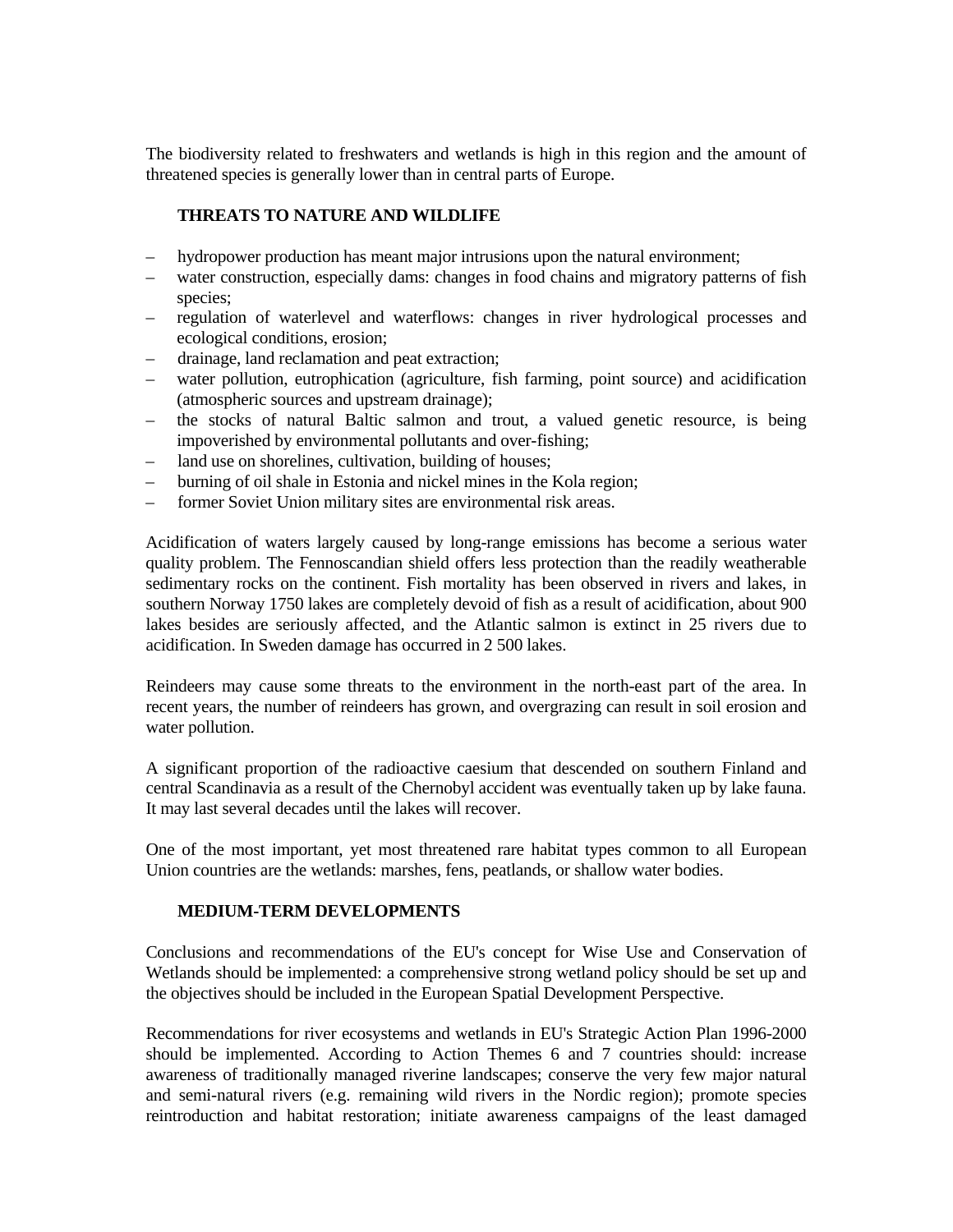Scandinavian and CEE rivers; create guidelines for the restoration and rehabilitation; ensure that conservation objectives are incorporated into policies affecting wetlands; establish conservation action plans for threatened wetlands e.g. boreal raised bogs (Aapa, Palsa) in the Baltic and Nordic regions; assess the conservation importance of peat bogs.

EU's Habitats Directive should still be completed with boreal freshwater and coastal habitats. Freshwater habitats to be added could be: north boreal clear water lakes, boreal- and hemiboreal large oligo- or oligomesotrophic lakes, natural or near natural river systems and small lakes naturally without fish. Coastal boreal baltic habitats to be added could be: esker islands, undisturbed islets and small islands, coastal meadows, sand beaches with perennial vegetation and long narrow inlets. Also some species should be added, e.g. ringed seal and black guillemot.

The need for restoration of water bodies should be investigated and implementation of restoration projects should be promoted. Watercourses should be restored when earlier uses have ended (e.g. timber-floating or water power production). Previous spawning rivers of sea salmon should be improved. Fish steps should be built for migratory fish in connection to water constructions. Constructions having cultural or historical values could be spared, for example water mills and timber-floating equipments.

## *2.1.4. Research, monitoring and data systems*

The freshwater monitoring programmes are varied in different countries. All countries have their own national or regional networks, but also international networks such as the EU River Network, UNEP/GEMS and in very near future also the EEA network are used. Many countries have a long research tradition in water resources assessment including the influence of human activity on the quantity and quality of the fresh water resources. Effects of forest wetland drainage have been studied in Finland over fifty years. In Germany research addressing land use change and its effects on water resources has become more important over the last decade. Several institutions are working within this field.

#### **MEDIUM-TERM DEVELOPMENT**

Groundwater processes are important ecological functions. However, systematic inventory of human-induced lowering of groundwater levels and other changes in groundwater systems is not available. Effects on the groundwater ecosystem are still largely unknown. Regular systematic monitoring of the groundwater is needed.

Climatic changes may have the following effects on water resources in northern Europe: considerably warmer winters and a moderate warming in other seasons, an increase in annual precipitation, smaller spring floods, increased floods in winter, shorter ice cover periods and higher summer temperatures in lakes, enhanced leaching of nutrients from agricultural lands in winter. The influence of these phenomena on water resources and their use must be solved.

The main priority for research is to develop hydrological models which can be linked in with both climatological models and land use databases. Models should allow prediction of effects of climatic change both in spatial and temporal dimensions. There is also a need to improve the predictability of water resources availability under different climatic change scenarios.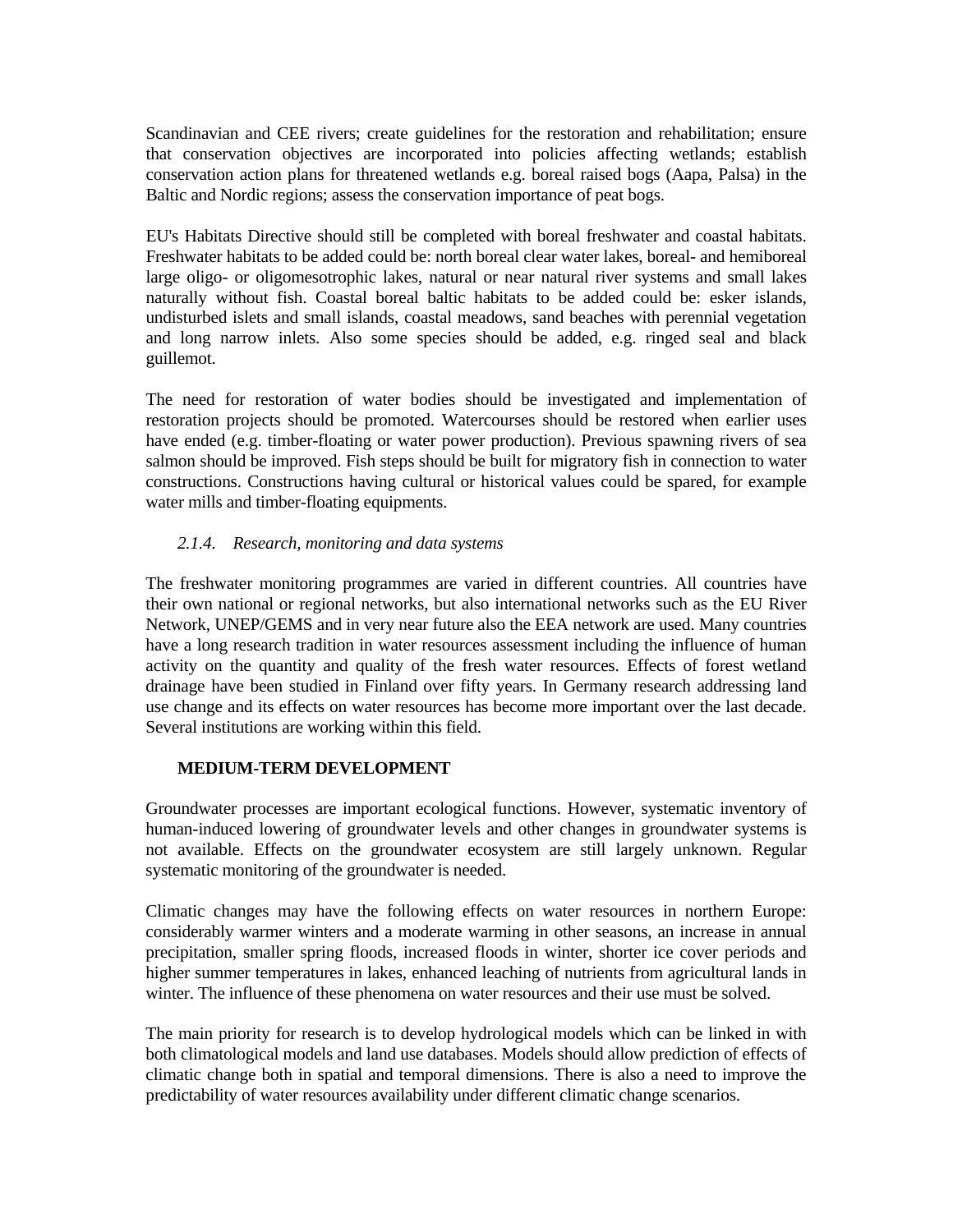The efficient use of the environmental data requires that data is stored in a way which enables the use of it for different purposes by different users. To ensure that data collected by different organisations in different areas would be comparable in future, strict standardisation and cooperation is needed.

Environmental information systems should be expanded because the coverage of some variables for measuring water quality is in many countries limited.

More objective, reliable and comparable information by means of a sound monitoring system is needed for implementation and improvement of environmental policy. Public awareness in environmental matters should be increased also by e.g. popular and semiscientific publications and booklets.

## *2.1.5. International co-operation*

The Helsinki Commission (Helcom) is an over twenty years old intergovernmental organisation with the task to protect the Baltic Sea from all kind of pollution. To assure the ecological restoration of the Baltic Sea and its catchment area, the Joint Comprehensive Environmental Action Programme (JCP) was developed for the years 1993-2012. Key principles of this are: recognise the importance of a long-term perspective for ecological restoration, harmonise economic and environmental objectives, control pollution at the source, establish conditions for private sector participation.

Vasab (Vision and Strategies around the Baltic Sea) is a co-operation process of the Baltic sea countries and regions (including also Norway, Belarus and Karelian republic of the Federation of Russia) in the field of spatial planning. The ministers of the states and regions around the Baltic Sea agreed there to launch a joint spatial planning process to formulate goals for spatial development in the Baltic Sea Region, strategies how to achieve these and first common actions to start implementation. The first common report called Vision and Strategies around the Baltic Sea 2010 – Towards a Framework of Spatial Development in the Baltic Sea Region, was produced for the third conference of ministers for spatial planning and development in 1994.

## **MEDIUM-TERM DEVELOPMENT**

The implementation of the Baltic Sea Joint Comprehensive Environmental Action Programme (JCP) needs substantial back-up by the western participants to the central and eastern European countries, primarily by improving the environmental situation at the hot spots. HELCOM and EU should act as partners in this work. The Baltic Sea with its catchment area should get special attention in the regional programmes of EU. The main issues of the JCP programme for the Baltic Sea and its catchment area are:

- establishment of requisite legal and institutional infrastructure;
- further reducing of point and non-point source pollution;
- reduction of pollution from agriculture and rural settlements as well as transport.

Co-operation is needed especially in cases where the major catchment areas of water systems are divided by two or more countries.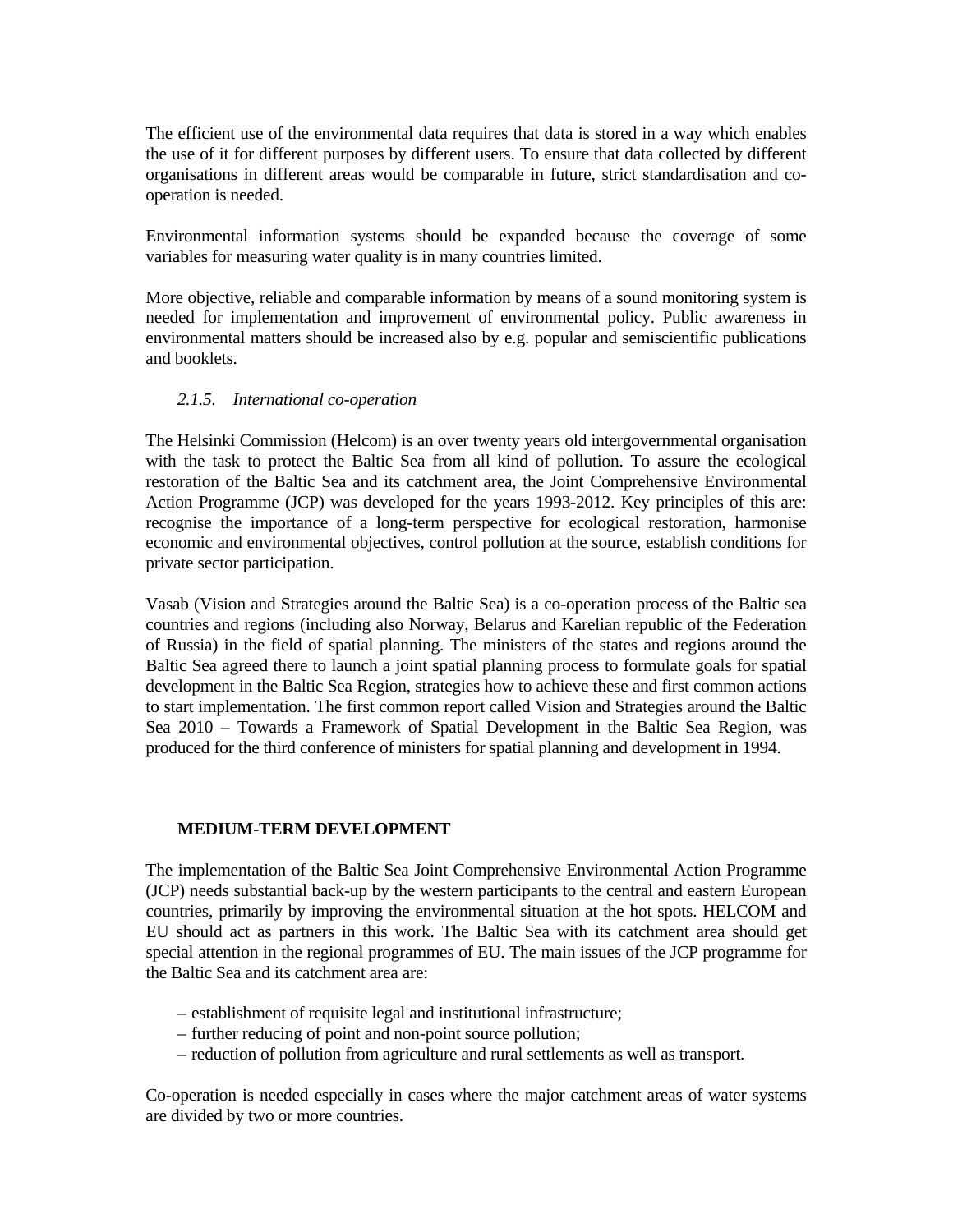Energy production, distribution and consumption represent a major source of environmental, also water connected problems such as acidification, climate chance and high concentrations of low-level ozone.

## *2.1.6. Transboundary waters: use and problems*

In northern Europe there are a lot of watercourses which are divided between two or even four countries. Poland e.g. has twenty-four transboundary rivers and one lake, and between Finland and Russia there are tens of frontier lakes and rivers. Most transboundary waterbodies are used for fishery, agricultural and industrial purposes. Power generation and supply of drinking water are important in several rivers. In the Baltic countries transboundary rivers and lakes have special importance for water supply. Northern watercourses are important for aquatic wildlife, recreation and fishery.

## **PROBLEMS AND THREATS**

River Narva and Lake Peipsi on the Estonian-Russian border have been threatened in the past by accidents in the oil-shale mines and industries.

Tenojoki river, the boundary river of Finland and Norway, is the most important salmon river in Northern Europe. The indigenous salmon population is essential for the reproduction of the Atlantic salmon. Acidification may be a serious threat to the valuable salmon population.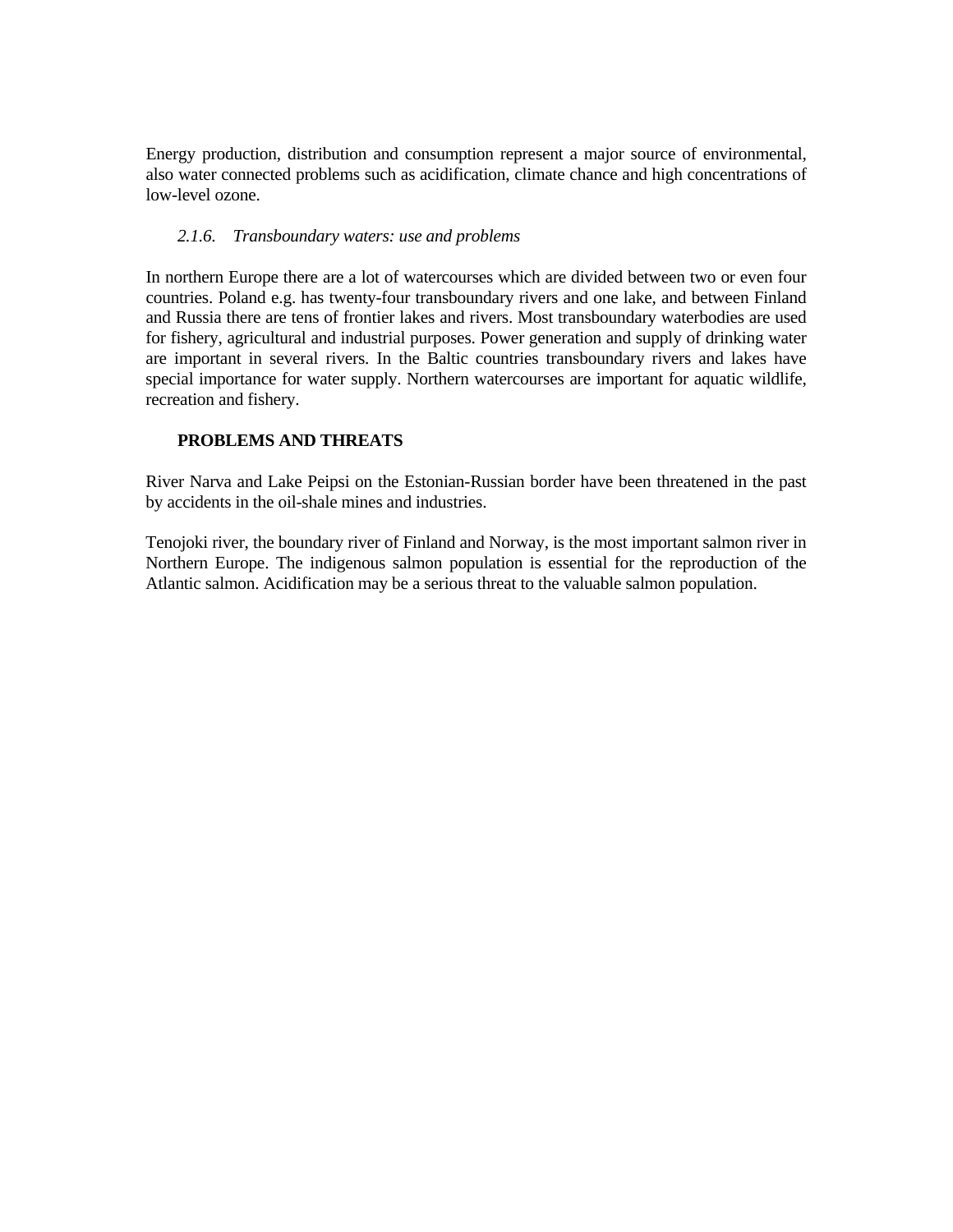## **MEDIUM-TERM DEVELOPMENT**

ECE (Economic Commission for Europe) Convention on the protection and use of transboundary watercourses and international lakes is the most relevant agreement regulating access to and use of the shared resources.

For joint transboundary water resources riparian states should formulate water resources strategies, and prepare and harmonise water resource action programmes.

The ministerial Conference in Sofia 1995 also noticed the need of integrated and sustainable management, in particular in transboundary waters, and recommended: promoting water demand management, setting up information systems for reliable data, agreements for restoration of transboundary aquatic ecosystems, establishing programmes for assessing quality and quantity, and monitoring pollution. These recommendations should be implemented in cooperation with respective countries and regions.

# *2.1.7. Integrated water resources development*

There is a need for a holistic management of freshwaters as a finite and vulnerable resource, and the integration of sectoral water plans. The natural unit for water management, rational utilisation, protection, conservation and management is the catchment area.

Planning for individual watercourses is necessary to identify conflicting interests and possible collaboration and to draft solutions as part of local water management and physical planning.

An example of comprehensive planning of water resources are regional integrated development plans for water use and protection, covering the whole of Finland, made in the 1970s and 1980s by authorities, municipalities, organisations and interest groups on the planning areas. Those plans included water quality; water supply; fisheries; water transportation; water conservation; waste water problems; flow regulation; nature conservation; water landscape; recreational uses as fishing, boating, canoeing, vacation residences and water-oriented tourism. More detailed plans for important individual watercourses have been made later in the 1990s.

# **MEDIUM-TERM DEVELOPMENT**

Better integrated water management is needed to halt and reverse deterioration of waters. It is important to ensure that effects on aquatic environment are included in water use planning and decision-making process. A catchment management agency could be an useful tool.

UN water Conference in Mar del Plata in 1977 already took note of the need for integrated water management and ECE gave in 1990 recommendations concerning optimal water management of small catchments.

Developing a common tool for the integrated management of water resources and land use should involve assessment of vulnerability, hazards and demand within a catchment so as to define appropriate land uses. A multi-disciplinary approach should be adopted to ensure a coverage of environmental, economical and social interests and effects as comprehensive as possible.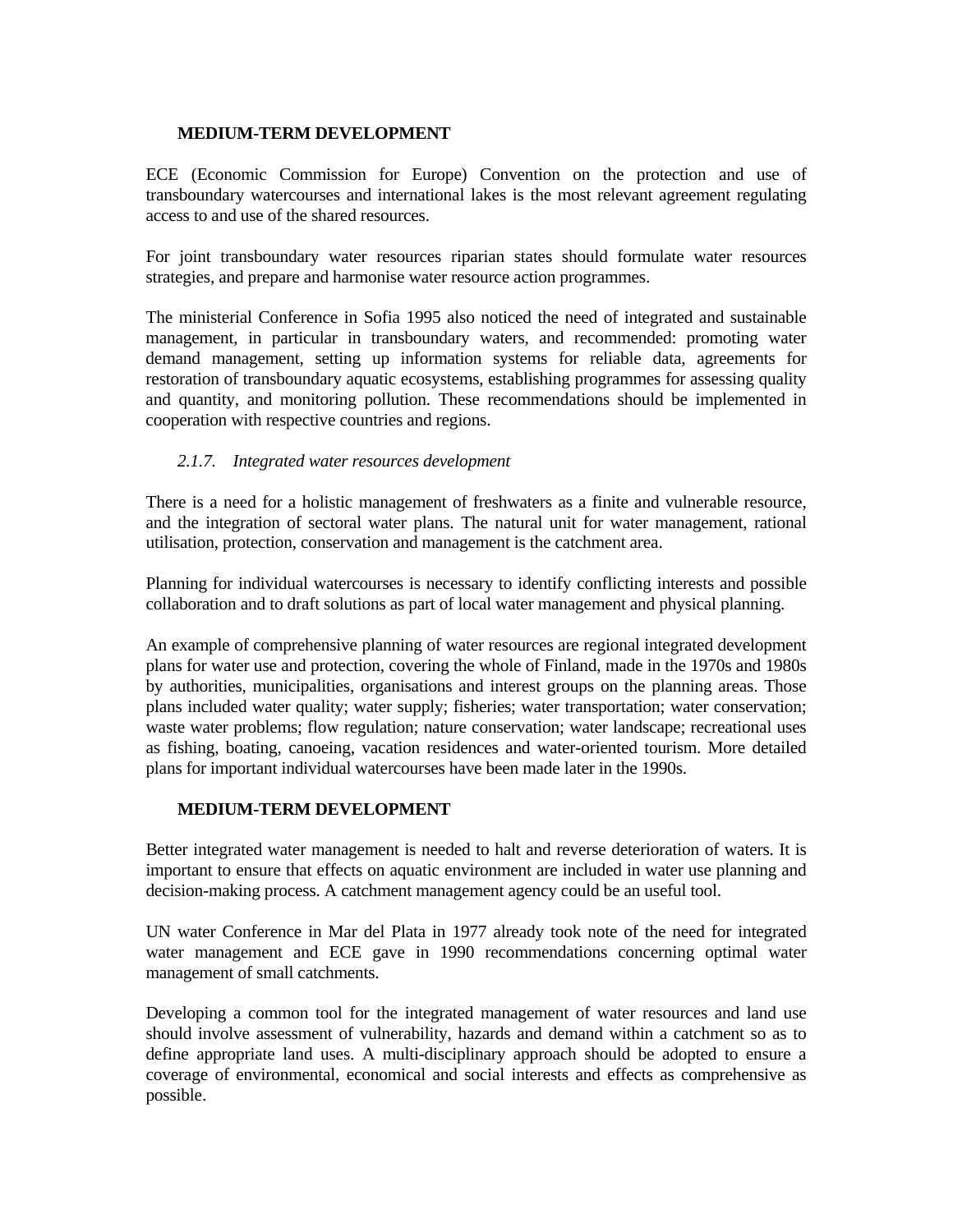One of the basic elements in the proposed new EU water policy is the setting up of integrated programmes for drainage basins. The programmes should cover all significant activities affecting the status of surface- or groundwaters. This approach to integrated water management should be promoted and transported also to physical planning.

# *2.1.8. Co-ordination of water use and protection with physical planning*

The importance of land use planning for water management and protection has been recognised in all Nordic countries. Different types of restrictions on land use to protect both groundwater and surface water resources have been imposed in all countries, but conflicts between the existing land use and sustainable water management continue to occur.

Water resources and coastal areas have been an important issue in physical planning in Sweden at country level (management of land and waters) and at municipality level (water overviews into land use plans). Protection needs concerning water resources have been included in regional zoning plans in Denmark. Ground and surface waters to be protected are pointed out in regional land use plans in Finland. The Finnish authorities elaborated a project for evaluating how land use management can support water pollution control through different forms of land use planning (from regional land use plans to detailed planning). In Sweden there is an integrated approach to land use planning and water planning.

Apart from the immediate impacts, the land use patterns play also indirectly a very significant role in relation to the quality of water resources. The sources of airborne acidity which causes acidification of the water resources especially in the Nordic countries are to a great extent in heavy industry and urban areas of western and central Europe. One serious challenge lies in the countries in transition, where the private car ownership is rising rapidly and the control of urban development is perhaps not yet adequate to face the privatisation process.

# **MEDIUM-TERM DEVELOPMENT**

Spatial planning is an essential tool of sustainable water management. Co-operation between spatial planning and management of water resources should be intensified at all levels. Close co-operation between VASAB (Vision and Strategics around the Baltic Sea), HELCOM (Helsinki Commission) and the EU as well between regions and subregions should be developed.

From the viewpoint of water management Vasab 2010 process has created a framework for international spatial planning co-operation, which is needed especially in cases where the major catchment areas or water systems are divided between countries. By the means of supranational spatial planning it is possible to develop land use in a coordinated way and build up a shared responsibility to the common water resources.

Important issues in spatial planning concerning water resources are:

- careful selection of sites for activities which may cause risks for groundwater resources or aquatic environment including landscape;
- taking water as an essential element into town planning, a wise use of runoff in urban areas;
- careful planning of inland watertransport systems;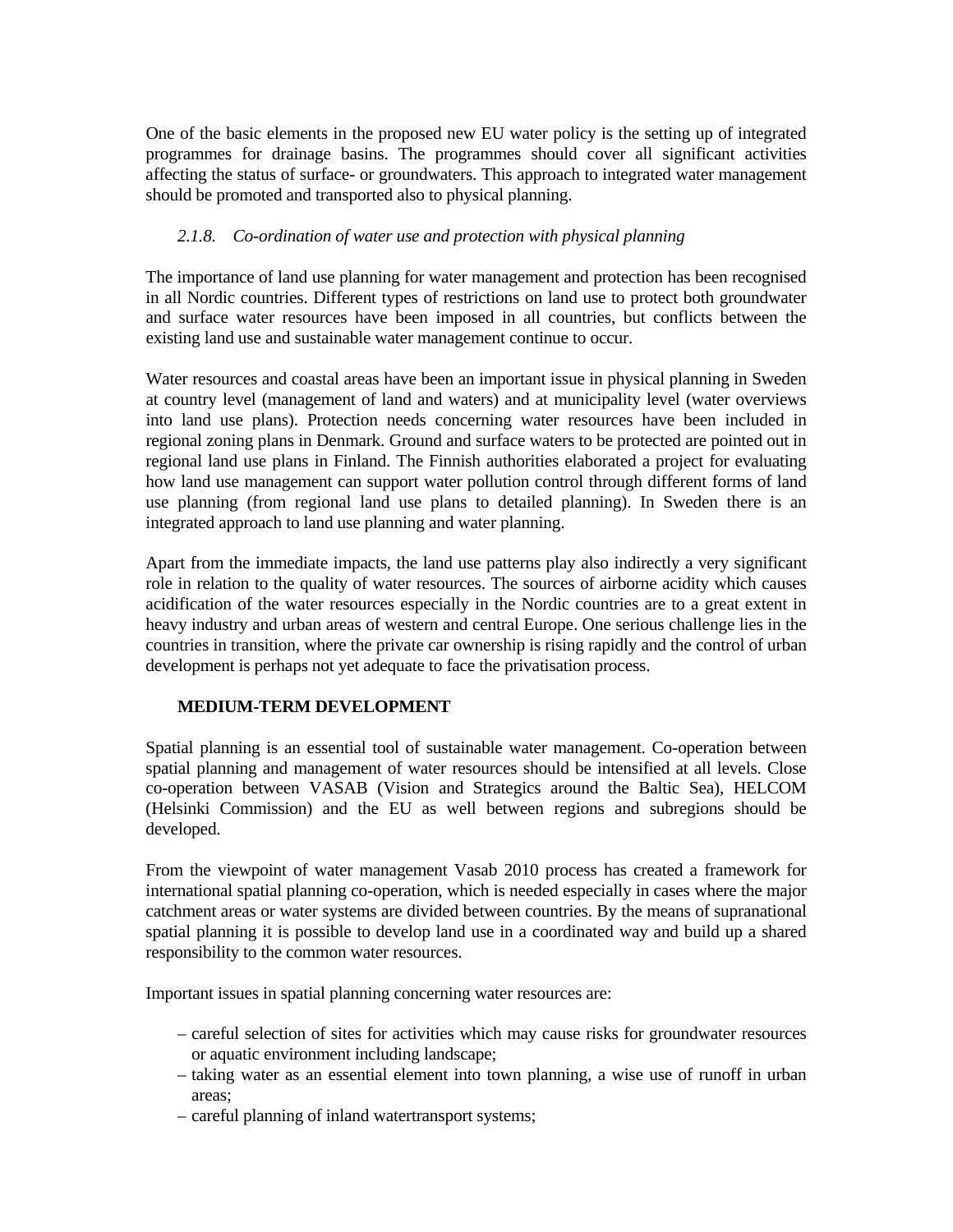– integration of the water management to land use planning in relation to infrastructure development, thus avoiding urban sprawl and unnecessary growth of transport.

## *2.1.9. Means and measures for sustainable use of water resources*

Qualified legislation concerning water use and water protection has been in force for a long time in the Nordic countries, and there have been good institutional conditions for sustainable management of waters. A water legislation existed already in the 1800s in Sweden and Finland. The laws concerning pollution and environmental protection came in the 1960s. In the Baltic countries in transition the situation has been worse and they are now taking the first steps in developing legislation and adapting it in practice. Countries of the CEE region are in diverse levels of legal development.

The successful implementation of the Baltic action programme will require a long-term political commitment in the Baltic Sea region, which, in turn, requires a solid base of public support. This is especially important as the major part of the burden for financing will, ultimately, rest with the domestic financial resources and be borne by the public either directly through user charges or, possibly, indirectly through increased costs for goods and services.

The Ministerial Declaration of 1990 encouraged human contacts in the region and participation of local governments, private institutions, industries and non-governmental organisations on increased environmental cooperation in the Baltic Sea area. People living within the area need to become more aware of values, problems and emerging threats on the area.

Taxation should be applied to make the users of the environment responsible for the ecological costs they cause. Increasing the responsibilities of local governments for environmental management is an important factor also in improving sustainable water management.

## **MEDIUM-TERM DEVELOPMENT**

The purpose of the work with public awareness and environmental education is to develop a broad and more sustainable basis of support from the public for the implementation of water protection tasks. Participation of NGOs (non-governmental organisations) and development of effective, formal and informal environmental education programmes will be important to support both public awareness and political commitment. The NGO is an important catalyst for many projects in the countries. All support from administration should be given to them.

Environmental Impact Assessment (EIA) should be further developed and used with all planning activities, specially in connection with important water resources and sensitive areas. The ECE Convention on Environmental Impact Assessment in a Transboundary Context (Espoo 1991) is a good starting point. In the countries in transition EIA is not a real procedural element of environmental decision-making. The connection of EIA to permitting is not always clear.

There are problems of access to information in member states of the European Union and, even more, of public participation – the question concerning the lack of rights in this field is even more crucial. In many cases a problem is also that only professional and scientific associations participate in EIA. Better transmission of data is needed. EU's EIA directive should thus be developed to strengthen the early public participation in the procedure.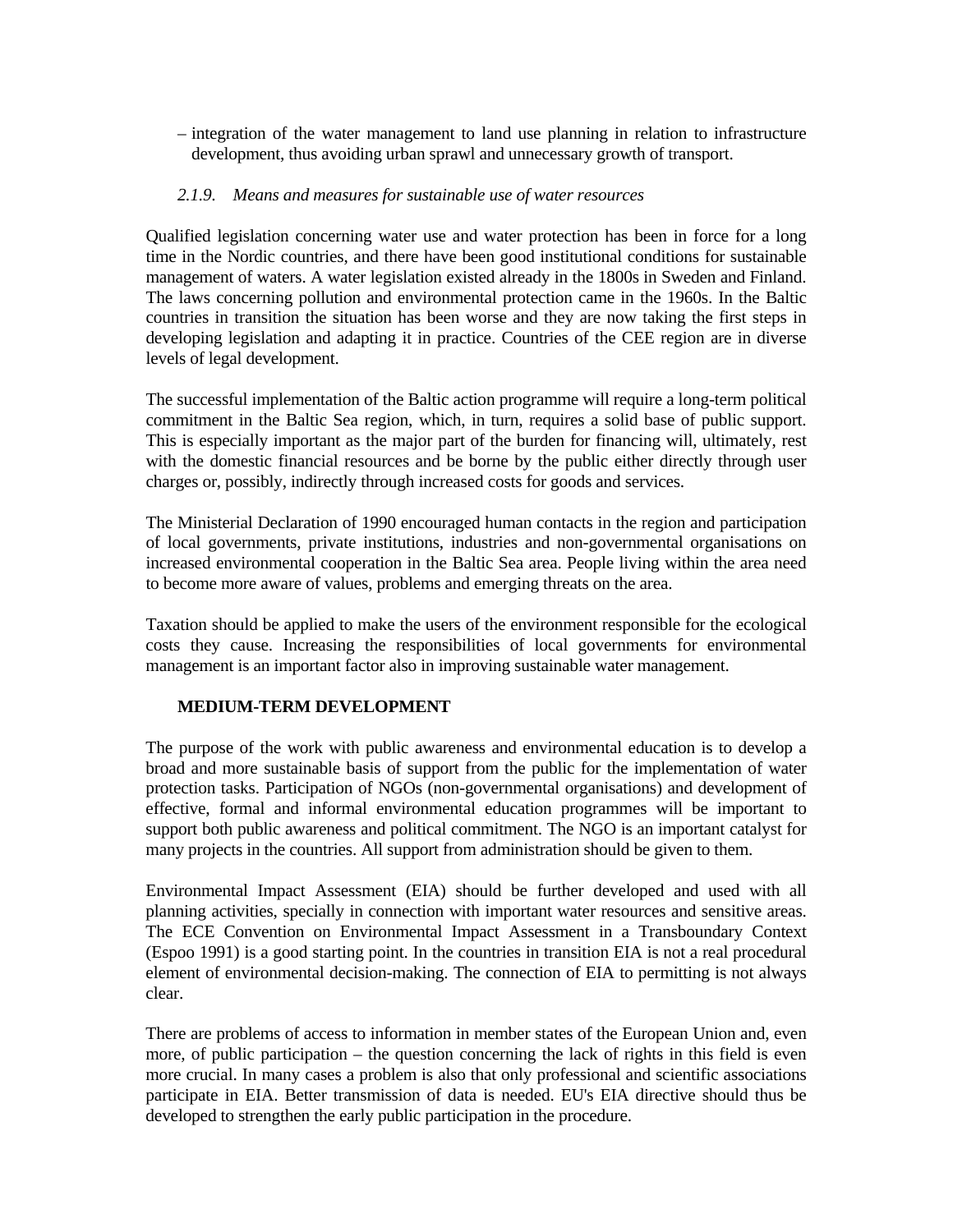The implementation of education on new farming practices is critical. A major public education challenge exists on the issue of nitrate contamination of ground water. The general public needs to be reminded of the facts.

## *2.1.10. Main actions needed for the water sector in Northern Europe*

Water resources should be taken into account at all levels and in all development of human settlements, industry, energy, forestry and agriculture. That requires adequate knowledge, public awareness and political commitment.

## **PROTECTING GROUNDWATER**

The quality of groundwater should be protected everywhere by developing legislation, economical instruments and education.

Subregional and national inventories of groundwater resources should be made as soon as possible.

Zones to protect aquifers against pollution from agriculture, industry, traffic and settlements should be established.

## **PROTECTING AQUATIC ECOSYSTEMS**

Natural water bodies and wetlands rich in biodiversity should be preserved e.g. by creating a coherent network of valuable sites.

Maintenance of biodiversity should be integrated into all watercourse management and land use.

Heavily polluted aquatic environments should be rehabilitated.

Rivers, lakes and wetlands should be restored to good ecological status, suitable for fish and for recreational uses.

Protection measures should be adapted taking into account special features e.g. sensitivity to acid rain and severe climate conditions.

## **WASTE WATER TREATMENT**

Decisions and recommendations of regional and subregional, intergovernmental organisations (e.g. Helcom, UN/ECE) concerning industrial and municipal discharges should be fully implemented.

Treatment methods for sewage from sparsely populated settlements and small communities should be improved and developed to promote sustainable development.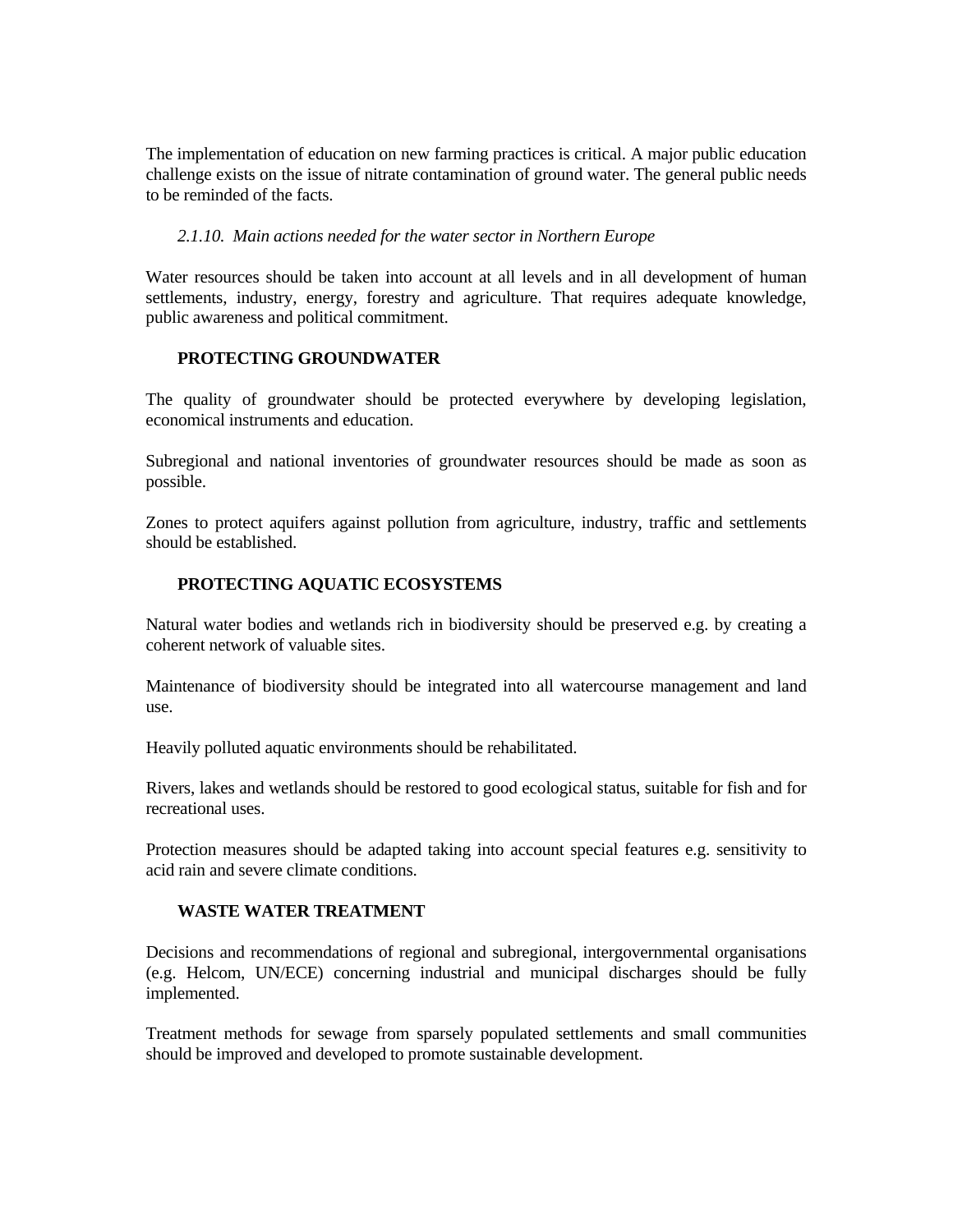## **REDUCTION OF POLLUTION FROM DIFFUSE SOURCES**

Measures should be taken particularly to reduce discharge of nutrients and other harmful substances e.g. biosides into the aquatic environment.

Environmentally sound practice in agriculture and forestry should be applied.

Protection zones and strips should be established along watercourses.

Local and regional environmental management plans should be prepared.

# **MONITORING AND APPLIED RESEARCH**

National hydrological and limnological networks as well as monitoring of waste water loading should be checked to guarantee harmonised data production in all countries concerned.

More reliable and comparable data concerning the causalities between different loading and stressing activities and the state and usability of water resources is needed.

## **DATA TRANSPARENCY AND PUBLIC AWARENESS**

Comprehensive reports on the state of the environment should be prepared.

Harmonisation and transmission of data should be developed.

Access to environmental information and data transmission should be guaranteed in all countries.

Education, training and public participation e.g. in non-governmental organisations should be promoted.

# **INTEGRATED WATER MANAGEMENT**

Integrated water resources planning should be developed and applied on catchment base and transposed into physical planning.

Special administrative tools for co-operation should be developed in cases, where catchment areas are divided.

# **WATER RESOURCES AND SPATIAL PLANNING**

Environmental impacts should be taken into account in all development projects (traffic, energy, agriculture, urban infrastructure, etc.) and prevention of harmful effects of these projects should be ensured as far as possible.

Damages caused by water and ice as well as flood control and river maintenance, should be taken into consideration in all land use planning.

Land use of the entire catchment area should be planned in a co-ordinated way.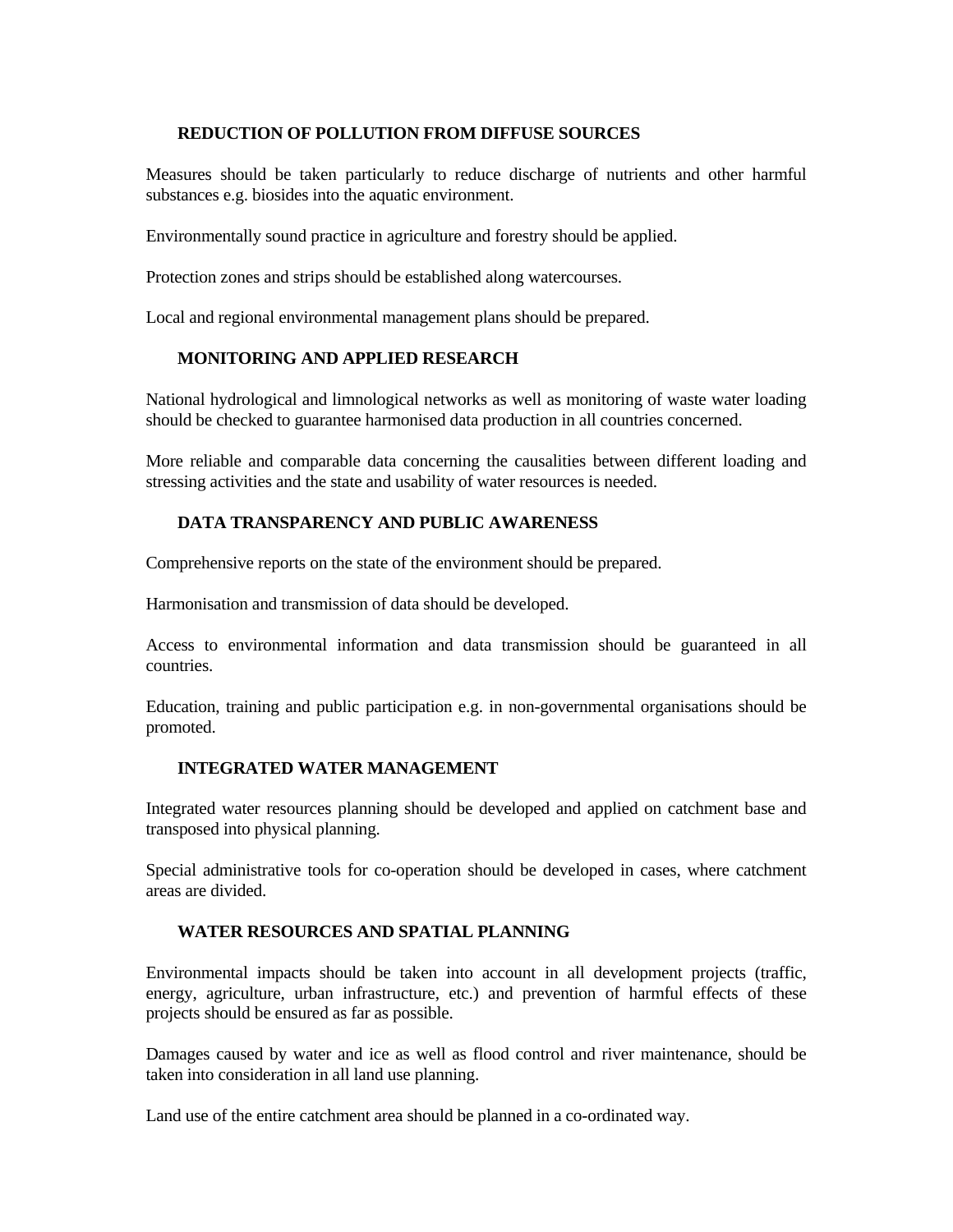Sustainable use of local and regional water resources should be ensured by planning the location of human activities so that the demand of water does not exceed the replenishment rate of surface and ground water resources.

Adequate restrictions on land use should be imposed concerning activities, which may threaten the quality of valuable surface water or ground water deposits.

Public participation in planning of development projects should be promoted.

## *2.2. Strategies for the sustainable management of freshwater resources in the Rhine basin*

## *2.2.1. Preface*

A series of strategic principles for sustainable and environmentally compatible management of water supplies was formulated in the wake of the World Climate Summit in Rio de Janeiro. These principles may be summed up as follows:

- an integrated approach towards water supply, sewage treatment and protection of surface and ground water is called for;
- the sustainable handling of water must build on the principles of integrated water management: water is a major constituent of the ecosystems as well as a social and economic resource. Sustainable water management must be related to environmental protection and nature conservation, public health and epidemic prevention, landdevelopment programmes and industrial politics;
- this form of water management calls for regional implementation; one potential regional area is the river basin. Local communities in the respective region must be allowed to participate in all stages of sustainable water management. All social strata and both sexes should be specifically approached on the subject.

# *2.2.2. Point of departure in the Rhine basin*

Almost 20 million people in the Netherlands and western Germany are supplied with drinking water from the Rhine and its tributaries. The Rhine and Lake Constance along with its tributaries, Ruhr and Main, constitute the backbone of the supply of drinking water and of industrial water<sup>1</sup> in particular. The waste from industry and private households ends up in the river again – in some cases after being treated; on the way to the North Sea, each water molecule of the Rhine is subjected to multiple human utilisation.

Large stretches of the Rhine and its tributaries are canalised shipping channels; embankments and weirs hamper its course. This had led to the collapse of ecosystems in rivers, river-banks and wetlands, made worse by contamination from sewage discharge.

The politics originating at European Union level and in countries through which the Rhine flows have so far been oriented towards water quality. The national (federal) directives focus

<sup>÷</sup> 1. Water from the Rhine is increasingly being used in industrialised agriculture.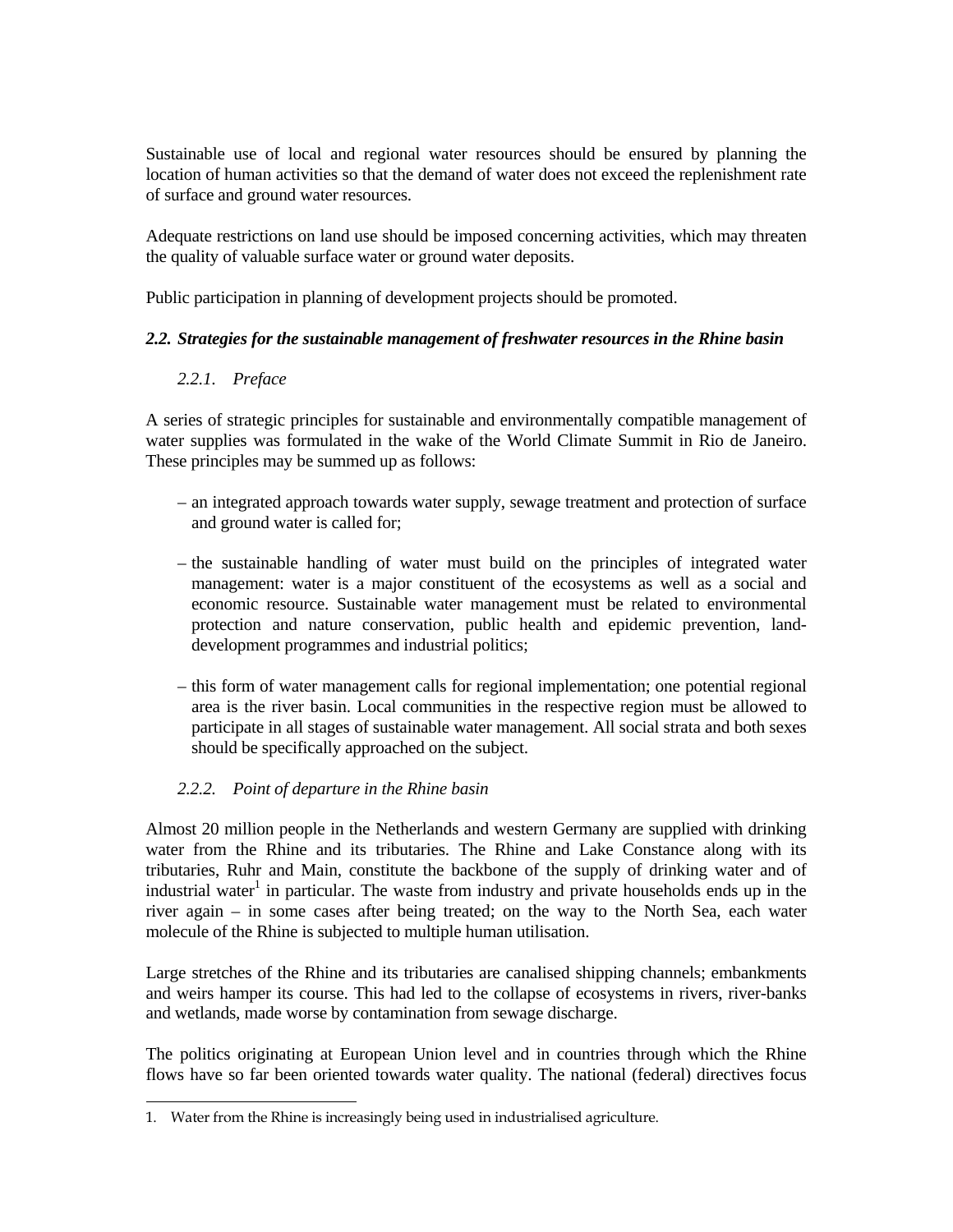mainly on waste discharge from sewage works and similar point sources; as such they are emission-oriented. The ensuing statutory measures together with voluntary agreements<sup>2</sup> led to the minimisation of (industrial) sewage constituents, particularly oxygen-consuming ones and halogenated organic compounds. In addition to this, the European Union directives for the prevention of water pollution also emphasise emission; in this context, attention should also be drawn to the water quality targets of the International Commission for the Protection of the Rhine, the first instance to take into account the idea of integrated water management. Nevertheless, it must be said that appropriate instruments for applying this emission-conscious logic are not yet available; in Germany, Directive EWG/91/676, designed to restrict levels of agricultural residue into rivers, lakes and ground waters has not yet been put into practice.

## *2.2.3. Mid-term trends: exacerbation of problems*

## **WATER SHORTAGE**

The abundance of water in the Rhine basin is declining as a result of anthropogenic intervention:

- agricultural land is drained by drainage pipes, as are industrial and residential areas. Water is often drained off the countryside by sewers functioning as drainage pipes;
- the capacity for water retention is reduced by deforestation and earth compaction, the risk of flooding is increasing;
- in the lignite-mining area on the left bank of the Rhine in Germany, the static groundwater supply is being pumped away entirely leading to a lowering in the ground-water table over thousands of square kilometres as far as Belgium and the Netherlands. This state of disorder will continue for centuries after the mining of lignite has ceased. Similar problems also exist to a lesser degree in hard-coal mining areas (Ruhr-Emscher-Lippe-Saar -Moselle);
- in some parts of the Rhine basin (e.g. Hessisches Ried between Frankfurt and Mannheim), supplies of ground water are so over-exploited that it is causing damage to ecosystems on the surface as well as to buildings.

# **DESPITE PARTIAL SUCCESSES IN WATER PROTECTION POLICIES, THE POLLUTION OF RESOURCES GOES ON:**

 – less than 50% of organic solvents in Rhine water degrade during their passage along the bottom of the river into the communicating aquifers. Extremely low degradation rates have been determined for long-life substances which means that they contaminate these resources. This presents the water authorities with a problem which they have little hope of solving. Problematic substances which do not degrade, even in the sewage-treatment plants, are: predominantly pharmaceuticals and their metabolites from domestic sewage; sulfonated aromatic substances and secondary amines from sewage resulting from the production of dye-stuffs, plasticisers, ion exchangers, pharmaceuticals; pesticides from

<sup>÷</sup> 2. These are largely the result of initiatives on the part of the Rhine water works and the city of Rotterdam (harbour sludge).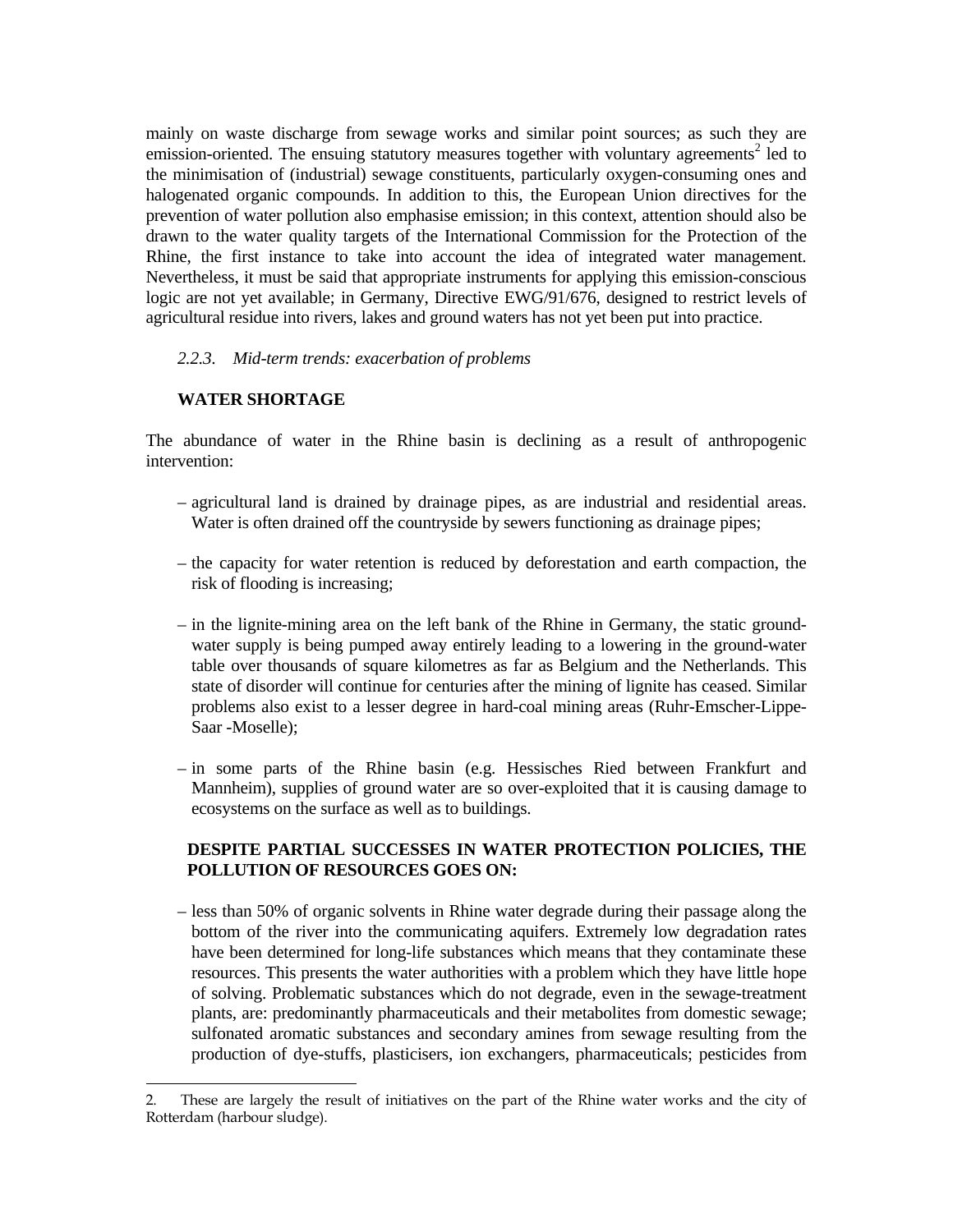the run-off of fields and domestic drainage are also likely to penetrate.

- the potash lye discharged into the Rhine from the French potash industry is currently responsible for the river's considerable salinisation. In future, larger quantities of saline effluents will enter the rivers from the municipal sewage works (chemical phosphate precipitation). For this reason it is probable that the ground-water reservoirs communicating with the river will continue to become over-salinated. Agricultural employment of overhand irrigation<sup>3</sup> and particularly the artificial infiltration methods practised by some water boards contributes to the over-salinisation of major groundwater reservoirs in the Rhine basin (e.g. Hessisches Ried).
- some pathogens and other microbes from purified and non-purified domestic sewage systems may enter the ground-water reservoirs communicating with the river, thus leading to long-term contamination.

## **THERE IS INCREASING FUSION OF QUALITY AND QUANTITY PROBLEMS**

- in the Rhine Basin, the utilisation of quaternary or even older ground-water reservoirs leads to salt water rising into the aquifers; over-salinisation renders the resources unusable.
- a consequence of utilising deeper ground waters in the lowland of the Upper Rhine is that dirt from aquifers close to the surface become drawn into the static resource.

# **IF THE CURRENT TECHNOLOGY FOR CLEANING DRINKING WATER CONTINUES ON ITS PRESENT COURSE, THIS "WILL IMPLY A TERRIBLE BURDEN FOR FUTURE WATER PURIFICATION" (BERNHARDT & SCHMIDT 1988: 99)**

- if levels of river pollution remain as high as they are today, river-bank filtration will prove to be a non-sustainable procedure: enduring pollution can mean a partial collapse of the ground passage, i.e. penetration by heavy metals, bacteria and viruses, polar organic solvents and other hazardous substances and contaminants from the bank into the utilised aquifer.
- the purification procedures which precede artificial infiltration of river water into aquifers can reduce the concentration of contaminants, hazardous and intrusive substances by between 50 and 95%; nevertheless, even this residual content can rule out the aquifers as a source of drinking water for future generations, due to the excessive strain on the infiltration body and pollution of ground-water resources.
- the employment of exclusively technical procedures for water purification is no solution in terms of sustainable resource management: purification of freshwater for direct use as drinking water (customary in France and Great Britain for instance) is

÷

<sup>3.</sup> The use of Rhine water for overhead irrigation leads to over-salinisation of the ground in the long term.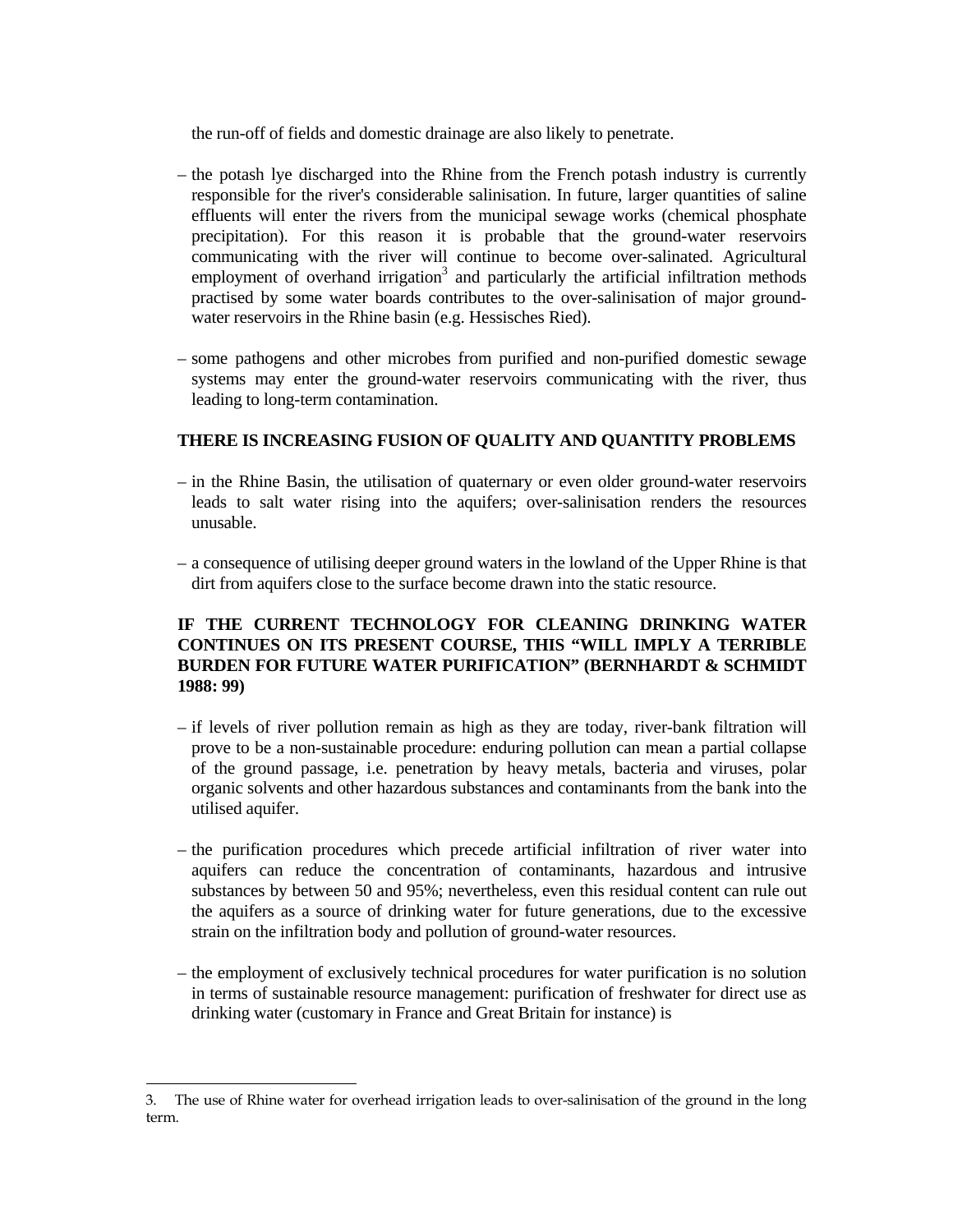even more energy-intensive than the purification carried out prior to artificial enrichment of ground water; in addition, the precipitations used today call for non-renewable resources. Some of the resultant sludges merit the label hazardous waste.

#### *2.2.4. Long-term trends: extreme exacerbation of problems*

If not dealt with in a focused and concentrated fashion, the mid-term trends will, in the long term, come to a head and are later unlikely to respond to constructive troubleshooting within a rational political process. The predicted changes to global climate could well mean that problems of water shortage and water quality will combine with each other and build up to a degree hitherto unknown:

- the global change will conceivably lead to a rise in temperature of 1.5°-4.5°; as a result, the glaciers in the Alps will melt by almost 50% within thirty years and melt almost entirely within a century: during the summers in particular the quantity of water in the Rhine will be substantially depleted; the cooling capacity of the river water will no longer suffice for energy generation and industrial production, inevitably leading to increased shut-downs of power stations and production plants (or to the tapping of groundwater for cooling purposes);
- due to the change in global climate it is possible that cases of extreme flooding will become more common;
- bearing in mind the reduced quantity of water in the Rhine as a result of glacial melting, if effluents continue to be discharged into the Rhine at the present rate this will lead to problems with quality which will be absolutely insupportable for the water supply, ecology and fisheries.

If water utilisation carries on according to today's pattern, the purification of water from the Rhine Valley for drinking and also for industrial water purposes will have to be radically stepped up, above all in the Lower Rhine area (Netherlands, North Rhine Westphalia). The resulting price increases for drinking water on the one hand and for the stricter measures required in order to purify the water on the other will be immense. In future it is conceivable even for Europe that not everybody will still be able to afford the cost of basic water consumption.

## *2.2.5. Proposed reform strategy*

Fundamental reform is necessary in order to insure that contaminants and hazardous substances do not shift from river water to the ground waters at the expense of future generations: the freshwater supplies of the Rhine Basin need to be treated with consideration for their ecological context and usage so that all potential modes of usage are guaranteed (or might be reestablished). However, an integration of water production, sewage treatment and water protection alone is not enough. A change in the consumer's approach to water is also imperative; up until now there have been hardly any statutory specifications to control the various users' handling of water.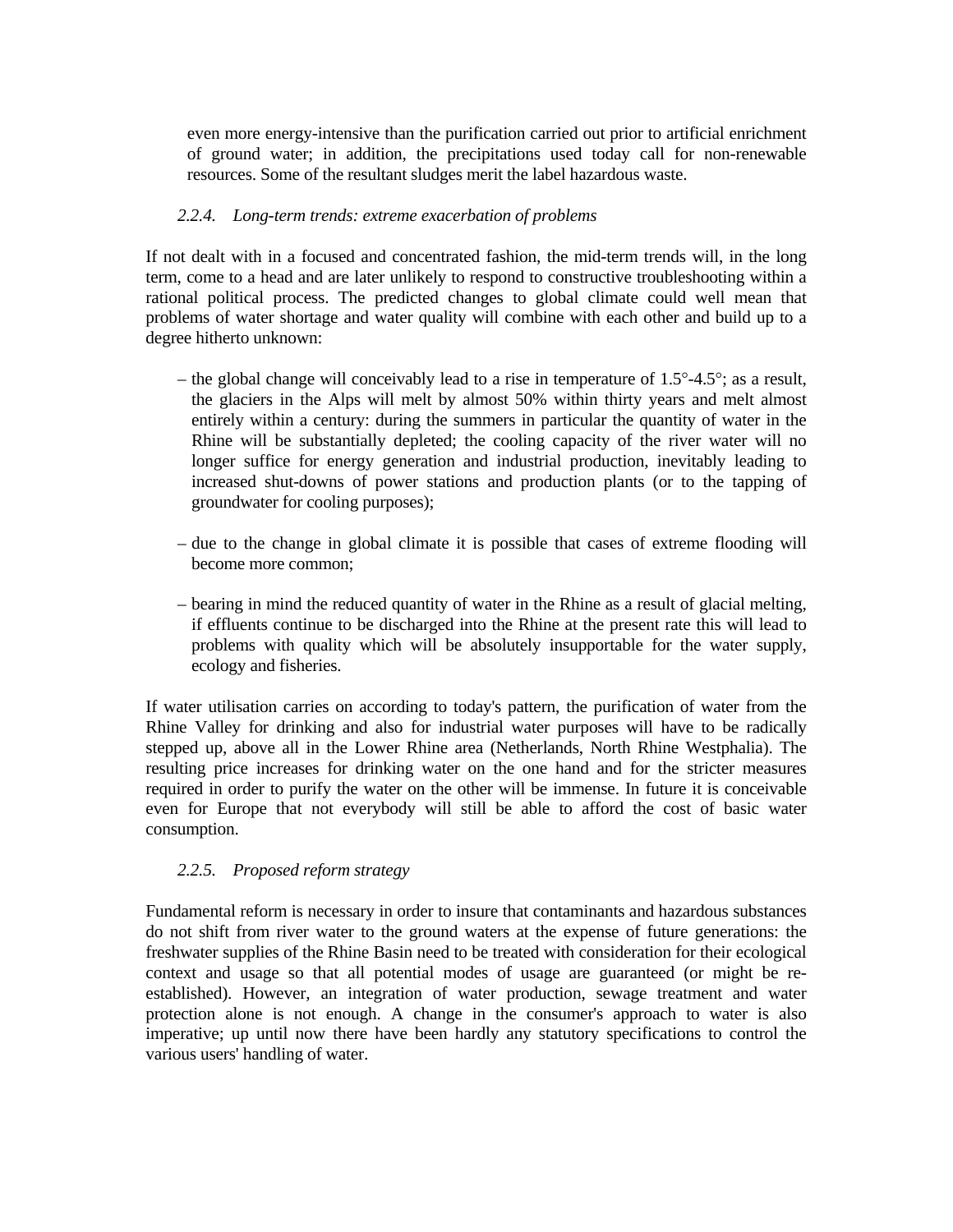Every form of water utilisation should (like water extraction and sewage treatment) be based on the principles of integrated water management. From the integrated perspective, however, taxing water utilisation is hardly likely to bring about the far-reaching changes in behaviour that are required.<sup>4</sup> In addition to this, there must also be a change in the political orientation of water management, and the technical water infrastructure (long-distance pipes, municipal networks, treatment plants) must also be modified in part.

An ecological urban research financed by the German Ministry for Education and Research was able to show that water suppliers, water users and sewage institutions would be quite capable of adapting to a new, sustainability-oriented role model in water policy. The infrastructural reform that it proposes is outlined in "Construction and networking of decentralised cycles" (Schramm *et al*, 1994). This could gradually replace today's handling of water. Although bringing short-to mid-term relief to existing problem areas, the reform to water management policy will take one or two generations to complete.

Maxims need to be developed for industrial and private water utilisation and for management of the resultant sewage, in accordance with the role model "Construction and networking of decentralised cycles"; with the help of consulting, public relations campaigns and social arrangements, such maxims presumably stand a greater chance of affecting behaviour than taxation. Contrary to taxation, they can take into account seasonal fluctuation and extreme situations (e.g. a series of dry years). The pre-condition is that regional and communal water planning also underpins the reform process. For example, planning should no longer aim at the technical expansion of supply until it satisfies the predicted maximum demand, as has been the case in the past.

It is far more important to achieve a change in the existing pattern of water utilisation via demand-side management of the water companies and new policy-making water institutions (analogous, for example, to the energy agencies of some Federal German states). In addition, the infrastructures of water supply and sewage discharge need modifying; with regard to the commercial sector, localised dual water systems save drinking water.<sup>5</sup> If, in addition, other patterns of water utilisation could be implemented for water and sewage management both in the commercial and household sectors (e.g. introduction of a production cycle, avoidance of persistent substances in households), then this would:

- make sewage purification far simpler and cheaper to carry out;
- represent a bonus for water ecology and

÷

– help reduce problems in purifying drinking and industrial water in future.

For the implementation of appropriate sewage management, watery liquid waste should no longer be given statutory priority over solid waste; what is needed is a general obligation to avoid or recycle waste.

<sup>4.</sup> The only way it could serve as a controlling instrument would be if all water users were to react similarly to monetary incentives and, in addition to this, if a common price threshold could be found which would induce all parties to act according to the intended logic.

<sup>5.</sup> For example, the air-conditioning systems and toilets of the new terminal at Frankfurt airport are fed with non drinkable water, thus slashing the airport's drinking-water requirements considerably.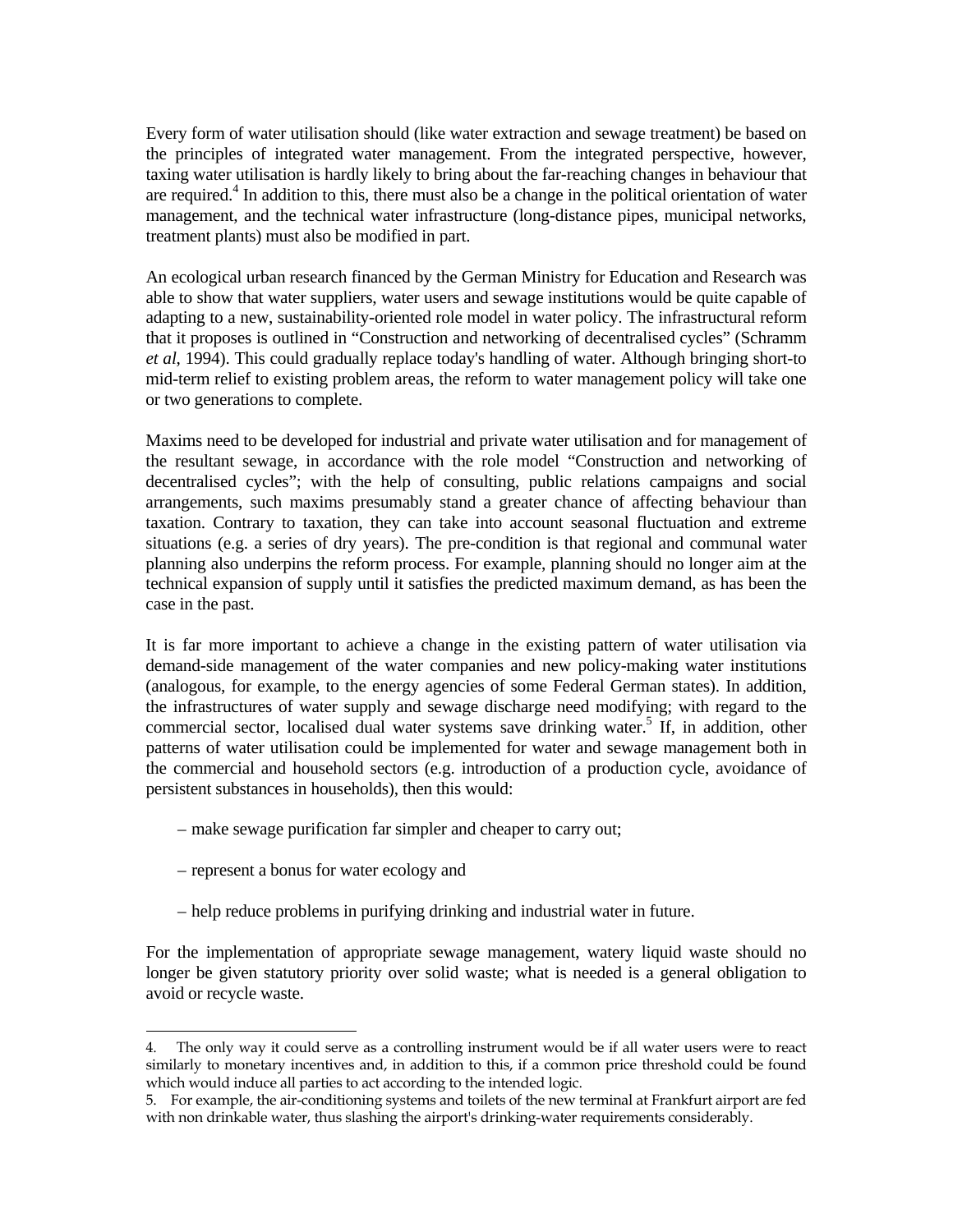Furthermore, the maxims of water supply management and water protection must be changed in such a way as to leave subsequent generations with adequate courses of action of their own: concentration on the large, and currently only economically viable resources of water (e.g. Lake Constance for a large areas of Baden-Württemberg) must be revisable. Decentralised water resources need to be exploited more intensively. In view of the problems of quantity and quality anticipated for the future, and the demands on a sustainable means of water purification, one should try and resort to waste-free and natural methods of extraction (analogous to river-bank filtration). The pre-condition for this is that the water quality again becomes absolutely safe.<sup>6</sup>

In order to implement appropriate restructuring not only in the Upper Rhine but also in the middle and at the lower reaches (where – because of its dependence on the water "upstream" and the damage in the brown-coal area – the predicted water shortage is likely to have far more radical effects), it is necessary to initiate a co-ordinated reform process for water policy. This leads to a strategically two-pronged movement:

- a water policy framework needs to be drawn up for the entire Rhine basin, which underpins development towards sustainable water management, e.g. with norm examples and which initiates the reform process;
- for this it is necessary to ensure that in smaller regions regional sustainability also becomes a subject for debate centring around the protection and utilisation of the respective endogenous water supplies. Responsibility must be delegated to the water users so that they function on an equal footing alongside the water management and policy-making institutions parties with valuable experience of their own to offer as input. As far as the smaller regions are concerned, the task is to give concrete form to the measures required for the Rhine basin, based on the respective specific conditions.

<sup>÷</sup> 6. Furthermore, the natural communication between the surface water and the ground water flowing parallel to it needs to be improved upon. The way to do this is by maintaining as far as possible a natural, morphological-dynamic drainage process over a bed of pebbles and gravel with flooding and wetlands areas or via appropriate initial steps.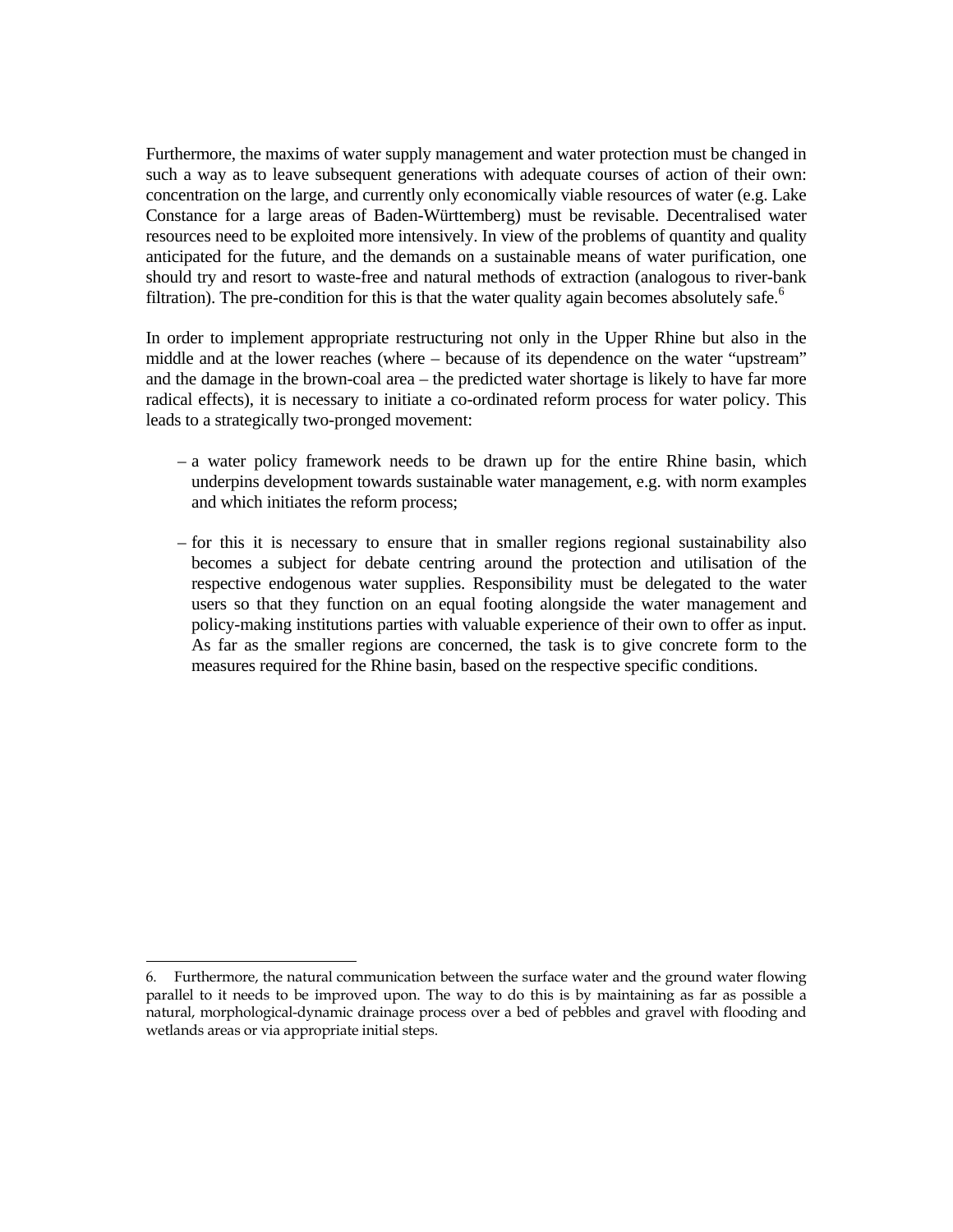## *2.3. Strategies for the sustainable management of freshwater resources in the alpine region*

 *2.3.1. Integrated exploitation and management of water resources*

## **CURRENT SITUATION**

Alpine water resources are effectively safeguarded and efficiently used, compared to other regions, while residents are well protected against water-related hazards. The alpine countries have an extensive legal armoury in this field and a well-developed and decentralised waterrelated economy, while water's incalculable value, coupled with its destructive potential, are generally recognised. This has usually resulted in the right decisions' being taken.

In recent years, the normal organic content of rivers has been drastically reduced, despite an increased inflow of sewage. This has led to a considerable improvement in water quality.

The most important renewable energy source in alpine regions is hydro-electric power. In Switzerland, for example, it accounts for 12% of energy consumption and 60% of electricity produced. The numerous hydroelectric plants and the formerly extensive quarrying of aggregates have served to increase the number of man-made water sources, which function artificially.

Conditions in the region are also favourable for drinking water. It has abundant and relatively unpolluted water resources. However, by no means all the quantitative or qualitative problems connected with water have been resolved.

Protecting the region's inhabitants against floods and other natural hazards poses a difficult problem because of the potential force of the flow in such a precipitous terrain and the density of population in certain alpine valleys.

## **MEDIUM-TERM DEVELOPMENTS**

The main problems are those that apply to any mountain area: how to reconcile the particular features of such an environment – naturally fast flowing rivers, reduced capacity for sewage treatment in winter and the vulnerability of the water tables – with the uses to which these resources are put – hydro-electric power, winter and summer tourism, alluvial valleys in which the population is concentrated, industrial activities and transport.

New industrial substances, such as oil-based products and ones derived from inorganic chemistry, are constantly appearing on the market, and then entering the environment. Traditional measures only offer limited protection against these hazards and need to be modified accordingly. As well as protecting the quality of alpine rivers, quantitative controls, for example specifying adequate residual flows, wherever water is diverted for other purposes, will become increasingly necessary.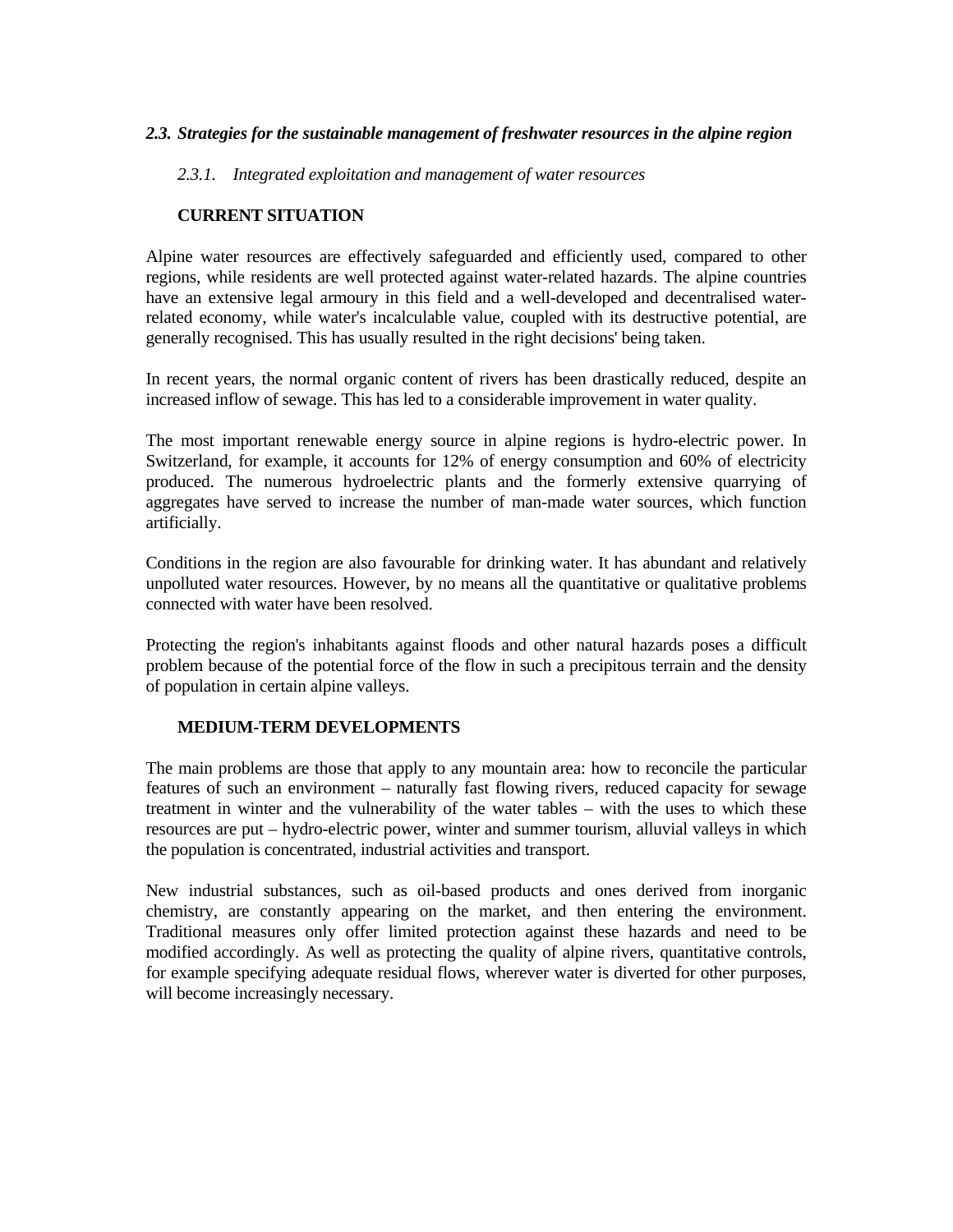All the forecasts predict a rise in energy consumption. The answer appears to be a greater use of water-based power. However, such a solution should only be adopted after carefully weighing the different interests of the various users and the environmental aspects of the problem, and after first exhausting all the possibilities for economising on electricity consumption.

Water consumption in the alpine countries is not expected to rise significantly so that the available supplies of drinking water should be sufficient for future needs.

The sustainable development principle calls for new approaches to the prevention of waterbased damage. Natural hazards such as floods and mud spates continue to pose problems.

## **OBJECTIVES**

Protecting water:

- maintain the supply and quality of water at their current levels;
- maintain the ecological value of rivers and streams;
- maintain the ideals and cultural values associated with rivers and streams;
- avoid over-exploitation, and in particular maintain ground water levels, ensure adequate flows below capture points and establish favourable conditions for the development of aquatic flora and fauna.

Use:

– modernise and extend hydro-electric plant already in service.

Protection against water-based hazards:

 – improve arrangements for dealing with major natural hazards. Regional planning can help to prevent, or at least, limit damage by reducing the number of risk factors. Moreover, in combating natural hazards, prevention is preferable to earth moving or restitution work, or costly protective structures.

# **ACTION REQUIRED**

Protecting water:

- continue the integrated management of water on the basis of existing legislation;
- produce management plans for wetlands and species of national importance and protect wetlands from in-filling and urbanisation;
- produce stricter anti-pollution requirements, particularly regarding phosphorus
- take account of the host area's water resources and capacity, in terms of consumption and sewage collection and treatment, when designing or adapting major tourism facilities.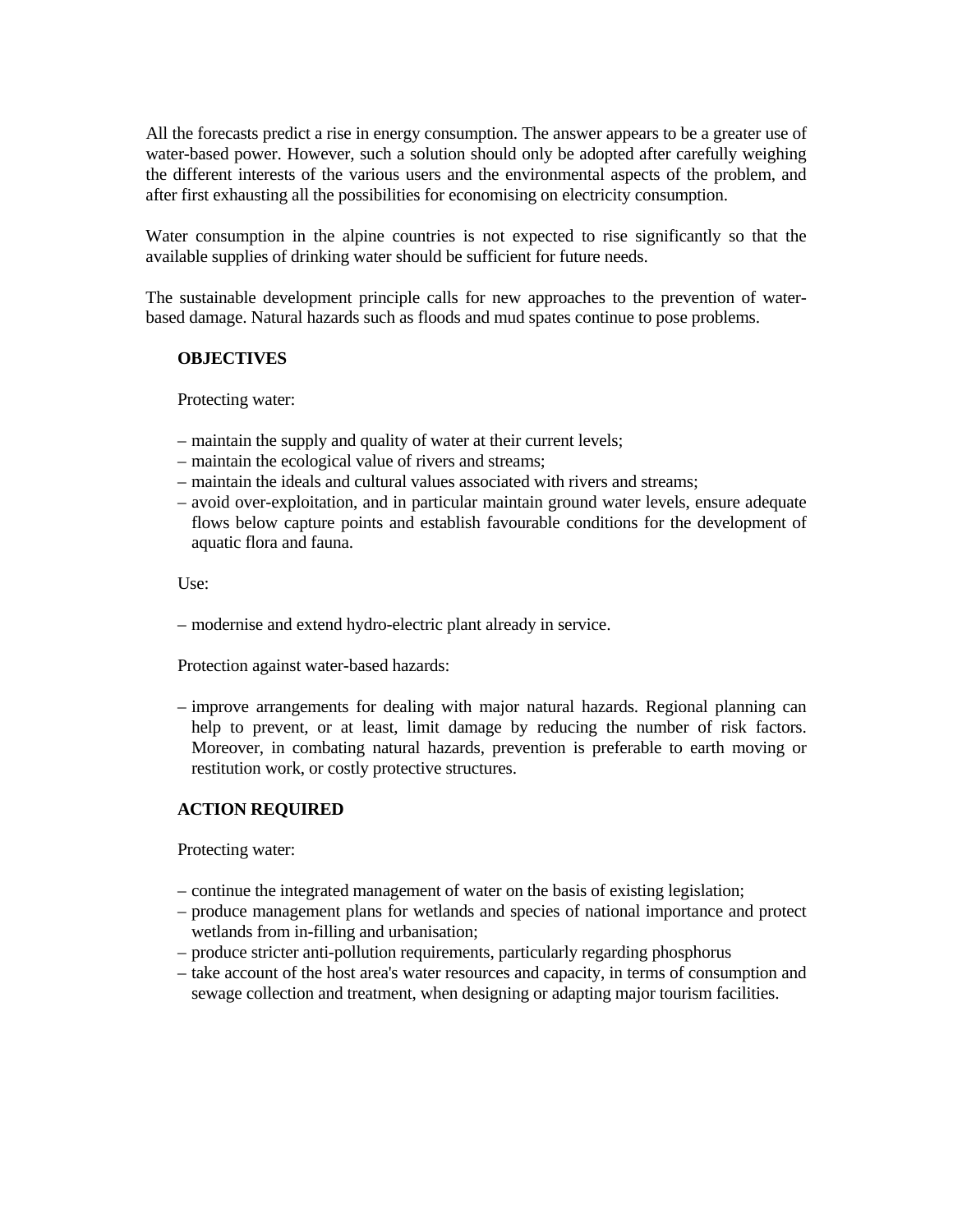Use:

- make the public and water officials more aware of the need to cut out wastage and modernise distribution networks to reduce losses;
- continue to seek a more coherent approach to lake management through co-operation between local authorities;
- try to reduce the environmental impact of hydro-electric plant; careful transport management, modify operating requirements, particularly regarding residual flows, when permits or concessions are renewed.

Protection against water-based hazards:

- plot natural hazards on maps and introduce protective measures where there is a demonstrated need.
- *2.3.2. Inventory of water resources*

## **CURRENT SITUATION**

Hydrological, meteorological, glaciological, geological, biological and environmental data have been recorded systematically for many years, thus making it possible to estimate the volumes involved and monitor flows. Such information is critical for producing economically sound solutions to major problems concerning the scale and functioning of operations.

#### **MEDIUM-TERM DEVELOPMENTS**

Population growth, coupled with increased water consumption and a greater need for protection, create a requirement for more detailed and accurate data, to permit the best possible response to what are often conflicting calls and demands.

#### **OBJECTIVES**

- establish a long-term water supply and quality observation network, linked to other environmental observation networks and adapted to consumers' new requirements;
- ensure that the data is properly used.

#### **ACTION REQUIRED**

- make basic hydrological data more widely available;
- increase our knowledge of surface and ground water resources, particularly their quality, and strengthen national and international co-operation;
- extend and improve the use of the data;
- strengthen links between the hydrological and other environmental observation networks;
- increase research to improve the extrapolation of temporal and spatial parameters and produce more hydrological data on a regional basis;
- undertake research aimed at improving disaster forecasts and warnings.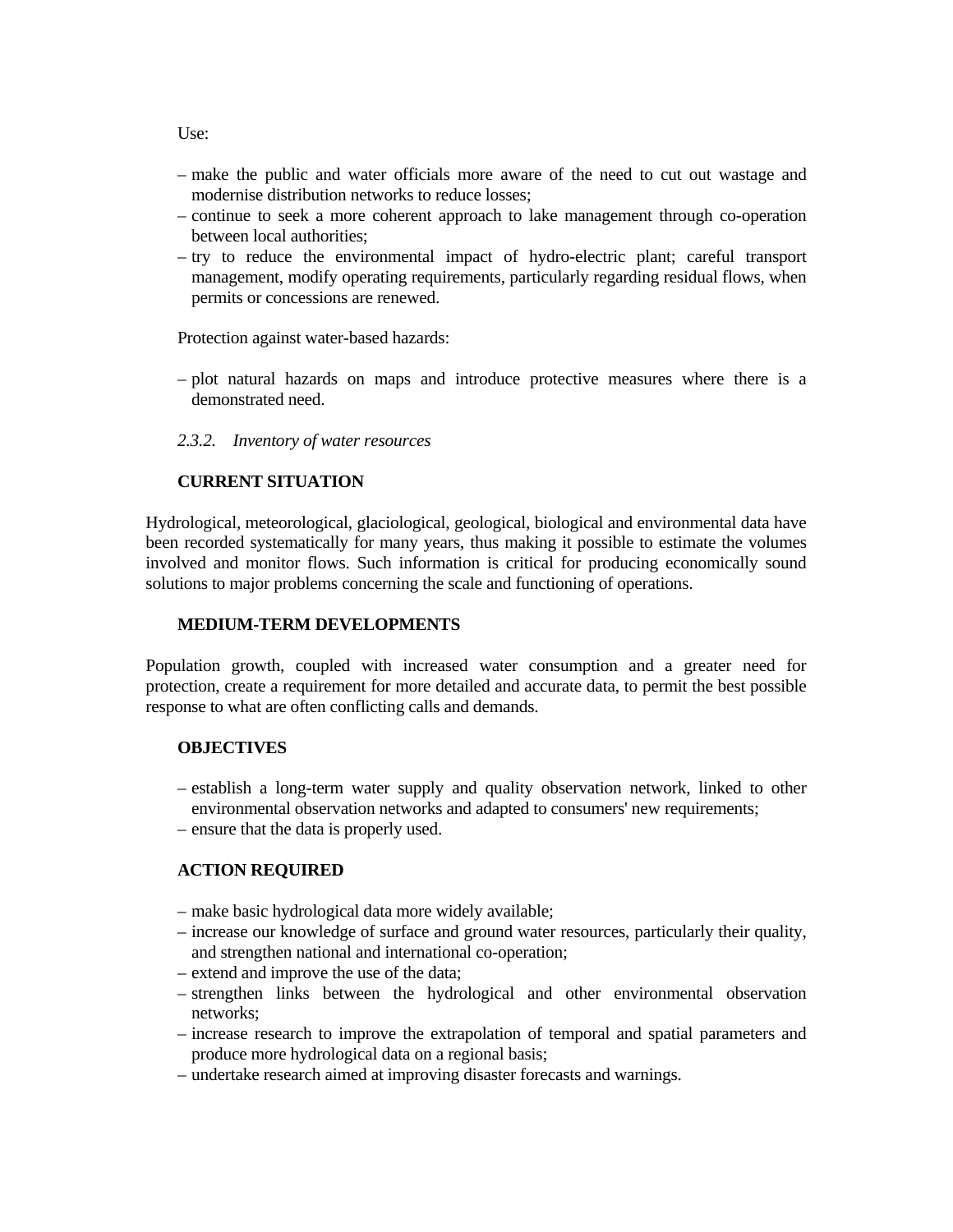#### *2.3.3. Safeguarding water resources, quality and ecosystems*

## **CURRENT SITUATION**

As in the past, both surface and ground water are threatened by:

- noxious substances produced by households, commerce and industry;
- the infiltration and leaching of noxious substances emanating from agricultural land;
- noxious substances entering from the atmosphere;
- the accidental introduction of substances.

Lakeside locations, which are of major biological importance, are threatened by creeping urban sprawl.

#### **MEDIUM-TERM DEVELOPMENTS**

The threats referred to above can never be totally eliminated. However, steps must be taken to reduce the risks. In future, it will be increasingly necessary to avoid excessive diversions of rivers for power generation purposes, covering up natural water courses or lowering water tables. Increased protection will also be needed for wetland biotopes and the ecosystems of river banks and deltas. On all lake shores, controlling land use poses a real challenge.

#### **OBJECTIVES**

- as far as possible, stagnant waters, rivers and riverside areas influenced by water courses should include living communities, be these animal or plant species or micro-organisms, and self-reproducing and self-regulating communities in their natural state and place of origin;
- the living communities must include varieties and distributions of species typical of streams and rivers with few or no pollution deposits;
- in no circumstances should substances resulting from human activities that are likely to accumulate in living beings in undesirable concentrations be deposited in water courses;
- stretches of river that are still flowing in their natural state should be preserved;
- the polluter-pays principle should be extended;
- water should be given increased protection from agricultural activities;
- the infiltration of clean water into the sub-soil should be encouraged;
- steps should be taken at source to reduce the quantity of industrially derived synthetic organic substances and heavy metals in sewage;
- use should be made of industrial manufacturing processes that minimise environmental pollution.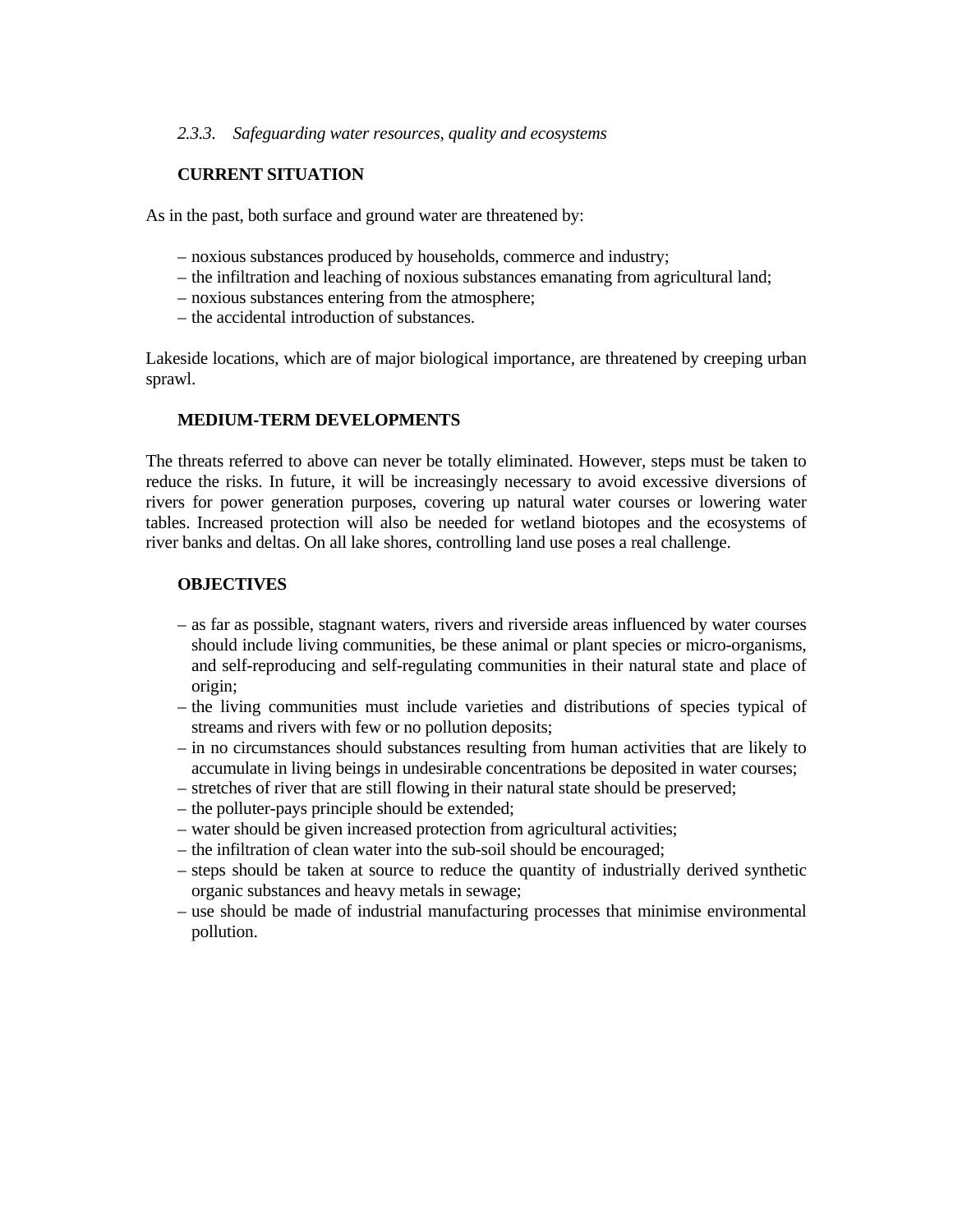## **ACTION REQUIRED**

- avoid or reduce the introduction of products, whether from industrial or other sources, that cause damage or pollution or are likely to enter certain organisms;
- improve the state of rivers through improvements to environmentally important areas and other forms of ecological upgrading;
- sewage produced by most of the population should be treated in centralised sewage plants;
- non-polluted water should be drained off by infiltration into the sub-soil, if local conditions permit;
- in accordance with international agreements on the protection of the North Sea, sewage plants must eliminate nitrogen;
- vigorous action must be taken to make the management and running of existing plant as efficient as possible;
- where possible, sewage sludge must be used for agriculture;
- the long-term funding of sewage disposal and treatment must be guaranteed;
- residual flows that can be maintained in the long term must be established;
- controls must be exercised over lakeside land use, in terms of urban sprawl, numbers of tourists and conservation activities;
- biological links must be maintained or restored between lakes and the rivers that feed them;
- mineral aquifers must be preserved.
- *2.3.4. Drinking water supplies and sewage disposal*

# **CURRENT SITUATION**

In the Alps, ground water accounts for a significant proportion of the total water supply. The principal threat to the quality of ground water comes from agriculture, in particular nitrates, sulphates and pesticides to protect crops, the transport of dangerous materials, inadequately treated sewage, leaking drains, waste deposits, such as tipping and sewage treatment sludge, and air pollution. The quantitative threats to ground water come from draining off, damage to natural underground reservoirs, for example from gravel quarrying, drops in the water table caused by over-exploitation, insufficient replenishment of aquifers as the soil becomes less permeable and reduced flows in certain stretches of river or the filling in of their beds.

#### **MEDIUM-TERM DEVELOPMENTS**

Far from diminishing, these threats will continue to grow.

#### **OBJECTIVES**

- extend the water supply system to ensure security of supplies in times of drought or other crises;
- improve the treatment system by encouraging the separation of polluted and non-polluted water, repairing leaking drains and supervising private link-ups;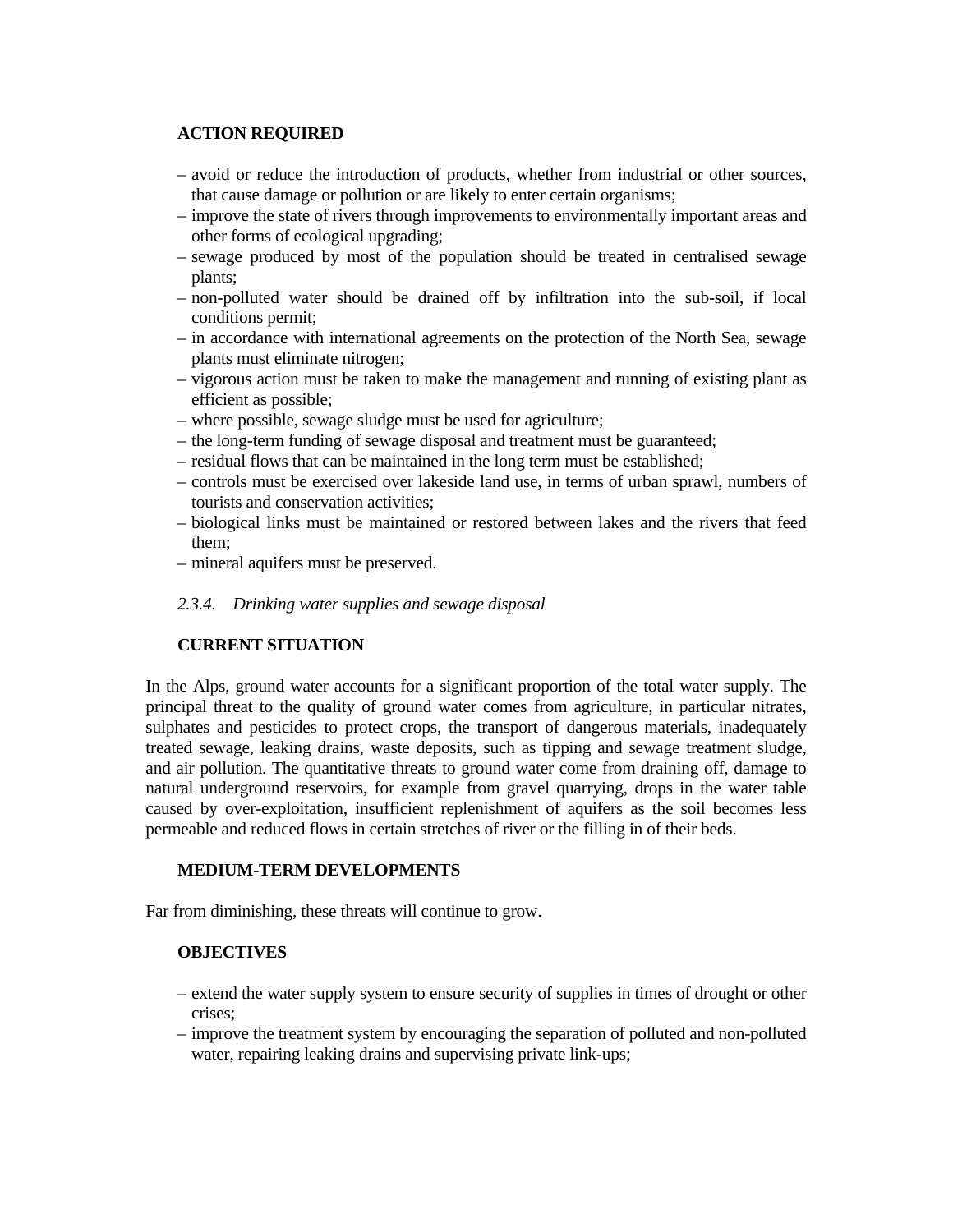- introduce fully the polluter-pays principle, with all the costs of water supply and sewage disposal and treatment being taken into account;
- constantly improve the running of existing facilities.

## **ACTION REQUIRED**

- establish protected areas for ground water;
- avoid emissions of dangerous substances at source;
- monitor substances and processes that could threaten ground water supplies;
- take steps to protect water supplies in construction and other operations;
- investigate and encourage working and operating methods that do not pose a threat to water supplies;
- monitor results and react accordingly.

## *2.3.5. Protection against damage caused by water*

# **CURRENT SITUATION**

Much has been done over the centuries to provide mankind with protection against floods. Major engineering works have been undertaken to modify the course of rivers, torrents have been brought under control and improvements made to flood retention basins. Together with measures to prevent erosion and the transport of sediment, this has all helped to reduce the risk of flooding in many areas.

## **MEDIUM-TERM DEVELOPMENTS**

The intensive use of available land has increased the potential for damage, calling for still more protective measures. At a time of heightened awareness of environmental issues, flood protection needs to be viewed from a fresh perspective. In addition to purely civil engineering projects, land-use and regional planning measures, involving river maintenance specialists, are becoming increasingly important.

## **OBJECTIVES**

 – proper river maintenance, land-use and regional planning measures and appropriate engineering works must all be used to offer protection against flooding.

## **ACTION REQUIRED**

 – assess the risks, distinguish between the various objectives and plan the response accordingly.

It is possible to restrict, or even prevent, an increase in the potential damage by avoiding at-risk areas and introducing building and land use regulations, such as prohibiting construction in very high-risk areas, local protective measures and rules governing the cultivation of agricultural areas.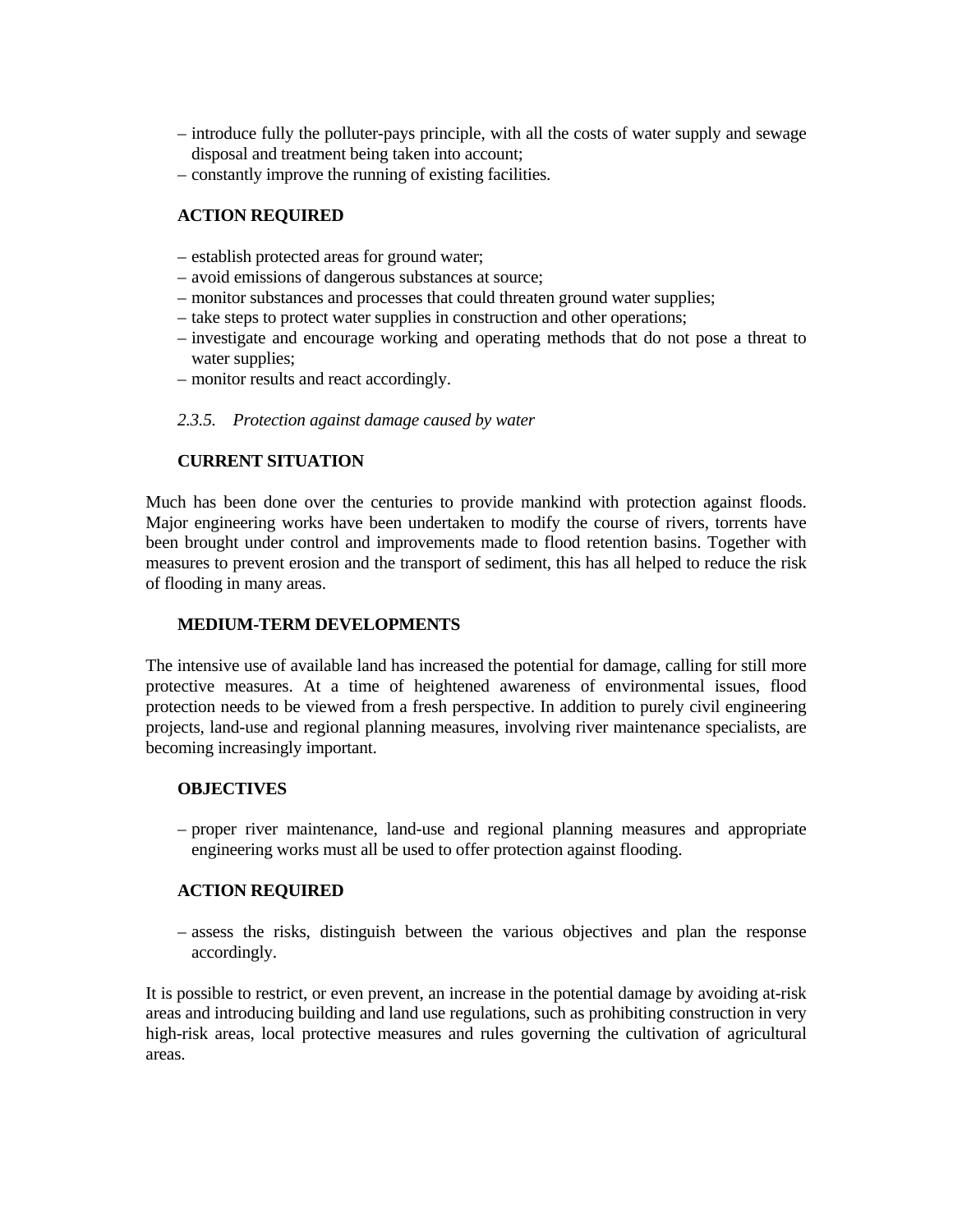#### *2.3.6. Effects of climatic changes on alpine water resources*

## **CURRENT SITUATION AND MEDIUM TERM DEVELOPMENTS**

The possible effects of climatic changes on the alpine water cycle may be summarised as follows:

- an increase of a few percent in annual average precipitation;
- more frequent heavy rain in summer;
- a smaller increase in the annual average discharge of water;
- the glacial equilibrium line will rise by approximately 200 m;
- temperatures will rise in the permafrost regions, whose surface area will decline;
- the average snow line will rise by 300 to 500 m, causing losses to the skiing industry;
- at an altitude of 1 500 m, there will only be snow cover between mid December and early March;
- flood basins will not require such a large capacity since the river systems will be subject to less seasonal variation;
- it will be possible to produce more energy in winter, but less in summer;
- changes will have to be made to the regulations governing the management of natural and artificial lakes;
- increased flows of water in winter may lead to any noxious substances that are dumped being more diluted;
- there will probably be more frequent mud spates and a larger quantity of sediment transported.

As has always been the case, it is not possible to transfer the results of the general atmospheric circulation model to the hydrological field, either fully or with the necessary precision. For example, only limited forecasts can be made of changes in the frequency of rivers in spate in the Alps.

## **OBJECTIVES AND ACTION REQUIRED**

- develop a basic understanding of the way climatic changes influence the water cycle;
- draw up forecasts of climatic changes' consequences and extend the environmental observation network to make preparations for dealing with the issue.

## *2.3.7. The role of water management in regional projects and planning*

It is crucial for more account to be taken of general water-related issues in the design of industrial and infrastructure projects, land use planning schemes and the development of rural areas. Regulations must be introduced to reduce or prevent environmental disruption; the regulations must be monitored and, where appropriate, installations must be dismantled. The cessation of activities such as the exploitation of natural resources or the storage of products may pose a threat for the environment and other water uses. The cessation of such activities is often accompanied by a transfer of ownership and responsibility, making it even more necessary to build in a requirement, from the very outset, for sites to be restored to their original state.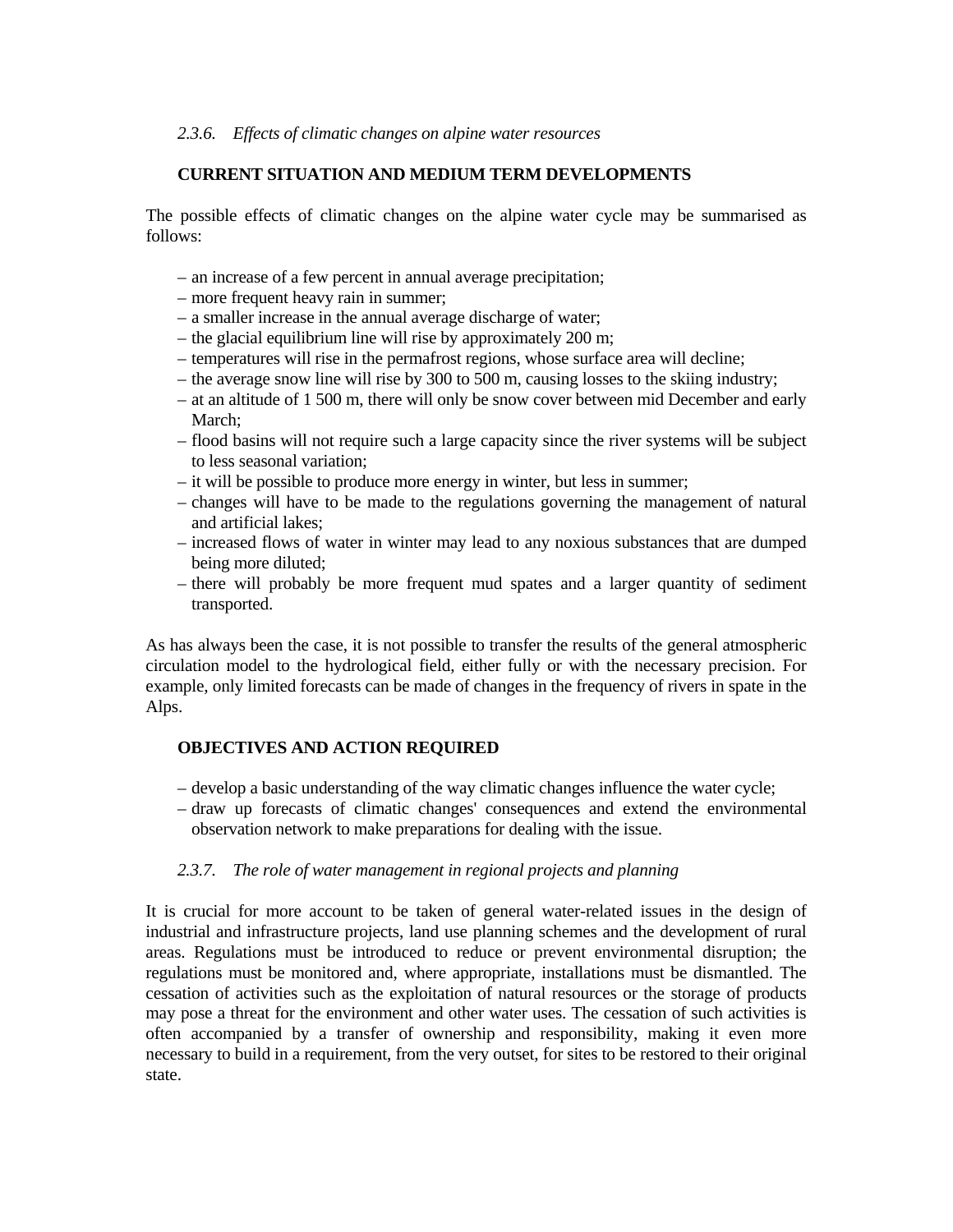It will first be necessary to co-ordinate water management and regional and land use planning. Moreover, the prior impact studies and notices that are now mandatory for development proposals above a certain scale must no longer be confined to purely local and limited effects.

Developers, for example, will be required to acquire at the earliest possible stage the necessary knowledge to enable them to incorporate an overall approach to water-related matters into their designs. Moreover, existing compensation machinery will be monitored to ensure that the environment is protected.

This will therefore involve:

- co-ordinating water management and regional and land use planning;
- incorporating the overall management of water into project designs;
- guaranteeing that sites will be fully restored once activities have ceased.

#### *2.3.8. Main strategies in the water sector in the Alps*

The following main strategies have emerged from the analysis of the situation in the Alps:

- a) protecting ground water:
- preventing the deterioration in quality arising from widespread pollution and the overexploitation of ground water.

b) reducing contamination caused by toxic substances:

- reducing individual waste items and using clean techniques to prevent pollution;
- restoring contaminated sites.

c) improving anti-pollution measures:

 – sewage collection and treatment, preventing accidental pollution, reducing rainwater pollution and using environmentally benign products and processes.

d) restoring rivers and aquatic ecosystems:

- qualitative and quantitative protection of rivers, preserving river banks and beds;
- protecting and restoring biodiversity;
- ensuring an adequate flow in rivers.

e) ensuring continued availability of water resources:

- making drinking water permanently available;
- safeguarding energy production, navigation, leisure activities and so on.

f) incorporating water management into development projects:

- urban and industrial development projects and major public works such as motorway or power station construction must take account of water-related issues from the outset, while regional planning must be concerned with flood prevention.
- g) protecting individuals and groups against damage caused by water:
- identifying areas liable to flooding and exercising strict controls over urban development in areas designated for expansion;
- protection against mud spates;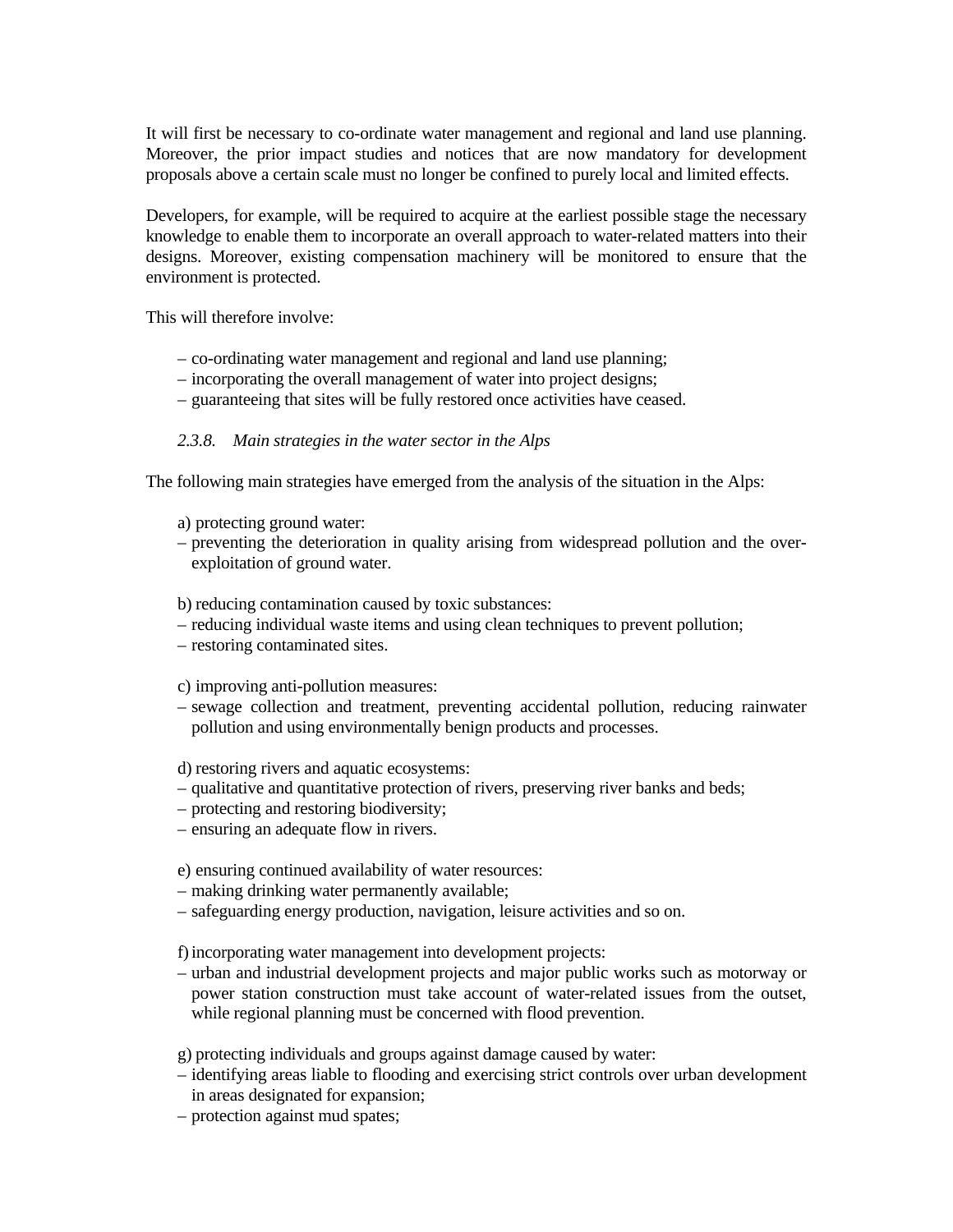## – improving flood warnings.

# *2.4. Strategies for the sustainable management of freshwater resources in the states of the Mediterranean basin*

# *2.4.1. Current situation*

It is comparatively simple to demarcate according to the hydrographic concept of watershed the zone constituting the Mediterranean basin, and to identify the states concerned. With regard to water resources, it should be observed that the Black Sea is usually considered as separate from the Mediterranean environment although the two seas are linked. The countries geographically part of the European area which have land draining towards the Mediterranean can be classified as follows:

a) Riparian countries:

- those whose entire territory is in the Mediterranean basin: Italy, Malta, Albania, Greece and Cyprus; $'$
- those only part of whose territory lies in the Mediterranean basin: Spain, France, Portugal, Slovenia, Croatia, Bosnia, the Serbia-Montenegro Federation and Turkey;<sup>8</sup>
	- b) Non-riparian countries: Portugal, Switzerland, Bulgaria and "the former Yugoslav Republic of Macedonia".

There are states whose natural water resources originate principally from the territory of neighbouring countries: Greece, Albania, Portugal, France and Turkey<sup>9</sup> (together with the former Yugoslavia, though only part of its water resources empty into the Mediterranean); as a result, these states are dependent for their water resources on the decisions taken by the other countries.

Insularity, which may characterise the entire national territory (Malta and Cyprus) or only part of it, gives the areas concerned certain peculiarities and greater exposure to hydrological problems.

Water management by state authorities has a varying influence on the Mediterranean environment. The riparian countries' management exclusively and directly affects the sea, while in the case of the non-riparian countries occupying the upper reaches of river basins divided by national boundaries, the consequences are borne firstly by the countries downstream and secondly by the sea.

The consequences are not only quantity of available water (e.g. diversion of some of the run-off which would otherwise follow its natural channel), but above all pollution (inadequate treatment lowering the quality of the water used). Impact on the marine environment is of course felt solely by the riparian countries.

<sup>÷</sup> 7. Libya to the south of the basin.

<sup>8.</sup> Syria, Lebanon, Palestine, Israël; Algeria and Morocco to the south of the basin.

<sup>9.</sup> Among the Southern countries, Egypt in particular, Syria, Israël and Tunisia.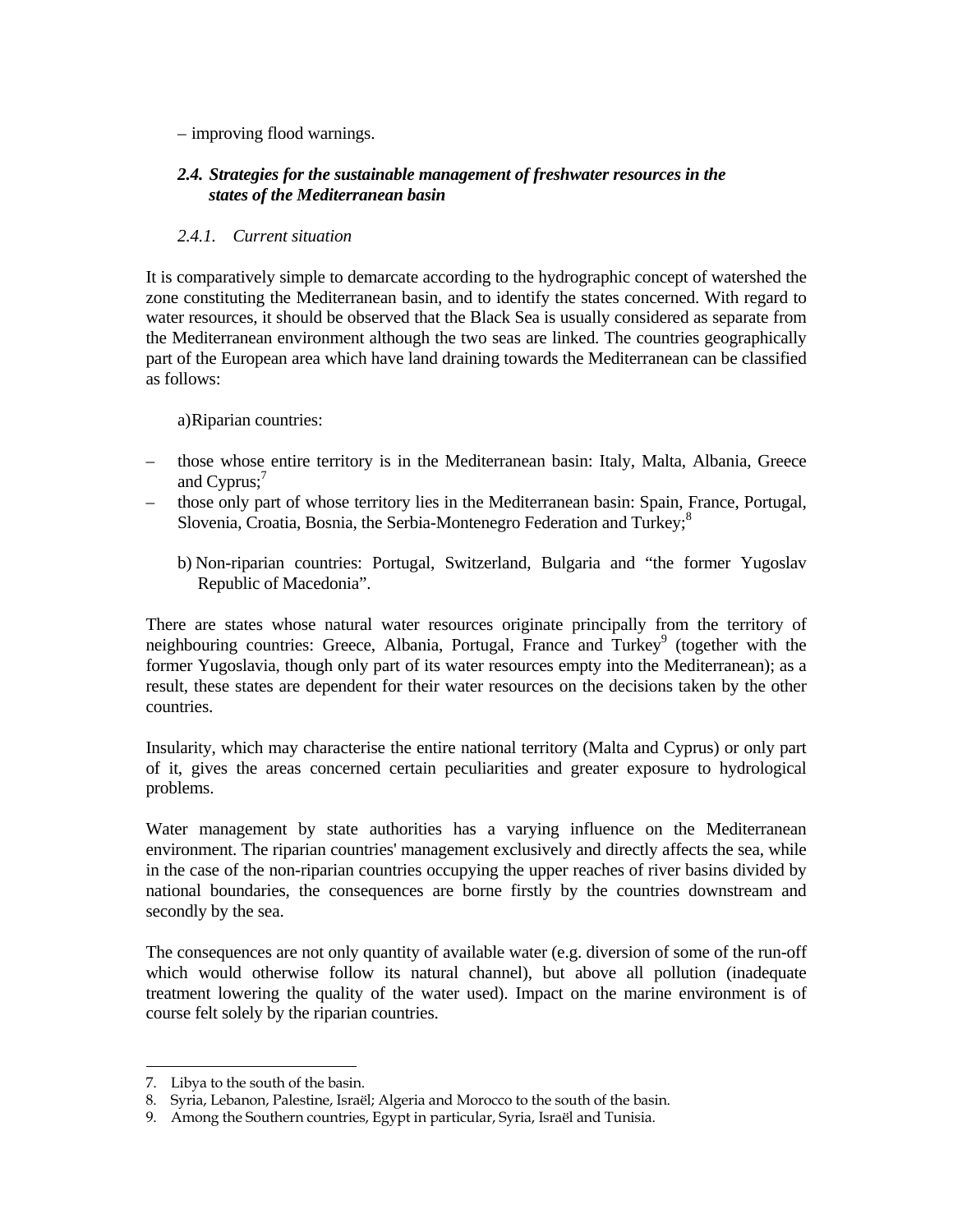Another consideration is that in the countries possessing non-Mediterranean watersheds, certain decisions on management of their water resources to meet the needs of Mediterranean territories may affect third countries (e.g. Spain and Portugal where there is transfer from the Tejo to the Segura river basin). Such decisions, indubitably commanded by wider territorial strategies (usually in the national context) and warranted by regional policies or specific sectoral requirements, broaden the scope of water problems for the Mediterranean areas.

The "Mediterranean basin" is actually a composite area, intricately demarcated, typified by multiple interrelations, and comprising not only the countries in the European sphere but also those of North Africa and the Middle East, an area where hydrological problems have differing and specific dimensions for each country.

Rational and sustainable water management in a spatial context of this kind is top priority for many international institutions which have devised various types of action plans and programmes (UN, OECD, Council of Europe, European Union, World Bank, NGOs, etc.).

# *2.4.2. Specificities of freshwater resources management of the Mediterranean basin*

The chief problems with which the European countries must contend as regards management of water resources in their Mediterranean catchments can be summed up as follows:

a) Environmentally harmful external factors:

 – Extensive deterioration in water quality, essentially due to inadequately treated urban and industrial effluent and, to a lesser extent, agricultural use (pollution).

With the exception of Albania, considering its low level of activity, this problem is virtually universal throughout the basin, even in countries with very plentiful water resources such as Croatia. It highlights the ineffectiveness of the legislative framework regulating water preservation and the inadequacy of environmental cost accounting in production processes.

 – Excessive tapping of water-bearing geological strata, which seriously threatens to expend this natural resource and render it unusable by raising the salinity.

This problem affects all groundwater tables of the Mediterranean coast lying in countries with significant water deficit (most severely in Malta, but also in Cyprus and Spain). Although it also occurs elsewhere in these countries it does not attain the same level of intensity and can therefore be viewed as a local phenomenon.

– Degradation of water-dependent ecosystems (wetlands in particular).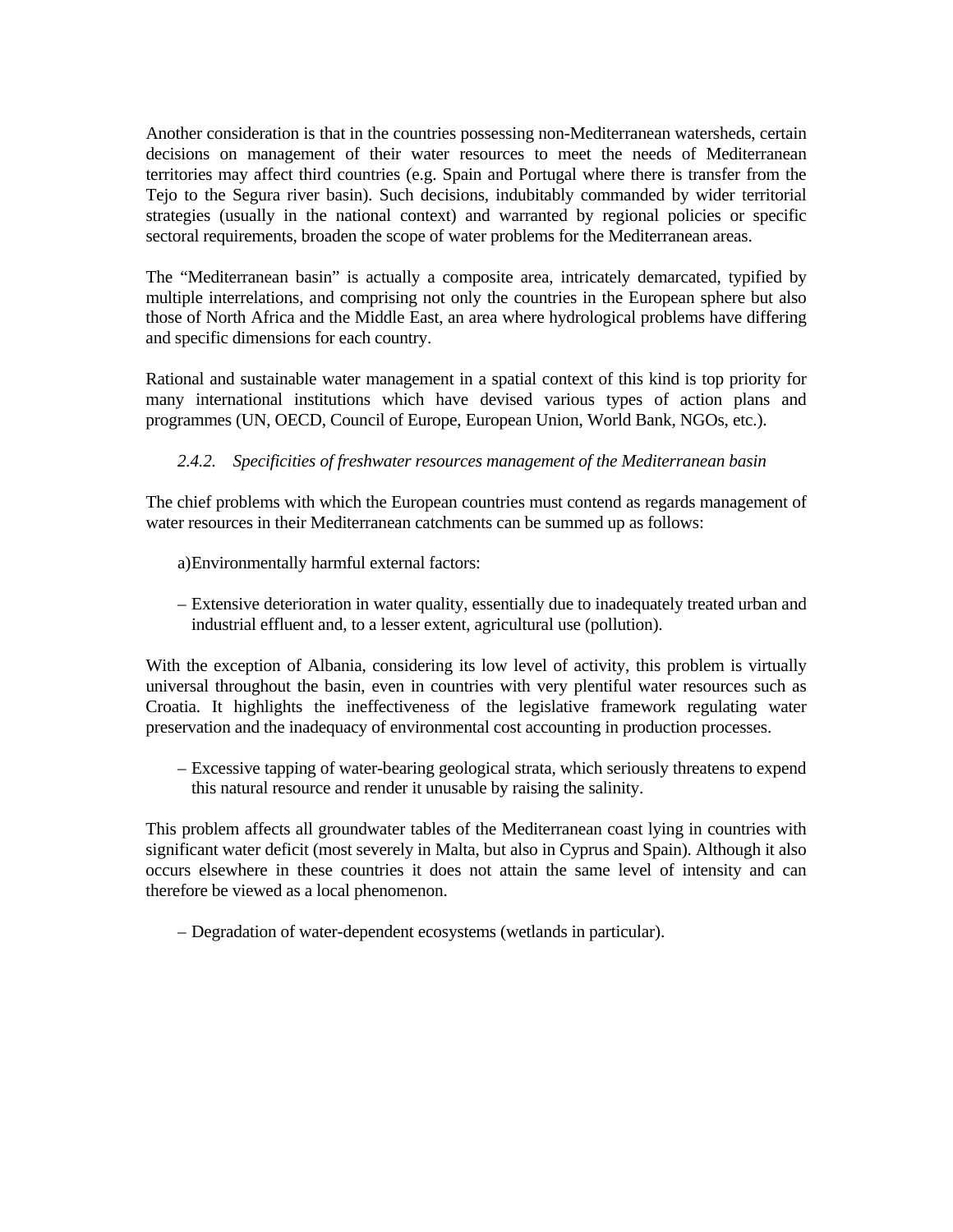b) Great irregularity of water resources governed by climate and relief:

Geographically, there is a striking North/South dualism, i.e. between the European part and the remainder of the Mediterranean basin. In the south, the availability of renewable natural water resources per capita is less than one-fifth of the figure for the north. Within the European sphere some countries also contrast with the rest, particularly Malta and Cyprus, and to a lesser extent Spain. The limited potential of these states would warrant their classification as Southern countries. At a sub-national level there are also large imbalances of various kinds: local (Greece, Italy and the islands of the former Yugoslavia) or regional (in Portugal and in Spain, the per capita potential around the Mediterranean basin is approximately one-third the level for the rest of the country).

Chronologically, the extreme seasonal and year-to-year irregularity also causes frequent shortages (drought and flood). The widely differing intervals of rainfall, together with evaporation, largely determine the management of the water resources in the catchment areas and bring numerous regularisation infrastructures into use.

c) Structural deficiency of natural water resources in certain countries:

Malta must use desalination to produce over 80% of the water resources needed to meet the national demand. The data on indicators presented in the following table concern total discharge per capita and water resource consumption indices (ratio of total drainage to overall demand). It should be emphasised that these data are to be used with caution, having been calculated on the basis of averages derived from disparate sources which may refer to more serious local situations.

Figures below 2 000  $m<sup>3</sup>$  per capita per year show that critical situations of water shortage may arise. Consumption indices of above 50% point to serious risks of overloading available resources and of heavy local pressure, especially on quality. In all countries the water resource consumption index in the Mediterranean part is close to or below the national average, except in Spain where it is double that figure.

Supply for piped water in towns is not a problem for all states of the Mediterranean basin. Population shift towards the coast, aggravated by tourist crowding in the summer months, nevertheless causes ever more frequent crisis situations. Attention should be drawn to the severe difficulties in Malta and other islands, as also in certain continental locations (Spain) where high costs are incurred for desalination in order to secure adequate water quality for urban use.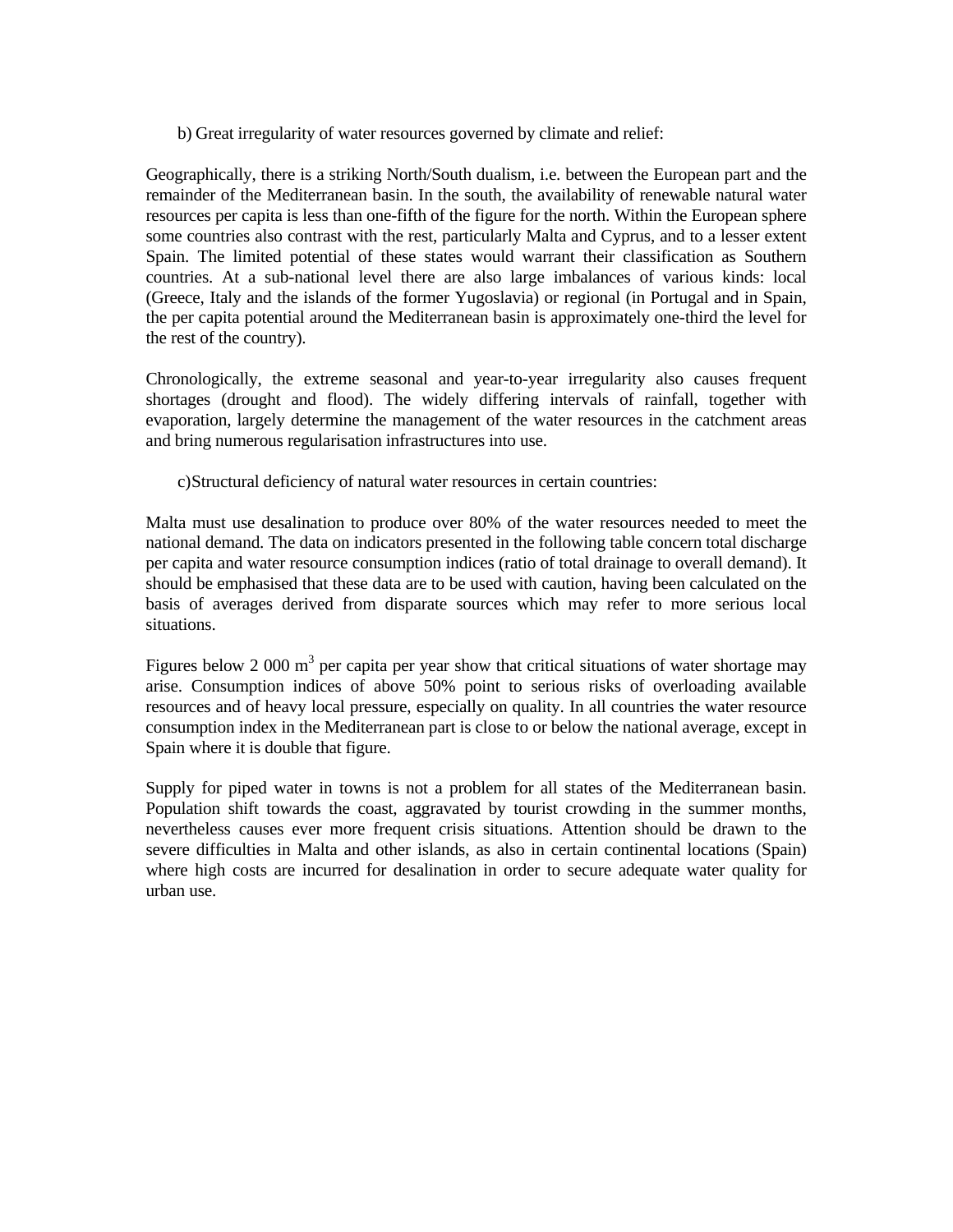| <b>COUNTRY</b>           | <b>TOTAL WATER</b><br><b>DISCHARGE PER</b><br><b>CAPITA</b><br><b>IN THE</b><br><b>MEDITERRANEAN</b><br><b>BASIN</b> ( $m^3$ /year) | <b>CONSUMPTION</b><br><b>INDICES IN THE</b><br><b>MEDITERRANEAN</b><br><b>BASIN</b><br>(%) |
|--------------------------|-------------------------------------------------------------------------------------------------------------------------------------|--------------------------------------------------------------------------------------------|
| <b>SPAIN</b>             | 1 9 0 9                                                                                                                             | 64.3                                                                                       |
| <b>FRANCE</b>            | 5 8 2 7                                                                                                                             | 23.2                                                                                       |
| <b>ITALY</b>             | 3 2 6 2                                                                                                                             | 24.8                                                                                       |
| <b>MALTA</b>             | $<$ 200                                                                                                                             | >>100.0                                                                                    |
| <b>FORMER YUGOSLAVIA</b> | 28 700                                                                                                                              | 1.9                                                                                        |
| <b>ALBANIA</b>           | 15 3 8 5                                                                                                                            | 5.9                                                                                        |
| <b>GREECE</b>            | 5836                                                                                                                                | 11.8                                                                                       |
| <b>TURKEY</b>            | 5 0 0 0                                                                                                                             | 10.0                                                                                       |
| <b>CYPRUS</b>            | 1 2 8 6                                                                                                                             | 42.0                                                                                       |

 *Total water discharge per capita and consumption indices*

*Source*: Regional Activity Centre of the MAP-UNEP "Blue Plan"

d) Large agricultural water demand in the Mediterranean part of the countries:

The irregular hydrological cycle precludes good agricultural yield from land not under irrigation. In order to remedy this drawback and cope with seasonal peaks in demand for certain agricultural products, large-scale works to regulate water resources for irrigation have been necessary. Except in France and former Yugoslavia, countries where the agricultural water demand represents about 15% of the aggregate demand, demand generally exceeds 70% and verges on 85% for Greece and Cyprus. The reason for the high proportion of water resources devoted to irrigation in Albania and Turkey is the importance of the agricultural sector, which is also true to a lesser extent in former Yugoslavia and Greece.

 e) Problems relating to certain phases of the hydrological cycle: soil erosion and silting of dams:

Soil erosion accentuates the hydrological deficiencies of catchment areas by reducing the soil's water retention and also depleting its natural resources; this is a frequent process in a number of drainage basins. Silting of dams results in gradual reduction of capacity and thus water storage. These two problems may have serious consequences in the more southerly areas with very steep terrain and irregular rainfall, where desertification is observed to be spreading.

f) Political problems arising from joint management of international basins:

The situation specifically concerns Albania, Greece, Turkey, France and Portugal.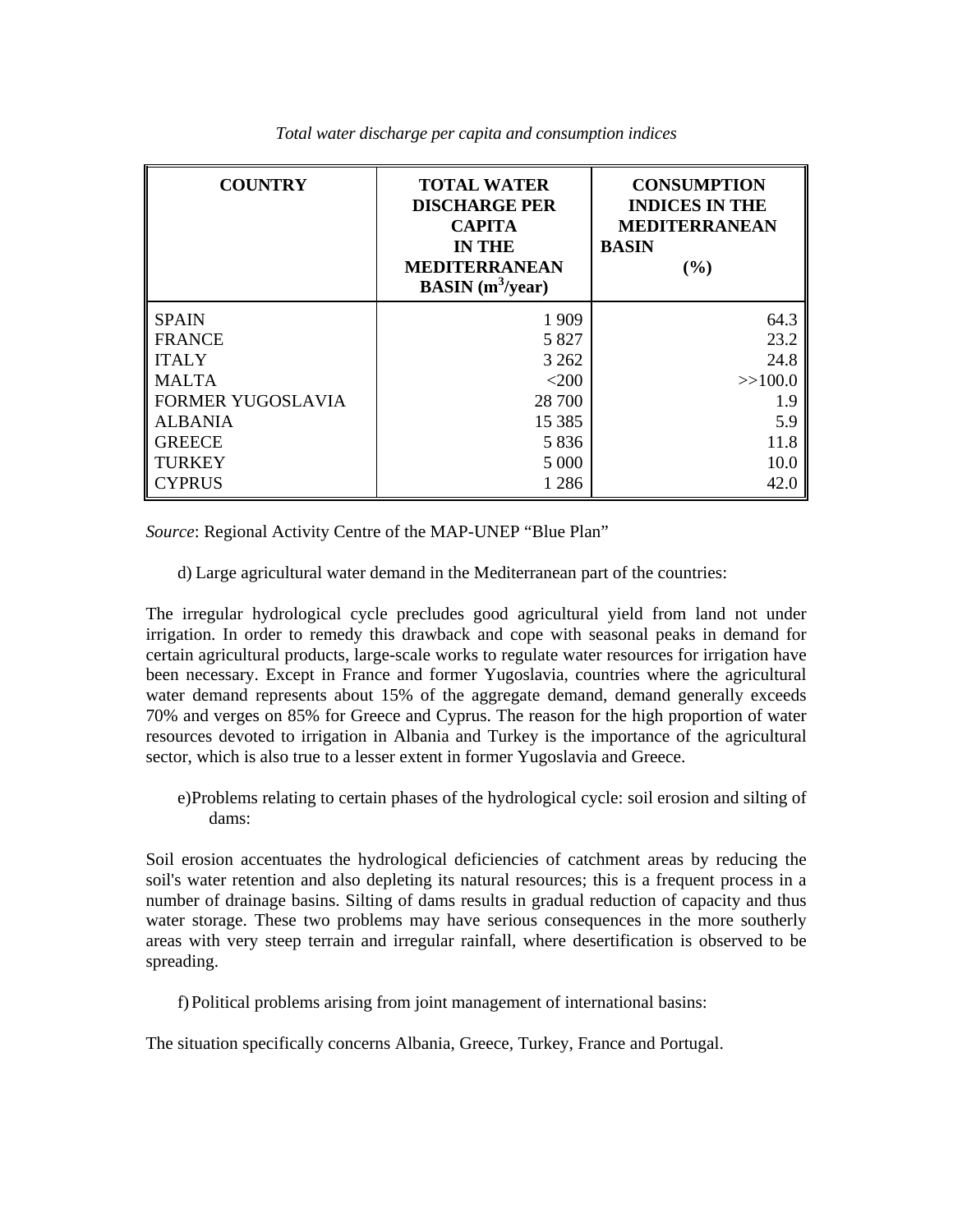## g) Institutional problems:

In several countries, an unsatisfactory situation applies as regards the legal and institutional aspects of water resource management (disputed authority and deficient administrative coordination), and its economics (no price-fixing for irrigation); the sectoral apportionment of available water resources is also noticeably ineffective.

This situation often originates in the former idea of water being a natural, plentiful and free resource.

Even today, far too many decisions are founded on this idea and insist on the application of engineering measures to solve the problems, such as increasing regulation and making small inter-basin transfers (e.g. in Spain and Cyprus). Upgrading the technical efficiency of water exploitation (improvement of installations) is likewise viewed as a suitable measure even though it offers few lasting solutions to the basic problems.

Nonetheless, increasing awareness of the need for integrated water management can be observed. Several legislative moves have been made in this direction (water laws enacted in Spain, 1985; France, 1992; Italy, 1989 and 1994 amendment; Portugal, Water Resource Planning and Management Act of 22 February 1994; Croatia, 1990; Greece, 1987). Most of these provisions stipulate that planning and management of water resources for each hydrographic basin are to be integrated and placed under master plans for local and regional development. Spain is in the process of implementing a Hydrological Plan at national level; Croatia envisages drawing up a Water Resource Management Plan as an element of the National Development Plan. Portugal is currently drawing up hydrographic basin plans (for all basins) and the National Water Plan.

More extensive international co-operation among the Mediterranean basin countries, together with exchange of experience and technology transfer, should make it possible to achieve better results at lower cost.

 *2.4.3. Proposed strategy for rational water resource management in the medium term*

# **SUPPLY FORECASTS**

For various reasons, it can be assumed that where availability is concerned a "low scenario" will certainly apply to water resources in the Mediterranean basin, especially for the Southern countries.

Indeed, one can expect a global climate change whose effects, though difficult to estimate, will lead to a reduction of rainfall. This change is not altogether certain but if it does occur, its medium/long term quantitative impact on Mediterranean water resources will be very serious and difficult to resolve. According to the IPCC report<sup>10</sup>, a temperature rise of 1<sup>o</sup>C to 2°C combined with a 10% decrease in rainfall could subject the semi-arid areas of the Mediterranean basin to a reduction of more than 40% in the annual volume of rainwater runoff.

<sup>÷</sup> 10. Vol. II of the report on impact evaluation by the intergovernmental group of experts on climate change (WMO-UNEP).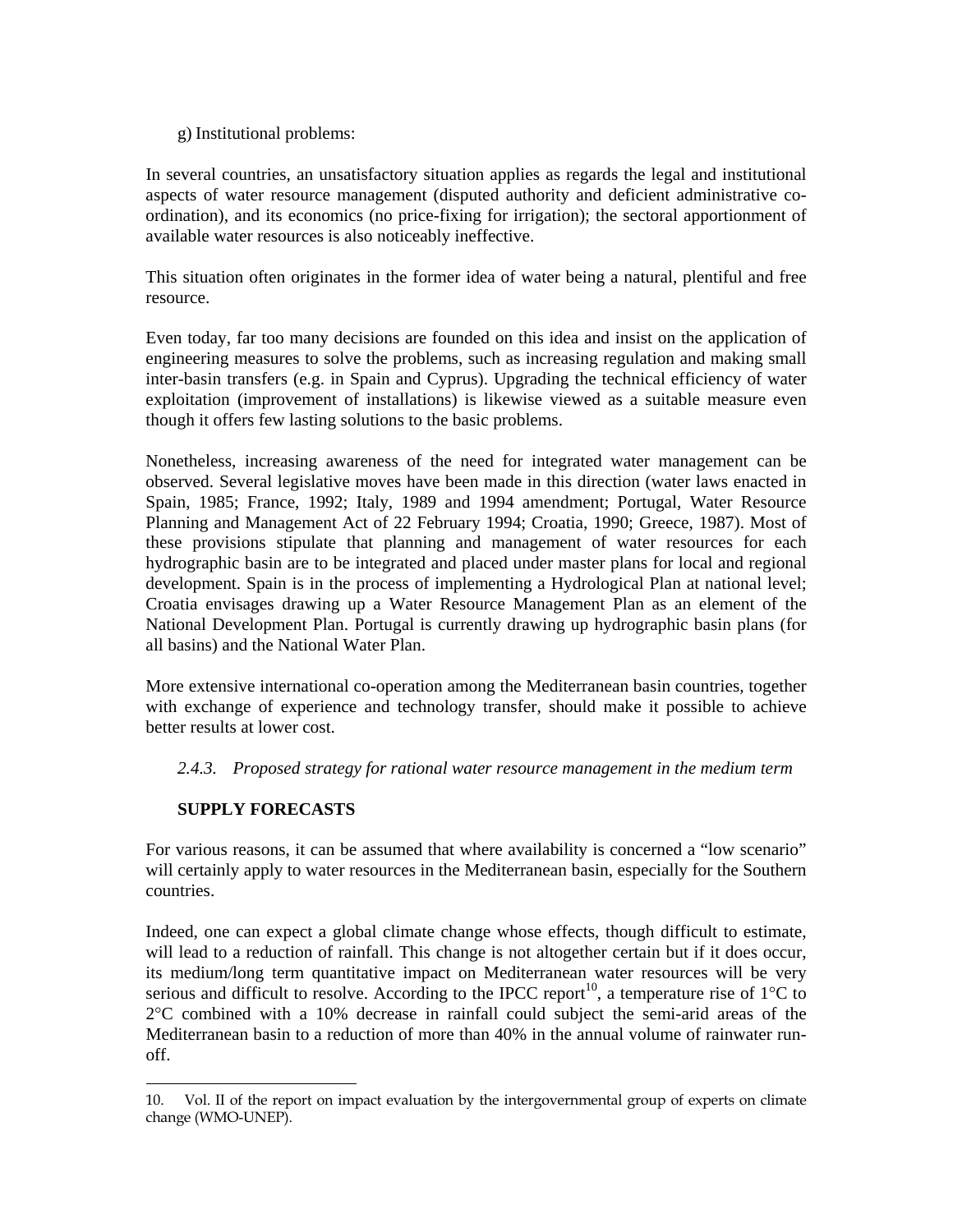Another factor liable to restrict water supply potential stems from pressure to safeguard the integrity of the natural environment. This entails the setting-aside of water resources in order to preserve ecosystems, and impedes the development of new regulation infrastructures.

Lastly, it is clear that the construction of new water resource regulation installations is becoming increasingly difficult.

However, technological progress offers hope of progress in the desalination of seawater, although the cost of the water resources yielded would be very high for a long time yet.

If these forecasts are correct, a significant increase in water supply is hardly foreseeable in the short term.

## **DEMANDE FORECASTS**

In countries suffering from shortage of water resources, the largest demand comes from the agricultural sector. This sector, whose competitiveness substantially depends on the scope for irrigation and the varying level of subsidies allocated to it (within the European Union, the CAP does not grant Mediterranean agriculture such large-scale assistance as continental agriculture). Today's heavy pressure on water resources can be expected to persist in the southern countries of Europe, in view of the competitiveness imposed on the agricultural markets in accordance with the GATT agreements.

Even leaving out of account the climate change scenario, the above forecasts show a decrease of between 10% and 20% in the per capita discharge coefficient in the countries where it is lowest (Malta, Cyprus and Spain), slightly less in the other countries. These forecasts may be influenced by demographic and migratory fluctuations.

Water quality will come under serious indirect threat from worsening shortage of water resources and on-going evolution of technological processes. Higher priority should thus be given to processes for purifying residual water.

## **SUGGESTIONS**

When there is a structural shortage of water, as happens in certain deficient zones of certain countries, lack of resources may form an impediment to economic development. In the Mediterranean basin, water is to be regarded as an economic asset in that its use is subjected to ever-higher costs.

In order to achieve sustainable development in the medium/long term, it is essential that water should be used as effectively as possible. This calls for proper apportionment at the sectoral and territorial level. How, though, is the channelling of water into the most productive uses to be secured?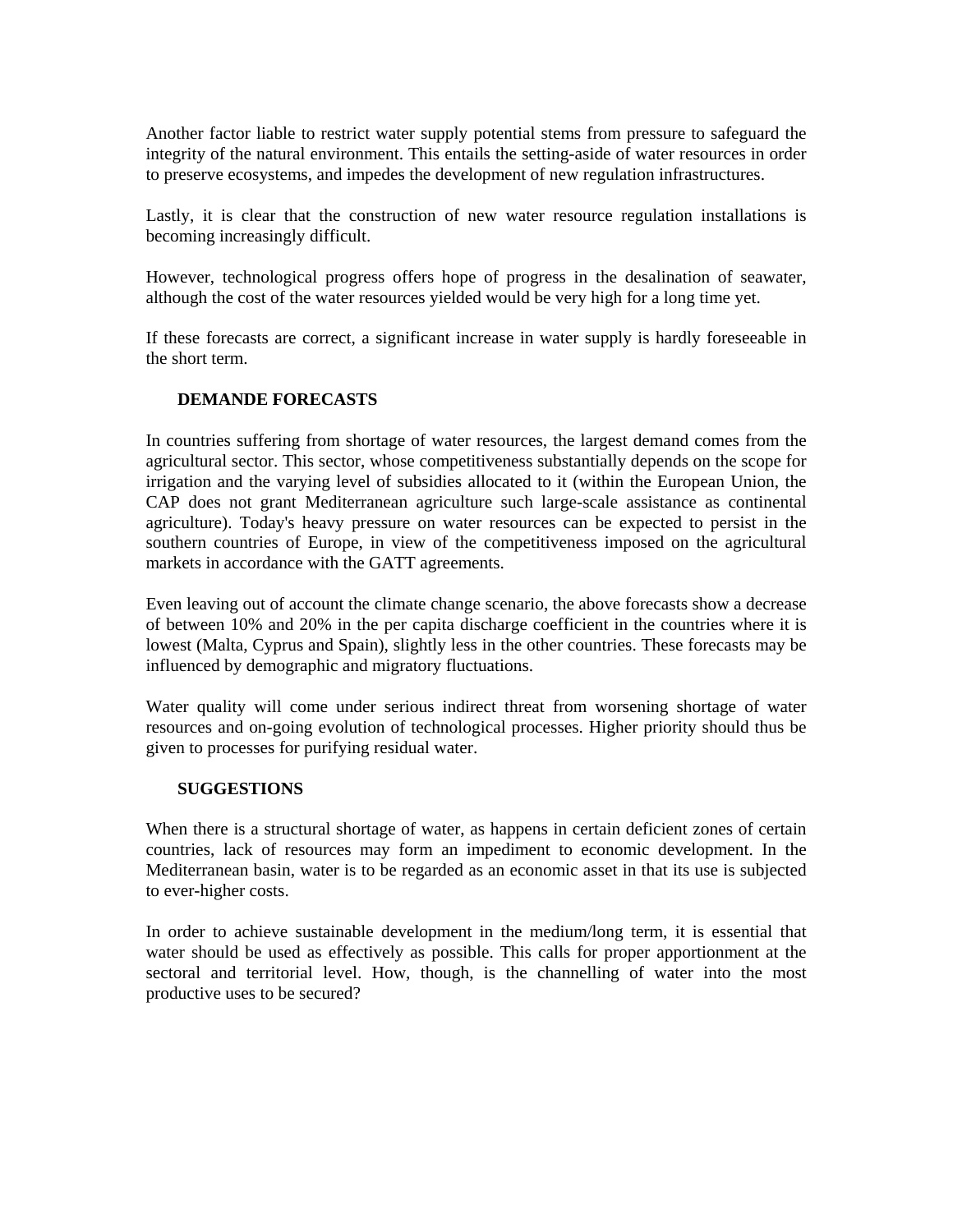Supply and demand cannot be satisfactorily balanced until the users learn the real cost of water consumption to society. This cost is the "marginal long-term cost" of water, i.e. the cost incurred in order to obtain additional quantities of water by means of new supply systems. It therefore embodies not only infrastructure costs (investment, management), but also external factors of many kinds (environmental; indirect costs for other users; etc.).

Water resource management practice hitherto is not founded on this principle in most countries, even though some partially apply it with regard to water quality ("the polluter pays" principle). Regarding quantity, there is a widespread tendency to subsidise the cost of water for irrigation, the principal consumer, because of the difficult production conditions in the agricultural sector which needs economic aid to survive. Such aid might take other forms not endangering natural water resources.

Application of prices commensurate with the real cost of water would inevitably have appreciable territorial effects, depending on the natural conditions and the comparative advantages of the various zones, and would thus cause significant differences in competitiveness. For that reason, water management is a crucial issue of spatial planning. Not only long-term costs but also long-term benefits and/or savings must be taken into account (e.g. the protection of biodiversity thanks to Mediterranean agriculture, the prevention of rural depopulation and the curbing of the population drift towards the coast).

Introducing a water resources management policy based on an economic criterion taking in all aspects related to its use is not straightforward and entails the adoption of suitable regulations, possibly leading to alterations in the legislative, institutional and administrative framework of the states concerned. Beforehand, co-ordinated allocation of responsibilities for both supply and consumption is indispensable at all levels of management.

Where demand is concerned, three essential requirements should be mentioned: adequate pricing of water, if necessary seeking all possible ways of saving water and re-using certain water as much as possible, co-ordination between sectoral planning processes (particularly between agricultural planning and water resource planning) and a precise legislative framework ensuring that the negative side-effects are limited.

On the supply side, two aspects are closely associated: quantity and quality. These are interdependent and neither can be considered in isolation. Future strategy, by diversifying sources of supply, must continue to eliminate the restrictions dictated by the paucity of water resources. With regard to infrastructure, all alternatives (more regulation by damming, ensuring however that this does not have overly adverse effects on the natural environment; transfers; improvement of consumption-reducing installations; re-use; desalination; etc.) must receive unbiased consideration from the economic and environmental angles.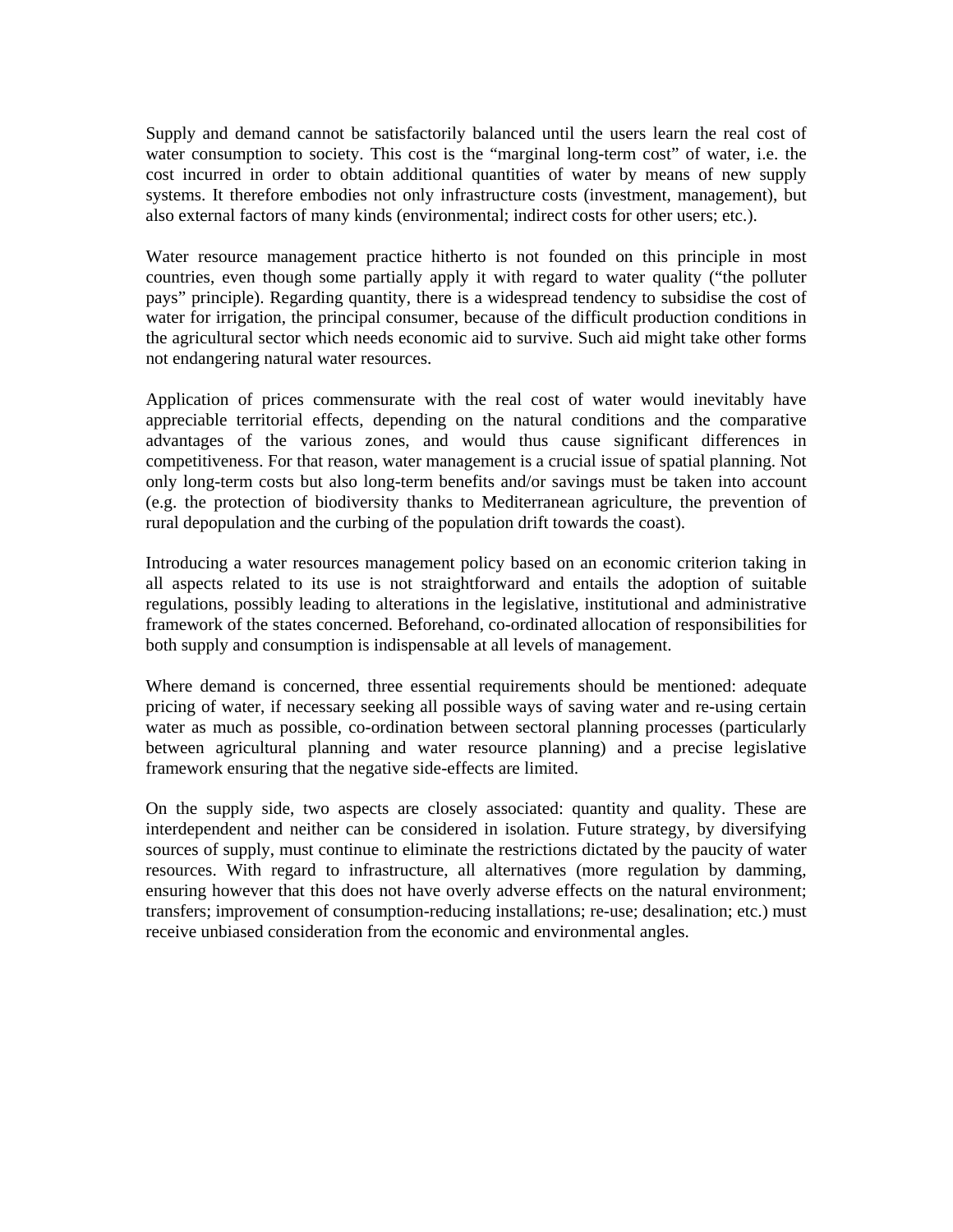## **2.5. Strategies for the sustainable management of freshwater resources on islands**

## *2.5.1. Current situation*

The most important problem, related to freshwater resources management on Mediterranean islands, is the existence of persistent drought, combined with a steady increase in freshwater consumption, due to an increase in human activity.

## **FRESHWATER INPUT (DECREASE IN RAINFALL)**

During the past forty years, a steady decrease in rainfall has been observed, in areas of the temperate zone, where mean annual rainfall exceeds 60 cm.

As a general rule, in regions where the highest annual rainfall occurs, the decrease in rainfall is more pronounced, than in areas with lower annual rainfall. In areas with annual rainfall less than 40-50 cm, no decrease has been observed.

On the island of Corfu, for example, total annual rainfall in 1955 was 120-140 cm. In 1995, forty years later, annual rainfall is estimated at 80-90 cm, which corresponds to a steady decrease in rainfall of approximately 1% yearly.

In other areas, such as the islands of the Southern Aegean, i.e. Rhodes, Crete, where annual rainfall in the 1950s was 70-90 cm, a steady decrease is observed of approximately 0.5% yearly. On the Islands of the Central Aegean (Cyclades, etc.) annual rainfall has been constant during the past forty years, at a level of approximately 40 cm (i.e. very low).

Globally, this phenomenon can be expressed in terms of "the climate in islands of the temperature zone above the 38th parallel tending to approximate the climate of islands below the 38th parallel" i.e. a northerly shift in the occurrence of drought, of the lower part of the temperate zone (in the Mediterranean region).

This pattern appears to conform very well with the early symptoms scenario of the "greenhouse effect" according to which, following global warming, a shift of the zone of rainfall occurrence from the equator to the poles will be expected.

As a result, there is a medium term tendency for a decrease in rainfall on most of the Mediterranean islands until stabilisation occurs, at approximately 40-50 cm, i.e. at a level which is totally insufficient to sustain forestry, intensive agriculture and an acceptable population density.

#### **THE DEMAND FOR FRESHWATER ON ISLANDS**

While forestry and agriculture have been exhibiting a steady decline on most of the islands during the past seventy years, due to a dramatic decrease in the permanent population, tourist activities are steadily expanding, particularly during the summer months.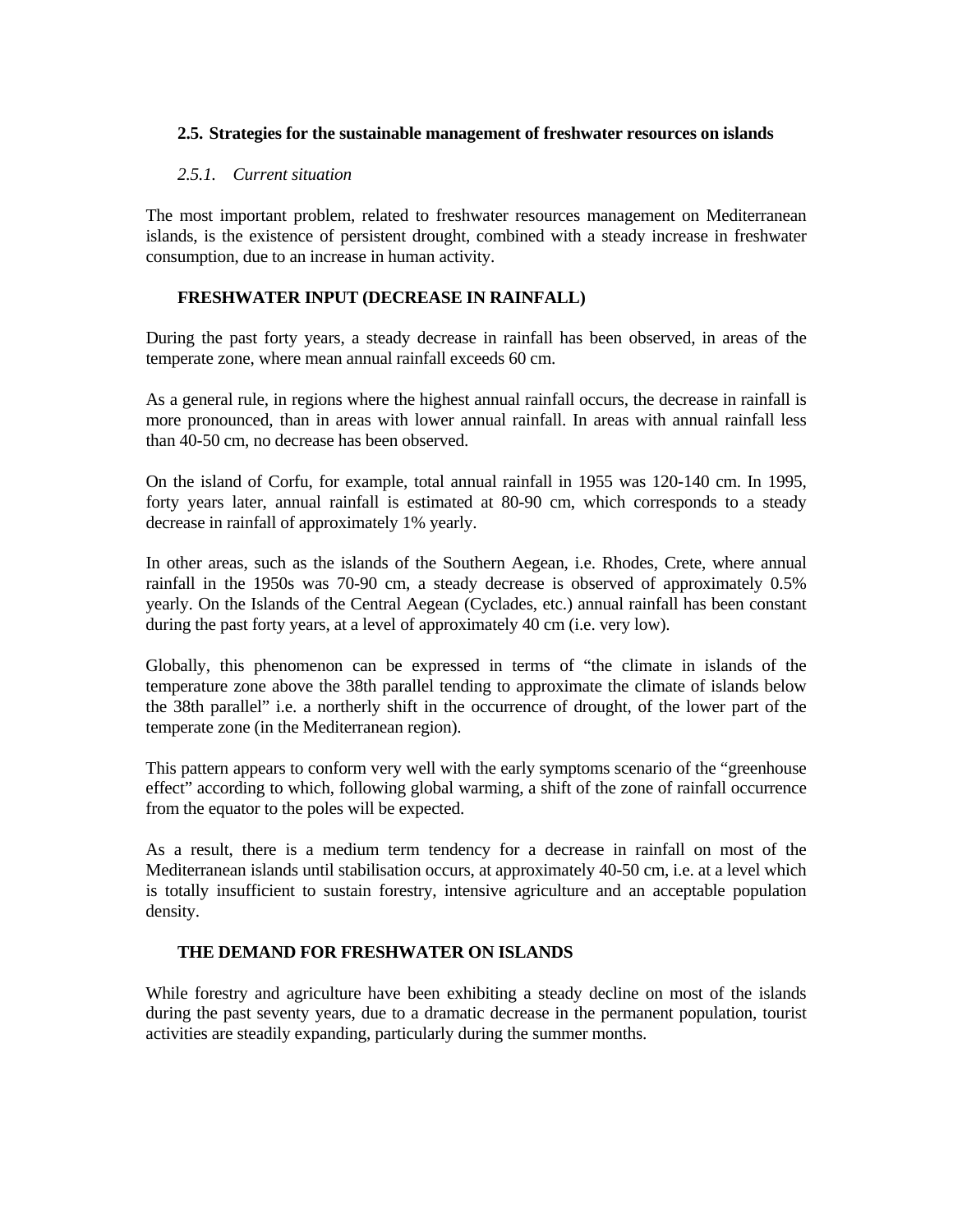Increased touristic activity is recently attracting back the local population with subsequent signs of revival of the declining agricultural activities, partly in order to meet increased summer consumption demands.

As a result of increased touristic and, more recently, agricultural activities, there has been an increasing demand on freshwater availability. Coupled with the phenomenon of steadily decreasing rainfall, a serious shortage of freshwater is observed on most of the islands, leading to the appearance of drought symptoms, such as forest decline, soil erosion, water shortages, salinisation of deep aquifers, disappearance of wetlands, etc.

## *2.5.2. Foreseeable mid-term developments*

The developments mentioned below concern freshwater management, environmental impacts and policy options.

#### **FRESHWATER MANAGEMENT**

Growing touristic and other human activities on the islands, in conjunction with water shortage, due to increasing drought episodes, are expected to drive the local population and enterprises to the reuse of household effluents following biological treatment for example for gardening purposes. The dry soil around a hotel or an isolated household, is the ideal receptor for such treated effluents. The cost of effluent disposal through pipelines out to sea is in this way avoided as well as coastal pollution.

The lack of public effluent disposal networks and treatment units is a limiting factor for the reuse of the water for gardening or for agriculture.

It is estimated that after the completion of public networks and treatment units for household effluents on the islands, in a few decades, most of the water will be reused for gardening and agriculture.

#### **ENVIRONMENTAL IMPACTS**

The extensive use of limited water resources on islands for household uses, followed by disposal at sea, exacerbates problems related to the occurrence of drought, forest decline, soil erosion and wetland disappearance.

Moreover, the disposal of untreated effluents at sea results in eutrophication of the coastal waters near island settlements.

If a more rational, long-term freshwater management programme, taking into account environmental conservation is not adopted, desertification and pollution (eutrophication) phenomena will be intensified.

#### **POLICY OPTIONS**

Although there have been no indications of the implementation of rational policy options on the part of national authorities, it is estimated that under the pressure of European Union Conservation programmes, some rational measures will be taken concerning freshwater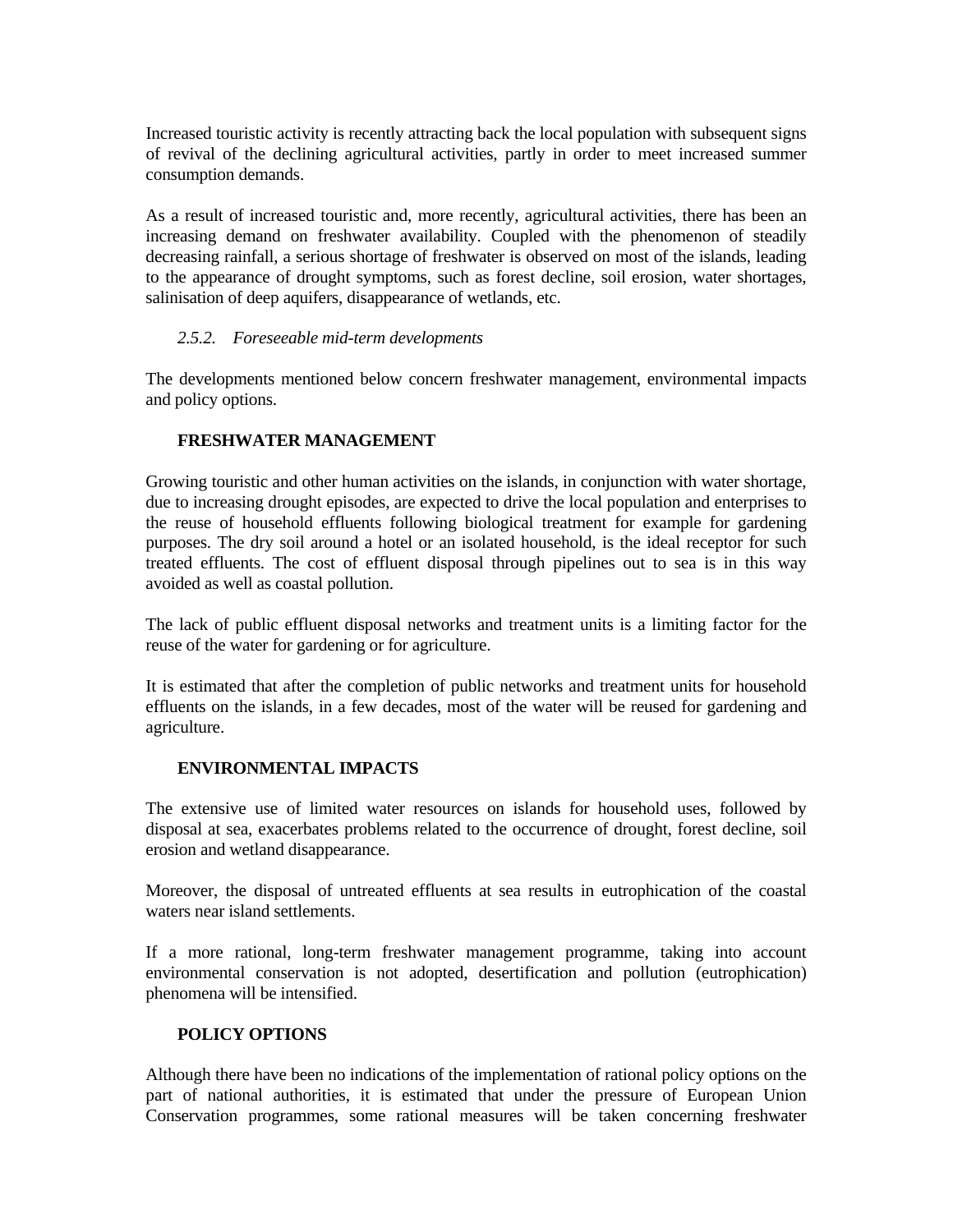management on the islands.

However, since summer tourism, as the main economic activity, is demanding the greatest share of water resources for household use, it is questionable if additional measures and programmes will actually be implemented for water management taking into account natural ecosystem conservation.

## *2.5.3. Policies implemented to overcome the problem*

No specific long-term policies have been implemented by national or regional authorities to overcome the above-mentioned problems. Only spontaneous and short term reactions have been observed.

## **POLICIES FOR FRESHWATER SUPPLY**

The most visible and urgent problem, i.e. increased freshwater demand, for domestic and touristic purposes particularly during the summer months, is presently dealt with through measures such as:

- deeper drilling;
- long distance transfer of water, through pipe lines, or with water transporting tankers;
- desalination of sea water.

Deeper drillings have limits where water reservoirs are exhausted or salinised due to seepage of sea water into deep aquifers. This situation is usually reached a few years after intensive pumping.

Therefore deeper drilling cannot be considered as a long term solution to the problem of increasing water demand.

Transportation of freshwater has limitations relating to the supply capacity of the freshwater source available, and to other antagonistic uses of freshwater for agriculture.

Desalination of sea water has no limitations regarding water supply capacity. The limitations are financial, due to the high investment and functional costs. It is estimated that the cost of a cubic meter of desalinated water cannot be reduced to less than 3 ECU.

Such a cost is hardly affordable for an island household, but easily affordable for a tourist family taking into account that the water cost per person consuming  $0.3 \text{ m}^3$  daily amounts to 1 ECU per day, whereas accommodation costs only, are not less than 10-20 ECU per day.

## **POLICIES FOR OTHER USES OF FRESHWATER**

Since tourism is the most profitable activity on the islands, it has a high priority as regards water allocation.

The remaining demand, following household (including tourism) consumption is for gardening and agriculture in limited areas. The expansion of these activities is immediately dependent upon water supply capacity.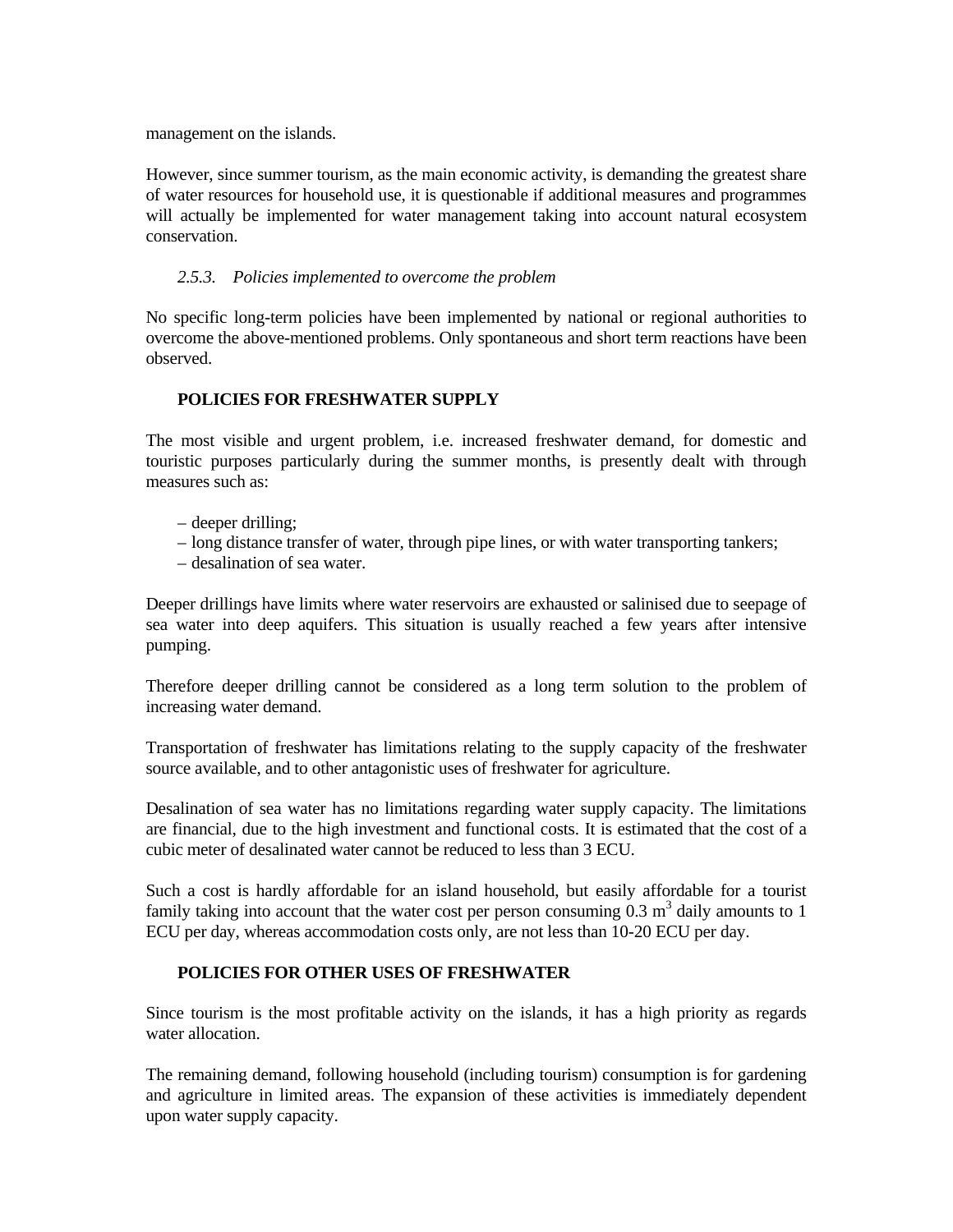As food is mainly imported on islands, using capital from tourism, agriculture plays a secondary role in these areas, with virtually no effect on the local economy.

There is no concern for other land uses, except housing and coastal exploitation.

There is no water policy for agriculture, forest or nature conservation.

#### *2.5.4. Strategies required at regional and European level*

## **TO MANAGE AND USE FRESHWATER RESOURCES IN A MORE RATIONAL AND SUSTAINABLE MANNER**

Rational and sustainable use of freshwater resources mainly involves the avoidance of irreversible effects on the natural and human environment. Freshwater resources must be used in such a way that forest decline, desertification, soil erosion, salinisation, loss of wetlands and cultural heritage are avoided.

Islands as "closed systems" must use and manage their own water resources, expecting, in exceptional cases only, inputs from the exterior and, in any case, in limited quantities.

Islands, as regions with low rainfall, must generally be seen as systems presenting a deficit in their water resources balance and this "deficiency", is the main constraint that must be taken into account when considering sustainable use.

The following steps must be followed for the establishment of a freshwater resources management plan:

- a) a census of freshwater resources and formulation of a rational balance between water supply (rainfall) and demand (natural and human uses);
- b) identification of irreversible effects on the natural and human stability of the "closed" island system, i.e. soil depletion, loss of forest cover, wetland degradation, etc.;
- c) establishment of a new equilibrium for water resources, in order to prevent the irreversible effects by supporting sustainability of the natural and human environment;
- d) a basic element for the new equilibrium is the assurance of the provision of at least the minimal quantity of water for every use and function related to the natural and human environment;
- e) as the freshwater balance in most of the islands presents a clear deficit, the assurance of the above minimal quantity of water is not an easy task. Priorities must be taken into account;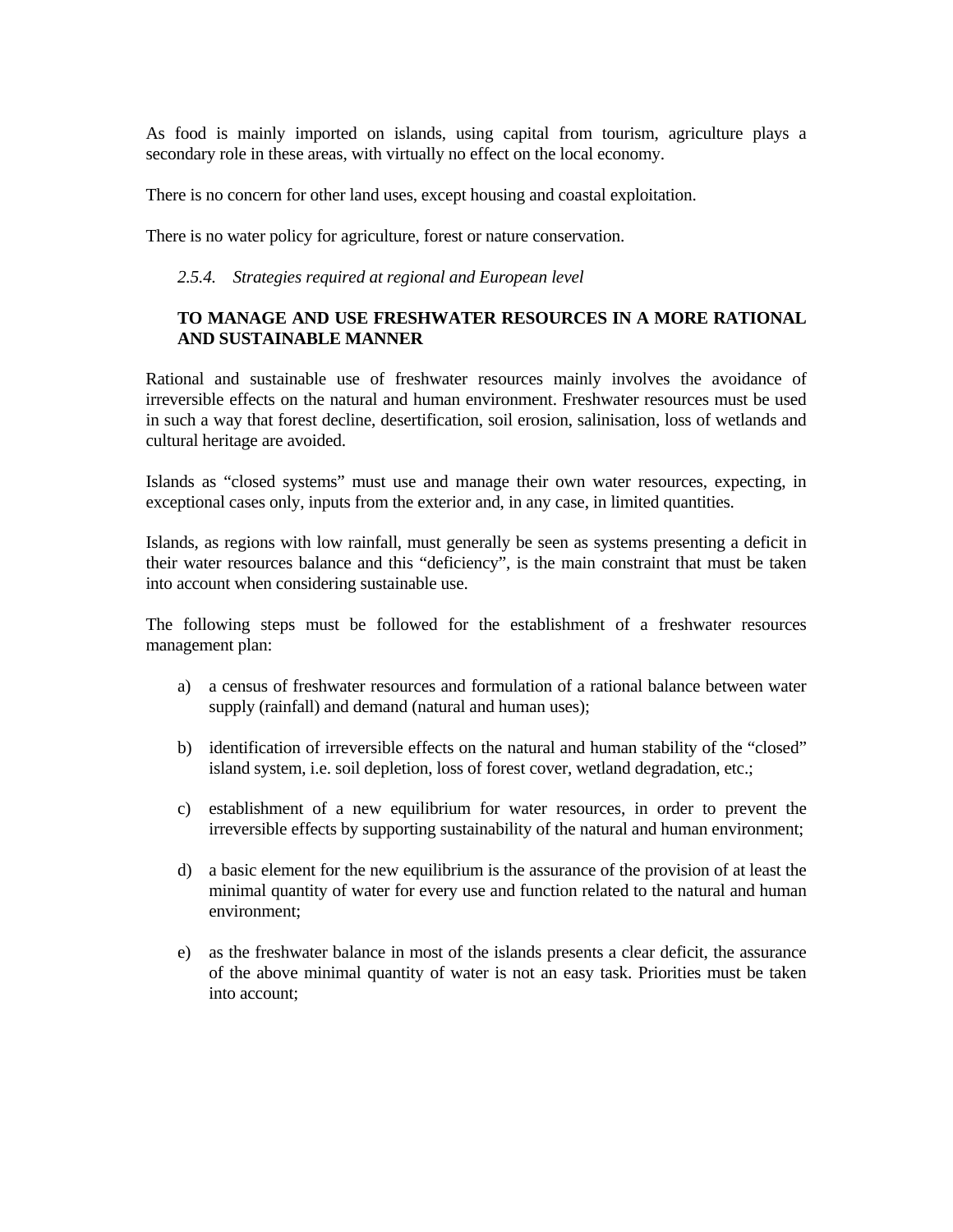- f) a first priority, related to the establishment of a new equilibrium for water resources on islands, is natural ecosystem conservation in order to reduce forest decline, soil erosion, salinisation, desertification and wetland degradation. The maintenance and improvement of the existing forests and soil, will improve in the mid-term the hydrological balance of islands and subsequently water supply for other uses. A top priority in this direction is the urgent need for measures to conserve and maintain the traditional practice of "terracing" on hills and mountains used in island cultivation and agriculture and measures for the containment of the flow of winter streams and torrents (by means of stonework, placement of logs against the stream flow, etc.);
- g) sustainable agricultural practice must be seen as a second priority, for the establishment of the new equilibrium for water resources on islands. Intensive irrigation, especially where groundwater is used, must be confined to areas and seasons where a clear surplus of water exists. Extensive use of groundwater will undermine the efficiency of the measures and actions mentioned above (point f), for the conservation and improvement of natural ecosystems. Types of crops and cultivation methods must be selected under the criteria of best soil conservation and least water demand. Cultivation of perennial plants and trees such as figs, olives, vines, carobs, etc., must be preferred over annual plants or those generally demanding a high water supply. Organic farming must be promoted as a means of soil improvement and prevention of erosion. Moreover, sustainable irrigating methods (drip irrigation, etc.) must be urgently adopted, i.e. which consume and waste much less water than the traditional methods. The necessary investments must be subsidised by national or Community subsidies;
- h) proper management of water for household use must be seen as a third priority, in order to replace present ineffective and unsustainable management schemes (described above). The main practice for proper household water management is recycling, i.e. collection after use, treatment to "irrigation grade" water quality, and subsequently use for gardening or agricultural purposes. Through this approach, household water will not affect the freshwater balance of the area. Supply of freshwater for household uses, other than sanitary purposes and drinking water, must be confined to areas and seasons where a clear surplus of water exists. As it is well known that household water demand is very high during the summer season due to tourism, specific measures and actions must be undertaken to cover this increased demand, without adversely affecting the environment. Carefully planned small dams and small freshwater reservoirs may be a solution. Transportation of water by water tankers or desalination of sea water, could be considered as supplementary measures to increase reservoir capacity during the height of the tourist season. After recycling, the water can be reused for irrigation, gardening and, in some cases, reforestation. In this way, transportation and desalination could make a positive contribution to the hydrological balance of the region, increasing total water supply, not only for household needs, but also for sustainable agricultural and environmental conservation uses;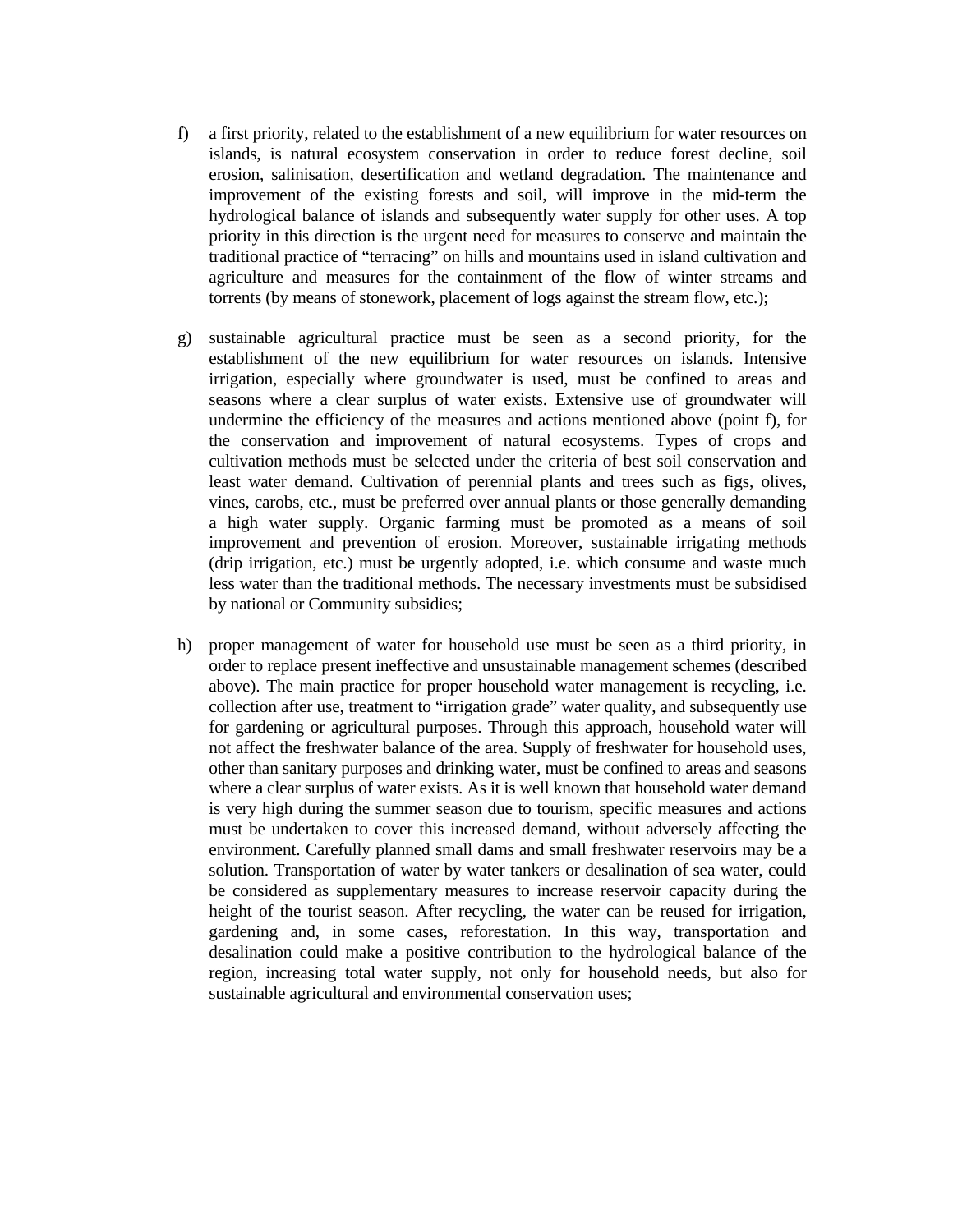i) proper management of industrial water can be considered as a fourth priority due to the small volume consumed on islands, in comparison to other uses. As the few industries on islands are mainly food processing units, their waste water is of a similar quality and constitution to that of household effluents. Management is therefore identical to that of household effluents, i.e. treatment to an "irrigation grade" quality and then recycling for other uses.

The proposed freshwater management scheme for islands supports environmental conservation, local agricultural production and permits the development of tourism and industry, as long as these activities provide for their share in the maintenance of the freshwater balance.

## **TO PREVENT POLLUTION AND TO MONITOR THE QUALITY OF FRESHWATER ON ISLANDS**

The strategies proposed for freshwater management on islands are at the same time the best practices for pollution prevention. Water conservation for the protection of natural ecosystems, minimisation of water for irrigation and recycling of effluents and waste-water, protect the environment from pesticide, fertilizer and organic pollution (eutrophication).

The above can be better explained through consideration of the relevant Directives of the European Union regarding the quality of bathing water (76/160/EEC and 91/692/EEC) which set quality requirements such as total coliform: 500/100 ml (guide value), methylene blue surface active substances: 0.03 mg/ml (guide value), no tarry residues or floating materials (guide value), etc.

Such requirements can in no way be exceeded following advanced liquid waste treatment.

Furthermore, the nutrient (P,N) load to soils, through irrigation with treated wastes is so low, that it can be considered negligible in comparison to the quantity of nutrients contained in chemical fertilizers which are routinely applied in agriculture or gardens.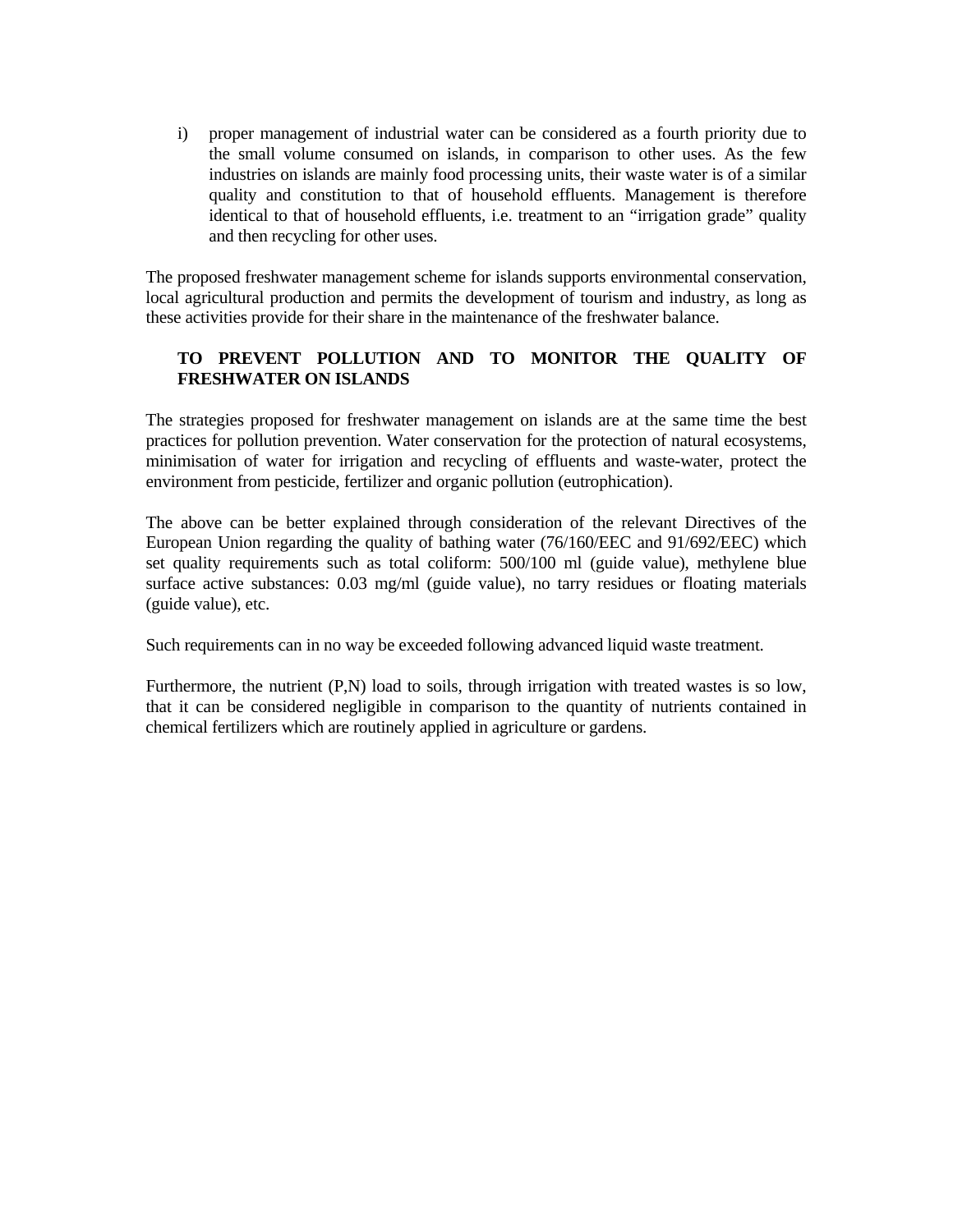## **3. National strategies for integrating sustainable freshwater management into regional planning policies**

## *3.1. Agriculture*

# **SITUATION IN ITALY**

#### *Institutional and legal framework*

Between 1989 and 1995, the Italian laws on land and water, water management and the planning of river basins experienced a great modernisation. In many aspects, the present regulations and institutions on land and water use and protection are among the best in Europe, whereas up to 1989 they could have been considered highly inadequate.

The River Basin Authorities were created in Italy by the 1989 bill n° 183 (the so-called Difesa del Suolo), sixty years or so after their establishment in the URSS and the USA: which conferred to the "Basin Plan" (Piano di Bacino) the status and powers of a master plan for the use, consumption and protection of both water and land. Immediately after, the 275/90 bill gave full regulations and implementation to the above; the 275/93 decree and the 36/94 bill (Risorse idriche) organised the use and management of water for human consumption under a single authority (for intake, potability, distribution, sewerage and purification) and gave to all waters the status of public good, strongly promoting (in aims) the autonomy of irrigation and reclamation developers. The 36/94 and 37/94 bills, together with the 183/89 bill, had a highly positive effect on the environment, putting a stop to artificialisation of rivers and to land consumption.

A positive effect is recognised in the European directives on the quality of water: their introduction has been among the reasons that instigated the 36/94 bill. Set-aside or land erosion directives were also useful: in the same way the absence of a European regulation on irrigation is among the reasons of the limited and uncertain improvements experienced in this sector.

An important role indeed is still played by the powerful Consorzi di Bonifica, created in execution of a famous and revolutionary law (Bonifica Integrale), dated 1923. They are a sort of association among private landlords, to whom the law gives official status through a provincial approval.

They played a historical role in land reclamation in Italy, mainly before the war, when malaria was still a major plague and a critical hindrance to the development of humid areas; during the following decades they were shifting their action to the irrigation sector, managing to convey huge investments towards major waterworks and extensive distribution networks: but today they are considered obsolete and often negative. The members' contributions hardly cover the running expenses: while capital investments of any type are granted by the government; moreover, an additional contribution of 8-12% of every investment is recognised as general expenses. As a consequence of that, every consortium is practically obliged to invent new work and contracts every year as a matter of survival: a lot of them (hundreds of thousands of kilometres of rural roads, thousands of river-dressing or basin management works) are clearly unnecessary from a technical point of view and severely damage the environment and the landscape.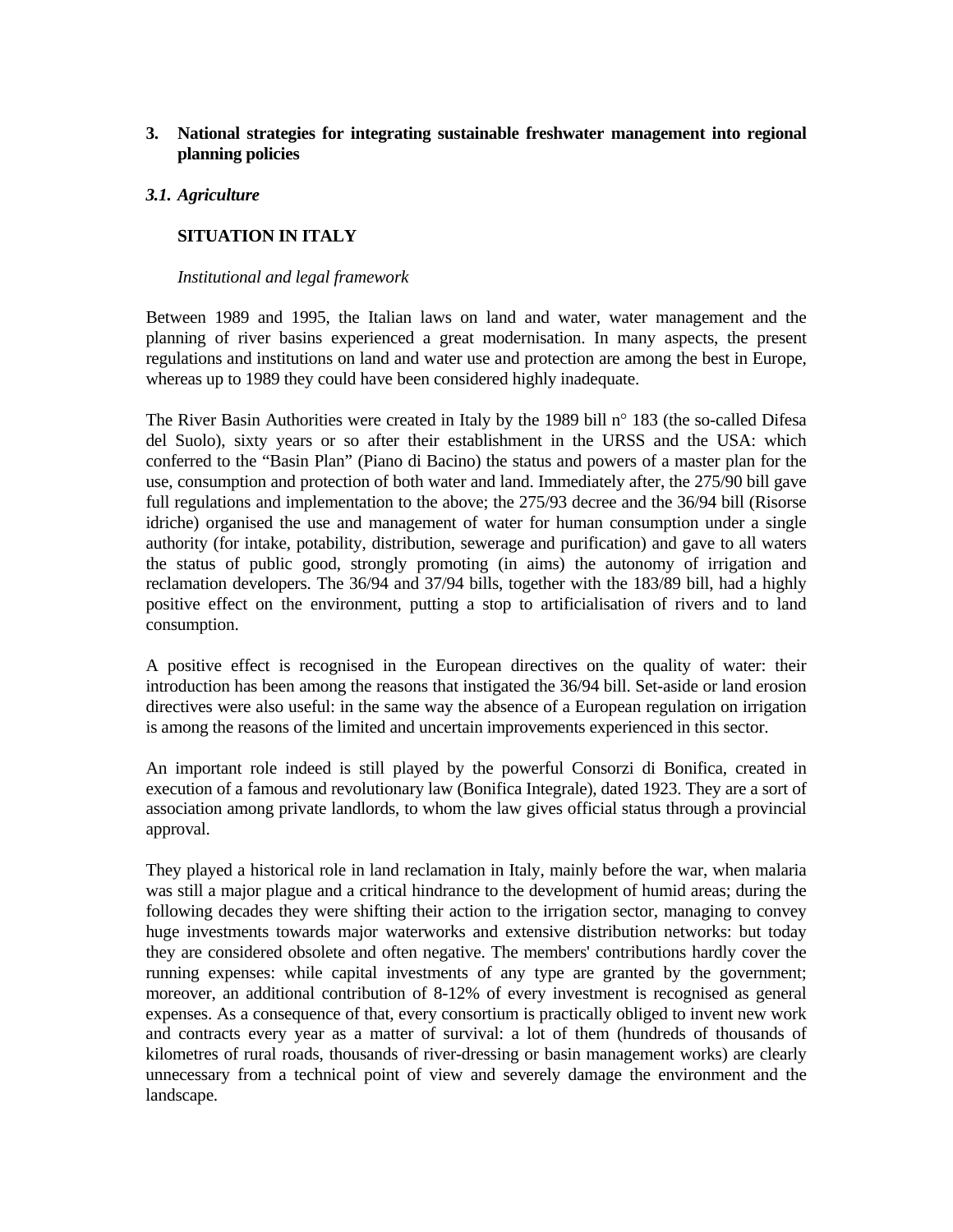Macro-economic and social changes, and major adjustments of European policy were expected to greatly affect irrigation demand: but the lack of regulations and the lobbying power of farmers' organisations and building contractors is still tempering such an effect.

## **RESOURCES DEMAND AND CONSUMPTION**

The relative consumption of water in agriculture (35 billion  $m^3$ , almost 80% of the global water intake in Italy) is probably the highest in Europe and among developed countries of a temperate climate outside of Europe.

From the hydrological point of view, Italy is a temperate country, as far as annual precipitation and regional distribution are concerned even if variations from one spot to another of its reduced territory are not small (the average rainfall is 450 mm in Sicily and 1200 mm in Friuli). The annual distribution of rain is also uneven, with three months of drought (even five in many regions) from springtime to summer and an almost general absence of rain in the hot season.

For these reasons agriculture has experienced, through the centuries, a strong specialisation in rainfed crops of short duration (like cereals or potatoes) or in highly resistant perennial plants, like grapes, olive trees and alfalfa. As it is known, the practice of irrigation is as old as agriculture itself in the Mediterranean basin, long before the birth of rainfed agricultural practices: and it maintained in modern times its fundamental role in granting high yields of certain cereals, and even more for fodder and vegetables and for greenhouse-products (vegetables, flowers).

Together with intensive use of chemicals and pesticides, (perhaps the most intensive in the world) yields as high as fifteen tons per hectare of maize were reached in the Po valley, or triple the amount of the yearly crop of carrots in the Fucino reclamation basin.

## **SITUATION OF MAJOR IRRIGATION SCHEMES IN ITALY**

An overlook at national level shows a high degree of irrationality.

The amount of permanently irrigated areas reached is certainly the highest in Europe: something around 5 millions hectares irrigable land and 3.5 to 4.5 million actually irrigated every year. It is more than one third of the whole arable land in Italy: 13 million hectares.

The relevant costs of plant and implementation, when including the cost of the dam or other major regulation or intake waterworks, is clearly very far from any possible economic justification. Two recent schemes, Consorzio di Bonifica Baraggia Vercellese (Piedmont) and Consorzio di Bonifica Paludi di Scicli (Irminio, Sicily) reveal construction costs of 120 million lire (80 thousand dollars) per hectare. It should be recalled that the purchasing cost of hectare of dry land does not exceed 10 million lire; the increase in gross saleable production per year is no more than 5 million, and the increase in income/cost difference no more than 3 million per hectare after irrigation.

In addition it should be noted that the system of non-reimbursable aid currently in use by *Cassa per il Mezzogiorno* or FIO/EIB greatly influenced the design patterns and strategies. Design options for water conveying and distribution were currently kept to a pure gravity system, employing much bigger pipes or even tunnelling in order to avoid any running expenses for the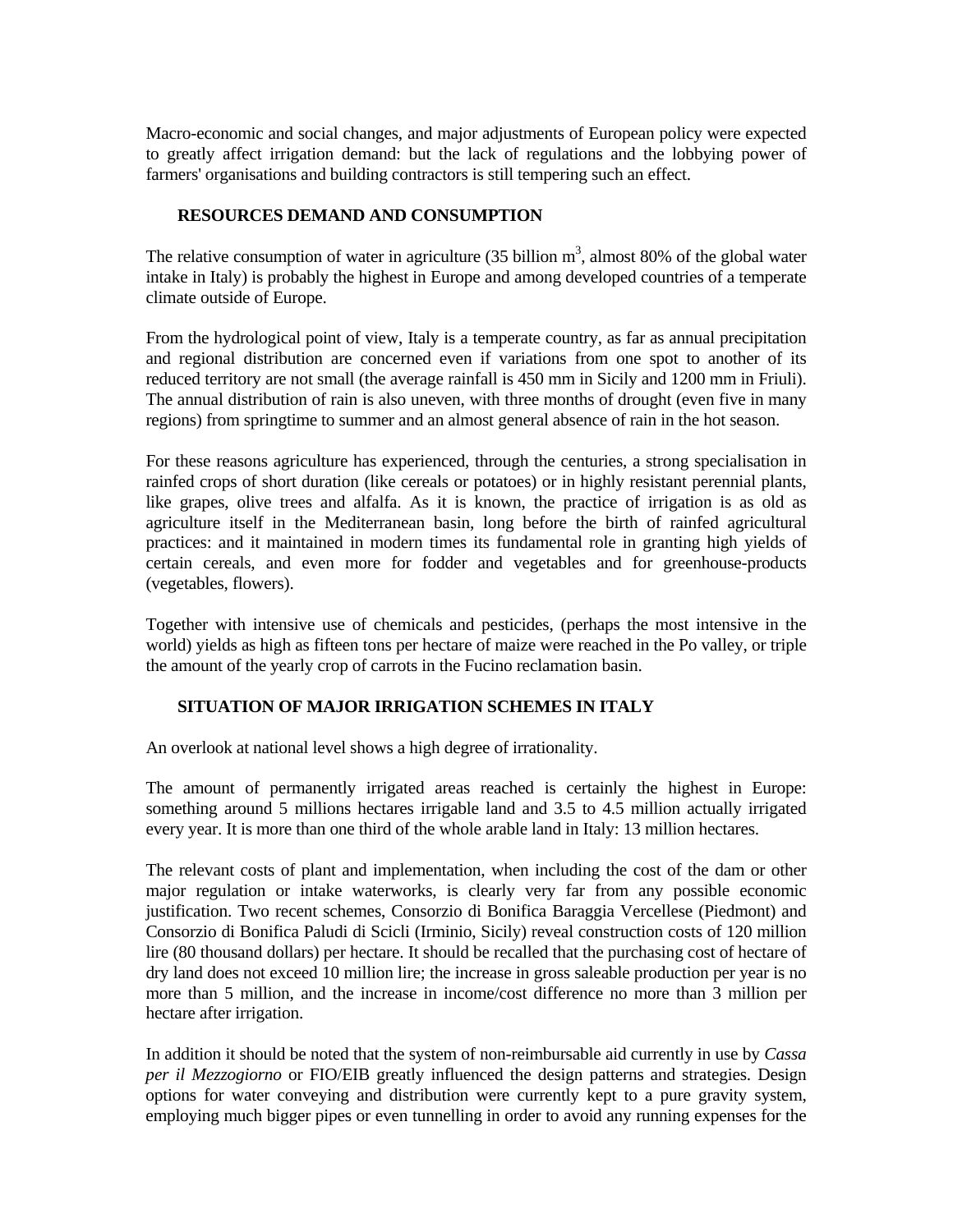schemes, like pumping, even if it is much cheaper at a global level.

Environmental consequences are great: more than one hundred new major dams implemented in Italy in the past thirty years; thousands of kilometres of river dressing and canalisation, together with extensive land levelling, have seriously damaged or simply sentenced to death most of the sandy shores of the peninsula. Almost 80% of the 6000 km of low coasts show dramatic processes of erosion at present; of the 20% remaining the ones belonging to Sardinia will also soon disappear due to an irrigation programme of thirty-two dams for 800 000 hectares already approved and being implemented.

In the Mediterranean climate no "multipurpose" utilisation is possible for reservoirs: irrigation, water supply (drinkable or industrial), flood control and hydropower have different requirements and are all competitive and conflict with one another. The margin for mutual compensation is very small. Even so, many major dams have been financed on the assumption of their multiple function. The small share of resources set aside for human consumption (the cost of which is high) have been used to compensate the very low (if any) internal rate of return of the share set aside for irrigation. Since the cost/benefit analysis calculations are based on the "with/without" comparison of alternatives, the final result comes out as clearly positive. But this procedure fails to analyse project alternatives for human consumption (like aquifers or natural lakes or streams), the cost of which is normally much lower and the quality much better. But still today huge dams (Montedoglio, Arezzo or Alento, Salerno or Ingagna, Vercelli) which are supposed to provide water for irrigation, manage to sell their low quality resource to supply consortia, even though treatment costs make it prohibitive.

Just in these last few years a positive effect has been noticed with the introduction of rising standards for drinking water, in line with European regulations, like the 80/778 Directive, that establishes (as the 36/94 bill does) priority destinations for resources of a different quality.

Perhaps the most significant example of an unsuccessful combination of different water uses is *Ente Autonomo Acquedotto Pugliese-Lucano*, where huge investments which are economically unsound and environmentally harmful have been justified. This scheme conveys more than one billion cubic meters to the Puglia region, from four different regions. The piped resource, often of high quality and originally thought for human use, is now mainly conveyed to extensive cereal plantations. The fact that the intake basins are quite small ("regional basins", according to the 183/89 bill) has prevented, up to now, any effective control from the river authorities or the water supply bodies (36/94 bill). The pressure of the building contractors' lobby is still so high that a promotional committee has been set up to study the feasibility of carrying water from Albania.

Despite the above-mentioned problems, the public control (on soundness and rationality) of water investments in agriculture is improving. In the 183/89 bill, an article was included (with the contribution of the author), prescribing a technical and economic feasibility study for new dams, instead of the widely abused and practically useless environmental impact assessment.

Still in 1991 a consortium received state financing and started building a 100 million  $m<sup>3</sup>$  dam at Vetto between Parma and Reggio, with the aim of irrigating land to grow fodder to protect the production of parmesan cheese: at the same time Italy was being fined for 3.5 billion dollars by the EC for exceeding milk production quotas. The curious thing is that the Ministry of Environment approved the contract and managed to have it approved by the Basin Authority: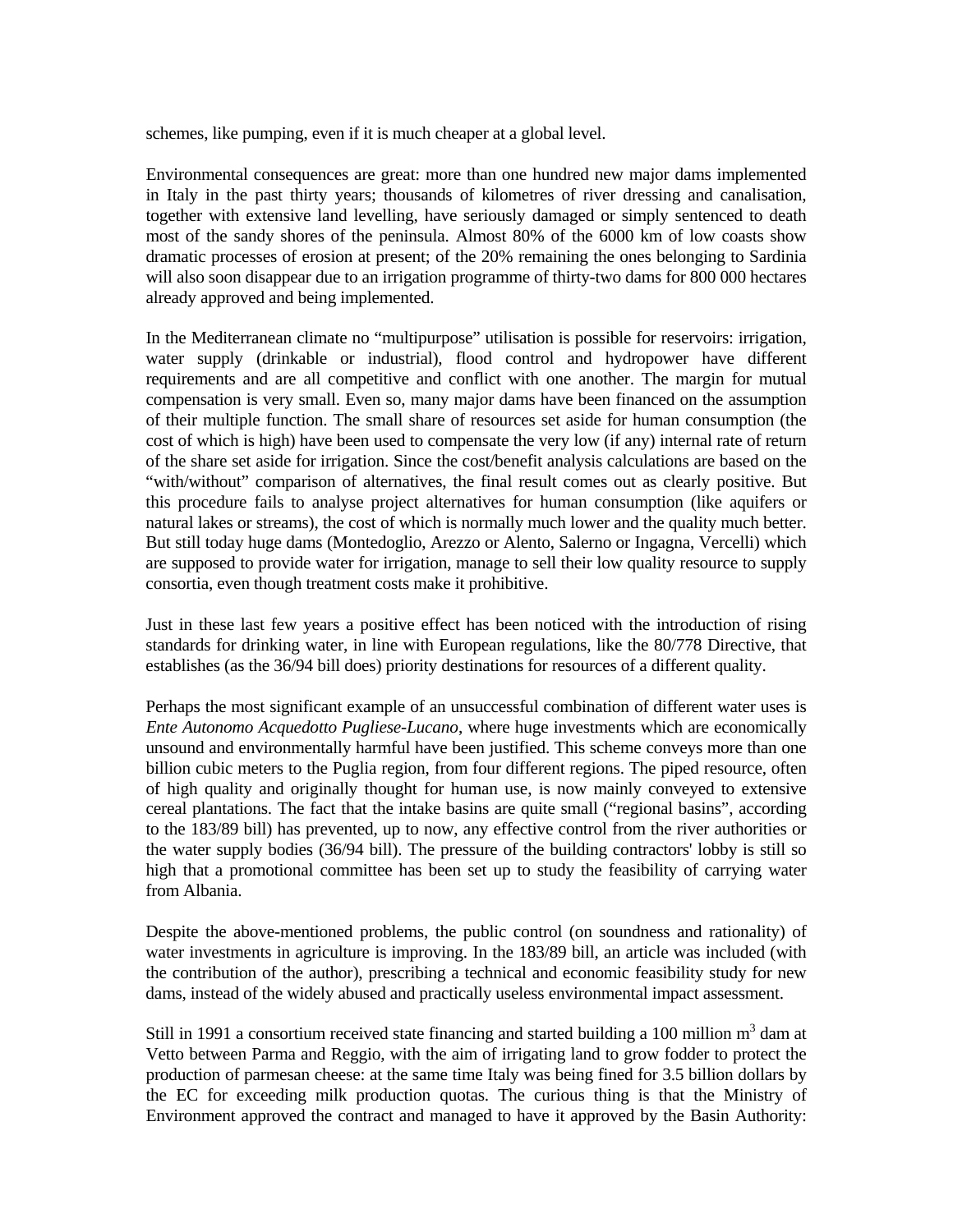until the Ministry of Public Works was called in to stop the project and revoke the financing.

#### *Possible strategies*

### **NEEDS AND TRENDS**

Since there is no real chance to export Italian products of sowing cultivations (which cover most of the irrigated areas), it is clear that possible domestic consumption requires a much higher supply. Non-food crops (like tobacco, biomasses and fibres) being economically unprofitable (and clearly not recommendable), a global reduction of cultivated lands seems to be imperative.

Therefore, agricultural demand for water cannot exceed the present  $35$  billion m<sup>3</sup> intake (and 25-30 in use). Today, all the dams either newly planned or under construction are useless (the above-mentioned Sardinia plan foresees the construction of another thirty-eight new ones); big abductions appropriations, even from already existing dams, can be carried out only when they substitute unfit or inadequate intakes, such as from wells.

An immediate and potential rationalisation should reduce equipped hectares to 4 millions, and irrigated ones to 2.5/3, which, thanks to a modern system of sprinklers, would not exceed 10  $km<sup>3</sup>$  (billions of m3) of water at the source (half of the water used today). Irrigation of tree cultivations (except citrus trees) and that of temporary "aid" can make use of another 1 billion m<sup>3</sup>: 11 altogether. Furthermore, it can be noticed that 4 billion hectares would be enough to "feed" 100/150 million people.

### **SEASONAL BALANCE**

Obviously, the most interesting data concern seasonal demand. Almost a third of present general consumption, i.e. 10 billion  $m<sup>3</sup>$ , is concentrated in July, after two months of drought, when the majority of rivers run virtually dry. Using aquifers as regulators would sensibly reduce the need for regulation in reservoirs. Throughout Italy, aquifers are credited with a selfrefilling capacity of 15 billions  $m^3$ .

The *Piano di Bacino dell'Ombrone* clearly showed that had some flows been used in the winter for drinking and industrial purposes, using aquifers only in the summer, these would have met every summer need (irrigation, drinking water either for tourist and private use, and so on), either by means of direct welling or overflow in the draining streams, which has decreased in the past few years due to the lowering on the water table.

Supposing that two thirds of the above-mentioned 12 billions (that is 8 billions), which will be needed in the future, should be used in July/August, it is clear that 5 to 6 billion  $m^3$  should come from regulations (dams), with a necessary and similar storing capacity (due to the very limited summer refilling), corresponding to roughly seventy-five dams with an average of 40 million m<sup>3</sup> each. It is worth noticing that in Italy the total capacity of great reservoirs is about 11 billion m<sup>3</sup>, perhaps half of which are used for irrigation; and the total number of "big" dams is 600. This implies that many dams must be redesigned – for brief regulation with a total flow of flood – or even dismantled.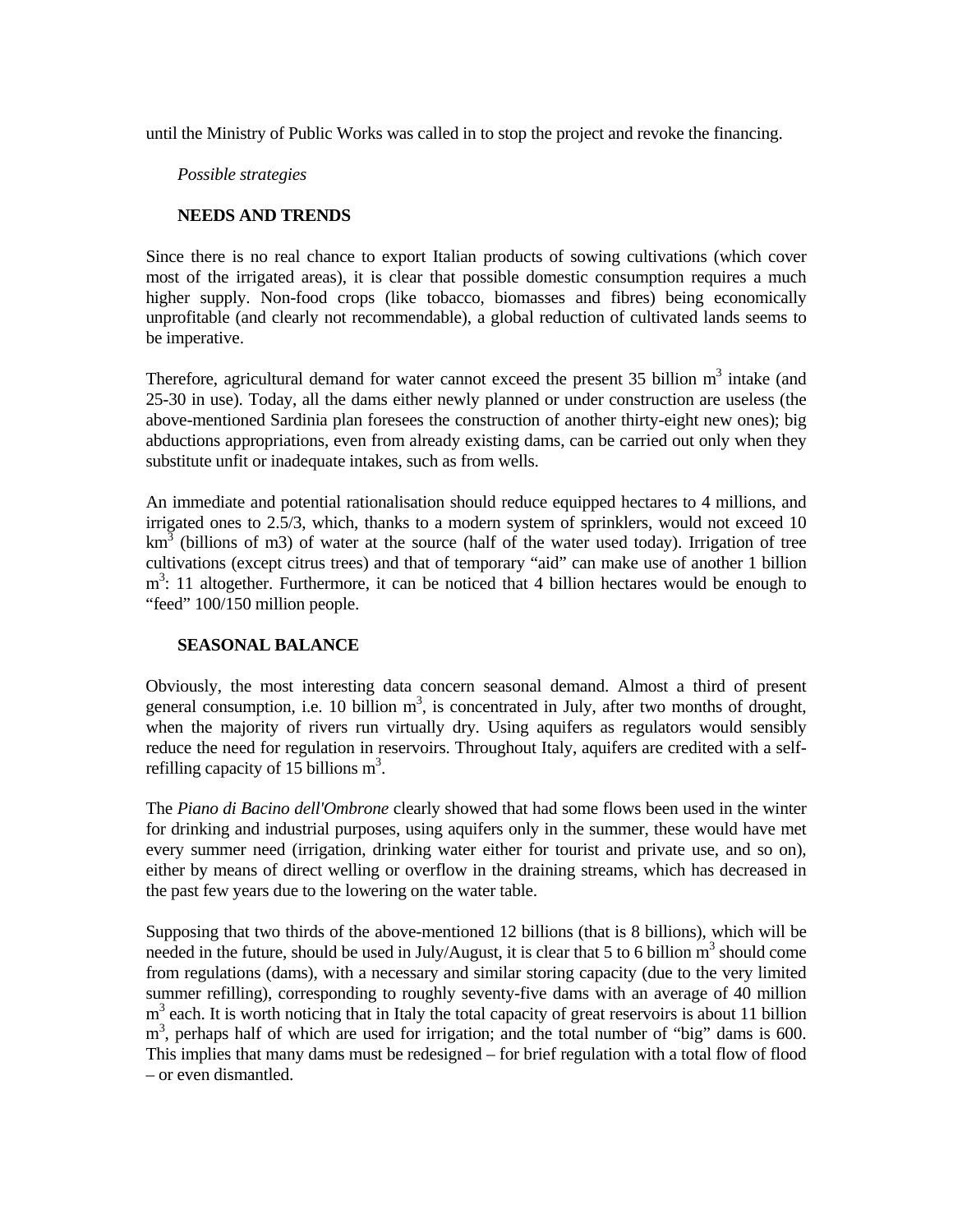# **TERRITORIAL AND ENVIRONMENTAL EFFECTS**

The serious environmental damage linked to the use of water in agriculture has already been described.

Reopening of disused reservoirs and a better management of the others (together with hydroelectric ones which are no longer profitable), would lead, in the short run, to recovering the profile of Italian rivers and therefore to a progressive reconstruction of its eroded shores.

The competitive pressure on other uses (which are already on the decrease and reach much lower values than irrigation) would be clearly lessened. Areas of dramatic physical and social stress, like Puglia, would experience a great change.

### **SITUATION IN THE NETHERLANDS**

Reduction of water pollution caused by nitrates and pesticides used in agriculture as well as by waste from intensive domestic animal husbandry.

## **DEVELOPMENT OF THE NATIONAL LEGAL SYSTEM**

The planning and legal system covering ground water and surface water is based on several legal and planning instruments.

The quality of surface water is controlled at the national level by the Pollution of Surface Water Act, while separate laws on ground water and environmental policy together regulate the quality of the ground water.

Needless to say the existing well developed system of spatial planning has considerable effects on overall water management.

The national planning instruments act as general frameworks. In general terms the national instruments regulate authorisation. With regard to the qualitative aspects of water they are operational at the provincial level, the level at which instruments regulate the application (Bergen *et al*, 1995).

Since the early 1990's the provinces have begun to integrate the traditional plans for ground water, water quality and water quantity into one single water management plan.

### **THE STATE OF THE ENVIRONMENT**

Since the early 1970s a massive programme has been carried out to improve water quality. Measures aiming at a reduction of industrial and urban water pollution have been particularly successful regarding oxygen binding compounds and heavy metals (CUWVO, 1988).

The greatest problems remaining are at the moment eutrophication and organic micro-compounds. Many of these pollutants are discharged at the so-called non-point sources, in particular agriculture and overflowing sewage systems that, following heavy rainfall,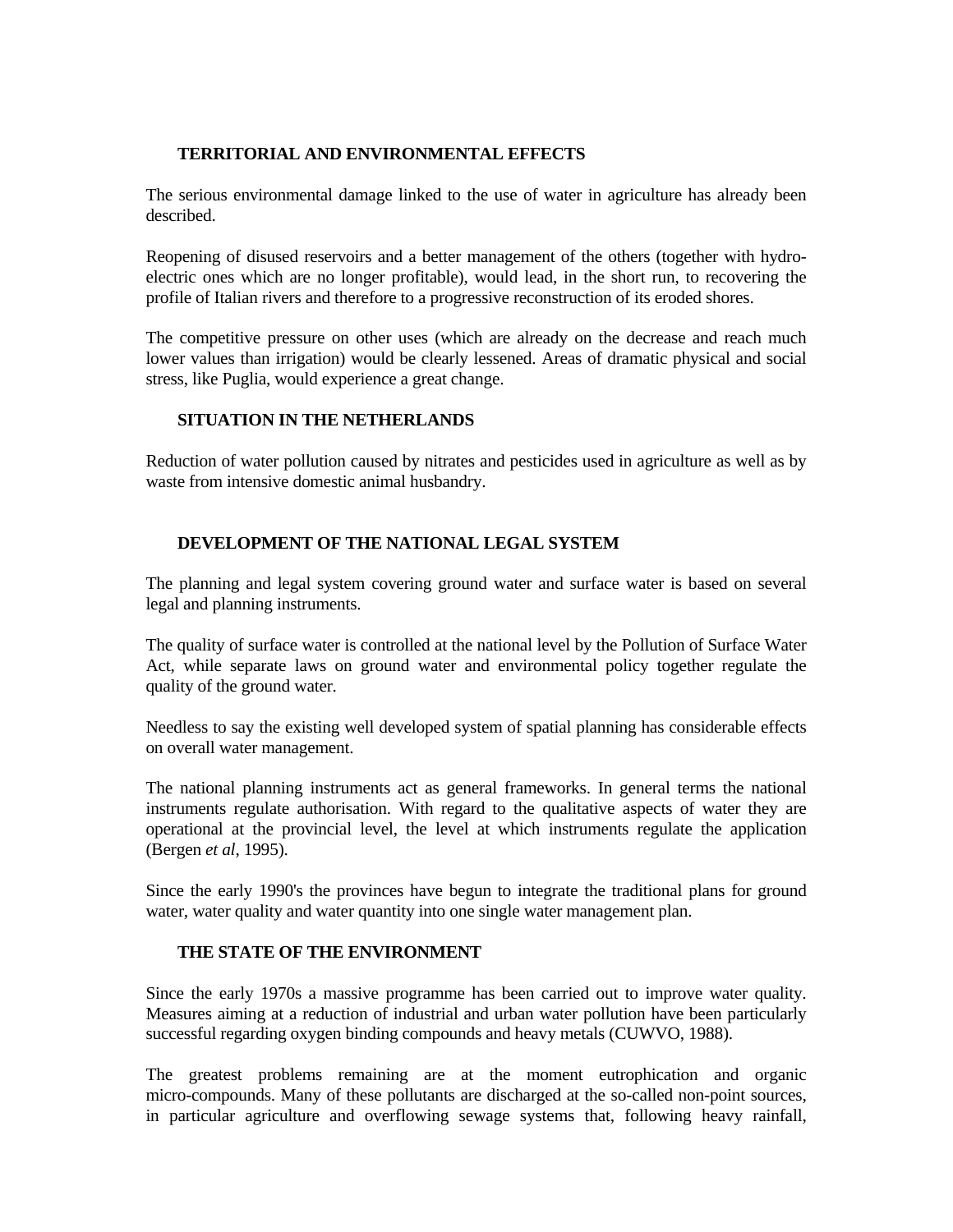discharge excess sewage into the surface water system (Bergen, 1995). In the surface water system this discharge leads to a so high level of pollution that the use of surface water for drinking water by cattle is more and more questioned (Sleurink, 1996)

But it is also a large scale problem in the Netherlands, where three important rivers have a lowland river character and thus sedimentation leads to heavy pressure on the underwater soil and the river forelands from a diverse mixture of pollutants, attached to clay particles.

An integral analysis of the state of the environment has shown that emissions by agriculture make a major contribution to the environmental problems in the Netherlands, and that these problems are concentrated in the eastern and southern parts of the country (Bekhuis *et al*, 1994).

### **REDUCTION OF EUTROPHICATION: MANURE POLICY**

Agriculture is responsible for 30% of the phosphate and 75% of the nitrate eutrophication of surface water.

In terms of the Nitrate Directive (nitrate in ground water should not exceed 50 mg/l) the situation measured at the ground water wells gives cause for concern. In two pumping stations that extract ground water from soil strata below 30 metres, this level has been exceeded. Close monitoring of 100 agricultural holdings (a representative sample), however, showed that in 95% of all cases this nitrate norm is exceeded in the upper soil layers, and in 50% of all cases more than 200 mg/l was measured (Koshiek, 1994). The conclusion is that a massive amount of nitrate slowly infiltrates the deeper soil layers, threatening the drinking water supply.

# **REDUCTION OF ACIDIFICATION: AMMONIA POLICY**

Agriculture is responsible for 90% of ammonia emissions in the Netherlands, that cause 50% of total acidification (Ministerie van Landbouw, Natuurbeheer en Visserij, 1995). The emission of ammonia into the air is prevented by restricting the period in which manure may be applied to the growing season and by stating explicitly the techniques allowed for manure spreading (only techniques causing little emission are allowed: on grasslands manure has to be injected into the soil, on arable land ploughing is necessary within a day of manuring). On the farms slurry has to be stored in covered basins to prevent emission into the air.

The enlargement of dairy farms and intensive pig and poultry farms is only permitted if there are no woodlands or nature reserves in the direct vicinity of the farms.

### **PESTICIDES**

The proportion of agriculture in total pesticides used in the Netherlands is 65% (Koshiek, 1994). The use of pesticides in agriculture in terms of active substance is high  $(10 \text{ kg/ha})$ . It is thought that 95% of pesticides in ground water and smaller surface waters stem from agricultural use (Vewin, 1996).

The legal basis of the use of pesticides in the Netherlands is the Pesticides Act that embodies three environmental criteria: persistence in soil; sensitivity to washing away; and the risks to water organisms. Since 1995 the act has been harmonised with the European directives on the authorisation of pesticides. All ground water in the Netherlands is regarded as a drinking water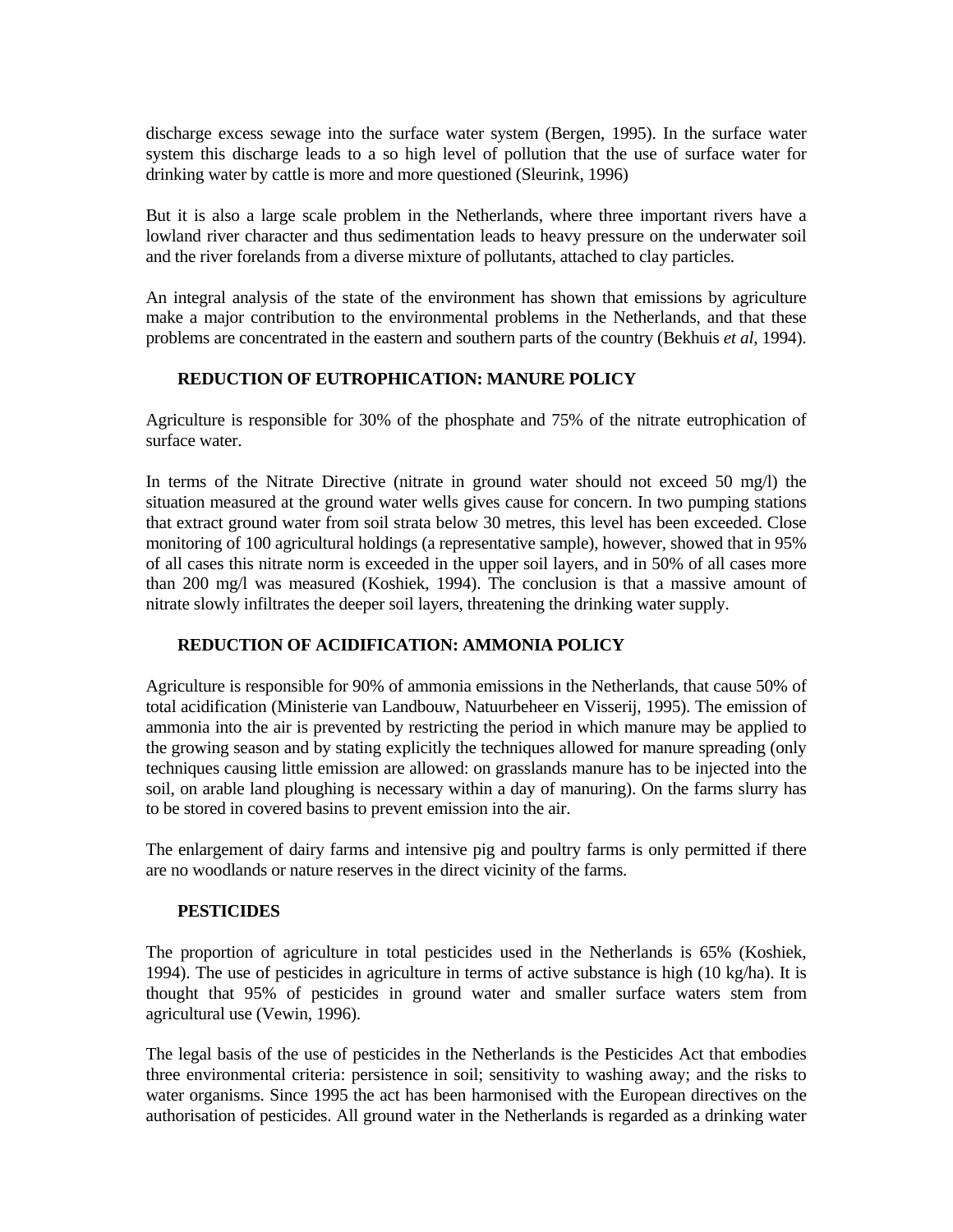source, so a uniform standard of 0.1  $\mu$ g/l for every pesticide is the uniform standard for washing away into ground water over the whole country (Vewin, 1996).

The actual policy implementation has been formulated in a multi-year plan that in 1991 devised a three part strategy to be realised in the year 2000:

- a) A clean-up policy: reduction of dependency on pesticides. Many pesticides with too damaging environmental effects will have to be withdrawn;
- b) A volume policy: reduction of use of pesticides: 30 35% in 1995 up to 50% in 2000;
- c) An emission policy: reduction of pesticide emission in the environment: 40-45% into ground water in 1995 and 75% up to 2000. In 1995, 70% into surface water and 90% up to 2000. (Nefyto, 1995).

The authorisation policy is carried out at the national level; it is generic and based on the monitoring of the behaviour of every specific pesticide and not on goals in terms of water quality. The regional or local water manager can prohibit the application of an authorised pesticide but only if a causal relationship between specific use and environmental damage is obvious.

The volume policy has at first sight been successful. The use of pesticides in agriculture in terms of active substances was reduced between 1984 and 1994 by 44% (Adriaanse et al 1994). However, the strongest reduction has been achieved in pesticides for soil-decontamination (75%), followed by herbicides and insecticides (+/- 30%). Fungicides remained stable while the use of other chemicals (e.g. growth regulators and repellents) has increased (Nefyto, 1995). The emission of pesticides into ground water has followed a similar pattern. This result has been described by the drinking water producers as a great success (Vewin, 1996).

The effect of the reduction of use on water organisms has been slower. Despite these reductions, the environmental standard of 0.1 µg/l is still exceeded in a massive way (Reus). The association of drinking water producers (Vewin) and environmental organisations regard the first phase of the cleaning-up of pesticide use to have failed. Additional agreements between pesticide producers and the authorities that, in order to speed up assessment according to the new criteria, relaxed the criteria, have produced the opposite effect: no assessment has been made, and the most damaging pesticides have become more prominent.

These organisations are pessimistic: "The chances that the European pesticide policy will have a slowing down effect on the authorisation policy in the Netherlands is perfectly possible" (Vewin 1996).

### **GROUND WATER QUANTITY PROBLEMS**

In the Netherlands there is a precipitation surplus between August and March. In order to extend the farmers' working period, the water systems have been regionally organised to facilitate rapid discharge of the surplus in the early spring.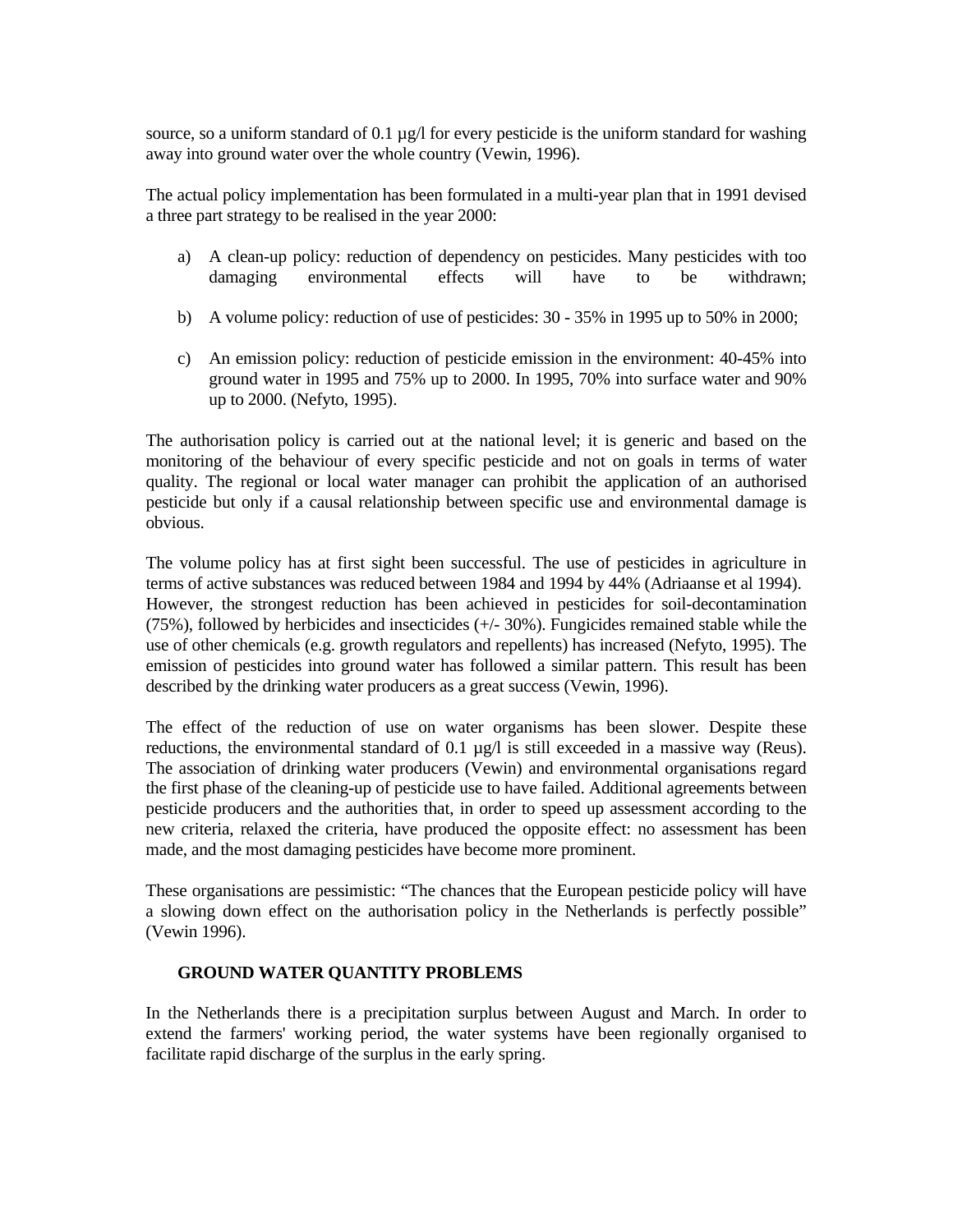#### **SALINISATION PROBLEMS**

In the western and northern parts of the Netherlands, where polders and other reclaimed land are below sea level, there is a permanent saline seepage that threatens agricultural production. In order to reduce these high concentrations of salt, surface water is introduced into the polder reservoirs, mainly from the river Rhine. This solves problems of salinisation and drought in summer, but it results in a deterioration of water quality and in a pollution of the ditch soils: the process has been defined as "Rhinification" (Veen 1991).

### **DRYING OUT**

In the higher parts of the Netherlands, more than 550 000 hectares of nature reserves, agricultural land and woodland are facing severe drying out. Of the causes of this three are related to agriculture:

- the lowering of the ground water table for agricultural purposes;
- the use of sprinklers;
- increased evaporation through higher productivity.

Two other causes, increased drinking water production and more urban land take up, are also important. The reduction of the area drying out by 25% in the year 2000, taking 1985 as a reference, is official national policy. Sprinkler installations that in a relatively inefficient way use ditch water (if available) or ground water are used for irrigation of agricultural land. However, in periods of severe drought (such as early 1996) the use of ground water for this purpose in several provinces have been periodically now forbidden (Projectteam NW4, 1995).

The actual policy is aiming at more sustainable solutions:

- ground water use will be restricted to drinking water production;
- irrigation will be reduced and will be bound by strict rules;
- the often over-sized drainage systems will be reduced; re-naturalisation of water courses has in several areas been started.

In addition to these general measures some provinces have designated specific areas with strategic ground water supplies (Veen 1991).

## **RIVER BANK REFORESTATION AS A NATURAL METHOD OF POLLUTION CONTROL**

Lowland rivers function as a discharge basin whose river beds are higher than the surroundings. River bank reforestation as a natural method of pollution control is in this situation not applicable.

Some experiments have been carried out to use flooded fields and helophyte swamps as filters for water pollution. But since these solutions require relatively large areas and depend in their effectiveness on the growing season, the overall prospects for this solution are in the Netherlands not favourable.

In all provincial water plans the ecological management of the banks of all kinds of small water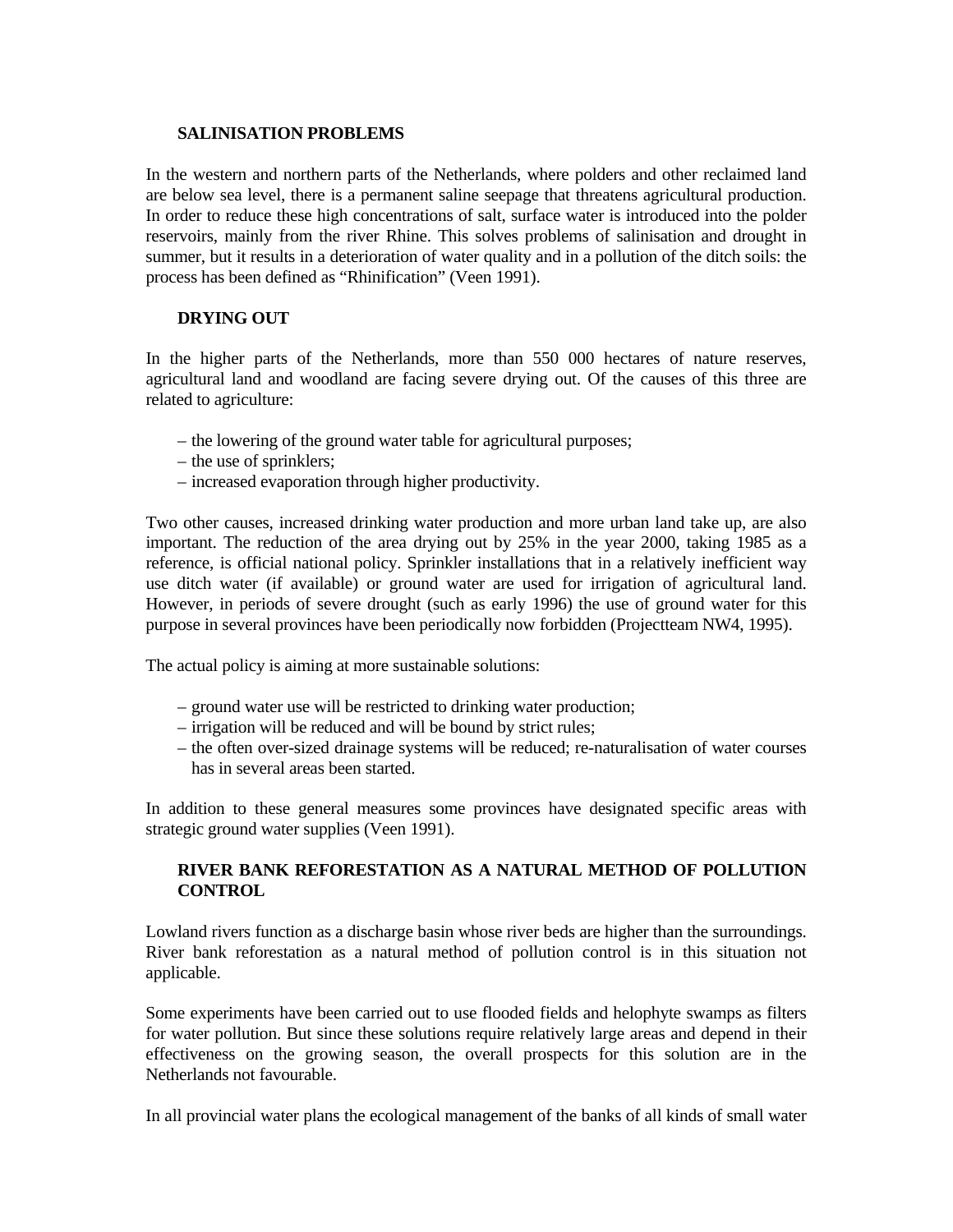courses has been given some attention (Veen, 1991). The policy objective is the restriction of pesticide and fertiliser use on the river banks. Environmental organisations are making strong pleas for measures aiming at the restricted application of pesticides and fertiliser on the banks of the ditches of every parcel of land (Muilerman & Matser, 1994).

# **SPECIFIC CONTROLS TO VERIFY THE QUALITY OF SURFACE WATER AND GROUND WATER IN AGRICULTURAL REGIONS**

Since 1995 onwards the monitoring of the environment is co-ordinated by the National Institute of Public Health and Environment, that every year will publish a report on the state of the environment. Every province is divided into several regional water authorities that permanently monitor surface water quality on a great number of parameters. The same is done by drinking water producers that permanently monitor the quality of groundwater.

## **CO-ORDINATION WITH NEIGHBOURING COUNTRIES**

The Netherlands, being situated at the delta of the Rhine, Meuse, Scheldt and Ems rivers, functions as the "sink" of North Western Europe. All emissions in upstream countries that are directly or indirectly discharged into one of these rivers, have the lowland rivers in the Netherlands as their final destination. There they are sedimented, absorbed in clay particles, in the river forelands or in underwater soils, or infiltrated into the ground water, or they just pass through and end up in the North Sea. This situation is the practical motivation for international co-operation in the Rhine Action Programme and the North Sea Action Programme (Projectteam NW4, 1995)

This water system based co-operation is duplicated at the level of provinces which organise monitoring and sanitation programmes for the tributaries of the main rivers (Veen 1991).

Because of dissimilarities with Belgium and southern European countries in pesticide policy, the illegal import of pesticides from these countries is increasing (Vewin, 1996).

### **ALL OTHER INTERESTING INFORMATION**

Besides pesticides emissions, eutrophication and drying out, agriculture in the Netherlands plays an important role in the emission of heavy metals, especially zinc (55% of all emissions) and copper (65% of all emissions), both being added to fodder and emitted via manure (Koshiek, 1994).

Measures that have been taken to solve a specific environmental problem are often working in only one compartment of the environment and just transfer the problem from one compartment to another. The obligation for instance to inject slurry directly into the soil has indeed sharply reduced the emission of ammonia, but at the same time increased the emission of nitrates into the soil. This shift of environmental problems characterises many first instance environmental measures (Kamphuis *et al*, 1995).

Only recently the insight into so-called multi-stress effects has attracted attention. Research into the effects of combined environmental stress factors, such as the combination of several pesticides and eutrophication on the ecosystem of a ditch, has made it clear that the single factor calculations that are the basis of the existing environmental standards might underestimate the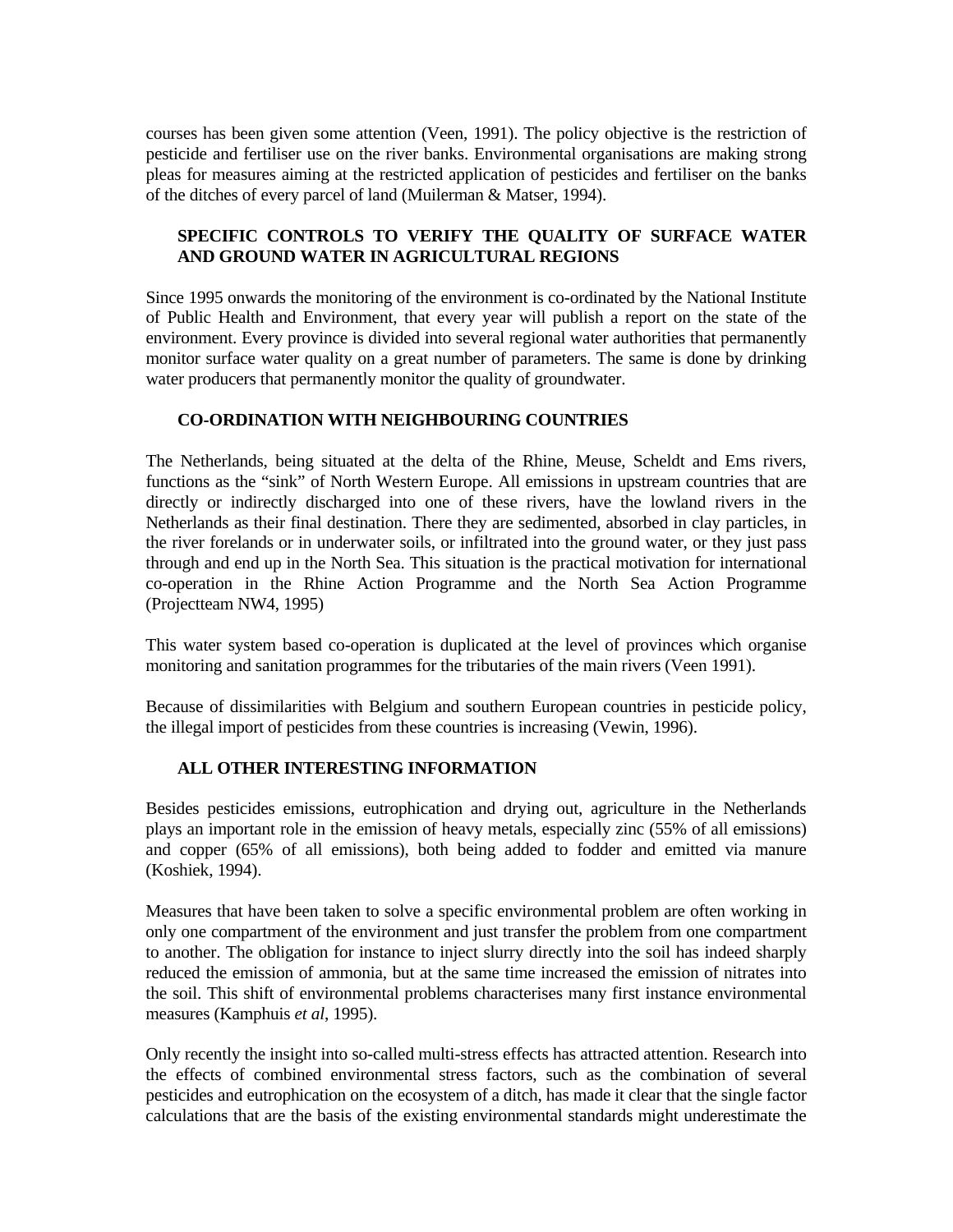synergetic effects of a multi-stress environment (Brock, pers. comm).

# **SUSTAINABLE STRATEGIES FOR THE FUTURE IN THE EVENT OF A SERIOUS SCARCITY OF WATER RESOURCES**

The development of the legal system. In the third national strategy on water management (1989), the development of a single integrated law was announced but it will take until the next century before it is fully operational. The concept of integrated water management is the central starting point in this development, taking water systems as the basic units. "A water systems approach focuses on the water system (including land systems of which ground water is an essential part). By means of an integrated weighting process the approach aims at an optimal approach to society's needs regarding the functions of water systems at the possibilities of these systems by means of a set of technical and legal instruments (Projectteam NW4, 1995).

The so-called water systems approach defines the main spatial unit of integrated planning in terms of water. In regions where the surface water is the dominating system (i.e. the western, low part of the Netherlands) this is the watershed of main rivers and of secondary rivers.

In the eastern and southern part of the Netherlands these systems are defined on the basis of ground water. The national spatial planning policy document that was published in 1994 has already based the long term spatial planning for rural areas on regional watersheds. The basic principle of this planning strategy is demonstrated in fig. 1 (based on Farjon *et al*, 1991, see also Kamphuis *et al*, 1995, Beusekom *et al*, 1990).

Until now it has not been clear whether full integration at the national level would be possible. In theory full integration of spatial and environmental policy with water policy into one single environmental plan is feasible.

At present several provinces are drawing up integrated environmental plans, which at this more concrete level aim at a synthesis of spatial, environmental, ground water and surface water plans.

In this integrated planning structure at the regional level specific goals for a region can be elaborated according to its specific situation, considering for instance the regional needs of agriculture and possibilities for ground water use but also differences between regions in seriousness of problems, etc. (Veen 1991).

Sector policy: Eutrophication. In 1995, after more than ten years of intense political debate, an integral policy-plan for manure and ammonia was sent to parliament for final approvement. It includes several measures aiming at the reduction of eutrophication by the agricultural sector in the period 1995-2010. The major policy push factor behind this policy were the National Environmental Plan, the European Union Nitrate Directive and the North Sea and Rhine Action Programms (Ministerie van Landbouw, Natuurbeheer en Visserij, 1995). The ultimate goal of the manure policy is that in 2005 the difference between total gift and use by crops will not exceed 20 kg phosphate per hectare and 180 kg nitrate per hectare (Ministerie van Landbouw, Natuurbeheer en Visserij, 1995).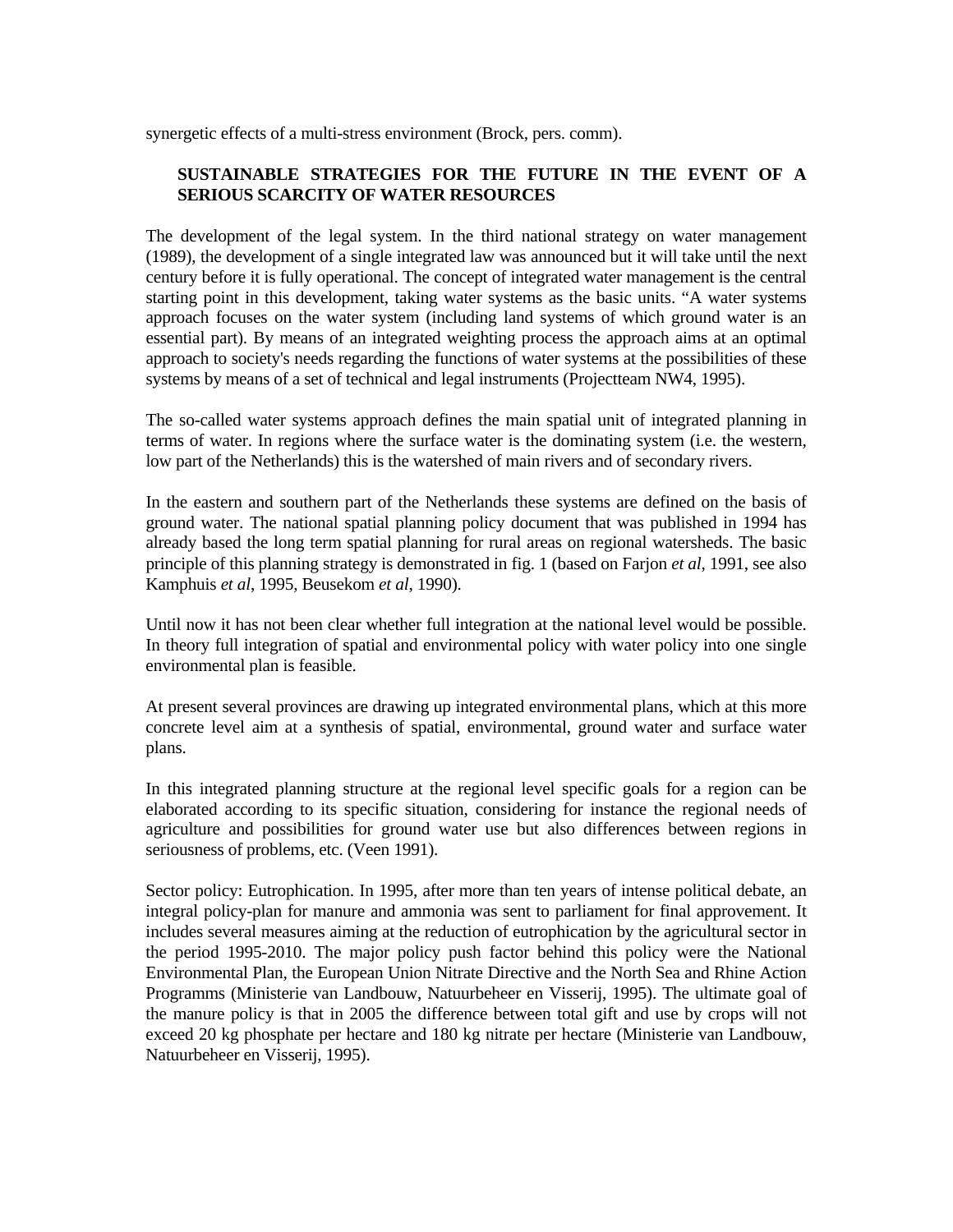Farmers with more than two gross cattle units per hectare will be obliged to carry out manure accounting: every year the import and export of phosphate on the farm is carefully recorded. Surpluses of manure are heavily levied. This already has resulted in an interregional manure transport by which slurry from surplus regions is moved towards arable regions. Model exercises predict that as a result of the proposed plan on manure and ammonia policy, the discharge of nitrate into surface water can be reduced to 60% of actual figures five years after the implementation of the final standard. Due to the more complex behaviour of phosphates in soil and ground water caused by exchange between the inorganic and organic fractions, predictions on the results of the policy at a regional or national level cannot be made (Groenendijk, 1994).

This generic policy will be accompanied by specific measures at several scales. Environmental standards will be more stringent in the direct vicinity of nature reserves and drinking water producing areas (Ministerie van Landbouw, Natuurbeheer en Visserij, 1995)

## **PESTICIDE POLICY**

In political terms the most important step to be taken is a change of scope: pesticide standards are now being formulated in terms of kg active matter, but should be formulated in terms of their environmental effect. In terms of actual environmental pressure 73% of the washing away is caused by only 5 herbicides.

The drinking water producers expect a complete solution of the pesticide problem if:

- the five most polluting pesticides are banned and soil decontamination is replaced by three years rotation;
- a reconsideration of forty suspected pesticides is being carried out followed by a ban or restriction in their use;
- the authorisation policy is based on environmental emissions;
- farmers receive better information;
- the use of pesticides is levied with a tax that depends on the environmental damage of pesticides (Vewin 1996).

In recent years much research initiated by drinking water producers and environmental organisations has been based on this environmental scope and the results of this research have been tested in the field and proven to be successful.

The remaining step towards the realisation of a pesticides policy is the introduction of modern application technology from test farms into farming practice.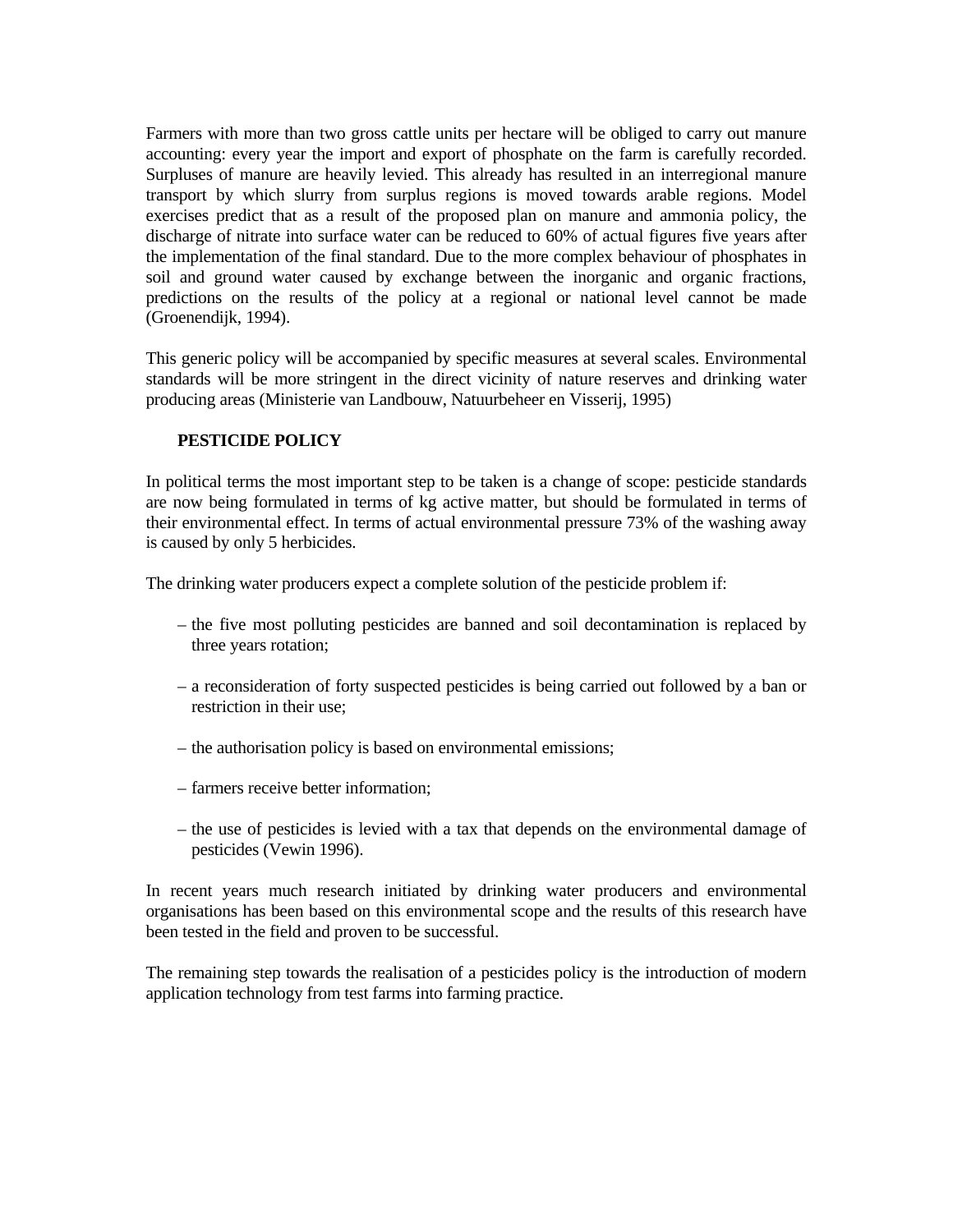#### **SITUATION IN POLAND**

#### **INTRODUCTION**

Integration of the sustainable water resources management within the regional planning policies appears to be, in Poland, a potentially more important issue than in most of the other countries of central Europe. The reason being scarcity of water, partly due to physical and climatic conditions; a situation substantially aggravated by decades of an accumulation of man-made negligence and errors in management and protection of water resources.

# **CURRENT SITUATION: EXISTING PROBLEMS IN THE QUALITY OF WATER RESOURCES, SPATIAL DISTRIBUTION AND AVAILABILITY**

Poland is a country with relatively poor, unevenly located surface water resources. According to the 1993 assessment of the International Population and Environmental Programme (Population Action International 1993, Robert Engelman and Pamele le Ray), the average annual ratio  $1600 \text{ m}^3$  per person places Poland in twenty-eighth position from the end of the list of one hundred analysed countries of the world.

These scarce water resources are very unevenly distributed and there is obviously an insufficient infrastructure to manage them. In the existing water reservoirs it is possible to collect only about 5% of the average annual outflow. In comparison, other European countries with similar climatic and hydrologic conditions, this rate reaches 15%. This means that during the wet years a great quantity of water irretrievably leaves Poland's territory, causing annual flood damage, while during prolonged dry periods there are shortages.

About 25% of 833 cities in Poland are suffering periodical water shortages because of insufficient quantity or quality of water sources, or inadequate or inefficient water supply installations (intakes, treatment stations, distribution networks and storage reservoirs). It is estimated that a 24-hour shortage amounts to approximately 11% of water consumptive needs, coming up to 30% in peak periods. Amongst the cities that are in danger of water shortages, most have more than 50 000 inhabitants.

In the central part of Poland, seasonal water shortages (deficits) are not limited to towns. They are also experienced by a large portion of rural water supplies. They are usually connected to a shortage of good quality ground water and difficulties in collecting expensively treated surface water. However, only relatively mild difficulties are experienced, for example, by the regional capitals of Radom, Kielce and Lublin.

Ground water aquifers in several areas of Poland seem substantial, but recognised renewable resources are relatively scarce and their localisation very unevenly spread. The richest areas in ground water are the central lowlands of Poland and the poorest are the mountain and highland regions in the south of the country. The greatest water shortages occur in the three macroregions in Southern Poland and concern 40% of their cities. These regions are heavily industrialised. The level of seasonal water shortages in these areas ranges from 36% to 48%.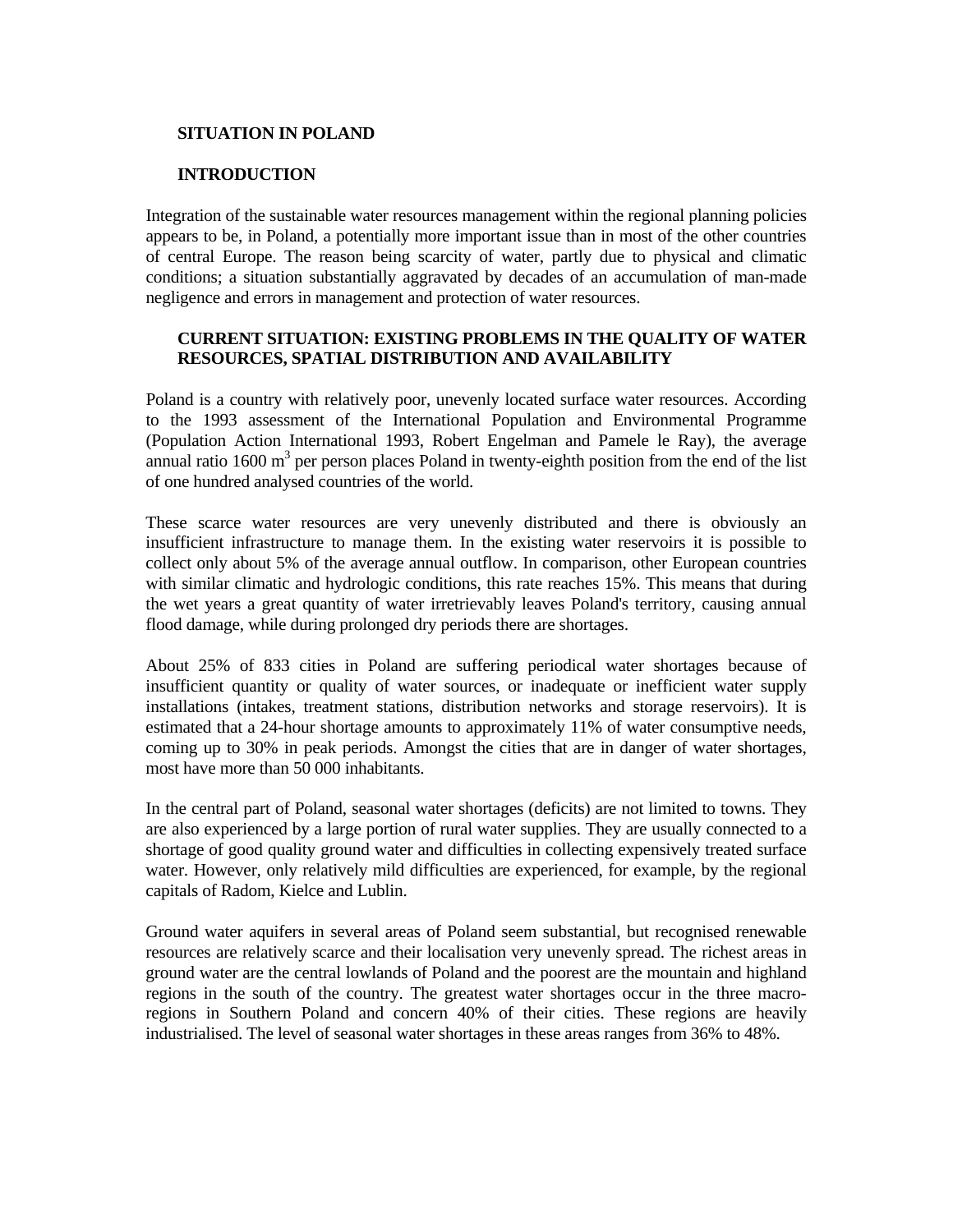The trend of water consumption in Poland has shown an upward tendency for over four decades. Only during the last seven years of economic transition has a visible reversal of this trend been noted. Consumption of water for both industrial and communal purposes has decreased. 83.9%. of these consumptive needs are met by the surface water resources and 14.3% by ground water resources. Natural and historical conditions have determined a very high concentration of mining, urban and industrial centres in the upper areas of the Vistula (1) 047 km long) and Odra (845 km of which 742 km in Poland) rivers in the southern part of the country. This concentration has brought about an important need for water in the areas with relatively small water resources. It has also caused a concentrated and heavy pollution of the upper courses of the main Polish rivers: Vistula and Odra (Oder). Starting in southern Poland this pollution crosses the whole of Poland before being dumped in the Baltic Sea.

Excessive pollution of the main rivers increases difficulties in the water supply of the central and northern parts of the country, including its capital, Warsaw. Some of this pollution comes from neighbouring states: the Odra, when entering Poland, already carries heavy pollution from the Karwin-Ostrava industrial region (Czech Republic); the Bug, the main river on the eastern frontier brings substantial pollution from Ukraine.

Water pollution by nitrates and pesticides used in agriculture, pollution from intensive rearing of cattle and insufficient rural sanitation are also to be recognised as other important problems still awaiting solutions. This "multi source" pollution is recognised as the main cause of water pollution problems for small rural areas of central and northern Poland. It affects also the quality of ground water in many agricultural regions. With Poland constituting about 40% of arable land in the Baltic Sea basin, even with relatively low use of chemicals in Polish agriculture, this kind of pollution is recognised as a major factor in contributing to the danger of eutrophication of the Baltic Sea. A special Helcom related comprehensive international programme to combat this kind of pollution is being implemented with Poland as the leading country. It should be mentioned that Polish agriculture is overwhelmingly rain-fed and that use of water for irrigation is negligible.

## **WATER MANAGEMENT IN POLAND – RECENT DEVELOPMENTS IN POLICY AND IMPLEMENTATION**

The above-mentioned difficulties in water resources management have brought understanding of the urgent need for radical changes in water management in Poland. The first important step in this direction was the National Environmental Policy (the NEP) drawn up by the Ministry of Environmental Protection, Natural Resources and Forestry and adopted by the Parliament in 1991.

The National Environmental Policy (NEP) stated that the new water management policy is to be accomplished through:

- water economy and sustainable resources management within the natural catchment areas with a joint, integrated approach to quality and quantity problems;
- an economic system including market mechanisms, incorporating economic instruments in order to reduce wasteful water consumption and unnecessary losses;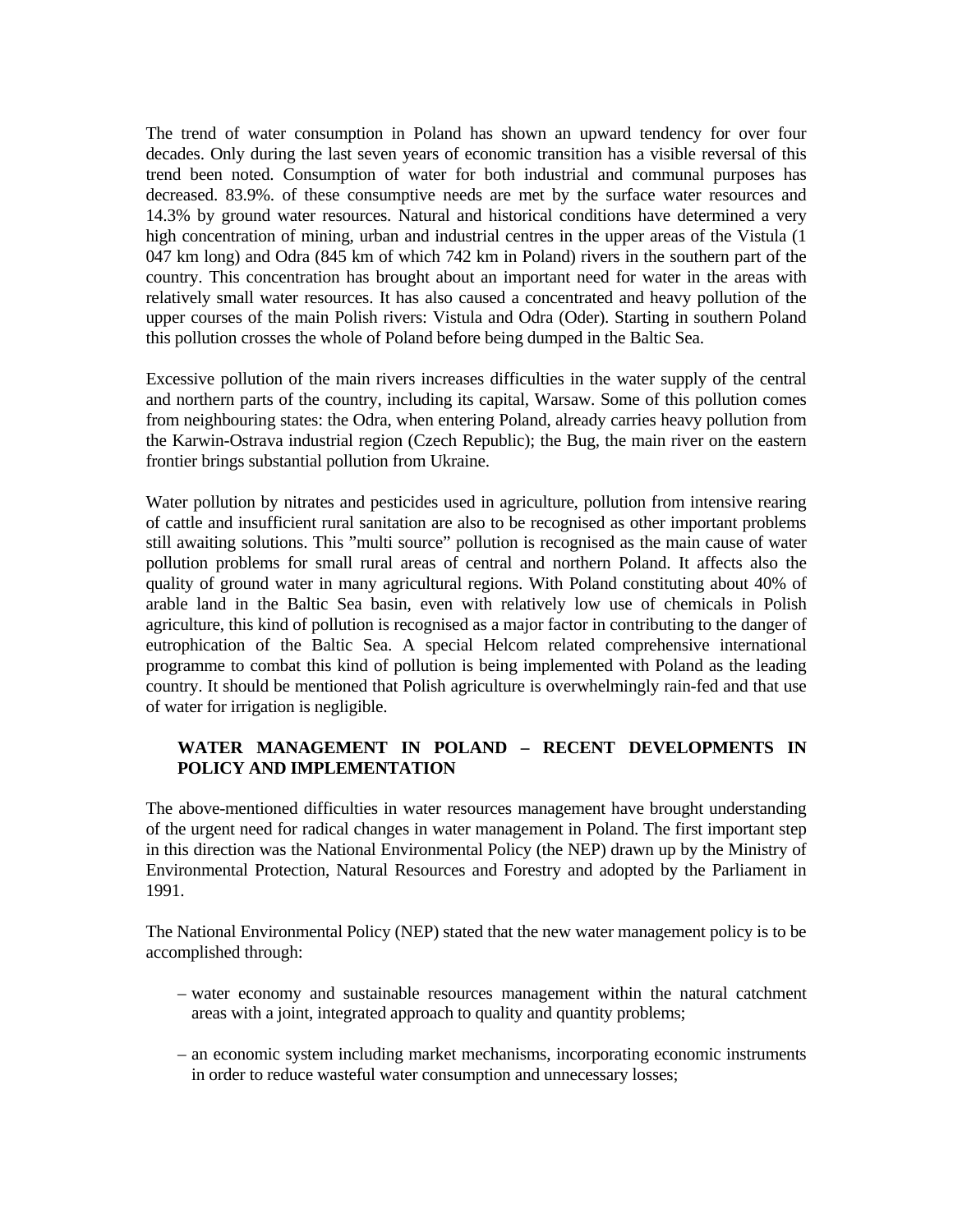- rationalisation of water management introducing water saving measures, gradual technological modernisation of polluting industries, good agricultural practice limiting pollution caused by nitrates and pesticides;
- direct collaboration of water authorities with local government authorities and users;
- active bilateral, multilateral and regional co-operation, mainly with neighbouring and Baltic Sea countries;
- legal changes with new laws and regulations taking into account directives of EU and international conventions, e.g. the Helsinki Convention.

The NEP was followed by the proposal of the new Statute Law on Water, prepared by the Ministry of Environmental Protection, Natural Resources and Forestry, approved by the Government and submitted to the Parliament in 1995. This document introduces the new system of water management. In this new system the full responsibility for execution of water policy on each river-basin territory rests with the River Basin Water Authority (RZGW). The process of creating this new system has already been started. By ministerial order Poland was divided into seven river-basin areas. By decree of the Minister of Environment for each catchment area a Water Authority was established.

Each of the River Basin Water Authorities (RZGW) is supported by the (so far provisional) River Basin Council. Four RZGW were created in the Vistula Basin with seats in Katowice, Cracow, Warsaw and Gda\_sk and three on the Odra (Oder) Basin with their headquarters in Wroc\_aw, Pozna\_ and Szczecin. To enable the new system to function immediately after adoption of the new "Statute Law on Water", it was found necessary to start preparing the Water Authorities and the Councils for the important responsibilities without waiting for the new "Statute Law on Water" to be officially proclaimed.

With the introduction of the new "Statute Law on Water", the economic system of water management in Poland will be reconstructed and based on different principles. It will be formed along the lines of a market economy, aiming at establishing a self-financing system. The funds will come from payments for water used and fees of sewage discharged in each river basin area.

Instead of fines in cases of excessive pollution, the new economic system will work through a highly progressive scale of payments for usage and pollution exceeding the licensed level. This will be accompanied by economic support to water-saving technologies, water recirculation systems and the introduction of highly effective technological solutions for waste-water treatment. It means that the policy of penalisation will be changed to the policy of creating incentives for rational water use.

Independently of the above-mentioned activities, it is planned to limit the quantities of sewage discharged by industry. The focus will be shifted from neutralising pollutants contained in waste-water, to a "pollution prevention principle" (P3) leading to reducing the discharge of toxic substances into waste water (such as heavy metals, solvents, refrigerants, used oils and chemicals). The policy aims at improving the law governing the principles of discharging waste materials into the water, promoting co-operation with industrial enterprises during the process of granting water use permits, as well as supporting and promoting activities to retrieve used chemical substances, treatment and recycling. At the same time producers of goods will be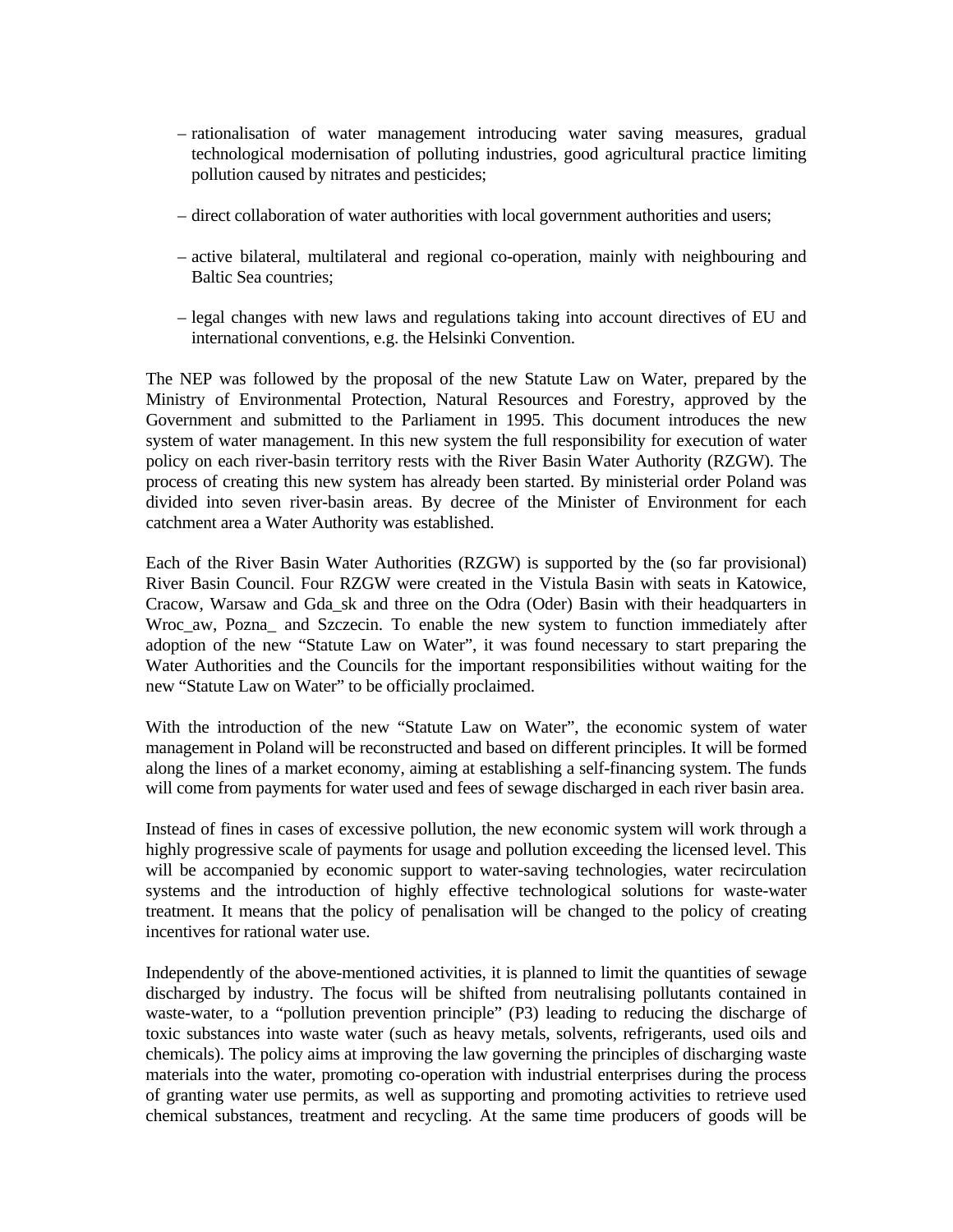compelled to produce more environmentally friendly products based on existing research and certification. The list of goods and services requiring certification will be extended.

The process will entail equipping the sources of pollution, particularly in the cities, but also in rural populated areas (with the waste treatment plants). Full completion of this process requires the construction of new waste treatment plants for 273 cities, with total capacity reaching 3.5 million  $m<sup>3</sup>$  per day, and the modernisation of 587 already existing waste treatments plants (by adding additional capacity and higher stages of pollution reduction).

It will be a formidable task as the total capacity needed for all the municipal waste treatment plants equals about 6.0 million  $m^3$  per day. Necessity of equipping cities with the three-stage waste water treatment plants (with reduction of biogenic compounds) originates from the commitment made within the Helsinki Convention and EU instruction 91/271/EC on treating municipal waste.

In parallel, an extensive programme aimed at limiting pollution of surface and ground waters by agricultural activities, rearing of domestic animals and scattered rural populated areas is being moved from pilot project stage and expanded to several areas of Poland. It comes through integration of the former US-EPA and UNEP/WHO sponsored pilot projects into the long term HELCOM supported programme of gradual introduction and dissemination of a "good agricultural practice and rural sanitation".

All these actions will have to be included in the basic planning document on the "Conditions for utilisation of water resources of the catchment" prepared by each Regional Water Authority (RZGW). These plans, which will have the character of legally binding, spatial "master plans", are currently being prepared. These "water master plans" will have to be developed in full, reciprocative co-ordination with regional plans for national economy development and assure consistency with the communal development plans (so far the only regulatory, legally binding development planning tools available in the country).

Rational management of surface water resources will have to be adjusted in co-ordination with the physical, land use and development plans of the country. Decentralisation of the new water users will be accompanied by sound use of water, in particular by industry and services. Careful studies will precede any substantial new allocation of water for irrigation of arable land, which only exists so far in a very limited scale.

A very small regulatory capacity of the water management system, caused by an insufficient reservoir volume, creates problems with supply of water during summer and other dry periods in many areas of Poland. The need for a higher retention capacity in Poland is enhanced by regulations adopted to ensure an "invariable flow of water in the river-bed" (which is seen as essential for maintaining the proper hydro-biological conditions in the water ecosystems). Therefore an increase in reserves is included in all development programmes of the water sector, such as river-side reforestation and small scale water storage programme.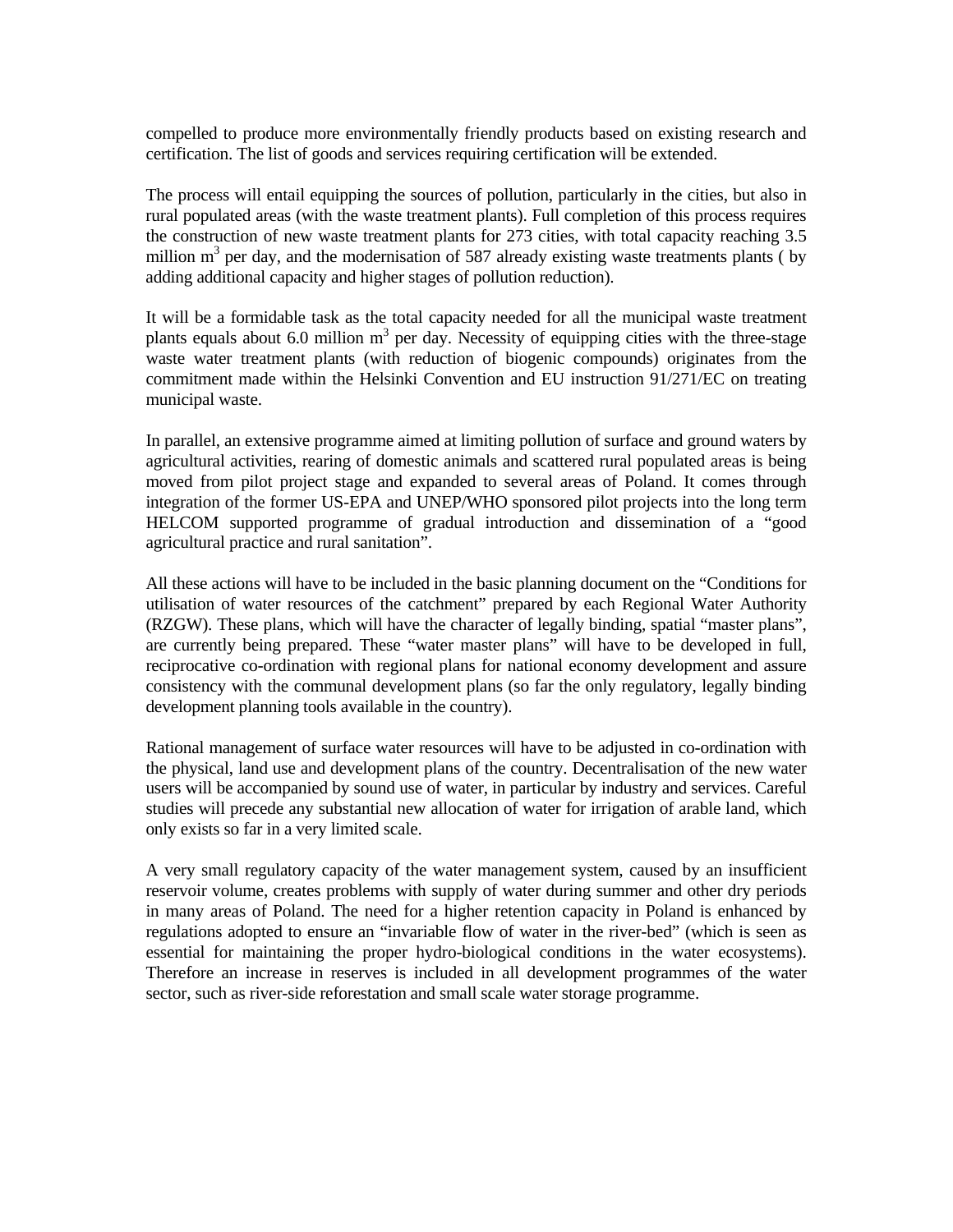The functional base for activities in this sphere is being prepared under the "Development of small retention programmes". These programmes, processed by the Voivodes in co-operation with RZGW, will embrace both re-structuring and renovation of devastated retention facilities, and also realise entirely new undertakings. Along with the development of the other sections of the water economy, the development of small-scale water power plants are also anticipated. All these activities will be of significant assistance in the shaping of a comprehensive, nature friendly and sustainable model of water management.

The "Settlement on Associating Poland to the European Union" was implemented on 1 February 1994. It stipulates adjusting Polish ecological law in accordance with EU law. In accordance with the settlement, the process of law harmonisation is expected to be completed within ten years. The new Statute Law on Water takes in basic principles of use and protection of surface waters approved in the legal acts of the EU, and introduces statutory regulations of harmonisation under the specific instructions of the EU.

In parallel to these activities, Poland continues to develop special agreements on water management and water quality protection with all of its seven "formally new" neighbouring states ("formally new" as all those states did not exist ten years ago). The most spectacular achievement in this area is the formation this year in Wroclaw (Poland) of the International Odra (Oder) River Protection Commission with the participation of the Czech Republic, Germany, Poland and the European Union.

# **APPROACH FOR THE FUTURE IN THE EVENT OF AN INCREASED SCARCITY OF WATER RESOURCES DESPITE THE ABOVE-MENTIONED MEASURES**

Despite all the above-mentioned extensive measures undertaken by the Polish Government to introduce a new water management system, it is quite possible that the difficulties in the provision of water where and when it is needed will remain or even increase. A comprehensive, sustainable water management system cannot be fully implemented by acting only within the system.

The implementation of a truly balanced and sustainable water management system requires constant interaction with regional planners. The environmental conditions of Poland determine that difficulties in supplying water cannot be solved solely by actions on the supply side of the water balance. These actions need to be supplemented by reducing and redirecting the needs of water consumption in areas of shortage.

This can be done only through the gradual, long-lasting process of an appropriate spatial adjustment of development. So far co-ordination between the water management sector and regional planning has been insufficient: both the legal system and the organisational set-up have a tendency to function in parallel. Cases of working together and reciprocative cooperation are still relatively rare.

Evidence of increased understanding has been noticed at the decision-making level, which warrants our optimistic conclusion: time has come to introduce a working water management programme and put development planning cooperation into practice. This would lead to an ultimate success.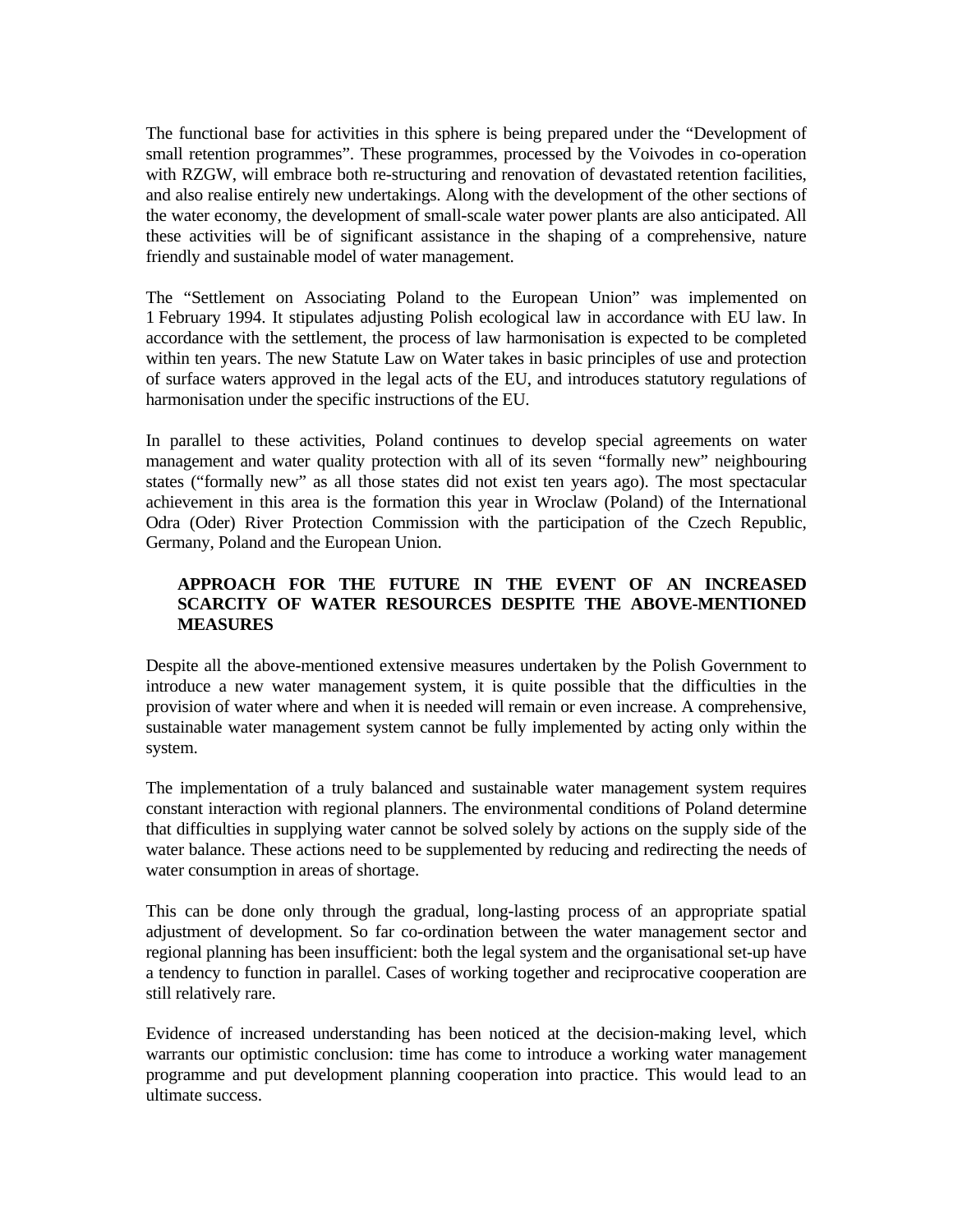### **3.2.** *Industry*

# **SITUATION IN FRANCE**

Water has always been essential for economic development. Since the earliest days of industry, people have located villages, towns and economic activities beside rivers and lakes. Water has served to transport raw materials and finished products and has supplied the necessary energy to turbines and mills, for the manufacture of paper, thread, textiles and so on.

At the beginning of the industrial age, the introduction of hydro-electricity to the French valleys of the Alps, the Pyrenees and the Massif Central meant the development of lighting, metallurgy, chemistry and public transport.

## **LEARNING TO MANAGE A LIMITED RESOURCE**

Several decades later, people in France and elsewhere realised that the careless use of water for industrial purposes caused pollution and that the aquatic environment, particularly its fauna, suffered the consequences – which also indirectly affected the human population.

Much later – indeed not until the 1980s – people also realised that natural freshwater reserves were not unlimited, even in France, and that comprehensive water management strategies needed to be learned.

Although industries use much less water than does the agricultural sector, the Environment Ministry's water division has for some years been focusing attention on the conservation of resources by French industry. Without implementing a coercive policy in the area, since it does not regard the problem as particularly urgent, the water authorities have managed to inculcate new attitudes to water use by industry. This approach has three main emphases:

- resources must be conserved by preventive action and pollution of all kinds must be avoided at source;
- manufacturing processes which avoid squandering water must be researched and implemented, e.g. closed cooling circuits which continuously recycle the same quantity by condensation;
- sources must be resupplied with recycled waste water in optimal conditions.

French water specialists in the Ministry of the Environment and the various catchment basin agencies alike agree that industry is not primarily responsible for current threats to water resources. It may have jeopardised the existence of certain freshwater sources in the past, but not the resource as a whole.

Of course, this is no reason to tolerate waste; it is now generally acknowledged that water is a limited vital resource. Treating polluted water is costly, however, and constitutes a significant proportion of the cost price of products whose manufacture requires freshwater. Manufacturers therefore seek to decrease water consumption in order to reduce the amount they have to treat. Although the state has not had to impose regulations on manufacturers, sectors such as the steel and paper industries are today very proud of their achievements in controlling the water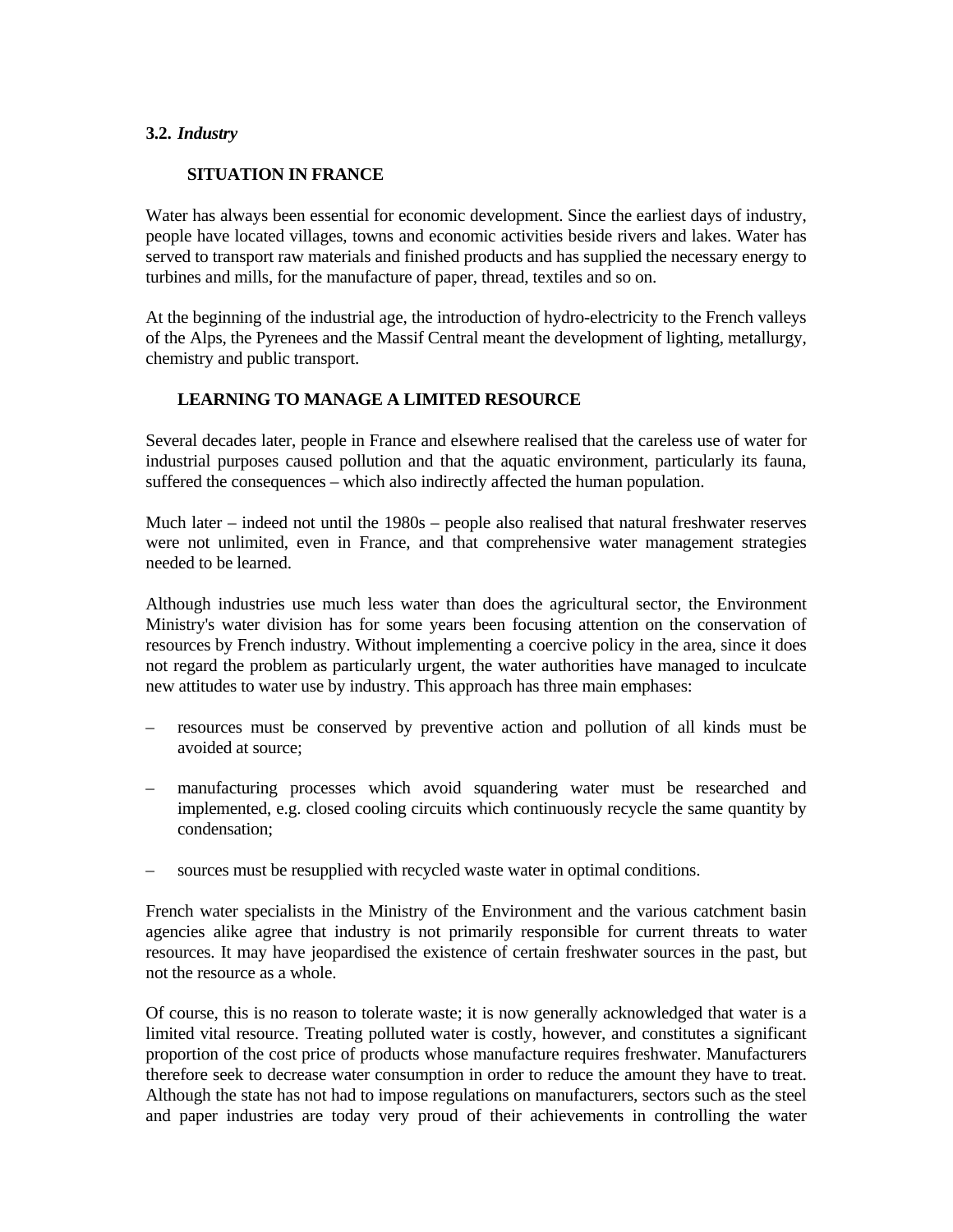quantities used in their manufacturing processes.

## **WATER USE BY INDUSTRY IS RELATIVELY MODEST**

The whole of metropolitan France, which covers an area of  $550,000 \text{ km}^2$ , is situated in a temperate zone and thus experiences considerable rainfall – an average of 440 billion  $m^3$  per year. Evapo-transpiration and unusable floodwater account for 300 billion  $m<sup>3</sup>$  of this quantity, leaving 120-150 billion  $m^3$  per year in addition to the 1 000 billion  $m^3$  already present as groundwater. One hundred billion  $m<sup>3</sup>$  of water are available for human use (60 billion in a very dry year) before there is any danger of depleting permanent reserves.

Total water extraction averages 37.7 billion  $m<sup>3</sup>$  per year, of which 4.4 billion is used by industries not connected to a system (11.8% of total) and 22.3 billion by power plants (59% of total). The bulk of the water extracted goes back into the natural circuit. The difference between the volume extracted and the volume restituted gives the consumption (chiefly by evaporation) and accounts for 0.4 billion  $m<sup>3</sup>$  in industry, i.e. 7% of total consumption, while approximately the same amount is used up by power plants.

These figures were issued by the French Ministry of the Environment and are valid for November 1994.

## **DECENTRALISED POLICIES ADAPTED TO REGIONAL FEATURES**

The government has a standard water policy for the whole country. Information on the industrial use of water gives no cause for alarm; indeed, water consumption by industry has a tendency to decrease, since manufacturers themselves have realised that production units that use water sparingly cost less than those that waste it.

It is also worth pointing out here that domestic consumption too has a tendency to decrease. Like agricultural consumption, it accounts for approximately 40% of total consumption; the farming sector, however, uses more water from year to year with the increase in irrigation and spraying.

The individual public water authorities, on the other hand, are responsible for an entire river basin on catchment area whose specific features and users are well known to them; these agencies can issue guidelines and make subsidies available which encourage users to be more economical, respect resources and exercise individual responsibility.

The six water agencies in France (Adour-Garonne, Artois-Picardy, Loire-Brittany, Rhine-Meuse, Rhone-Mediterranean-Corsica and Seine-Normandy) thus take individual measures but also common ones, even without formal consultation taking place between them.

# **INITIATIVES BY THE SEINE-NORMANDY AGENCY**

The Seine-Normandy water agency covers the entire catchment area of the Seine from the Champagne region to the sea, as well as the two parts of Normandy which have numerous small rivers along their coasts.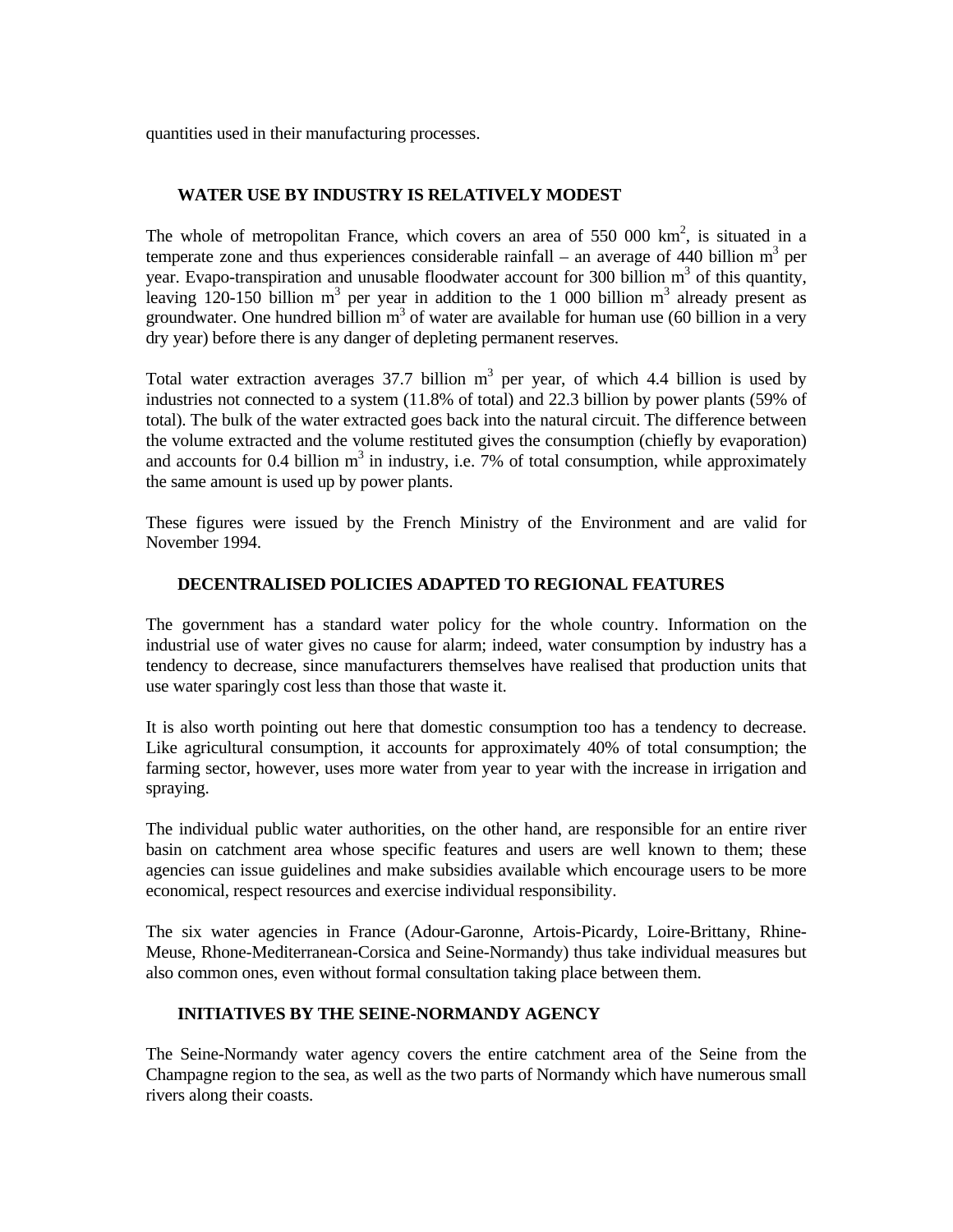In 1994 (the 1995 activity report was not available at the time of writing), this agency continued to subsidise environmentally benign technology, the recycling of effluent and the prevention of accidental pollution. It carried out prospective studies, in particular on the spraying of fertilisers by agro-food industries, water purification costs for the paper manufacturing industry and environmentally benign technology for surface treatment.

Aid allocated for investment in depollution totals 403 million francs divided among 429 recipients, e.g. the collection and treatment of polluted water from Orly airport and environment-friendly technology in the milk sector and internal measures designed to reduce pollution at source.

A large part of the aid allocated to industry is for waste treatment. The agency helps industries to eliminate their waste in officially approved recycling centres which provide all the necessary facilities for effective treatment. This plays an important role in preventing groundwater pollution by seepage from unauthorised polluters.

In the area of incentives and raising environmental awareness, water agencies in general and the Seine-Normandy Agency in particular implement a wide range of measures: symposium for the extraction industries on the environmental impact of mining and quarrying; the publication of works on pollution control and techniques of partially or totally closed water circuits in factories; a study on water pollution control in the oil industry; a seminar on water rationalisation in industrial processes, and a competition to encourage municipal authorities and industries to improve the performance of their treatment plant (eleven undertakings received awards in 1994).

# **THE EFFORTS OF THE RHINE-MEUSE AGENCY TO ECONOMISE RESOURCES**

French industry has a tradition of wasting water, no doubt owing to its general abundance. In a report on the subject, the Rhine-Meuse Agency notes that in the 1960s it was not unusual for textile industries to consume 50  $m<sup>3</sup>$  of water per tonne of dyed material, or for paper mills to use 200 m<sup>3</sup> water per tonne of paper manufactured.

The growth of the economy and improved sanitation in towns quickly showed the limits of water resources. Quality has seriously decreased in some areas, to the point where water cannot be used. There are instances where manufacturers situated along the same watercourse have to arrange their discharge and extraction times in order to get clean water. Such juggling acts eventually compel users to save water.

The Rhine-Meuse Agency has devoted great effort to the subject by providing regular thorough training for manufacturers to help them reduce consumption in order to reduce pollution and improve recycling. Reducing the quantities used also means better control of accidental pollution because it is easier to eliminate or provisionally store a concentrated product than a diluted one.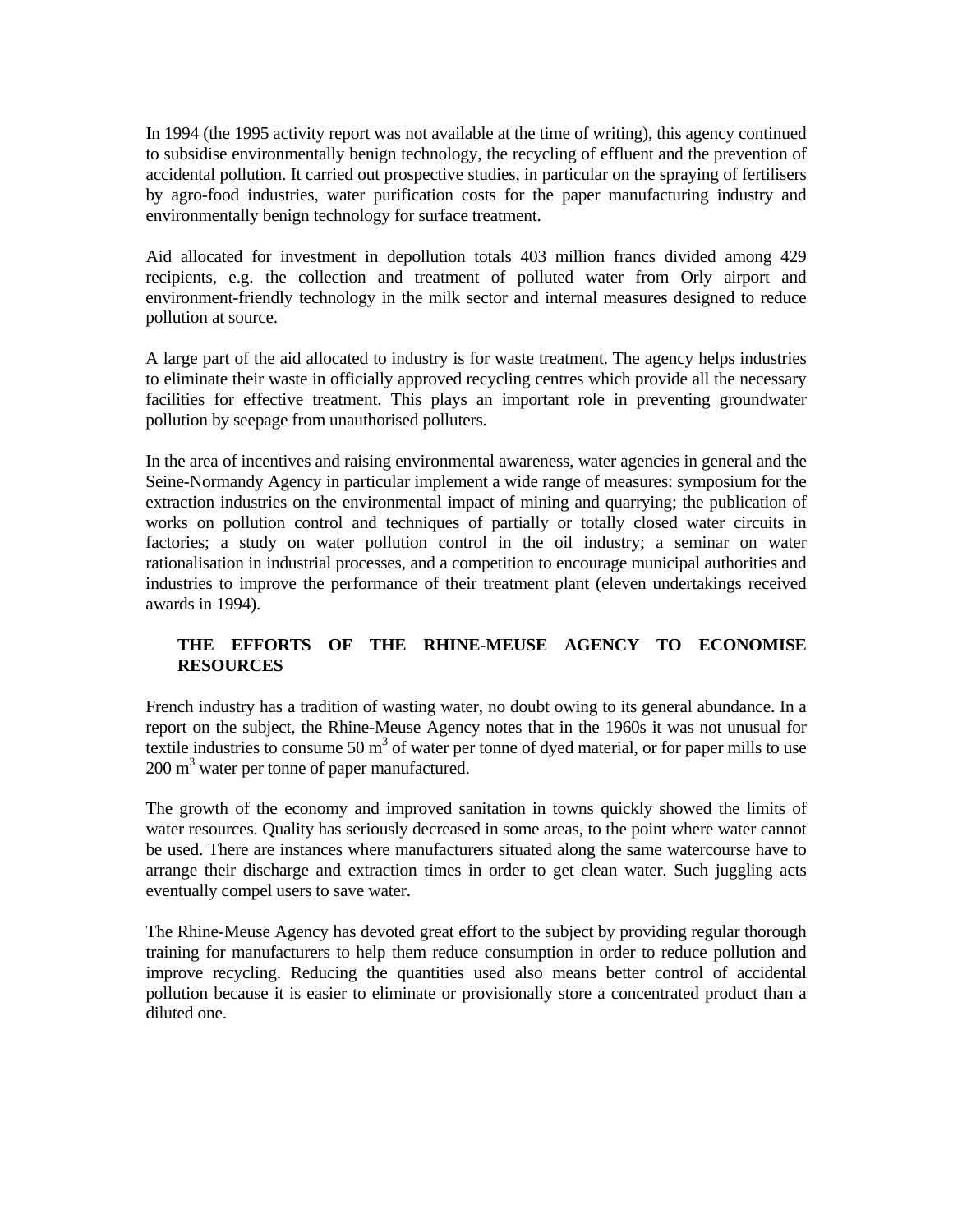From 1981 to 1990, industrial water extraction decreased by 20% in the basin as a whole and stabilised at approximately 1 000 million  $m<sup>3</sup>$  per year. Restructuring in the iron and steel industry – traditionally a large water consumer – accounts to a large extent for this, but savings made by other industries in the area as a result of agency incentives also contributed.

## **THE PROBLEM REMAINS UNSOLVED IN THE LOIRE-ATLANTIQUE**

Without being over-pessimistic, it must be recognised that water conservation policies in industry can scarcely come from sources other than the state, basin agencies and local authorities. As already noted, the matter is not among the Environment Ministry's priorities and agencies tend to encourage rather than compel. The following example shows that local or regional authorities are sometimes impotent in the matter.

In 1993, the Loire-Atlantic Regional Council commissioned a study on freshwater supply to industries on the banks of the Loire estuary. As in all estuaries, seawater mingles with freshwater from upstream and in different places at different times according to the tide. Industries which use freshwater thus have insuperable difficulty in obtaining supplies directly from the river estuary.

It was suggested that industries obtain their supplies from the drinking water system, but for the local authority it was unthinkable to purify water ultimately destined for industrial use, while for industrialists the cost was simply prohibitive.

The question, then, was how to solve this problem, but no concrete proposal was made and hence no solution was implemented. The problem is still unsolved.

It should, of course, be pointed out once again that this particular example of a local problem may indeed be symptomatic, but there is no evidence that it is representative of the general situation of industrial water use in France. Such a brief study of the matter cannot claim to be exhaustive or statistically and scientifically exact, particularly as there are no statistics which would have allowed more thorough treatment of the subject.

# **THE SPECIFIC CASE OF ELECTRICITE DE FRANCE (EDF), WATER USER AND MANAGER**

Electricité de France (EDF) is an industry, but as a water consumer it is unique and is treated separately in all texts on the subject. There are many reasons for this: it is a utility public company; it still has the *de facto* monopoly on electricity supply, the product it sells enables most other private and economic activities to function; it is the largest industrial user of freshwater and not only uses water for its own needs but also manages it in considerable quantities. EDF is thus a special case which should be treated apart.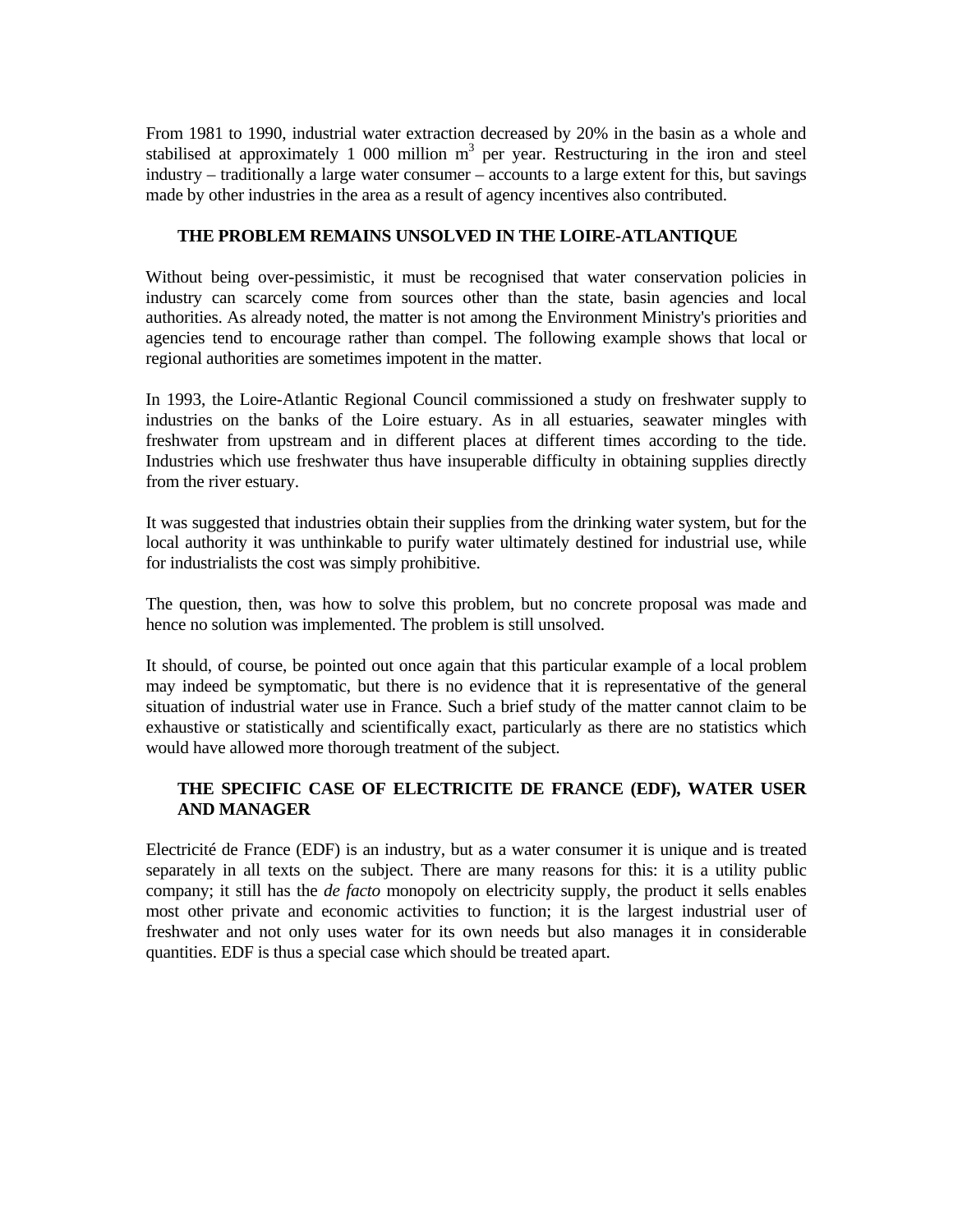EDF plants do entail risks for their aquatic environments: pollution by dams, discharges from power plants, etc. In France, power plants alone account for 59% of water consumption and consume, mainly by evaporation, the same amount as the rest of French industry put together (7% of total consumption) which is a substantial amount, but must be considered in relative terms as demonstrated above.

Dams obviously have a significant impact on fish. Thermal power plants, as well as nuclear plants, heat water either to produce steam or to cool the reactors; discharge of this water after use can increase the temperature of the immediate aquatic environment by several degrees. However, none of this jeopardises the water supply itself, or only to a very small extent. Moreover, EDF carries out an impact study on each of its projects and is also carrying out a one-year hydrobiological study.

EDF has even become one of the most important managers of France's water resources, water management being an essential part of meeting electricity consumption needs. EDF has a total storage capacity of 6-7 billion  $m^3$  – three quarters of the total national capacity.

EDF has made its know-how regarding water resources (e.g. rain, snow and flow measurement) and storage (e.g. construction and operation of reservoirs and dams) available to various partners requiring water for other uses and for the construction of multiple-purpose facilities: Durance (electricity and irrigation), Rhine (electricity and navigation), etc.

Together with the public authorities, EDF is studying possibilities of improving water resource management with a view to meeting community needs: setting up new reserves, improving existing dams, making current management more efficient, and so on.

To recapitulate, no single entity in France has overall responsibility for conserving freshwater resources for industrial use. The Environment Ministry has other concerns and there is no formal dialogue between water agencies to ensure consistent policies among basins, although technically these agencies assume most of the responsibility. Three quarters of available resources are managed by an electricity company whose primary function is not that of water management and which will undoubtedly have to face competition on the market in the near future.

It would thus seem that overall national responsibility or greater motivation by the state is required for the conservation of freshwater resources in industrial use. It would also seem essential that the state maintain control over the hydraulic resources represented by dams, whether or not this control is exercised through a public company such as EDF. It would place the environment at serious risk if EDF were to be faced with competition and/or privatisation and if the authorities were to lose control of all or part of the reserves which the national electricity company has put in place.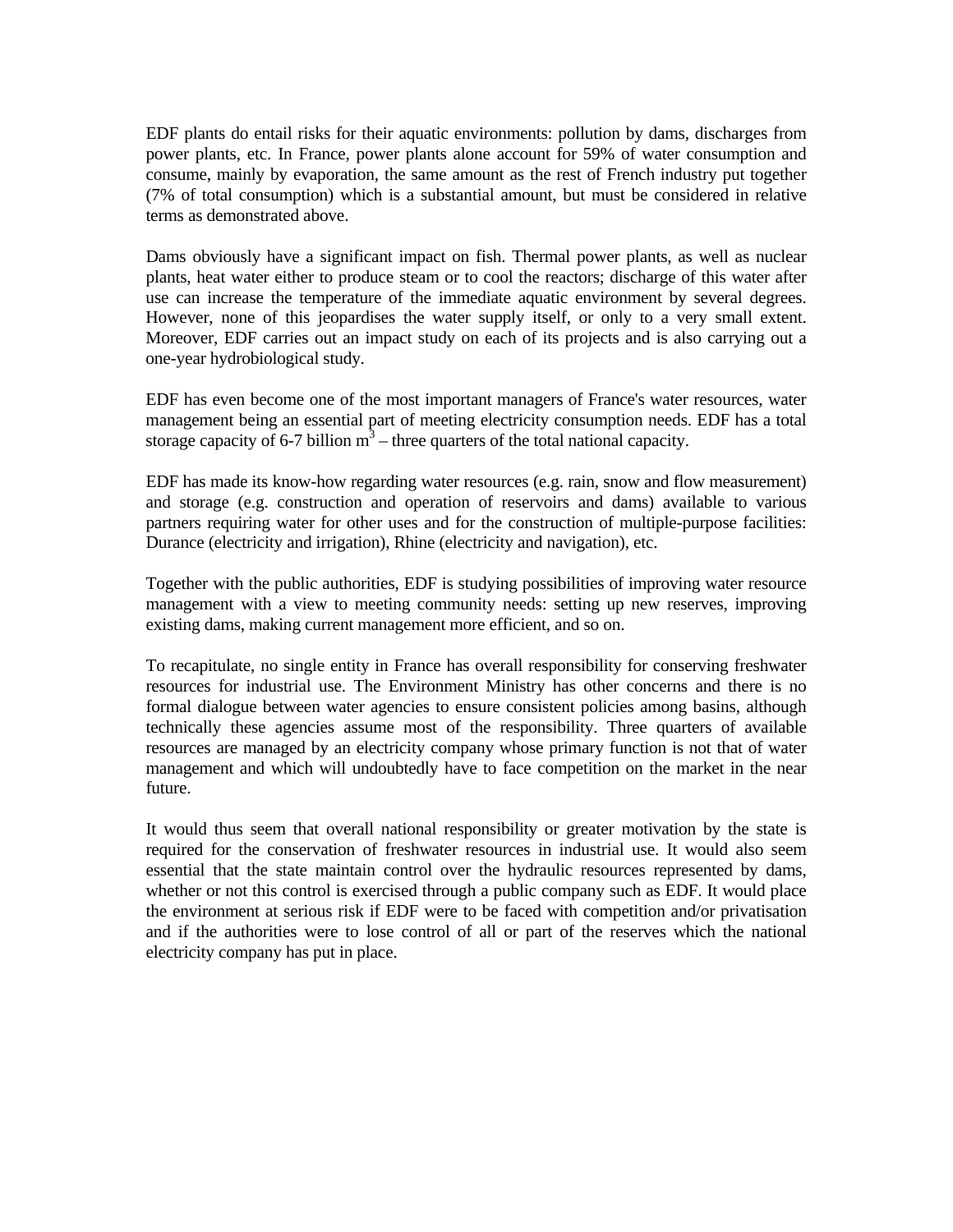## **SITUATION IN GERMANY**

## **CONDITION OF FRESHWATER**

According to the national and Lands governments considerable successes have been achieved; in fact, the quality of German rivers and lakes has improved markedly in recent years (Bundesministerium für Ernährung *et al*, 1996). The quality of many of the rivers in Germany's old federal Lands has again attained Class II status (moderately polluted). Rivers of which some sections are more strongly polluted than this are predominantly smaller waterways, e.g. the Emscher in the Ruhr District, which was allocated the function of a sewage canal by policy makers in the late 19th century (in order to maintain other rivers as freshwater resources for industry and the population).<sup>11</sup> The main cause for the changes in freshwater quality is officially quoted as being the improved treatment of sewage in towns, municipalities and industry.

Improvements in the treatment of industrial sewage are actually due to the interaction of various factors:

- regulatory discharge consents;
- state levies acting as an economic incentive for improvements in effluent management;
- environmental pressure from non-governmental bodies;
- modernisation of industrial plants and other structural changes after the unification of West and East Germany.

# **PRIORITY EVALUATION OF DIRECT EMISSION IN ISSUING DISCHARGE CONSENTS**

In order to further improve the condition of surface water (including the North and Baltic Seas), there are demands in Germany for precautionary measures in the treatment of sewage. Here one should emphasise:

- commitment to a more intensive purification of sewage to reduce levels of the nutrients nitrogen and phosphorous, also in industrial effluents;
- the requirement to purify sewage containing so-called hazardous substances to the highest level possible using the latest technology.

In Germany, the emission principle applies. For this reason, the regional authorities can insist on a company purifying its sewage, regardless of whether undesirable effects really do occur or are to be expected when this matter is discharged into the actual lakes and rivers. The water authority responsible for issuing discharge consents do not have to provide proof of the actual risk potential anticipated for the river in question. It is far more a case of quoting national emission norms, specified according to the branch of industry in over fifty sewage-management regulations.

Aspects of sewage hygiene have so far played no part in the way authorities grant industrial discharge consents – despite the possibility of regional problems with the quality of the rivers

<sup>÷</sup> 11. By contrast, pollution of rivers with dirt and contaminants in the new federal Lands is altogether higher. The task of improving their quality has been granted priority status up until the year 2000.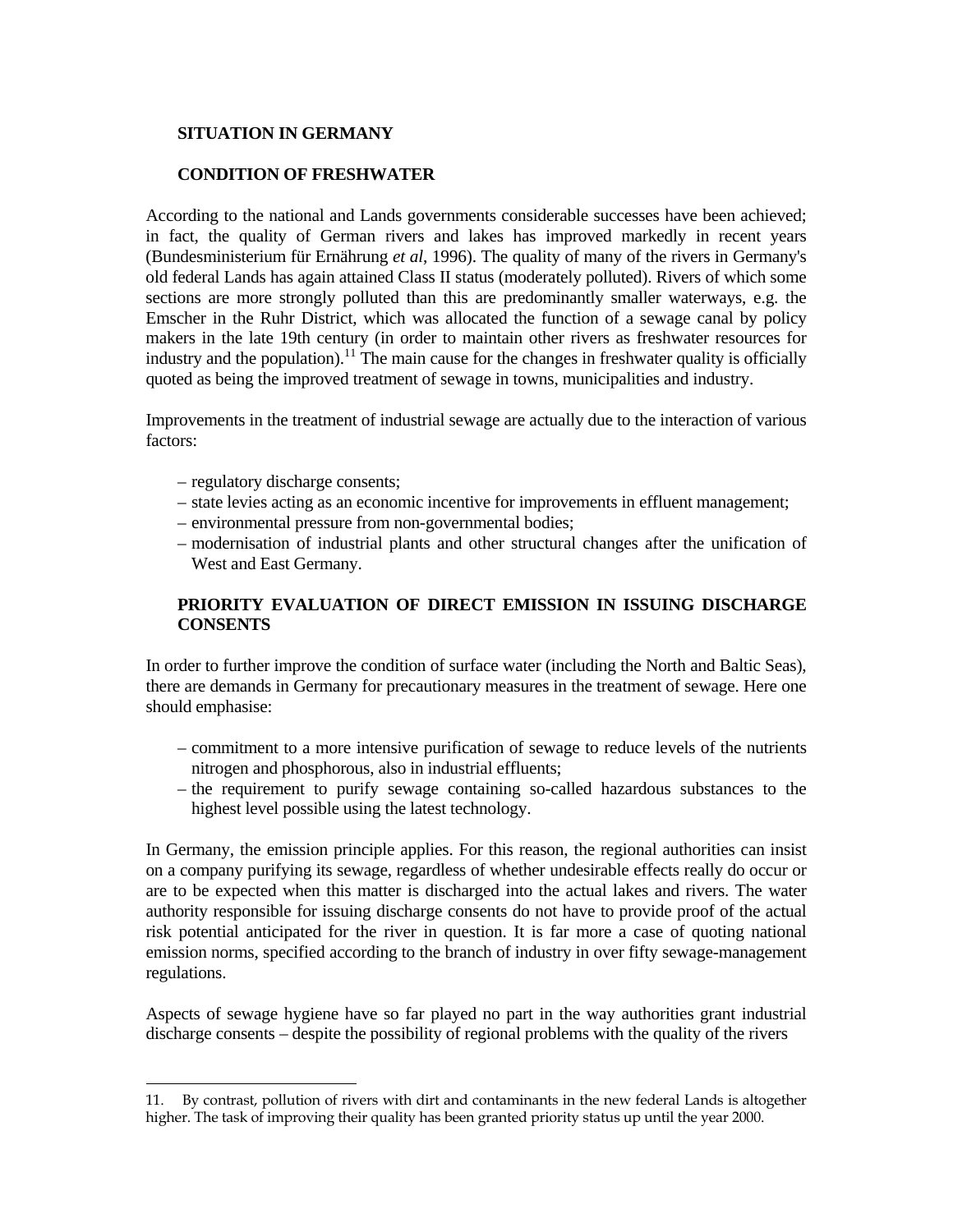as bathing areas (e.g. in the Berlin district). Short-time sterilisations are required in the case of sewage from biotechnical production entailing genetically recombined organisms.

The German water law stresses the possibility of drawing up regional plans for sanitation and regionally co-ordinated management for rivers. Management plans of this nature were only put forward in a few cases, e.g. the upper Kocher in Baden-Württemberg (cf. Regierungspräsidium Stuttgart, 1986). The high expectation parliament placed in them did not prove justified. But there again, the standard regulations according to the emission principle have hindered the emergence of water-quality management in regional planning policy.

This situation could well change in future, since it has become clear in recent years that even using the latest technology, this does not prevent toxic effects from occurring in rivers or certain types of freshwater utilisation from being impaired, e.g. water supply or fisheries. Namely, hazardous substances in the sense of the German law concerning water are, by definition, only a small selection of the vast quantity of substances discharged by companies into the rivers and which can, indeed, lead to damage there. Furthermore, the circumstances surrounding each river, for example population density, degree of industrialisation and flow quantity may lead to further damage. Besides, surface waters are also polluted not only by industrial or communal point emissions but also by the diffuse emission of contaminants such as atmospheric entries from industry or substances running off agricultural fields. Occasionally then, immission considerations relating to the special situation in specific river catchment areas emerge alongside the emission-related consideration. A schematic assessment scale may be used to set appropriate quality objectives; either all or just some of the parameters apply, depending on the types and extent of the river's utilisation; an appropriate procedure was initially recommended for the Rhine (cf. International Commission for the Protection of the Rhine 1995); the 45th German Conference of Environment Ministers recommended the inclusion of this procedure in water management regulations.

### **SEWAGE LEVY AS A CONTROL INSTRUMENT**

÷

Regulatory consents for the sewage discharged into rivers have been subject to levies since 1981. Thus the polluter must pay, but only for certain sewage (heavy metals, absorbable organically bound halogens, oxygen-demanding substances and those toxic to fish). For each "contaminant unit", money has to be paid to the regional authorities, at successively increasing rates (from 1.1.97 DM 70). The sewage levies have tended to lead to those branches of metalprocessing involving a particularly high incidence of heavy metals to switch to sewagefree procedures, i.e. the water used for production is reused in a closed cycle. A second example are paper manufacture where waste water used to have high oxygen demand as well as high absorbable organically bound halogens. In this branch, the sewage levy has promoted the re-use in cascades and a tendency to switch to production-water cycles (cf. Vack/Schramm, 1995).

Basically speaking, the sewage levy brings about the avoidance or reduction of sewage, registered as containing the "contaminant units".12 Regrettably, the federal legislator has planned a reduction in levy rates as of 1999 which means that the regulatory effect will

<sup>12.</sup> To date, for example, there have been no moves on the part of government to create standard regulations for sulfonates and other substances form industrial discharges which are relevant to drinking water but not hazardous substances as specified by the water law. Cf. also Lindner *et al*, (1996) on this issue.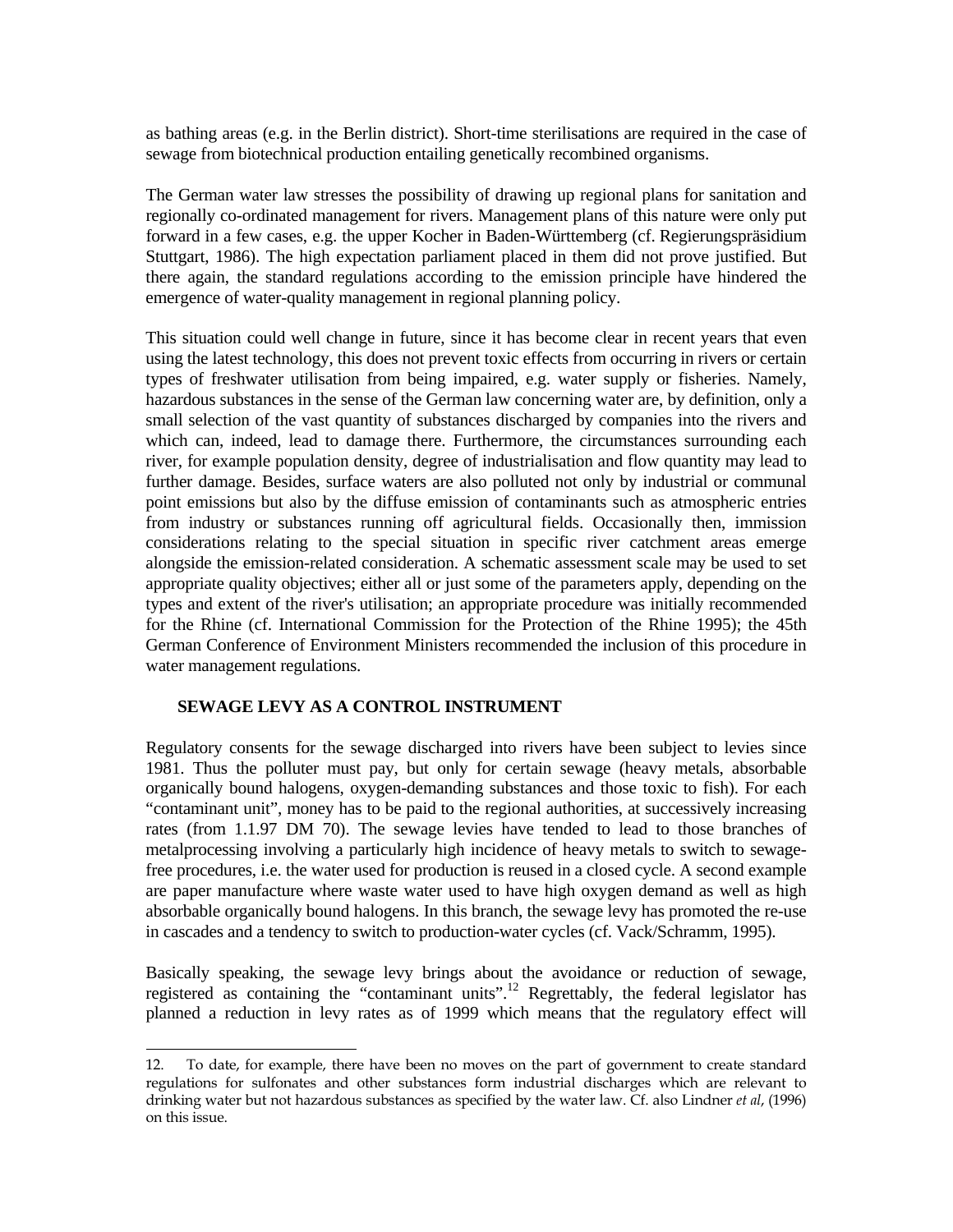diminish and that an extensive economic internalisation of the pollution will not be attained.

## **FURTHER IMPORTANT ASPECTS**

Plans for thermal load, drawn up between 1971 and 1982 for some of the larger rivers, help promote the use of water cycles, particularly in cases where cooling water is used in the generation of electricity and in the chemical industry. This illustrates, for example, the difference between the main BASF AG plant in Ludwigshafen on the river Rhine, where flow cooling is customary, and the main Hoechst AG plant in Frankfurt on the river Main which has to operate using coolant cycles: during the summer months, the river Main with its far smaller volume of water can only accommodate a relatively small quantity of heat.

Plans for maximum thermal load had been worked out for the catchment area of single rivers twenty years ago; tributaries of the Rhine as Main or Neckar often have plans of there own. The existing plans for thermal load are in need of revision, since the maximum temperatures that they cite as critical values actually may cause damage to the rivers' ecosystems (cf. Lozan *et al*, 1996: 100 ff). A revision of the thermal load plans would lead to industry based throughout most or even all German river systems resorting more heavily to coolant cycles.

In-house intensification of water utilisation (e.g. use of circuits) can also be achieved via levies on groundwater extraction. A large number of federal Lands have prescribed corresponding levies (some, such as Baden-Württemberg, on river water too); the charges vary considerably from Land to Land and will therefore lead to regional differences in industrial water utilisation. Unfortunately, regional development planning in the single Lands played no role in the fixing of the levy amounts; this means that levies in parts of the Land suffering from water shortages are just the same as in those with plenty of water.

### **INTERNATIONAL AGREEMENTS**

The International Commission for the Protection of the Rhine, in which France, Germany, Luxembourg, the Netherlands and Switzerland have been working together for forty years is an example of effective international river-protection policy making. This procedure is thus also chosen in managing other rivers that Germany shares with other countries: the agreement between Germany and the Czech Republic leading to the International Commission for the Protection of the Elbe forms the basis for closer co-operation within the catchment area of this river. Following the preparation of an immediate programme, a longer-term action programme was then ratified. In addition there is the contract for the International Commission for the Protection of the Oder (1996) and an agreement for the protection and tolerable exploitation of the Donau (1994). Although negotiations are underway for a German-Dutch agreement for cooperation on river and environment protection in the Ems-Dollart estuary, they seem to exclude the main catchment area of the river Ems and be confined to the estuary.

There are only sporadic signs of international co-operation in the field of water quantity policy; the management of deep groundwaters in the brown-coal district Lausitz, for instance, comes under the German-Polish Border Waterways Commission. A similar procedure is lacking in the case of the exploitation of the aquifers in the lignite district on the left-bank of the Rhine, despite the existence there of an "Euroregio" and despite estimated 200 years effects for groundwater and long term effects for the land-water ecotone in the Schwalm-Netteconservation area.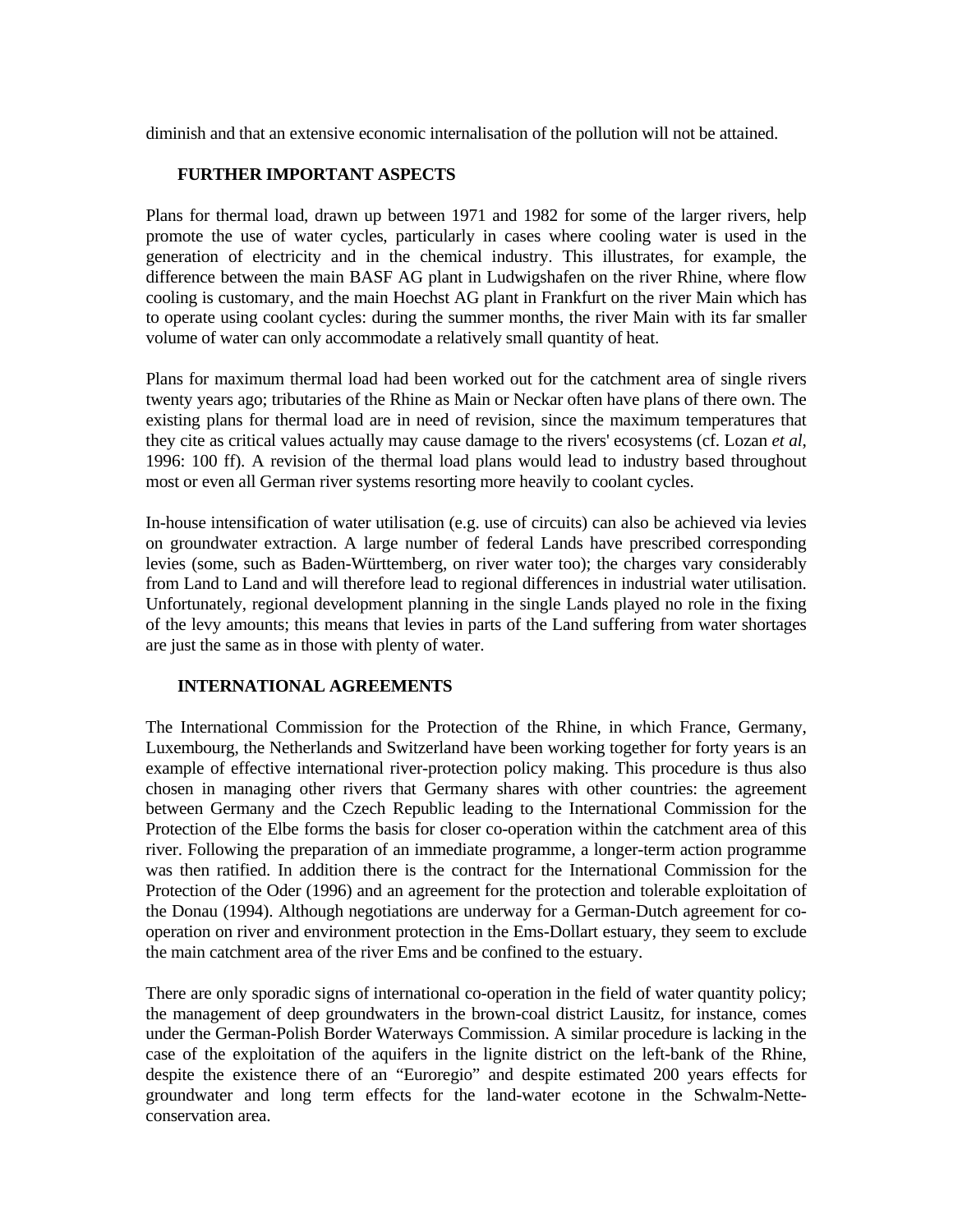#### **SUGGESTIONS**

The debate as to which form of water management is conducive to sustainable development has not yet drawn any final conclusions, neither in Germany nor in Europe:

- on the one hand, there is the view that in managing resources it is sufficient to consider the economic, social and ecological aspects; however, in some cases this can lead to ecological claims (such as the principle of precaution or even the causation principle) being qualified;
- on the other hand, water is seen not merely as a resource, but also in its ecological context within the water cycle and bodies of water (biotope), and as a cultural asset. Furthermore, it is deemed necessary to broaden the options for future generations' acting.

The first position merely gives rise to minor modifications of current practice; the second necessitates a radical transformation of water policy regulations and institutions. It would result in strategies which are a considerable departure from those representing official policy (cf. parts of Kluge *et al*, 1995).

In Germany, various parties involved in making water policy are calling for regional sustainability; they emphasise the significance of the regionally endogenous groundwater supplies and draw attention to their priority extraction for public water supply (industry would then be obliged to fall back on river water; depending on the geographical circumstances, pipelines for industrial water would have to be laid from the rivers). In terms of regional sustainability, it would seem impractical to view large river catchment areas as regional units in themselves (as is partially the case in Germany). Smaller regions need to be formed; this requires a new, functional interpretation of the region to be developed, based on existing utilisation in the area.

In future, regionally sustainable freshwater management can not confine itself to focus water only, since in sewage, water and substances are mixed together; sewage treatment may lead to improvements in the quality of freshwater, but also means that the discharged substances (in the form of sludge, for example) end up in the air or soil (within the region itself or – via waste trade – outside it). Up until now, the water authorities have not been examining whether the incidence of sewage in a company can be reduced. The plants requiring consents as stipulated by the immission protection law should be operated according to paragraph 5 which states that waste should be avoided or re-utilised; in exceptional cases only is the disposal thereof permitted. The state, therefore, could make its consent of the disposal or treatment of sewage from plants of this kind dependent on far stricter, even regionalised, requirements than is the case today.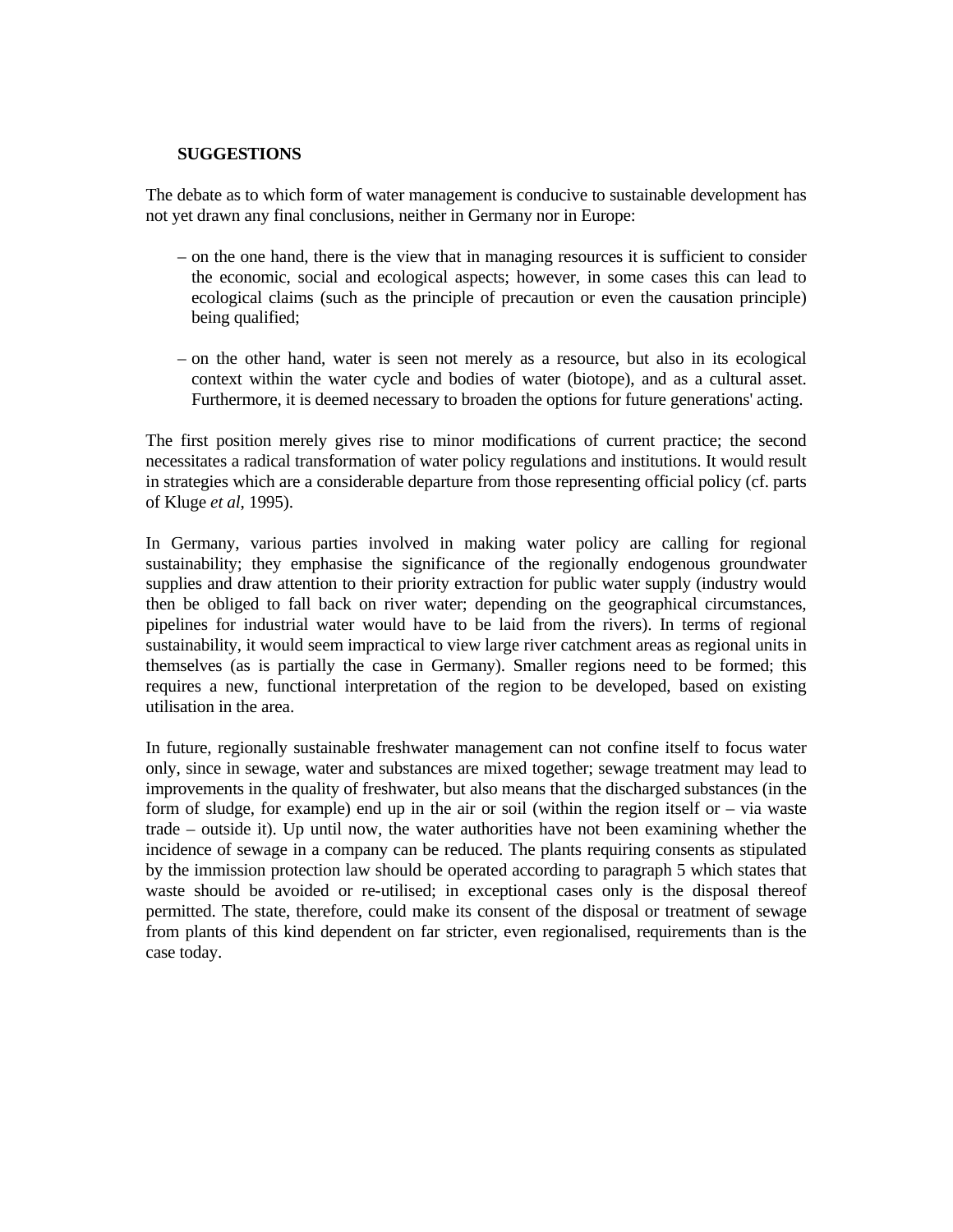### **SITUATION IN ENGLAND AND WALES**

## **INTRODUCTION**

The sustainable management of water can be linked to the town and country planning process at many levels in England and Wales including the regional level. The integration is complex as the inclusion of water management issues in regional planning policies can only relate to land use planning matters but by influencing the process the management of water in a sustainable manner can be promoted.

This papers considers regional planning policies and the links with development plans and development control in England and Wales; the potential inclusion of water management in policies is outlined; and the issues of pollution prevention and control and the availability of water resources are highlighted as areas of particular importance. Throughout the debate, sustainability in relation to the different aspects of water management are highlighted and linked back to regional planning guidance to indicate that a positive proactive approach is possible.

Regional planning policies for England and Wales can be considered somewhat in isolation due to the fact that catchments managed by more than one country are not of consequence. In the situation where the management of water catchments falls across more than one region information, data and advice is given from the Environment Agency, responsible for water management in England and Wales and can be extrapolated to aid the planning in adjacent regions.

Whilst considering the links between regional planning guidance and integrated water management in relation to industry and industrial development it is important to reflect that the issues of importance in water management can often apply to many different types of development whether residential, retail or commercial.

### **REGIONAL PLANNING POLICY**

Regional planning guidance in England and Wales is issued by the Secretaries of State for the Environment and Wales respectively. It complements the planning policy guidance on particular topics, giving the spatial strategic element to the guidance interpreting it for a region. In this case PPG23 Planning and Pollution Control is of great importance as it gives guidance on the relevance of pollution controls to planning functions. In England the regions covered by regional planning guidance are Tyne and Wear, West Yorkshire, London, Greater Manchester; South Yorkshire, East Anglia, the North, East Midlands, South East, South West, West Midlands, North West and Wales are dealt with separately. Regional planning guidance is prepared by regional government offices involving liaison and consultation with interested parties.

Regional planning guidance promotes a strategy for a region and establishes a planning framework for various elements such as urban regeneration, tourism, and minerals to guide planners and developers towards a comprehensive approach for the region. The integrated management of water can be included at this regional level within sections on quality of the environment and to some extent provision of infrastructure. Sections on water and flooding have been included in more recent guidance for regions in England.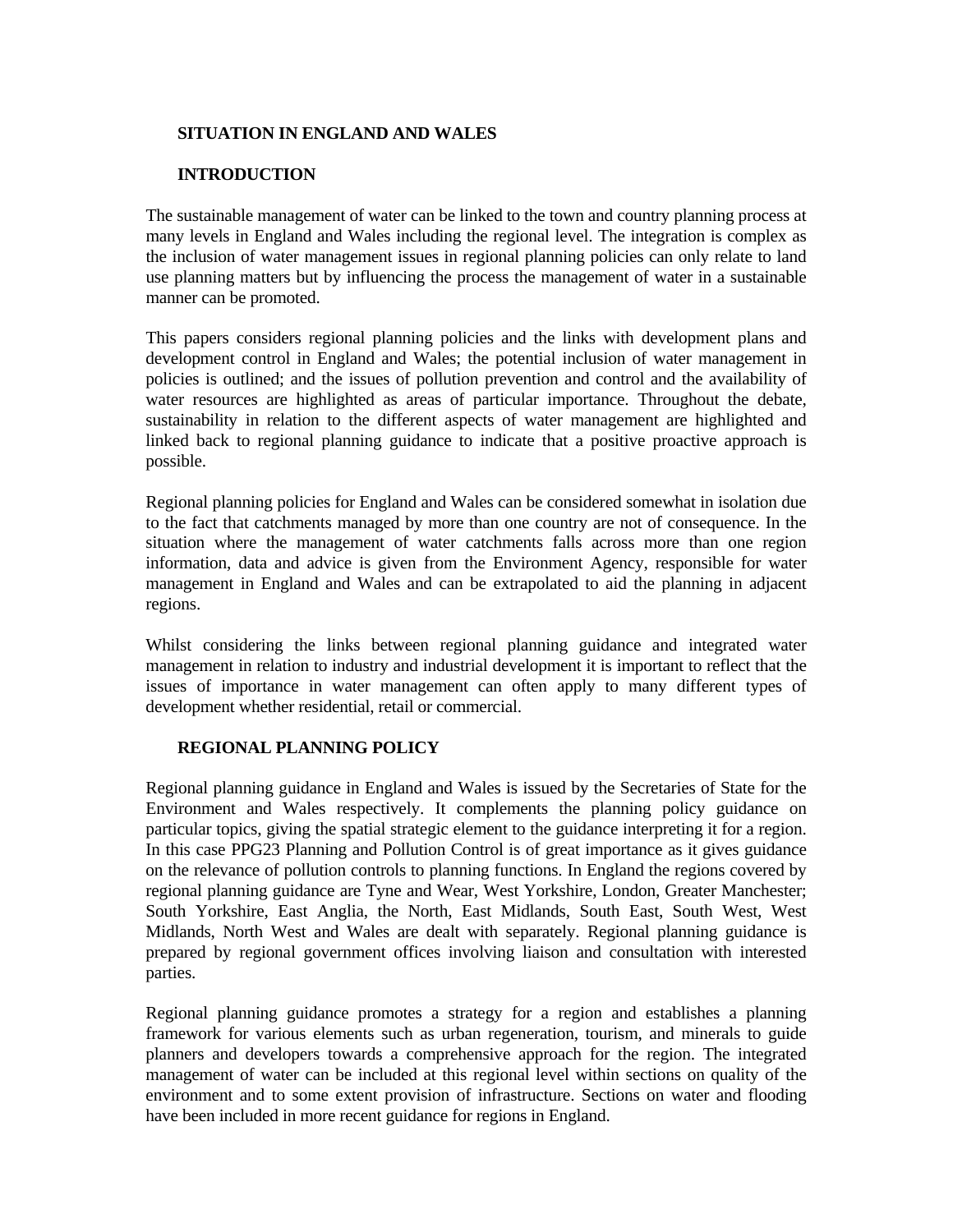Regional planning guidance sets the framework for development plans produced by local authorities in that region and is used by planners in preparing their structure plans or unitary development plans, part I. Under the Town and Country Planning Act of 1990 decisions on development proposals should be made in accordance with the development plan unless material considerations indicate otherwise (Section 54A). Development plans in turn should reflect planning policy guidance and regional planning guidance. It therefore stands to reason that if water management issues can be incorporated into regional planning guidance at the strategic level, then echoed and detailed in development plans, development proposals which are unsustainable or detrimental to the environment can be prevented.

The United Kingdom sustainable development strategy emphasises that the protection and enhancement of our surroundings should go hand in hand with a healthy economy. The Government's guidance to the Environment Agency on Sustainable Development, 1995, advises that in considering development the Agency should seek to take properly into account any longer term implications and effects, particularly those which appear likely to be irreversible, reversible only at high expense over a long period of time or which would raise issues of inequity between generations. It is important to note that the guidance mentions land use planning as a vehicle for achieving sustainable development.

Various elements of water management can be reflected in regional planning guidance when relating them to land use planning. In particular the prevention of water pollution and the availability of water resources. These issues will be considered in turn.

### **POLLUTION CONTROL AND PREVENTION**

The Environment Agency is responsible in England and Wales for guarding the precious resource of water, it has a responsibility for preserving and improving the quality of rivers, estuaries and coastal waters through its pollution control powers, and to conserve and secure proper use of water resources.

Consents for discharges to controlled waters may be issued by the Environment Agency and the dischargers have to pay for the activity. It is an offence to discharge effluent without the consent of the Environment Agency in all but the most exceptional circumstances and the "polluter pays" principle is adopted.

The Environment Agency's recent publication, "Water pollution incidents in England and Wales 1995" shows that during 1995 the number of pollution incidents reported to the NRA, which was the predecessor body to the Environment Agency responsible for water pollution control, were 35 891 with 23 463 later substantiated. Of these 4 763 pollution incidents were from industrial sources, that is 20% of the total. When these industrial incidents are broken down it can be found that the single biggest source is from the construction industry with chemical, food, mining and engineering industries also having high contributions.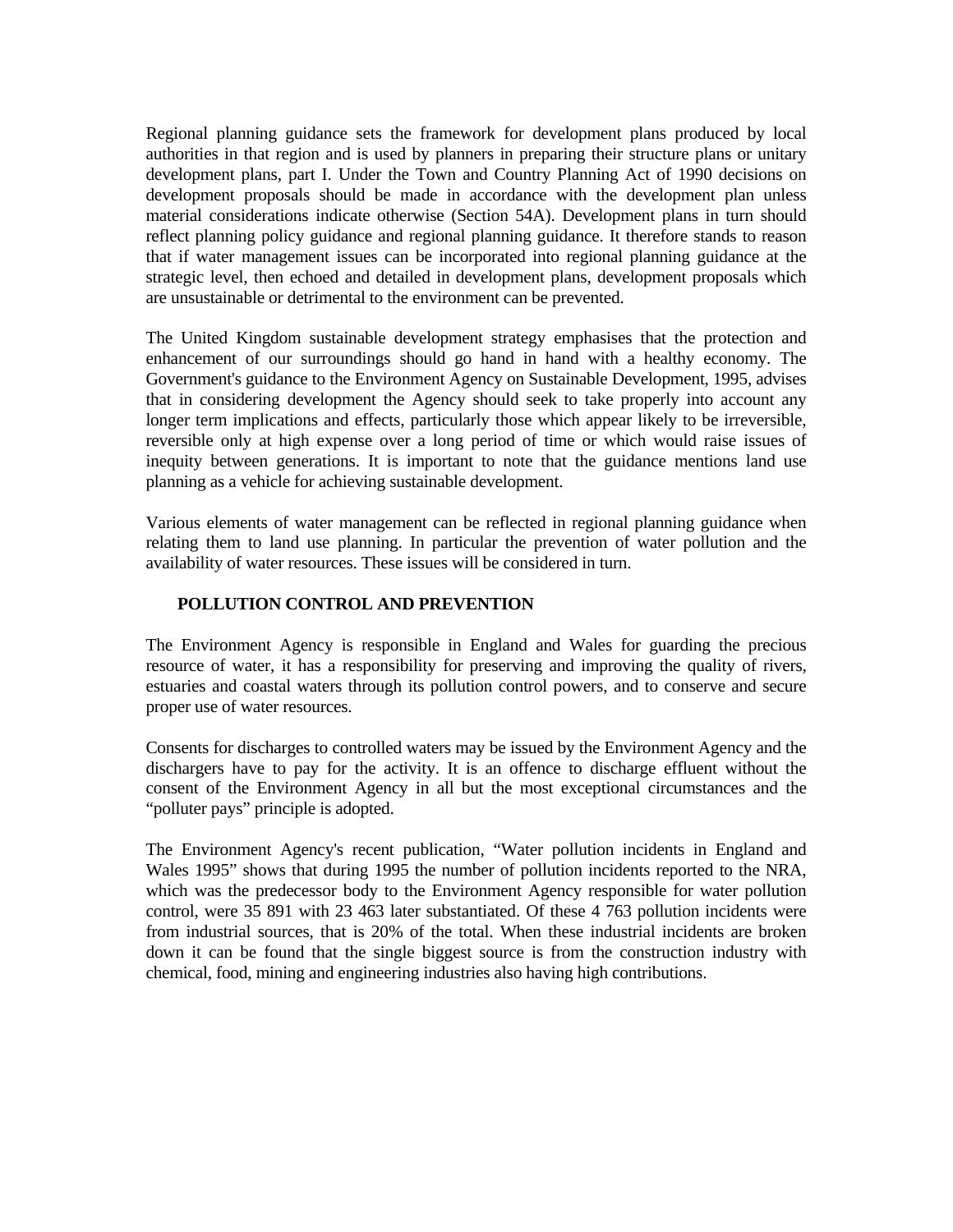When pollution incidents of any type are reported, they have to be investigated properly and in some cases the source of pollution is readily found, but in other situations lengthy investigations are required. When a pollution incident has been confirmed, necessary steps are taken to minimise impact, trace the source, prevent further discharge and collect evidence for any resulting legal action.

In the past it was the National Rivers Authority's policy to prosecute major (Category 1) pollution incidents where there was adequate evidence to support the case. However it is not always possible if the source cannot be traced or the incident is the result of actions by persons unknown. The courts can then impose a range of fines, the maximum available in the Magistrates Court under Section 85 (6) of the Water Resources Act 1991 remains at £20 000 but there is no limit to the fines from the Crown Court. In this way a strategy of "Polluter Pays" is imposed. For less severe pollution incidents formal cautions or warning letters where appropriate are used.

The Environment Act 1995 has extended the powers available under Section 161 to allow the Environment Agency to severe notice on any person responsible for a facility where there is a serious threat of pollution, specifying the actions to be undertaken and the timescale. This will help to promote the Agency's pollution prevention activities.

All industrial sites pose a potential threat to our natural water environment. Spillages occur everyday sometimes devastating the wildlife habitats, killing fish and invertebrates associated with surface waters. Much can be improved by prevention measures, establishing good working practices with industry and providing training to explain how water pollution can be avoided. However even more can be done by locating industrial development away from the most sensitive areas and this is when strong links with the planning process can help. This is especially true when considering the protection of groundwater.

### **GROUNDWATER PROTECTION**

In 1992 the NRA published a policy document "Policy and practice for the protection of groundwater" which established a technical framework for groundwater protection, recognising the need for the management and protection of groundwater on a sustainable basis. It identified three groundwater source protection zones varying from vulnerability to contamination.

Development and the use of land is the one consistent element in the list of potential threats to the quality of groundwater. Groundwater resources are not visible and therefore are often ignored. The risk of contamination varies depending on the type of activity proposed and the vulnerability of the groundwater to pollution from the surface. The Environment Agency has a duty to maintain and protect the quality and yield of groundwater resources for abstracted and indirect uses. It does this through its own powers but also in consultation with other regulatory agencies. Regional planning guidance provides an obvious mechanism to highlight the need to protect groundwater. The guidance can direct Local Authorities to address the issues in their development plan policies, encouraging development outside source protection zones and off major aquifers in accordance with the "Policy and practice for the protection of groundwater".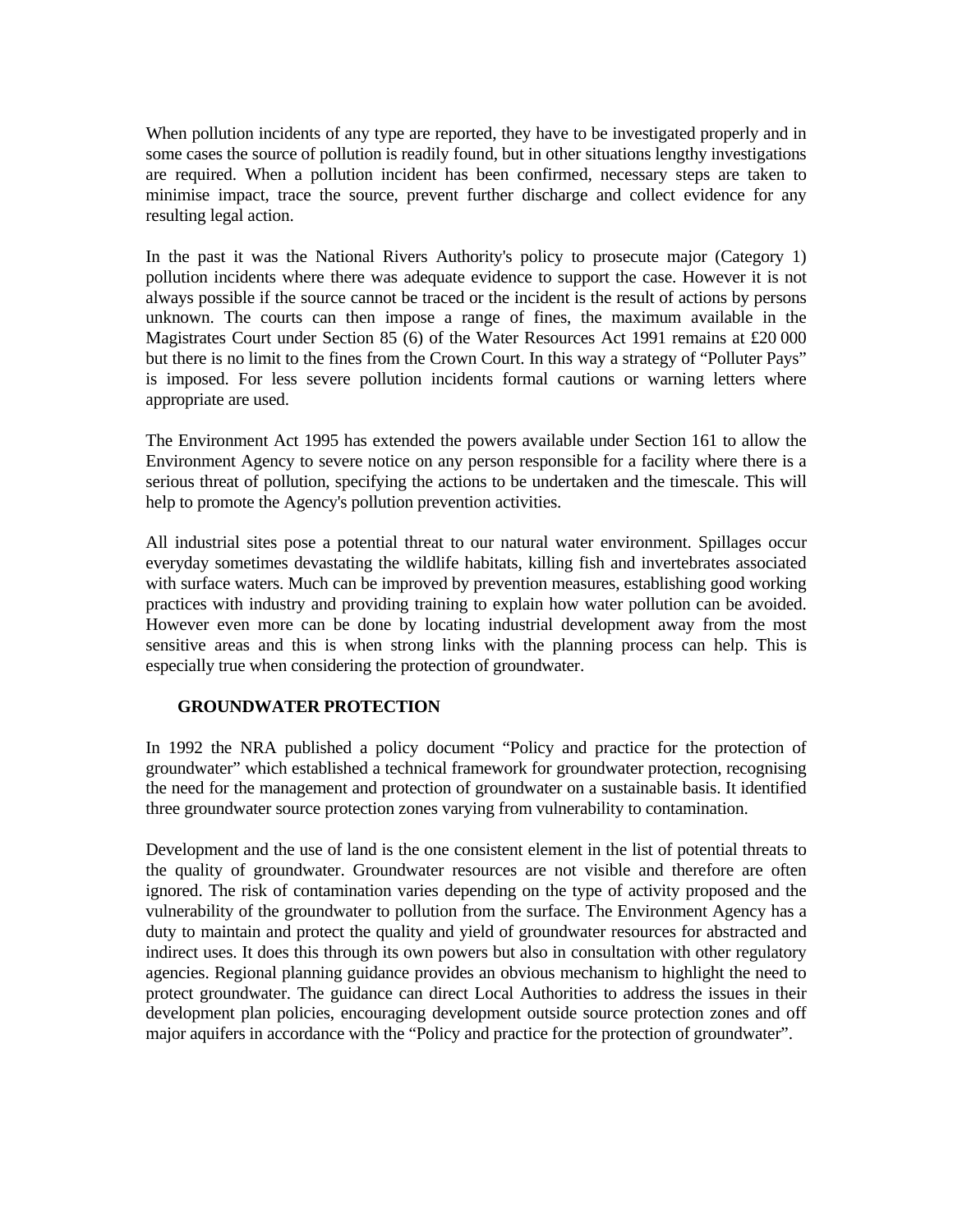#### **WATER RESOURCES**

Another major issue of water management which can be highlighted in regional planning guidance is that of the availability of water resources. The NRA, and now the Environment Agency, is working on the establishment of an environmentally sustainable water resources strategy.

The National Rivers Authority produced a strategy in 1994 entitled "Water nature's precious resource, an environmentally sustainable water resources development strategy for England and Wales" which aims to ensure that the legitimate needs for abstraction of water are met in a way which is environmentally sustainable.

The Environment Agency has to recognise its role in achieving sustainable development and this implies that there should be no long-term systematic deterioration in the water environment due to water resource development and water use. A concept key to the strategy is the management of water use by measures to control waste and consumption. In the past it has generally been the practice to develop new resources to keep ahead of the rise in demand. Now, however, it is considered more appropriate to identify what steps can be taken to control demand and therefore to see if new proposals are really necessary. Emerging from the 1994 strategy were some key messages which included the possibility that demand can be managed to avoid the requirement for large scale water resources developments over the next twenty years; water use efficiency in industry, commerce, agriculture and the home; environmental considerations will be crucial; and the early planning of major resource developments is required.

There is still much work to be done, the 1994 strategy was the starting block from which improvements could be built upon to help ensure secure water supplies and an improved water environment. However, to achieve this the Environment Agency can be helped by other organisations, Local Authorities and industry as well as the water companies. Clearly planning guidance can play a major, important role. Recognition that large development proposals, including industrial developments may require increased water supplies is a first step. Planning guidance cannot solve all the problems associated with the availability of water resources but can help to decrease the rate for future demand.

Regional planning guidance can indicate to local authorities preparing their development plans that development should not exceed capacities of existing or planned infrastructure, which includes the necessary provision of water supply. Regional planning guidance can also highlight potential shortfalls in water supplies, in situations where it can be forecast, and relate them to the need to take measures to manage demand and increase the efficiency of water use.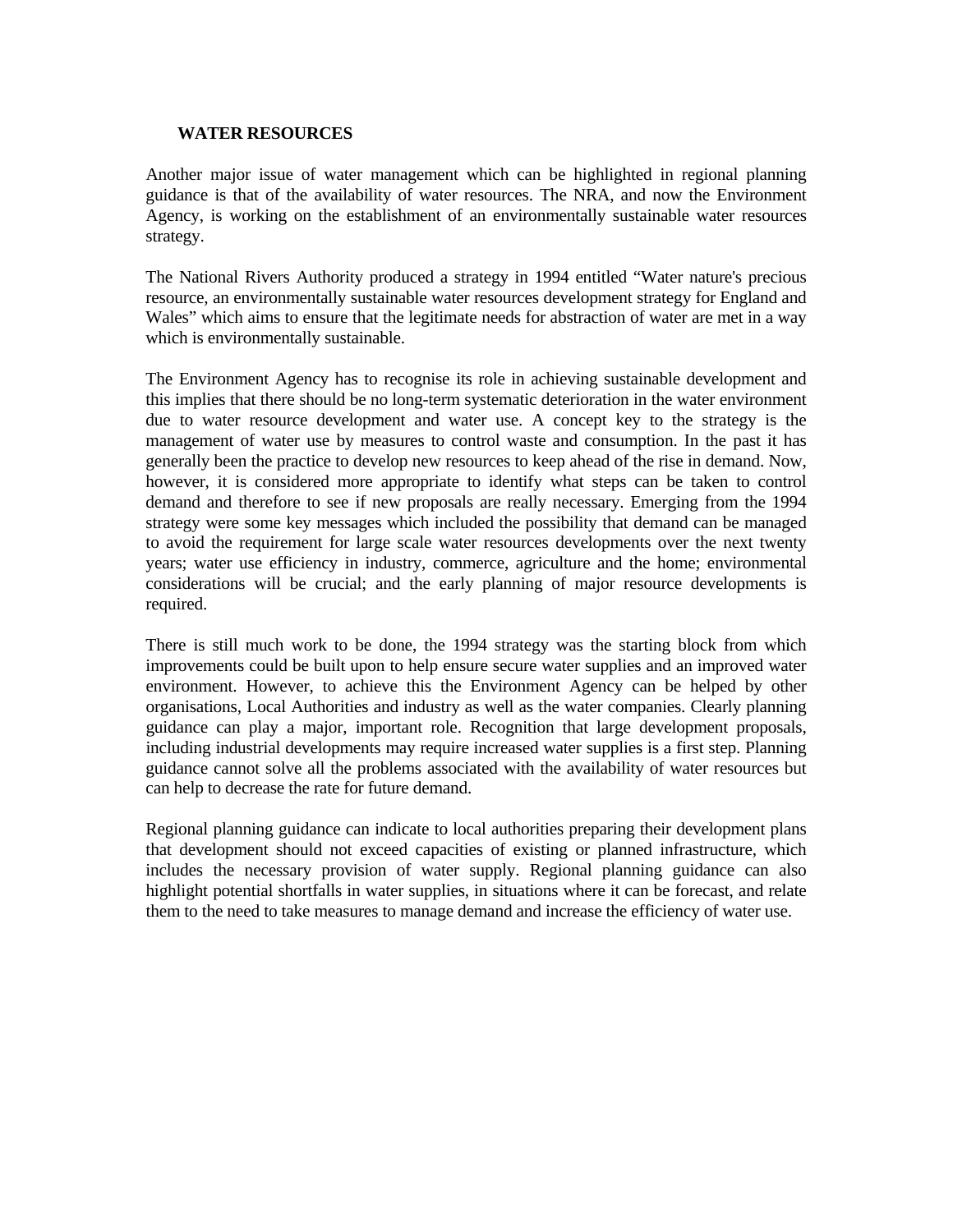## **THE WAY FORWARD – INTEGRATION WITH REGIONAL PLANNING POLICIES**

When these issues are incorporated into Regional planning guidance and effectively cascaded into policies in development plans, the strategies and work being undertaken alongside the planning system can have an influence at all levels. When the path is made available through these routes and issues such as pollution prevention and availability of water resources are consistently incorporated into regional planning guidance, assessment of individual development sites should become simpler with the strategic direction clear. This has to be of benefit to the environment as a whole and will improve the possibility of achieving sustainable development. It also aids the potential developer whether a large commercial firm or small industry as they can be made aware of the regional, strategic situation at the outset when they are forming their ideas for a new development. By understanding the issues at an early stage they are able to avoid channelling resources into proposals which will be detrimental to the environment.

Within England and Wales the issues outlined above direct the argument towards one route, that of co-operation and partnership. It is to the benefit of the environment that local authorities and the Environment Agency work together to guide development in the future to the least sensitive areas to avoid irreversible damage to the environment, therefore promoting sustainable development. In order to do this the Environment Agency will have to encourage its positive and proactive approach towards liaison and exchange of information with the regional government offices who draft the regional planning guidance. Consultation at the earliest possible stage is imperative and co-operation between organisations is extremely important if these issues are to be recognised and given due regard as a strategy to promote and achieve sustainable development.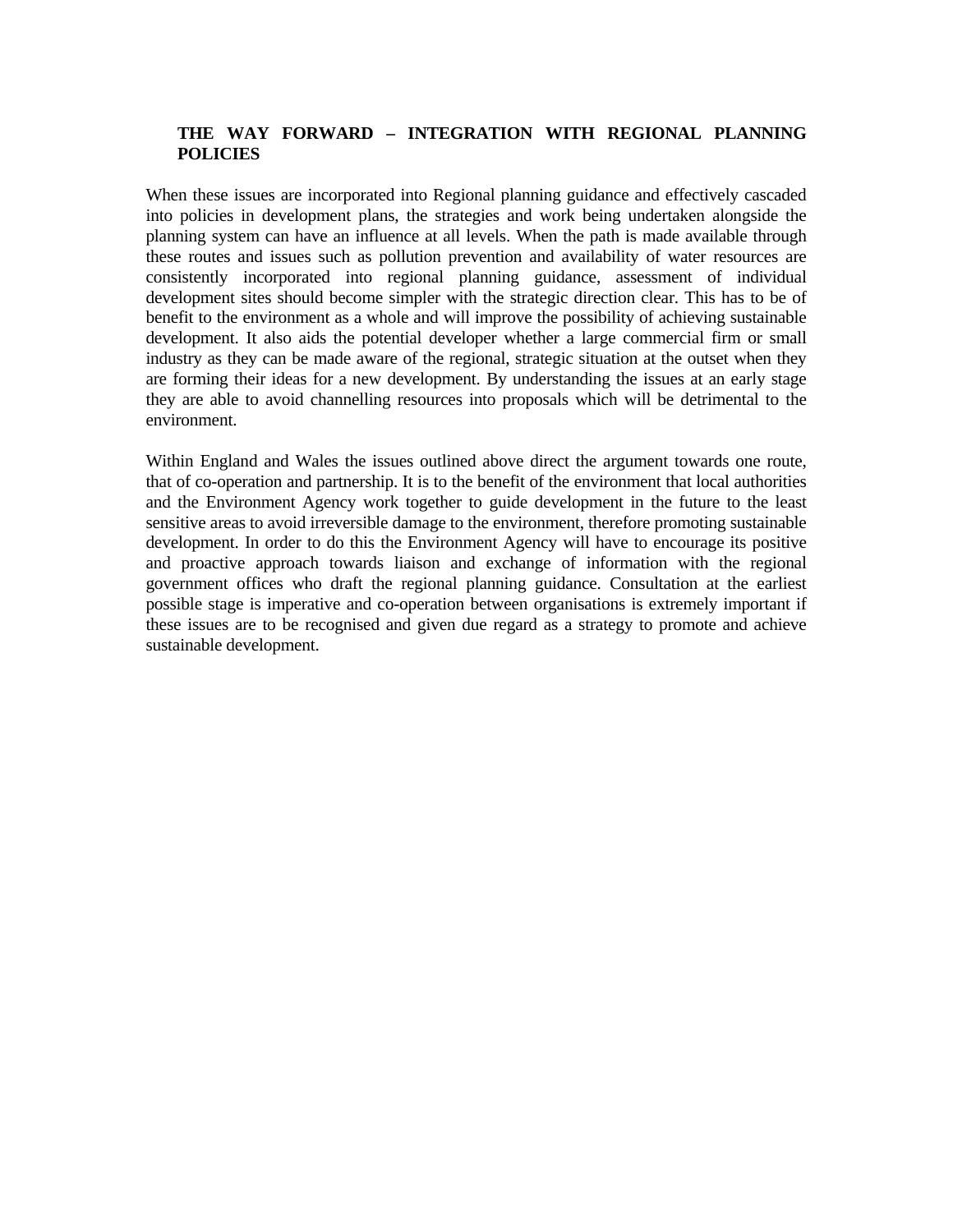### **3.3. Domestic consumption**

## **SITUATION IN AUSTRIA**

Austria disposes of rich water resources and of a public water supply of a high standard. Great emphasis is placed on the maintenance of the water resources which are already utilised and of those not yet utilised, whereby the principle of an overall protection of ground water is applied.

Ground water is to be protected from contamination; where the water is already polluted, it is to be upgraded, which means that further pollution discharge is to be reduced or eliminated.

Moreover, different usages exert great pressure particularly on the areas with water resources of high quality and thus it is necessary to give high priority to the protection of these resources.

In various legal fields there are normative instruments, but also economical instruments to achieve the aims mentioned. In many cases these instruments are sectoral and strictly limited to special topics.

Furthermore, these topics aim at harmonising all areas and at summarising them with the participation of the public.

### **INTRODUCTION**

#### **WATER RESOURCES AND WATER SUPPLY IN AUSTRIA**

In Austria, the public water supply is provided by public water authorities, associations and cooperatives in accordance with the Federal Act on Water, as well as by private companies. Today, about 85% of the Austrian population are linked to the central water supply. Due to the Austrian population spread, which is characterised by a high share of scattered inhabited areas, a considerable rise of this quota is not expected.

As to the water quantities, the situation in Austria, related to the whole of its territory, is very favourable. Precipitation, however, varies greatly from 2 500 mm per annum in the West to 500 mm per annum in the East of Austria.

Water consumption in Austria can be divided as follows:

- drinking water supply: 790 million  $m<sup>3</sup>$  per annum;
- $-$  irrigation (agriculture): 200 million m<sup>3</sup> per annum;
- industry:1400 million m<sup>3</sup> per annum (of which about 900 million m<sup>3</sup> per annum cooling water from surface waters).

About 99% of drinking water is provided equally by ground water and springs. Only about 1% of the drinking water is derived from surface water, i.e. from the few reservoirs built for this purpose.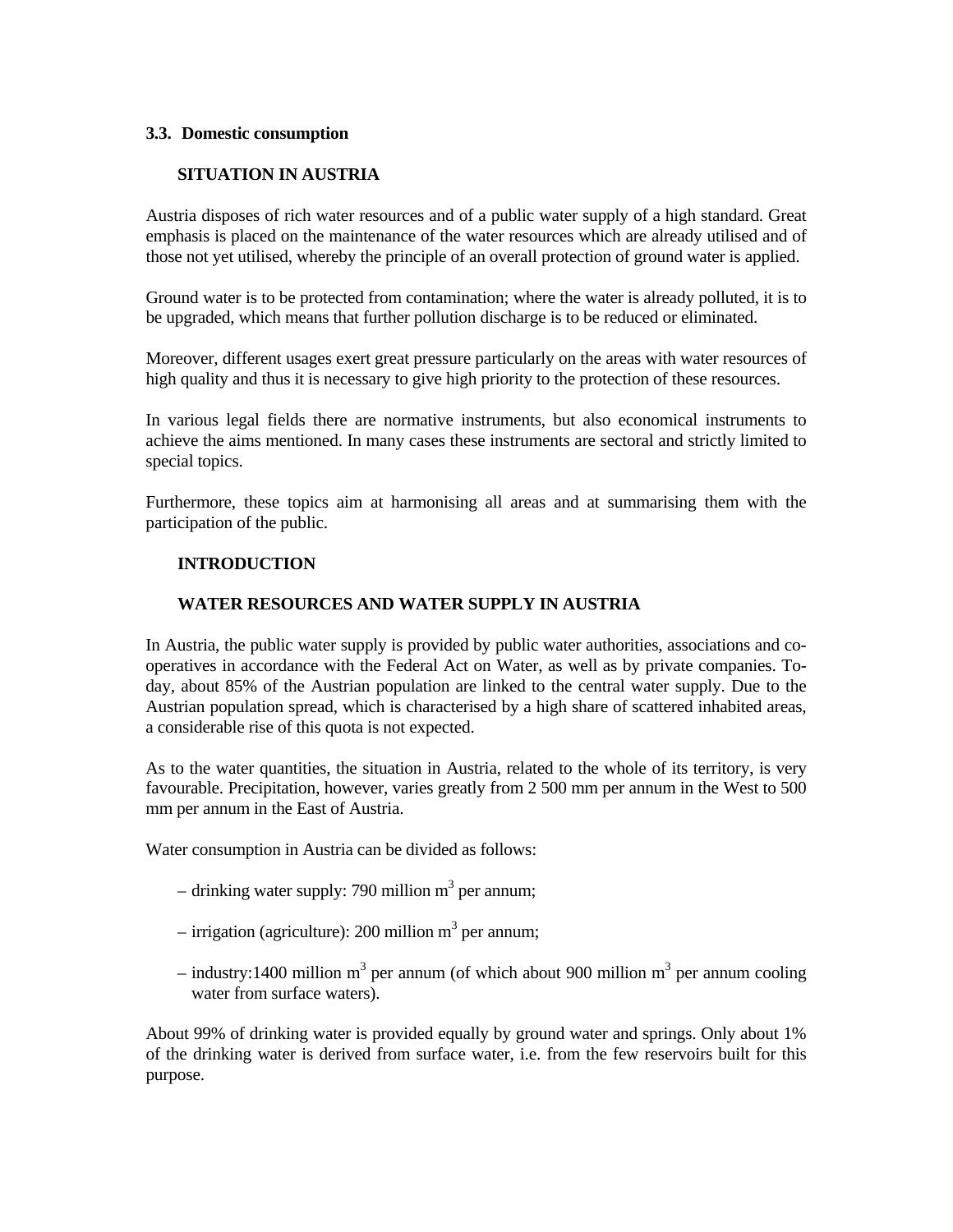The amount of water which each Austrian consumes via the central water supply is about 150 litres per person per day. If the various companies which are also supplied by the central water supply also taken into account, the volume amounts to approximately 260 litres per person per day. These values have remained constant for many years; this is not least to be attributed to the consistent elimination of losses of water in the supply system and in households.

The main water resources in Austria are to be found in the carstic regions (e.g. Hochschwab, Schneeberg, Rax, Schneealpe, Untersberg, Karwendel, Dobratsch) and in the valleys and basins with mainly quarternary sediments.

## **PROBLEMS**

In contrast to this generally very advantageous scenario, particularly in the Eastern parts of Austria, there are regions which are deficient in water. The supply of which, however, due to natural conditions, is not difficult to achieve within the framework of supraregional solutions; in the past, this supply was largely extended.

How far solutions of this kind are possible at present and will be possible in the future, from the political point of view, remains to be seen.

While Austria's situation with regard to the water quantity is, one might call, unproblematic, as a whole, in some parts of Austria there are problems with the quality of the water. This is due to contamination by chlorinated solvents, nitrate and plant protective agents.

### *Monitoring*

For the elements of the hydrological cycle, as well as for the quality of the water there are complex monitoring programmes for ground water and rivers.

For over 100 years, the Hydrological Service has been carrying out monitoring and measurements of the elements of the hydrological cycle such as precipitation, evaporation, ground and spring water. In this context, the data of about 3 000 measuring points on ground water and of 670 discharge measuring points on rivers are published periodically.

In 1990, the legal and financial basis for a uniform and systematic ground water monitoring system for Austria was formed. A comprehensive monitoring programme with about 2 000 sampling points registers the quality of the ground water. The quality of rivers is monitored at 250 sampling points.

### *Aims of regional planning*

The protection and the extraction of drinking water in most cases directly competes with other kinds of utilisation; e.g. it is used for settlements, transport, industry, agriculture, etc. Today one of the most responsible tasks in water management and regional planning strategies is to find a reasonable and just equilibrium for the future.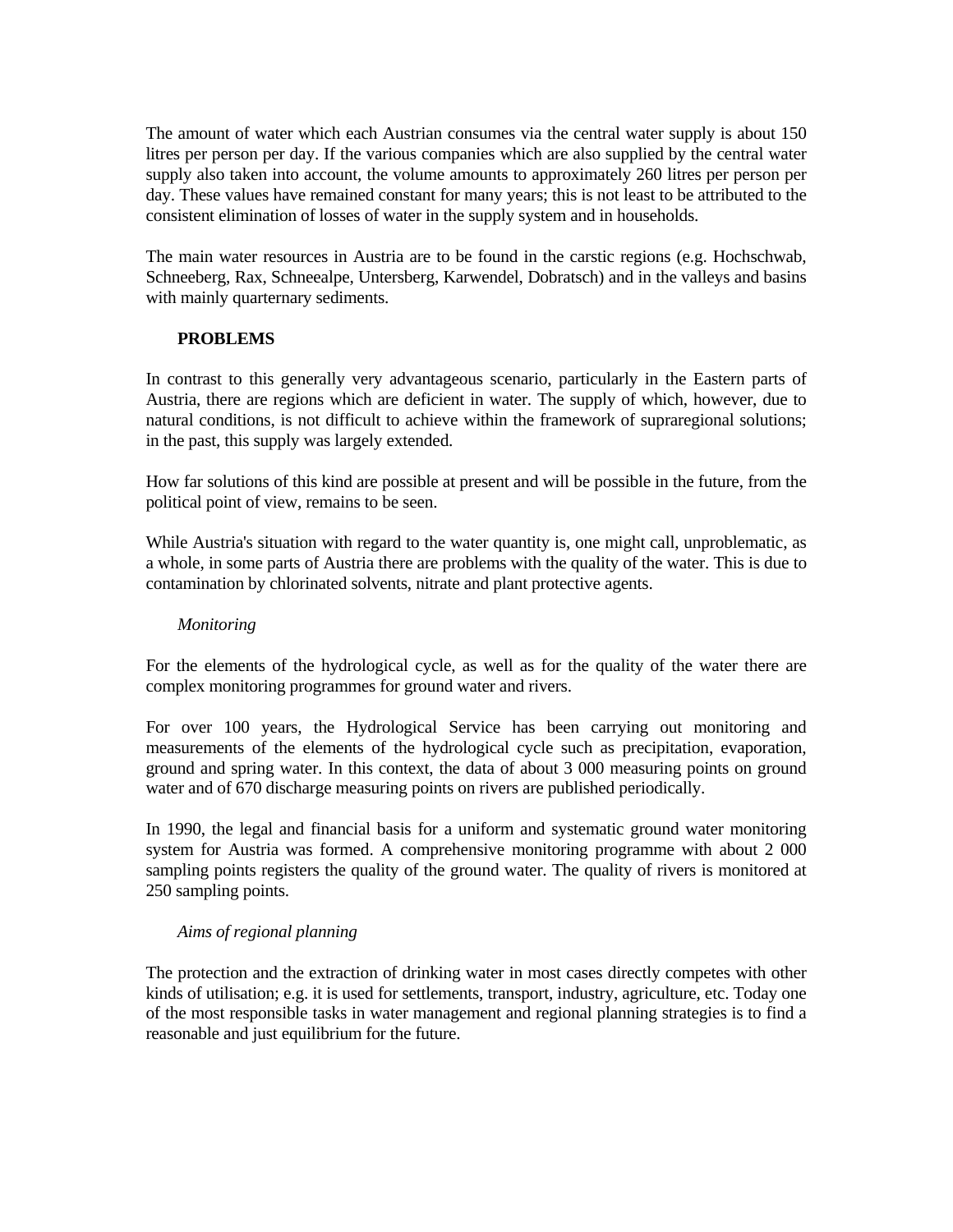The following aims arise from the situation of water resources management mentioned above:

- safeguard of the quantity and quality of water resources;
- coordination of land use by the public sector and, as far as possible, influencing the use of areas by private persons;
- harmonisation of water resources and water demand for present consumption and in future planning.

#### *Constitutional situation*

Austria is a federal state, i.e. the constitution provides a separation of federal government and the provinces. The regional planning mentioned here, namely the determination or limitation of certain land usages is complex from the point of view of the competence.

With regard to the overall planning of an area, its development (particularly for settling purposes and industry) and for the maintenance of areas which are not to be built-up, the legislation and executive power lies within the competence of the provinces. As to measures which have to be taken in the field of railways, mining, forestry and law relating to water they are reserved for the legislative, or possibly, the executive power of the federal government.

The matters remaining within the competence of the provinces are determined by the single Federal Regional Planning Acts of the Provinces. They are structured quite differently and have different planning instruments. For the co-ordination of the regional planning of the provinces and of the federal government, the *Österreichische Raumordnungskonferenz* (ÖROK) was established as early as 1971.

 *Instruments of sectoral planning*

### **EXPLORATION OF RESOURCES**

In comprehensive and expensive programmes the essential water resources (ground water, carstic water) are explored hydrogeologically. This is done by the provinces themselves and also within the framework of co-operation programmes between the federal government and the provinces. In the latter case, costs are shared. The result of these explorations is planning without legal obligation. In fact, already the existence of a documented knowledge of water resources can influence planning in favour of water resources management.

### **CONCEPTS FOR WATER SUPPLY**

These are guidelines of the provinces for planning activities in their administration. The concepts are based on explorations of the resources and highlight the necessary measures to be taken. It has proved to be very useful to present the results of the periodical reports at the parliament level of the province in order to guarantee a certain binding character in this respect.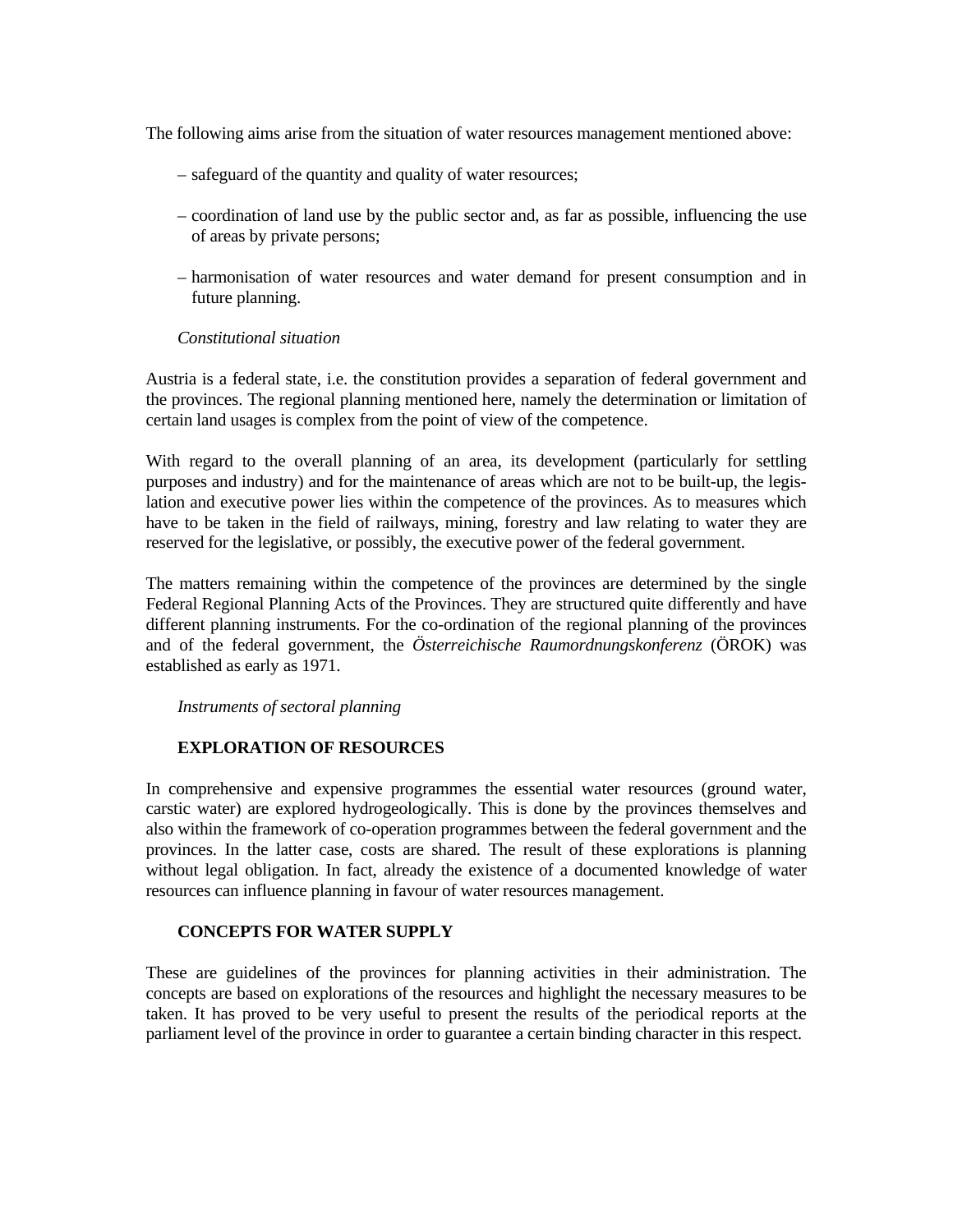## **AREAS OF PROTECTION**

For the protection of the drinking water supply, the Federal Law on Water provides the establishment of areas of protection.

Areas of protection are determined by official notice of the Water Law Authority or by ordinance of the head of the province; they can establish the prohibition or limitation of certain ways of management or utilisation of certain pieces of land or waters, as well as limitations on existing industries.

In such areas, limitations on land use for the purpose of water protection has to be compensated.

It has to be mentioned that in Austria ground water has the legal status of "private" water. So far the extraction of ground water has been free of charge, apart from compensations for land use limitations in the interest of ground water protection. A so-called "water penny" adopted in one province (a charge on the extraction of water) is very much discussed at present.

The determination of protection areas is possible for a concrete utilisation of water as well as for the protection of water resources for the future water supply. Whereas, in the abovementioned cases, the waterworks pay compensations, it is difficult to find someone to cover the costs of the protection of resources. This is why this instrument has so far only been used in a few cases.

For the contents of the instructions concerning the areas of protection there are guiding principles which guarantee a uniform approach.

At present, in Austria there are 129 large protected areas besides a large number of smaller ones. This means that a total of about 6% of Austrian territory is subject to regular protection measures within the framework of legislation on water.

### **GROUND WATER UPGRADING**

The Federal Minister for Agriculture and Forestry has to determine limit values by means of regulations laws on such substances which may endanger the utilisation of ground water. If these limit values are exceeded over a longer period and in a certain area, the head of government of a province must determine the area in question as ground water upgrading area by means of a further law.

In the ground water upgrading area intensified research has to be carried out in order to find out the causes of the exceeded values and, further, if there are no single polluters to be found, a general limitation of land use has to be imposed. This can be compensated by the federal government and the provinces together, however, with a retention of 20% for the person affected. Whereas for several regions planning is underway, so far only one upgrading area concerning nitrate has been established by law.

Besides these upgrading measures which are effective on a regional basis, the EU Nitrate Directive (Good agricultural practice and action programme) is being implemented for the whole of Austria.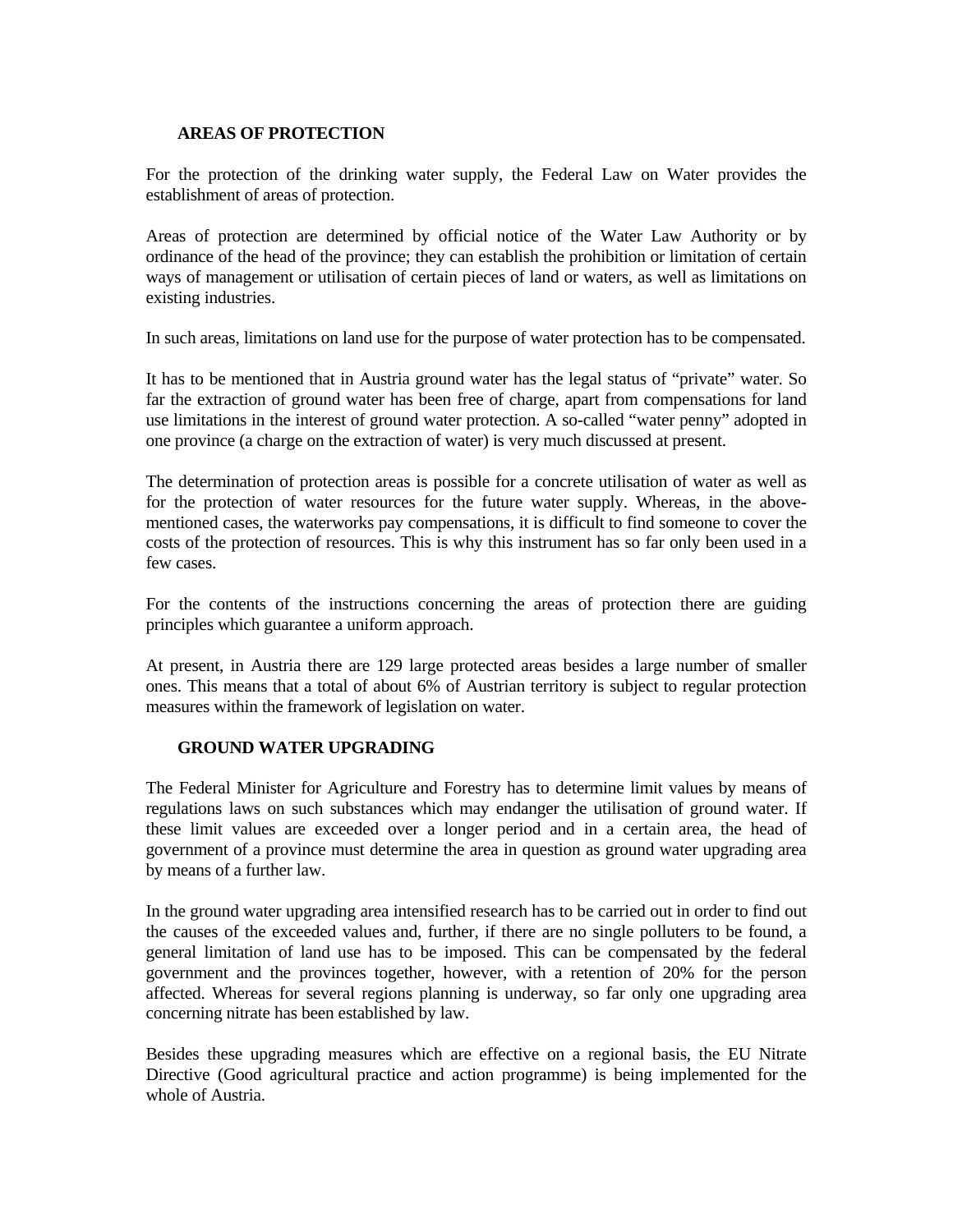#### **CONTAMINATED SITES (DISUSED WASTE SITES, INDUSTRIAL PLANTS)**

For the upgrading of contaminated sites which threaten the health of humans or endanger the environment, a financing instrument was introduced. Suspect areas, i.e. areas which can be a potential threat as a consequence of their previous use have to be evaluated. After an evaluation is carried out, the definition and the priority of the suspect area as a contaminated site is established. Suspect areas as well as contaminated sites are listed in central cadastral registers.

## **INSTRUMENTS OF INTEGRAL PLANNING**

## **MAPPING OF THE NATURAL POTENTIAL OF A REGION**

By natural potential one means the capacity of a region to meet the different needs of society with regard to land use, viewed from the standpoint of the maintenance of the balance of the whole ecosystem. The necessary elements are to be registered, documented, and evaluated.

### **WATER MANAGEMENT PLANNING**

Water management planning is carried out by the federal government as well as by the provinces. The federal government, however, has more competence in issuing directives and in the co-ordination.

The heads of the provinces, fulfilling their duty of water management planning according to the Federal Act on Water, have the task of representing the interests of water management authorities towards other planning institutions, the task of elaborating the bases for areas of protection and upgrading areas, of controlling the development of water management and of their future direction. Moreover, other planning institutions are obliged to inform the organs which deal with water management planning. In practice, the task of this planning organ is carried out by an administrative unit of the provincial government, in some provinces also by a committee. This planning organ is involved in regional planning at provincial level and in local regional planning.

### **FRAMEWORK PLANS FOR WATER MANAGEMENT**

The framework plans define the conditions which are to be aimed at for the development of the economical and living conditions of a certain area, whereby the various interests are to be harmonised as much as possible. They are implemented by the Minister of Agriculture and Forestry by official notice.

Similar plans can, for instance, deal with the designation of water resources for certain types of usage, limitations of the granting of rights of use of water or the recognition of the interests of certain persons affected by these limitations.

# **REGIONAL PLANNING LAWS AND PROGRAMMES RELATING TO REGIONAL PLANNING**

Regional planning laws of the provinces determine the principles of planning; for instance, they ordain that areas with usable water or raw material resources are not to be submitted for land use in case it impairs these resources and possibly precludes their exploitation.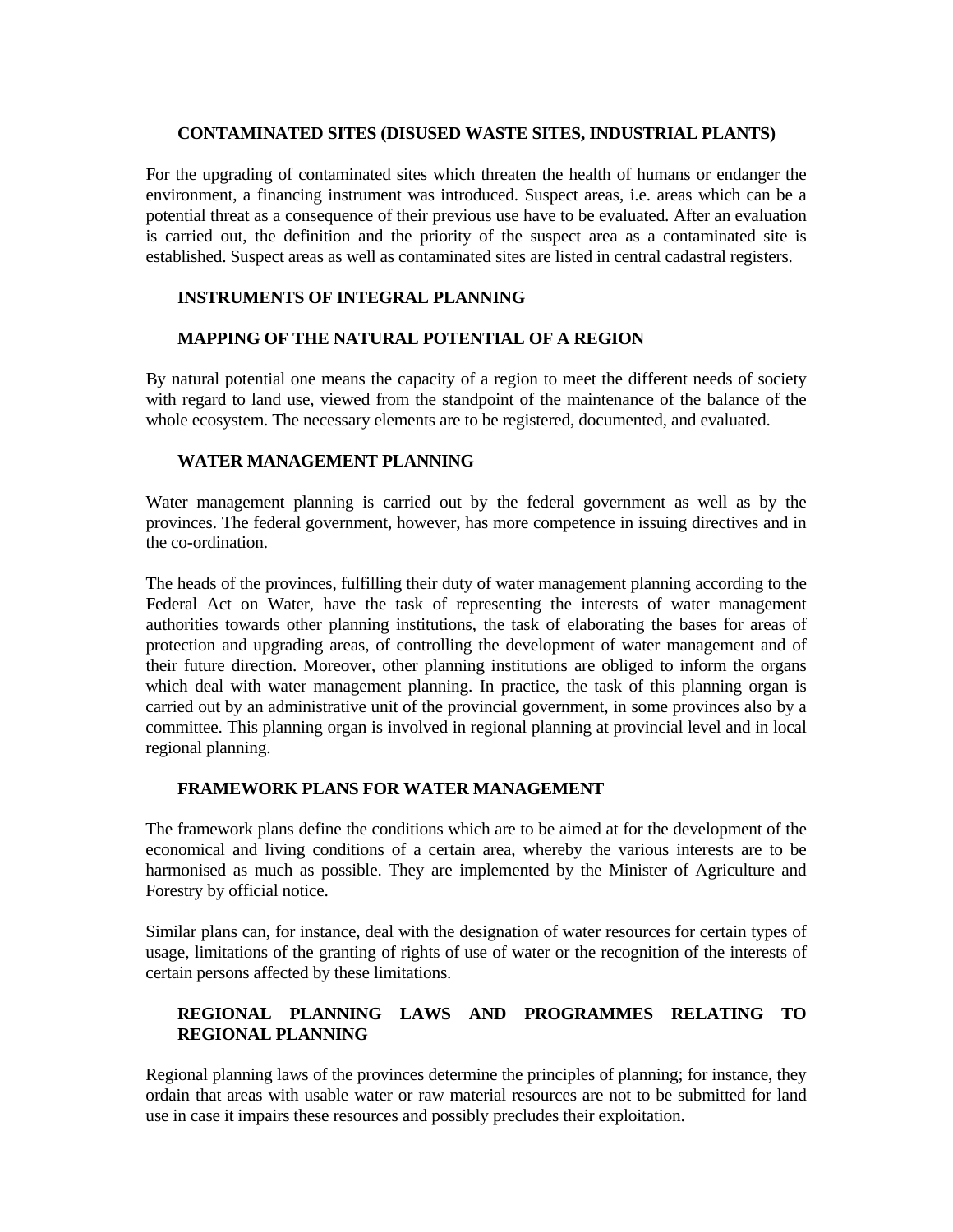Programmes concerning regional planning make a zonation of the region in question with legal binding.

Amongst others, particularly zones apt for the exploitation of minerals and water protection zones, relevant ground water resources are harmonised with other aims of land use and presented in this way.

The determination of procedures for the establishment of regional planning programmes in which communities, representatives of citizens' interests take part, is essential.

## *Guidelines for subsidisation relevant to regional planning*

The subsidisation of the water supply and sanitation granted by the federal government has an indirect influence on the structure plan of the communities and thus also on the development of settlements: the technical guidelines exclude the subsidisation of development costs for newly lotted building sites in determined settling areas.

In implementing the EU directive concerning the treatment of municipal waste water, sensitive areas are not determined, as the necessary measures have already been taken in the areas in question. Firstly, comprehensive measures relating to waste water were taken in catchment areas of lakes and then the same was done for rivers. Strict emission standards laid down by decrees form one part and a regulation on water quality standards which is being drawn up, the other part of the combined approach to water protection strategy.

### *Outlook*

In principle, it has been shown that there are plenty of mainly legal instruments which serve the purposes of sustainable freshwater management and its implementation in regional planning.

Thus, future development cannot primarily aim at the development of further new instruments. Rather, it must comprise the implementation of the existing instruments, emphasising:

- improved harmonisation of planning institutions of the federal government and of the provinces and intensified application of instruments in integral planning;
- improvement of participation of the persons concerned and of the public in the planning process in order to improve the acceptance of the results of the planning process.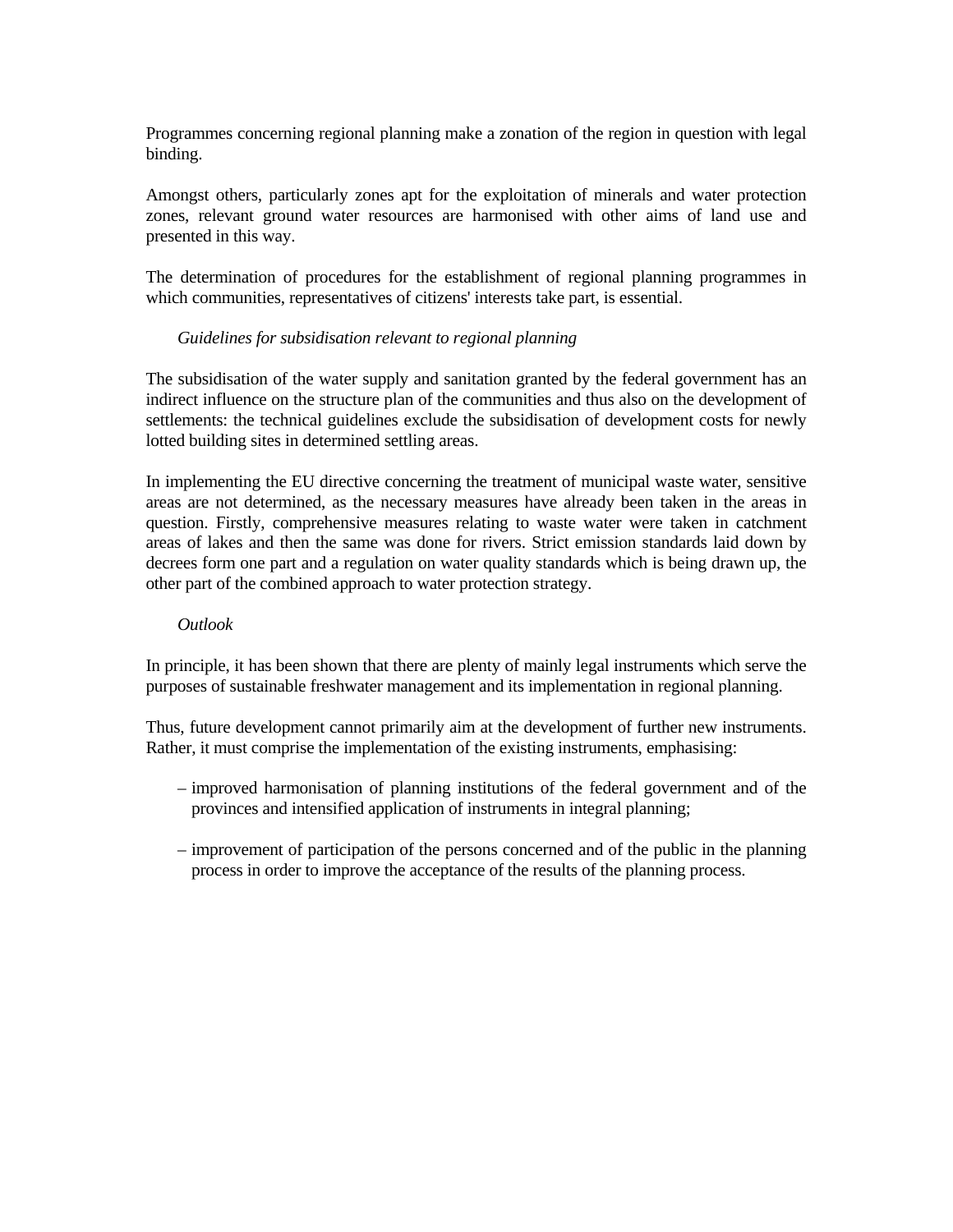### **SITUATION IN DENMARK**

÷

#### **DENMARK'S VISIONS FOR THE AQUATIC ENVIRONMENT**

Denmark's overall vision is that development must be sustainable and must ensure wellfunctioning surroundings with high quality in nature and the environment to provide increased affluence and employment. Sustainable development must ensure the appropriate use of resources and a strong and balanced spatial structure in Europe.

The state of the aquatic environment is a decisive factor for the balance of nature and for the human drinking-water supply. Sustainable development in a comprehensive sense is therefore Denmark's vision for the aquatic environment in Europe.

Denmark gives the aquatic environment very high priority. The aquatic environment must be clean and well protected, and clean groundwater must continue to be able to be used as healthy drinking-water that is healthy both in the cities and towns and in the countryside.

## **MONITORING AND DEVELOPING KNOWLEDGE OF THE AQUATIC ENVIRONMENT**

As follow-up to the United Nations Conference on Environment and Development in Rio de Janeiro in 1992, the Government of Denmark has decided to develop strategic environmental planning and priority-setting based on continual monitoring and extrapolation of the state of the environment and nature.

Monitoring of the aquatic environment<sup>13</sup> demonstrates that wetlands such as bogs, marshes and moors as well as lakes and watercourses, which have been considerably reduced in size in the last century, are being exposed to extensive physical changes.

Many watercourses are also polluted; only about 40% of Denmark's watercourses could be considered pure or only slightly polluted in 1994. In the same year, the state of the environment was only satisfactory in 20% of thirty-seven lakes being monitored.

The monitoring also showed that there continue to be many cases of eutrophication in domestic waters, and nutrients, pesticides and heavy metals accumulate in the sediment.

The water supply both for towns and the countryside is obtained from pumped groundwater. Denmark's drinking-water is still clean and healthy. But the monitoring shows that there are increasing quantities of nitrates and pesticides in more and more drillings, which must therefore be closed and replaced.

<sup>13.</sup> Denmark's coast is about 7 000 km long. There is about 30 000 km of watercourses; more than 7 200 freshwater and saltwater lakes and ponds, of which most are lakes less that 2 ha, cover about 47 000 ha. About 150 000 ha consist of bogs, marshes, moors and the like. These freshwater wetlands and lakes cover about 6% of Denmark's land area.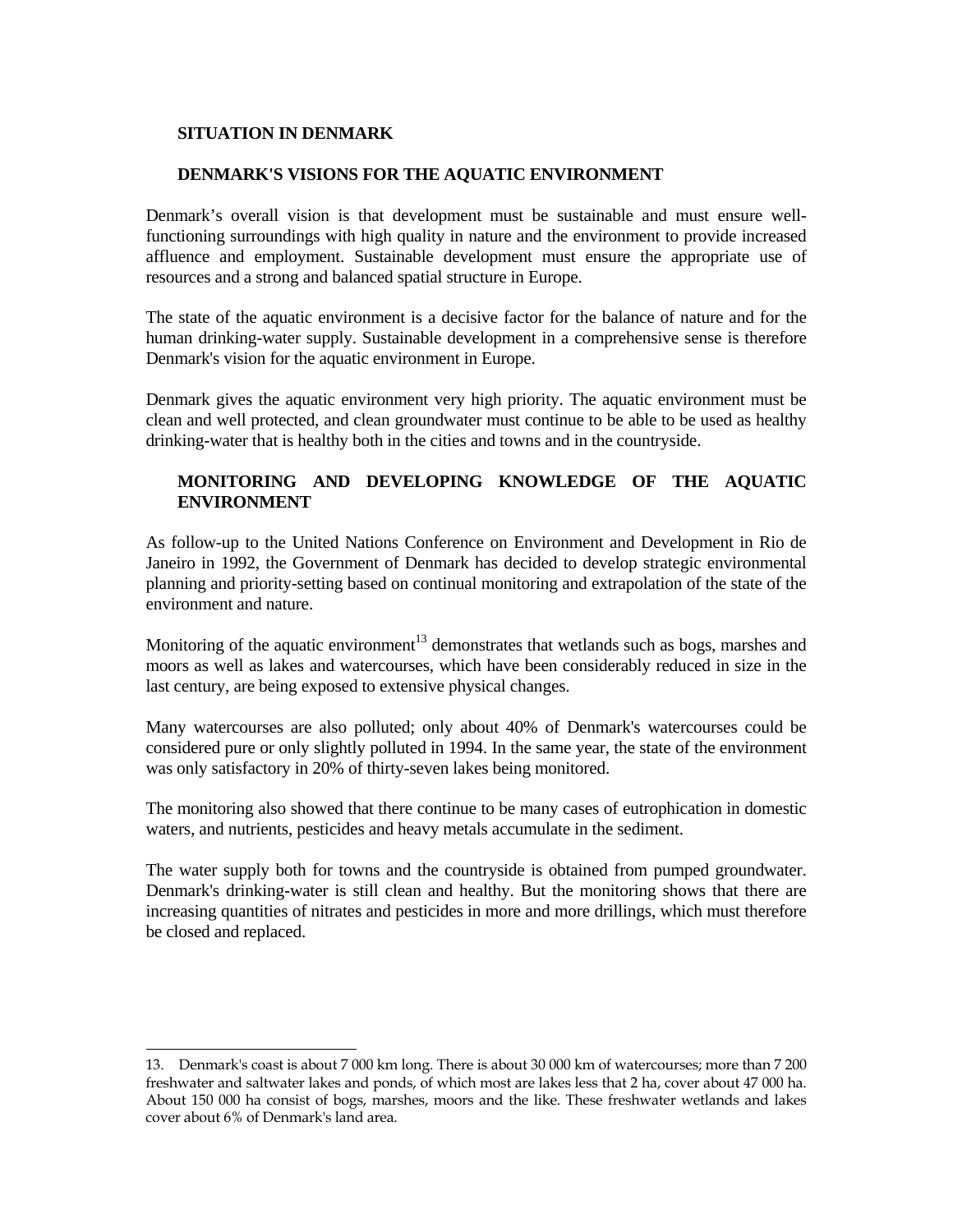The problem is especially severe in areas with intensive agriculture and on more porous soil types. On Sjælland there is a water shortage because of substantial water use, especially from Greater Copenhagen, combined with relatively little groundwater formation. In numerous areas near the coast and on several of the smaller islands, saltwater infiltrates the fresh groundwater resources because of excessive extraction.

The most important reasons for this situation in the aquatic environment are growing industrial activity, increasing intensive agriculture, the severe reduction of the amount of land covered with bogs, marshes, moors and other wetlands, the leaching of wastewater, especially from sprawling human settlements, drifting atmospheric pollution and percolation from contaminated sites and areas.

## **NATIONAL STRATEGIES**

Denmark's efforts to improve the aquatic environment have been reinforced considerably since the 1980s.

One way this has been implemented is the substantial improvement of wastewater treatment through extensive construction of wastewater treatment plants. The storage capacity for liquid manure on individual farms has also been increased considerably. Marshes, bogs, moors and other wetlands have been protected, and nature restoration projects are being carried out.

The national strategies attempt to clean up the pollution of the past, to reduce current pollution and to create the conditions for a more natural aquatic environment and balanced use.

Heavily polluting industry is being located near the coast and in areas in which there is little risk for percolation.

Environmental impact assessment has been implemented through Denmark's planning system, so that spatial planning and the planning of projects that are likely to affect the environment significantly become part of an integrated decision-making process.

The strategy for groundwater and drinking-water includes designating areas of special interest for drinking-water protection. Designation of these areas is intended to ensure the supply of clean drinking-water in addition to the general protection of groundwater.

Thus, the use of pesticides and other environmentally harmful substances must be reduced, wastewater leaching must be stopped, the burden of excess nutrients must be reduced and old waste sites and other contaminated sites must be identified and cleaned up. The percentage of Denmark's area that is forested will be doubled over a long time period, and wetlands and other natural areas will be restored.<sup>14</sup>

The strategies are also being followed up, and the monitoring of the aquatic environment is being made more intensive and detailed.

<sup>÷</sup> 14. Denmark's land area is 43 000 km². The land is used for agriculture (67%), forests (12%), seminatural areas (11%) and urban zones and transport installations (10%).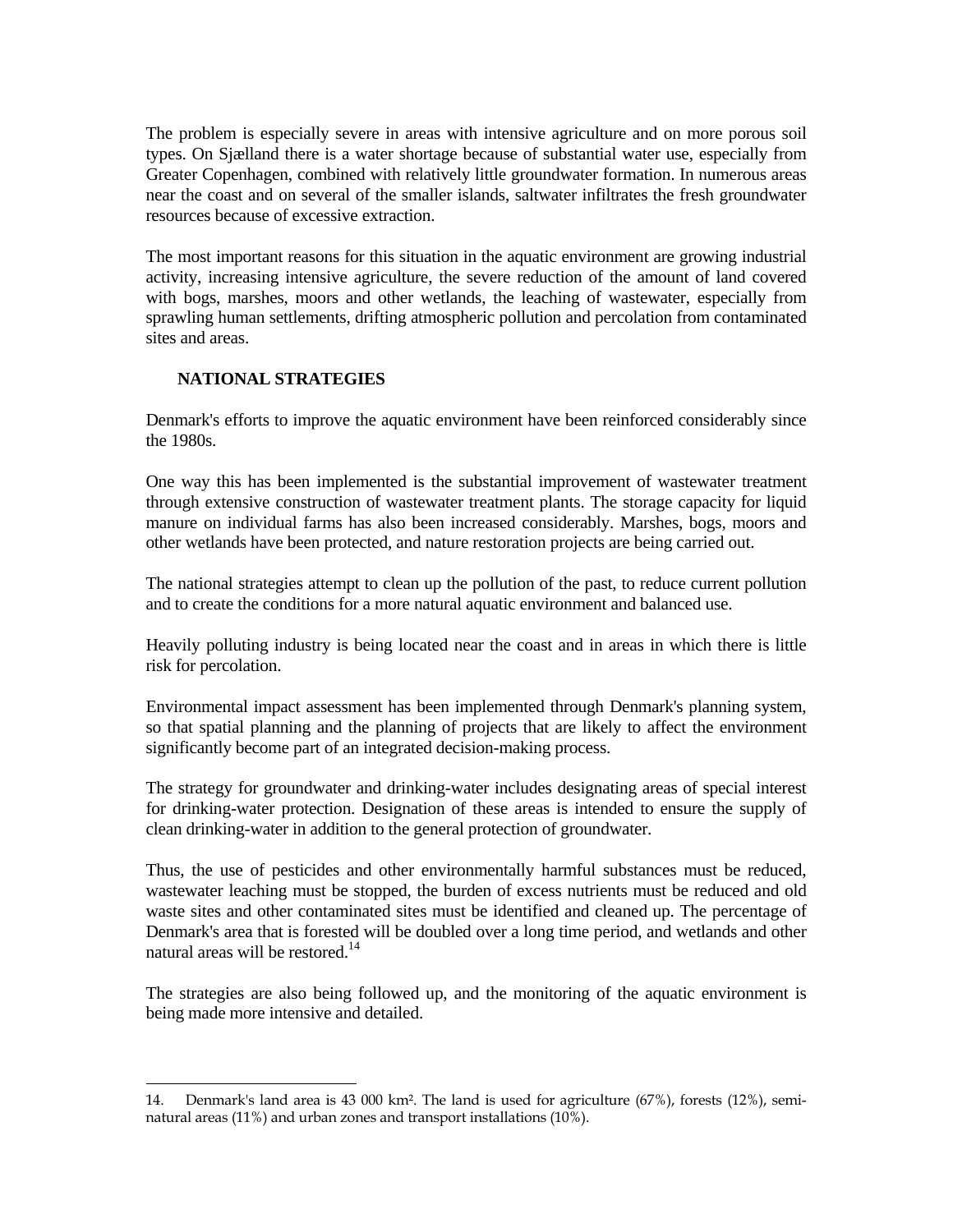#### *An example of a nature restoration project in western Jylland*

In connection with the reclamation of land for agricultural cultivation, Skern River, which is Denmark's longest watercourse, was artificially straightened for large stretches from the hills of central Jylland to the mouth at Ringkobing Fjord.

Now Skern River is being restored to its original weaving course, and the land around the river will be allowed to re-emerge as humid permanent grasslands, marshes and bogs.

This is the largest nature restoration project in Northern Europe.

The objective is to solve problems with ochre and to reduce the large discharge of nutrients to Ringkobing Fjord, which is a protected area in accordance with the Convention on Wetlands of International Importance Especially as Waterfowl Habitat (the Ramsar Convention) and the European Union directive on the conservation of wild birds.

So far more than DKK 50 million has been used on this project, mostly to purchase agricultural land.

# **PLANNING FOR THE AQUATIC ENVIRONMENT IN A COMPREHENSIVE AND DEMOCRATIC PROCESS**

The responsibility for monitoring Denmark's aquatic environment and planning its use and protection is divided between the Minister for Environment and Energy and Denmark's fourteen popularly elected county councils and the Copenhagen and Frederiksberg City Councils. This is carried out as part of regional planning, which is a comprehensive spatial plan for a county and the basis for the county's administration in accordance with numerous acts, including the Planning Act, the Environmental Protection Act and the Protection of Nature Act.

Denmark's fourteen counties vary in size from 52 km² to 617 km² with the population varying between 45 000 and 624 000. The Cities of Copenhagen and Frederiksberg have a total land area of 10 km² with a total population of 562 000.

Thus the political planning for the aquatic environment is decentralised and based on an overall assessment of development in the county. Trends in a number of factors that are decisive for the aquatic environment, such as urban development, large technical installations, the extraction of raw materials, land use in the countryside and the protection of nature and environment in general are thereby coordinated with planning for the aquatic environment.<sup>15</sup>

÷

<sup>15.</sup> Based on an overall assessment of development in the county, the regional plan must include guidelines for:

<sup>.</sup> urban growth;

<sup>.</sup> large public enterprises that require special siting;

<sup>.</sup> major development projects;

<sup>.</sup> large shopping areas;

<sup>.</sup> especially valuable agricultural areas;

<sup>.</sup> afforestation areas;

<sup>.</sup> nature reserves with special qualities;

<sup>.</sup> recreational areas;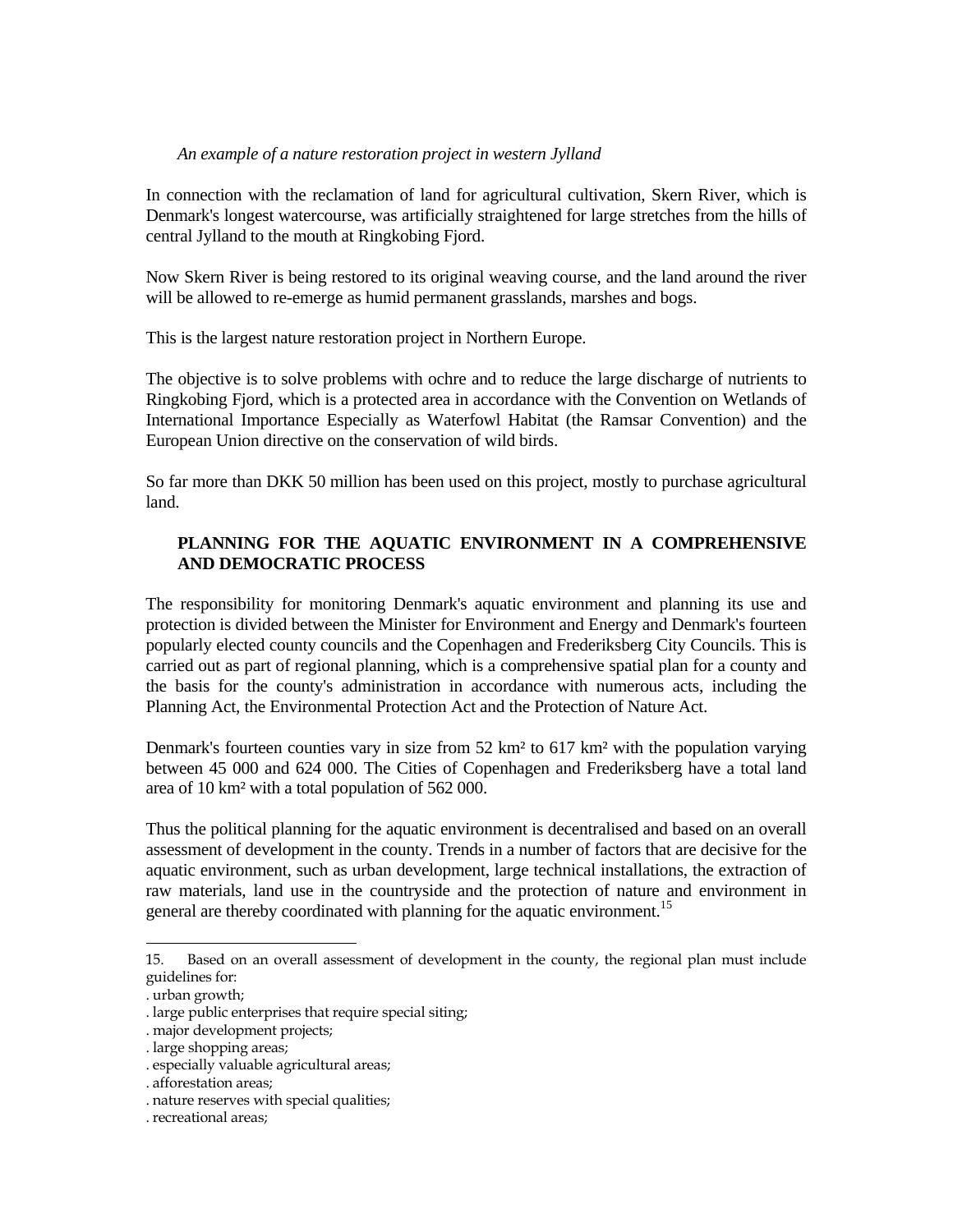The objectives of national planning policies and strategies must be reflected in regional planning, and within this framework the counties' objectives for development are established. Planning for the aquatic environment is thus managed, based on the principle of framework control.

The regional plans are revised every four years, and the public is consulted in this process. The county council thus solicits ideas and proposals from individuals, businesses, nongovernmental organisations, public authorities and others and submits a proposal that is then subjected to public consultation. On this basis, the county council adopts the proposal with any changes that arise based on the nature of the public debate.

The Minister for Environment and Energy can, based on national interest, veto a proposed plan; it can then first be adopted in final form when agreement is reached between the Minister, who represents the state authorities involved, and the county council.

### *An example of the co-ordinating role of the regional plan*

The island of Bornholm in the Baltic Sea is totally dependent on local groundwater resources for local drinking-water. Because of the geological situation on Bornholm, the resources are limited to relatively few areas, and most of the accessible groundwater resources are being used intensively today. If one or more sources should become unusable, it is unlikely that alternative drillings can be found to supply Bornholm with drinking-water from the island's own resources.

The regional plan for Bornholm County from 1993 therefore designated new afforestation areas on top of the areas where the groundwater is formed, similar to the regional plans in other counties.

One of the afforestation areas is located on the southern part of Bornholm. This area supplies about 15% of Bornholm's drinking-water.

As a result of the designation of the afforestation area, a large area was planted by 1995/1996. The use of chemical pesticides was stopped on both the new and existing forests in the area.

The new forests will provide considerably better protection of a large percentage of the island's meagre groundwater resources. In addition, they are arranged so that they promote open-air activities for the nearby urban communities.

÷

<sup>.</sup> exploitation of stone, gravel and other natural resources;

<sup>.</sup> use and protection of water resources;

<sup>.</sup> the quality and use of watercourses, lakes and coastal waters;

<sup>.</sup> guidelines based on national planning.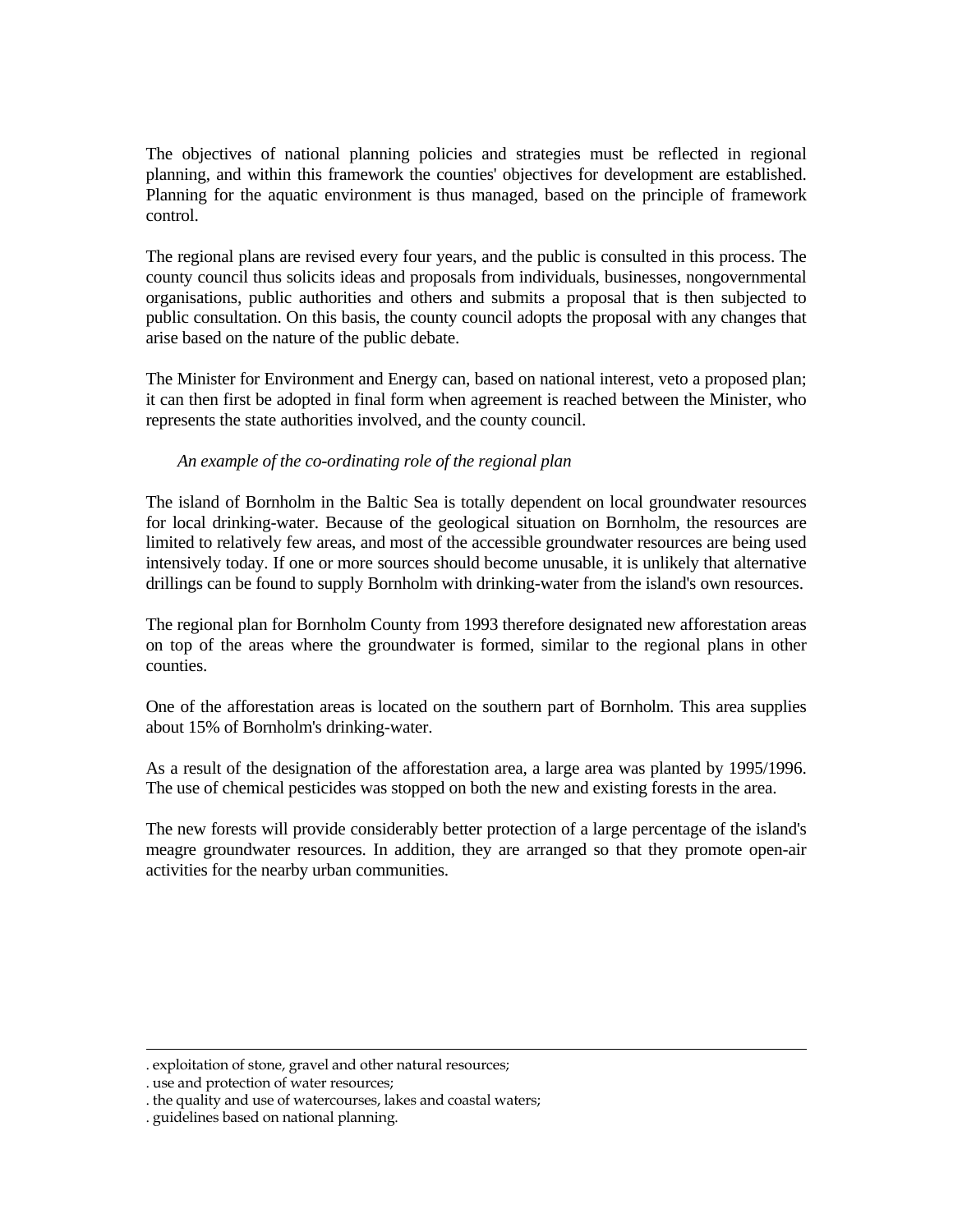# **THE PERSPECTIVE OF THE REGIONAL PLANS FOR THE NEXT TWELVE YEARS**

Regional plans determine the development in each county for a twelve year period.<sup>16</sup> The next revision of the regional plans, which will take place in 1997/1998, emphasises the protection of the aquatic environment based on the national strategies. The recommendations of the Minister of Environment and Energy to the counties before the revision process starts describe the objectives of national planning policy and the frameworks for the various planning areas.

It is thus the counties that will designate the areas of special interest for drinking-water protection. This will be based on comprehensive analysis of the state of contamination and sources of pollution and surveys of the need for drinking-water in the various sections of the county.

The areas designated as being of special interest for drinking-water protection will form the basis for the follow-up of the national strategies for the protection of Denmark's drinking-water supply, including cleaning up the pollution from the past and future land use. The designated areas will thus especially protect the future drinking-water supply based on groundwater.

Another recommendation is that the targets for water quality in lakes, watercourses and coastal waters be assessed and, where they have not been fulfilled, the county council should establish guidelines for initiatives to be started to fulfil the targets.

Combined with Denmark's general protection of existing wetlands and other natural areas, it is intended that there will continue to be guidelines that ensure the potential for future nature restoration projects on reclaimed land such as previous marshes, bogs and moors, shallow lakes and branches of fjords.

### **PERSPECTIVES IN THE PLANNING EFFORTS**

÷

Sustainable development in the aquatic environment primarily requires changing the future land use for many areas.

Afforestation should probably be promoted considerably in many areas, and the land around water systems and in groundwater catchment areas must be removed from agricultural use or be converted to methods of cultivation that protect the aquatic environment better. This means not only visual but also structural and functional changes in the landscape.

The landscape is already subject to a number of general but often diverging and undesirable development trends. Some regions risk depopulation; others are threatened by intensive

<sup>16.</sup> A regional plan comprises a regional planning report and regional planning guidelines as well as map annexes. The plan reports on various regional planning themes, and the development for the next twelve years is assessed. The guidelines established on these premises comprise the basis for the administration by the counties in relation to the Planning Act and the additional sectoral legislation counties are responsible for administering. The map annexes to the regional plan shows the purposes for specific areas that are designated in accordance with the guidelines.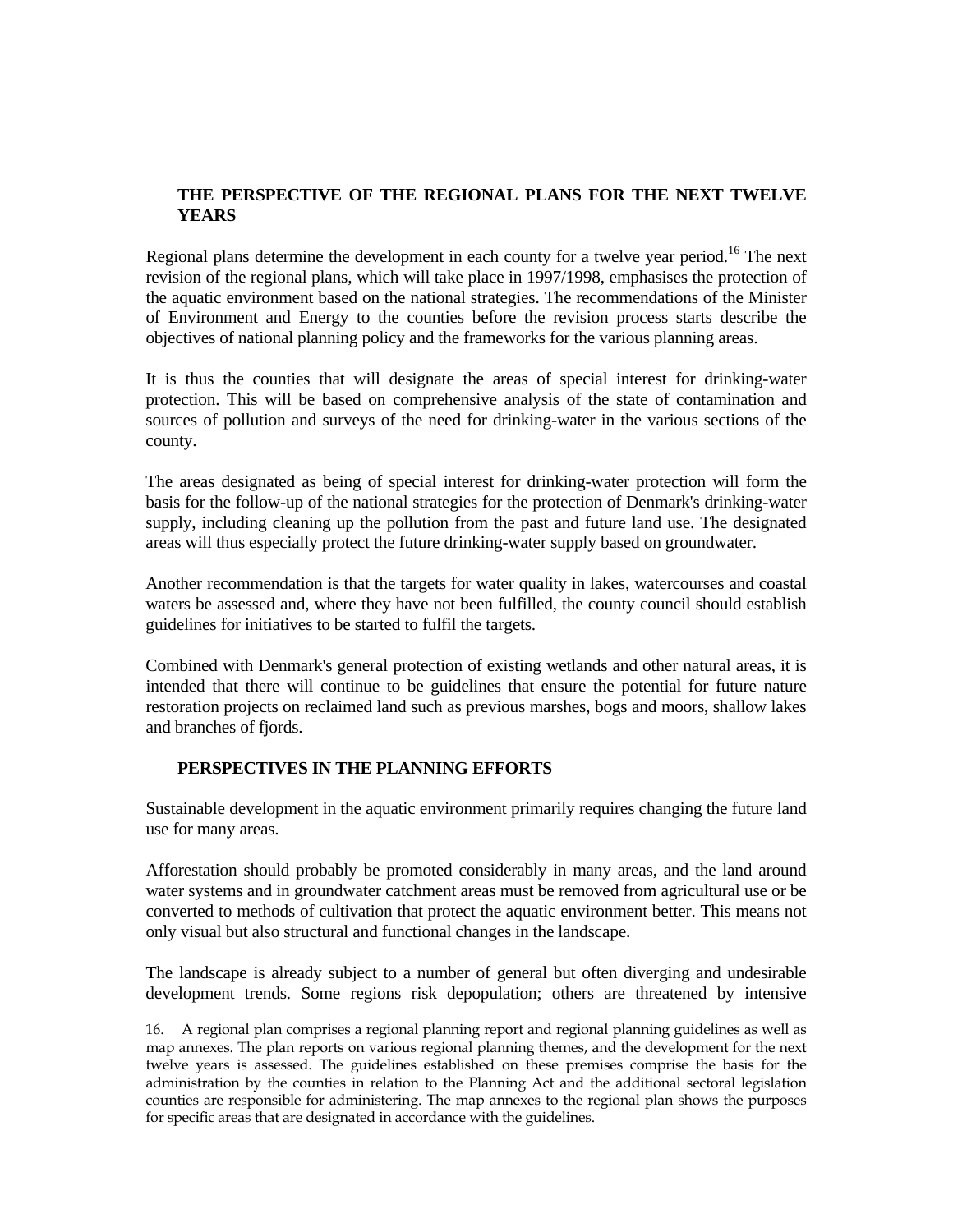agriculture and forestry and still others are threatened by urban development and increasing pressure from tourism and open-air activity.

Some of these development trends can be promoted and others discouraged by the efforts to improve the aquatic environment.

Comprehensive landscape planning that integrates the objectives for the aquatic environment based on the overall perspective for each region and taking into consideration the landscape conditions and natural base instead of purely administrative borders will better be able to promote development that is ecologically sustainable, socially acceptable and economically appropriate.

 *An example of interregional co-operation across the border between Germany and Denmark*

Based on the desire for a better basis for joint interregional environmental and nature projects across the border between Denmark and Germany, Sonderjylland County and the Ministry of Nature and Environment of Schleswig-Holstein have tried to create flexible models of cooperation for several years.

Numerous previous initiatives for interregional nature and environmental projects across the national border often failed because of the differing administrative structures in the two regions. This made it difficult to overview the distribution of tasks and responsibilities, and it was difficult to obtain support and financing at the same time.

The two regions therefore entered an agreement in 1996 on a structure with a joint comprehensive political forum that establishes the objectives and the framework for projects and a joint technical committee that presents proposals for the joint political decisions and coordinates the projects, the applications for financing and other tasks.

The transboundary projects in this co-operation include adapting drainage systems as a prerequisite for the stable development of the area near the North Sea, which is threatened by inland flooding. The development of common standards and objectives for watercourses and lakes and nature restoration are other potential projects in this co-operation.

The efforts of the regions to improve the aquatic environment are now based more on the prerequisites of the regions and the landscape rather than as previously on the administrative boundaries.

Sustainable development requires that society's overall consumption and the human impact on nature's cycles be limited to the environmental space. The environmental space comprises an objective for the optimal qualitative and quantitative use of resources.

The consideration of the environmental space in the aquatic environment, a perspective on what this means for environmental effects and resource consumption in each region and the results of the debate that can be initiated based on this will be an important contribution to comprehensive landscape planning that solves environmental problems without creating new ones.

Changes in land use in the countryside as the prerequisite for ecological sustainability in the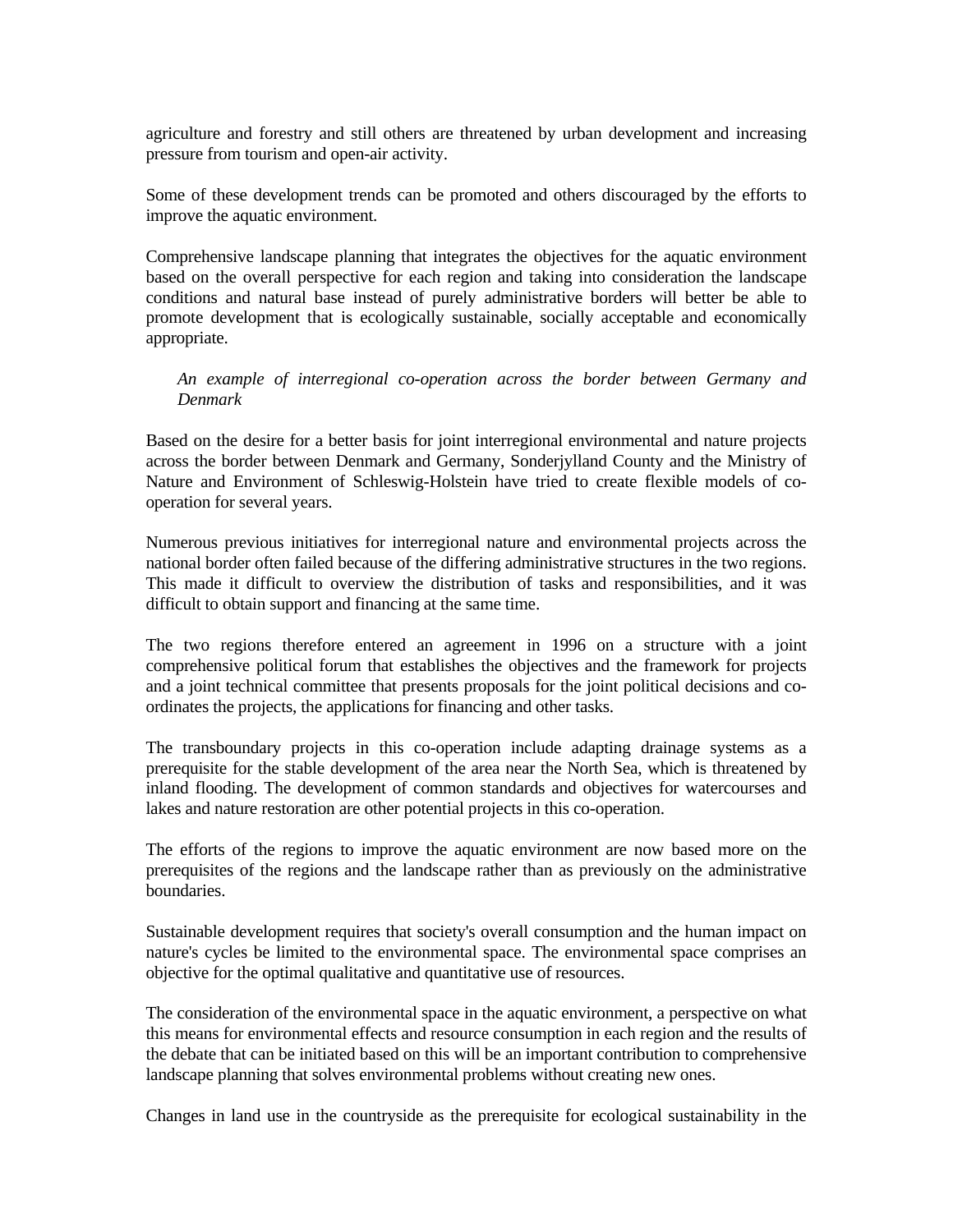aquatic environment are closely related to the agricultural policies of the European Union. This connection has become even more pressing in recent years with increasing budgets in the European Union, new member states and the reform of the common agricultural policy in 1992, in which agricultural subsidy schemes have been changed from being based on products to being based on land area.

The overall objectives of the Union's common agricultural policy are to increase agricultural production, to ensure appropriate income for farmers and to ensure stable supplies of food at reasonable prices.

The further reform of the Union's agricultural policies requires integrated considerations of the aquatic environment with the purpose of developing sustainable agriculture in a broad sense. Based on the necessity of a more comprehensive perspective on each landscape, the future planning considerations for the landscape must increasingly be based on transboundary administration and the implementation of environmental standards as a condition for receiving subsidies based on land area.

The possibility should also be opened for suspending, with compensation, the use of a market regulation scheme for production in an especially sensitive agricultural area in which agriculture has considerable negative effects on the environment and nature, such as the aquatic environment.

European Union and national policies have designated land areas with several different purposes in protecting nature and the environment. The consideration of the aquatic environment in the broad sense plays a role in these plans with the objective of setting priorities and preventing inappropriate actions that can adversely affect the environment.

If the aquatic environment is to develop sustainably, the relationships between these land use designations and the Union's policies in relation to agricultural land use need to be investigated with the aim of obtaining synergy effects and preventing new problems from arising.

The active participation and enthusiasm of the public is decisive for achieving a comprehensive perspective on each landscape and thereby sustainable development for the aquatic environment. The motivation of farmers and foresters plays an increasing role in promoting changes in land use with the aim of improving the aquatic environment.

Nevertheless, this motivation is very limited. One reason is the difficulty in understanding the various plans and regulations. They are considered to be unclear and unco-ordinated in relation to other objectives, and they are not adapted to local conditions and potential. This has meant that the efforts have not had the intended effects or have been subjected to a much longer time perspective than was intended.

It is therefore necessary to investigate and remove the barriers between the objectives of the plans, the instruments to implement them and the decision-making basis of individuals. In this context, the promotion of local Agenda 21 activities is one way to improve the dialogue with the local public and thereby to initiate action that can be accepted based on local conditions and that has not been carried out with the previous methods of implementing plans and objectives.

A decisive factor is data on the public attitudes towards and understanding of the type of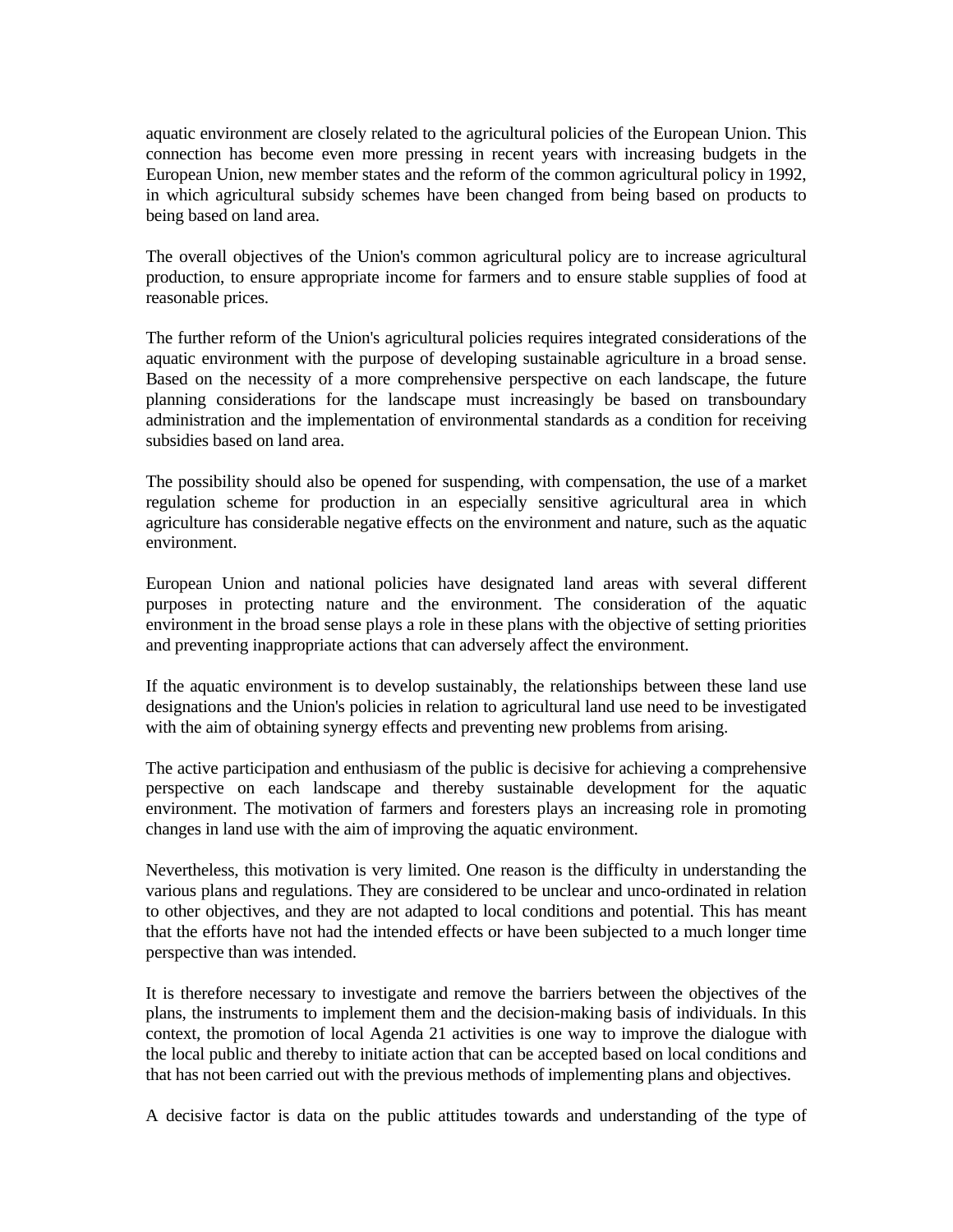environmental problems and their potential solutions, on how various population groups could potentially change their habits and lifestyles and on which instruments and incentives are most appropriate in various situations.

A more comprehensive perspective on each landscape in its natural context and boundaries, active public participation and sustainable development within the environmental space will be key features of Denmark's planning policies on the environment.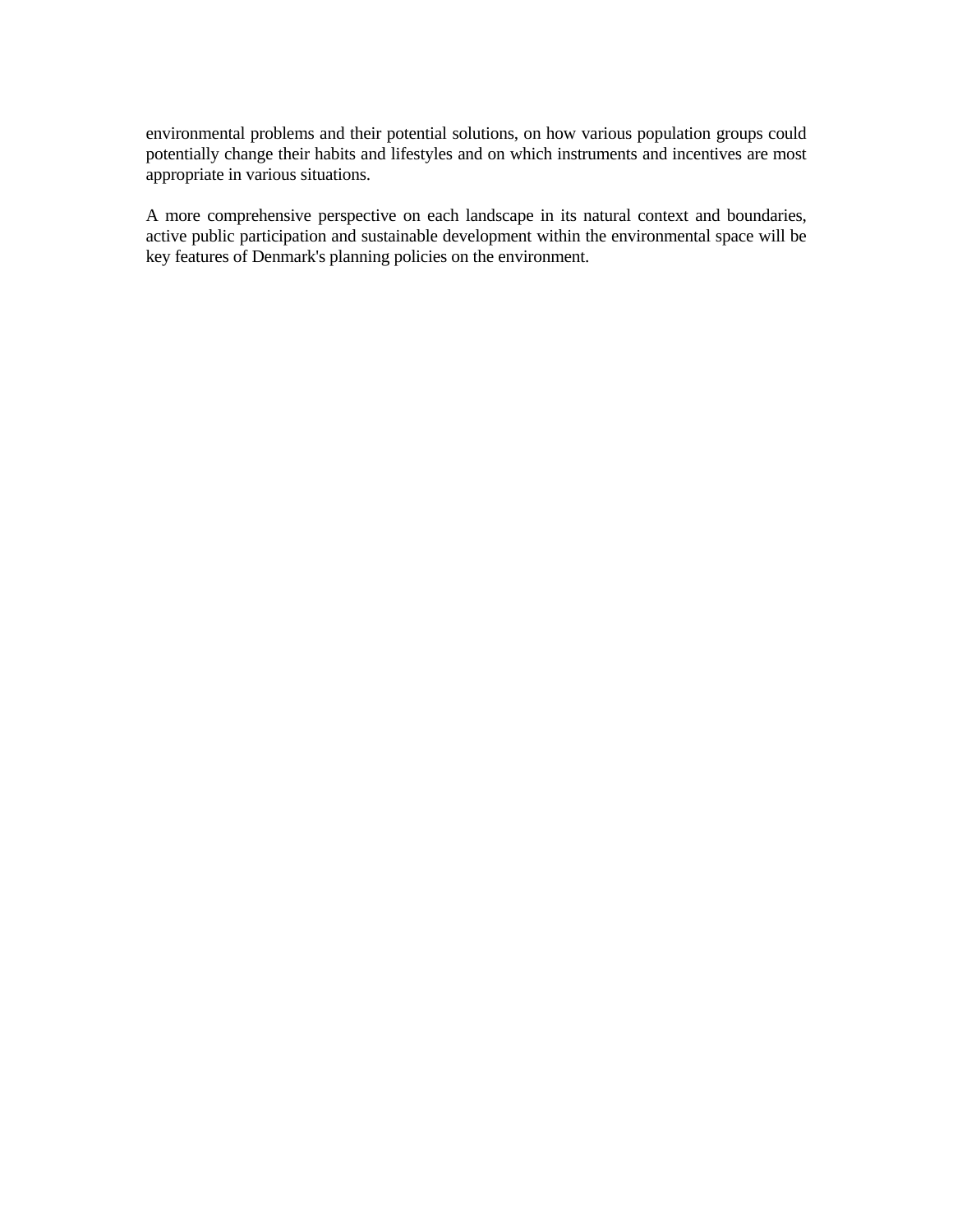#### **SITUATION IN SPAIN**

### **INTRODUCTION**

Spain's water problems began a long time ago. Since the first law on water was passed in 1879, numerous laws have been enacted at various levels throughout the twentieth century. However, it was only in the second half of the century that water quality became important; until then, it had been assumed that rivers were sufficiently able to purify themselves.

The balance was disturbed and water quality deteriorated as soon as the large urban centres emerged, and also as a result of economic development in the 1960s, migration, industrial expansion and the intensive use of fertilisers and plant protection products in agriculture.

The key year was 1985, when the current Water Act was approved and Spain joined the European Communities – which meant that the European water quality directives became a part of its domestic law.

Powers and responsibility for the protection of water quality were divided between the local, autonomous (regional) and central state authorities.

Local authorities are responsible for constructing and maintaining waste water collection and purifying plants, and operating them in conformity with the standards and objectives laid down for the discharge of waste water into these facilities. They are also responsible for framing local regulations on discharge into sewers and ensuring that they are respected.

The autonomous regional authorities are responsible for helping local authorities to implement purification schemes, and for drawing up and implementing master plans for treatment and purification. They legislate on certain aspects of water quality and fix charges for the setting-up and operation of plants.

The central state authorities control and monitor water quality, set quality objectives, authorise discharge into continental waters and fix the level of charges. They ensure that Community Directives are respected, co-ordinate operations and co-operate with the other authorities concerned.

#### *Current situation*

Agricultural irrigation accounts for 80% of total water consumption; water supply to urban centres and industry accounts for 14.5% and 6.5% respectively.

Urban consumption is 310 litres per inhabitant per year, which is modest compared with the figure for other European countries.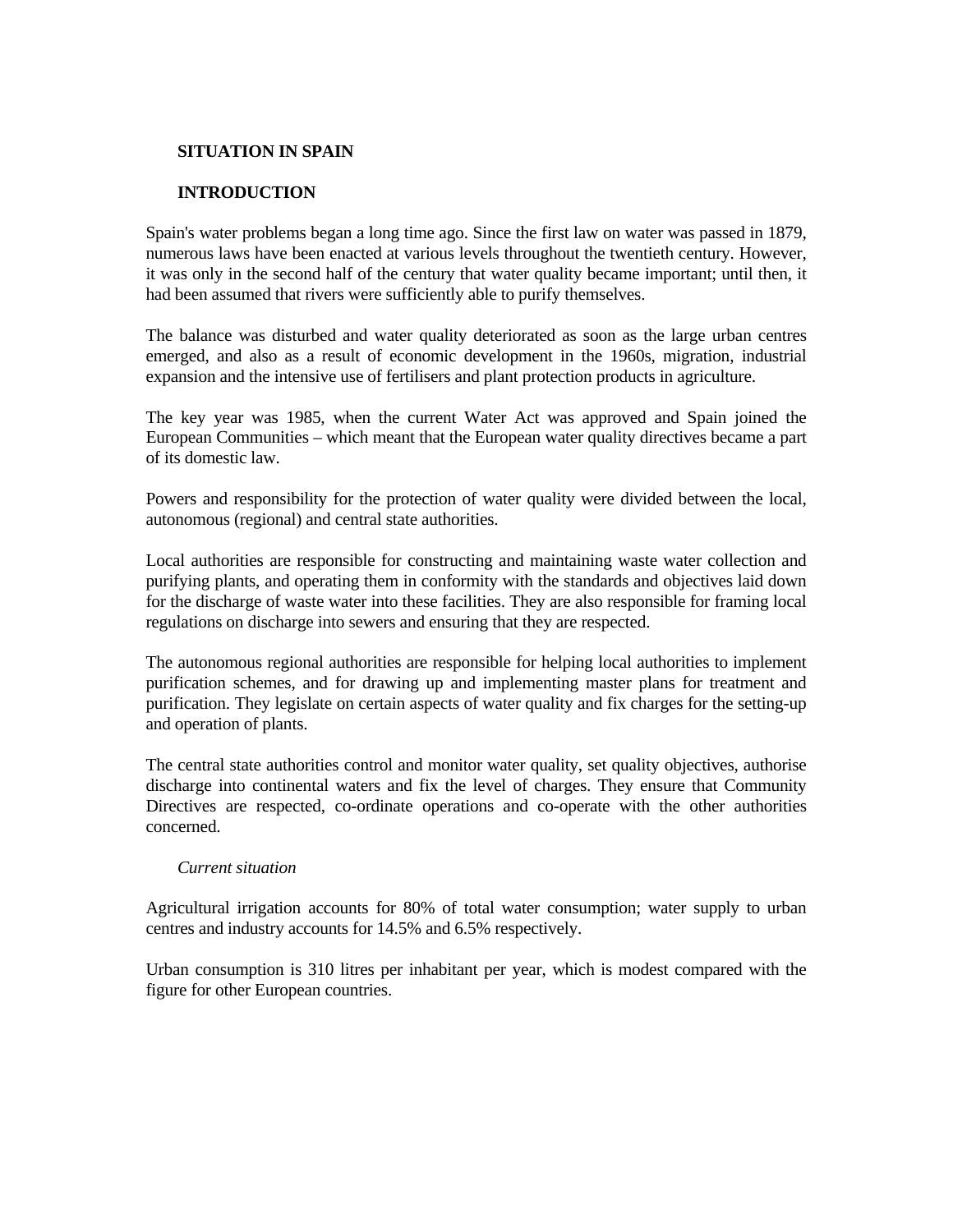Water itself is very unevenly distributed. The southern and central Mediterranean basins, which account for 41% of the peninsula's area and 37% of its population, receive only 19% of the total water available on national territory. This low level of supply explains why water use rates top 60% in large parts of the country, entailing a serious risk of over-use of resources and posing a threat to water quality.

Water supply, treatment and purification are not always well managed. There are many different approaches: direct management, indirect management (joint companies, concessions, sub-contracting, interested management). Many plants are in poor condition.

Over 3 000 waste water purification plants are already in service, and more than 200 are under construction, covering approximately 60% of requirements.

The plants' treatment systems are frequently inadequate and too small.

In terms of equivalent population (including de facto population and pollution of industrial origin) the situation is less favourable, since only 40.75% of total waste water is treated (53.7%, if treatment plants under construction are taken into account).

There are major differences between different parts of the country.

 *Strategies implemented*

## **QUALITY STRATEGIES**

To protect public water resources and prevent deterioration, the Water Act sets out to:

- obtain and maintain a proper level of water quality;
- prevent toxic or dangerous matter, which might pollute groundwater, from accumulating in the subsoil;
- avoid any action which might cause water quality to deteriorate.

The Act stipulates that waste water discharge must be authorised. It sets quantitative and qualitative limits and fixes charges in accordance with the "polluter pays" principle. It also stipulates that the hydrological planning of basins must take water quality parameters into account and provide for treatment of discharged waste water.

The complexity of the corrective measures necessitated by the many different kinds of discharge has prevented a strategy geared to quality aims from working; a strategy of prevention and control has therefore had to be adopted instead.

This new approach is based on Directive 91/271/EEC concerning urban waste water treatment, which was incorporated into Spanish law by Legislative Decree 11/95 and the Regulation of 15 March 1996, laying down standards for urban waste water treatment.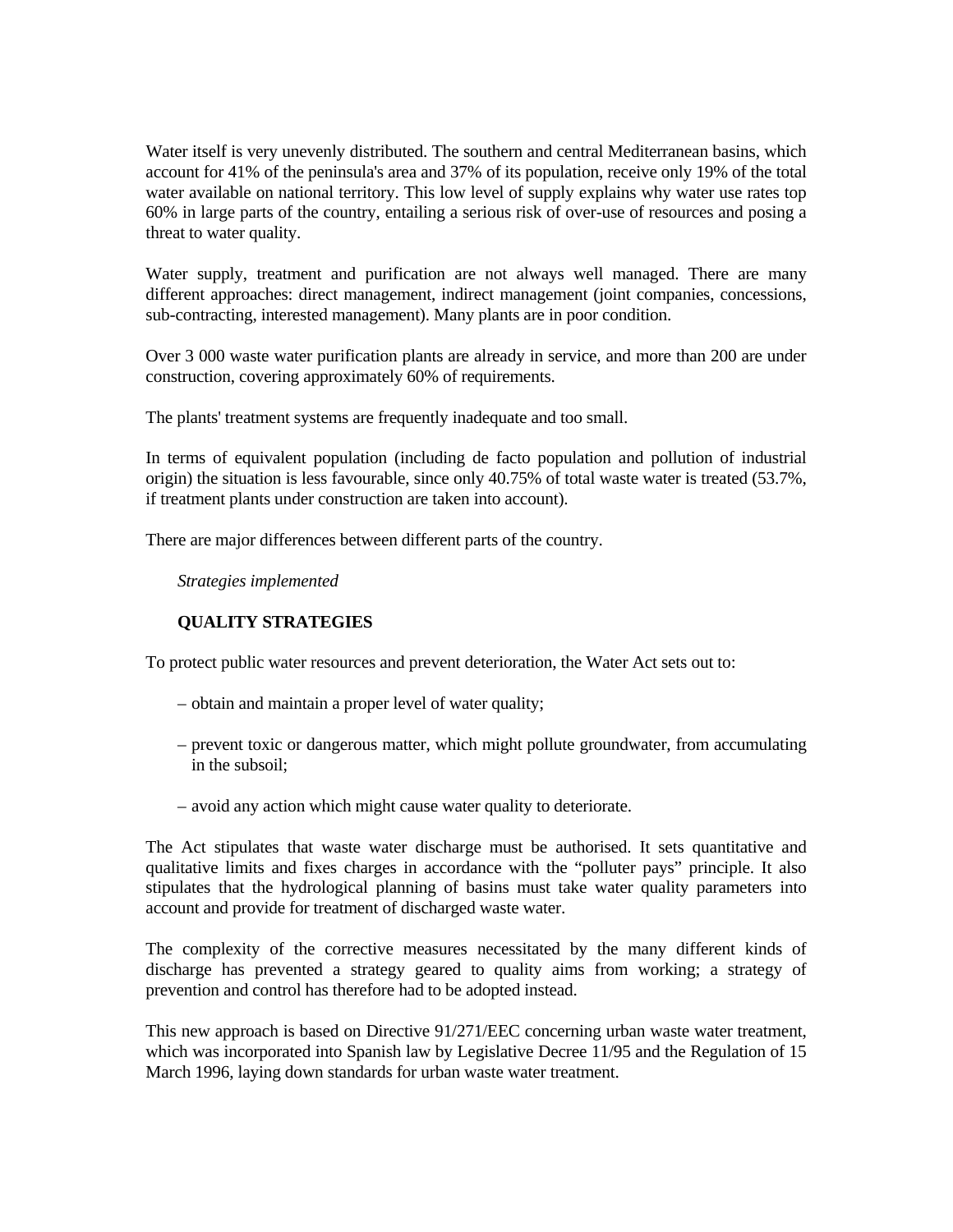The following strategies are currently used to achieve the general objective of protecting water quality:

- progressive reduction of the pollution load;
- monitoring of water quality;
- purification of waste water;
- treatment of sludge;
- planning of public water resources;
- protection of the environment and public water resources;
- more efficient use of water resources.

## *Progressive reduction of the pollution load*

This can be achieved by reducing pollution at source and, in some cases, reducing water consumption.

Charges encourage users to save water, and also to take steps to treat it. Subsidies can be made available for changes in production methods which reduce pollution at source.

Emission standards and quality objectives are the last element in the pollution reduction strategy. The EU's emission standards (see Table 1 below) have been adopted for this purpose.

### **Table 1**

| <b>PARAMETER</b>                    | <b>CONCENTRATIO</b><br>N | <b>MINIMUM</b><br><b>PERCENTAGE</b><br><b>REDUCTION</b> | <b>REFERENCE</b><br><b>MEASUREMENT</b><br><b>METHOD</b>                                               |
|-------------------------------------|--------------------------|---------------------------------------------------------|-------------------------------------------------------------------------------------------------------|
| Biochemical oxygen<br>demand (BOD5) | 25 mg/l $0_2$            | 70-90                                                   | Determination of<br>oxygen in solution<br>before and after 5<br>days' incubation at<br>$20^{\circ}$ C |
| Chemical oxygen<br>demand (COD5)    | 125 mg/l $0_2$           | 75                                                      | Using potassium<br>dichromate                                                                         |
| Total solids in<br>suspension       | $35 \text{ mg}/l^*$      | $90*$                                                   | Filtration using 0.45<br>micron membrane.<br>Drying at $105^{\circ}$ C                                |

### *Requirements for urban waste water discharged from purifying stations*

\* Optional.

The above conditions are necessary to permit secondary treatment by biological sedimentation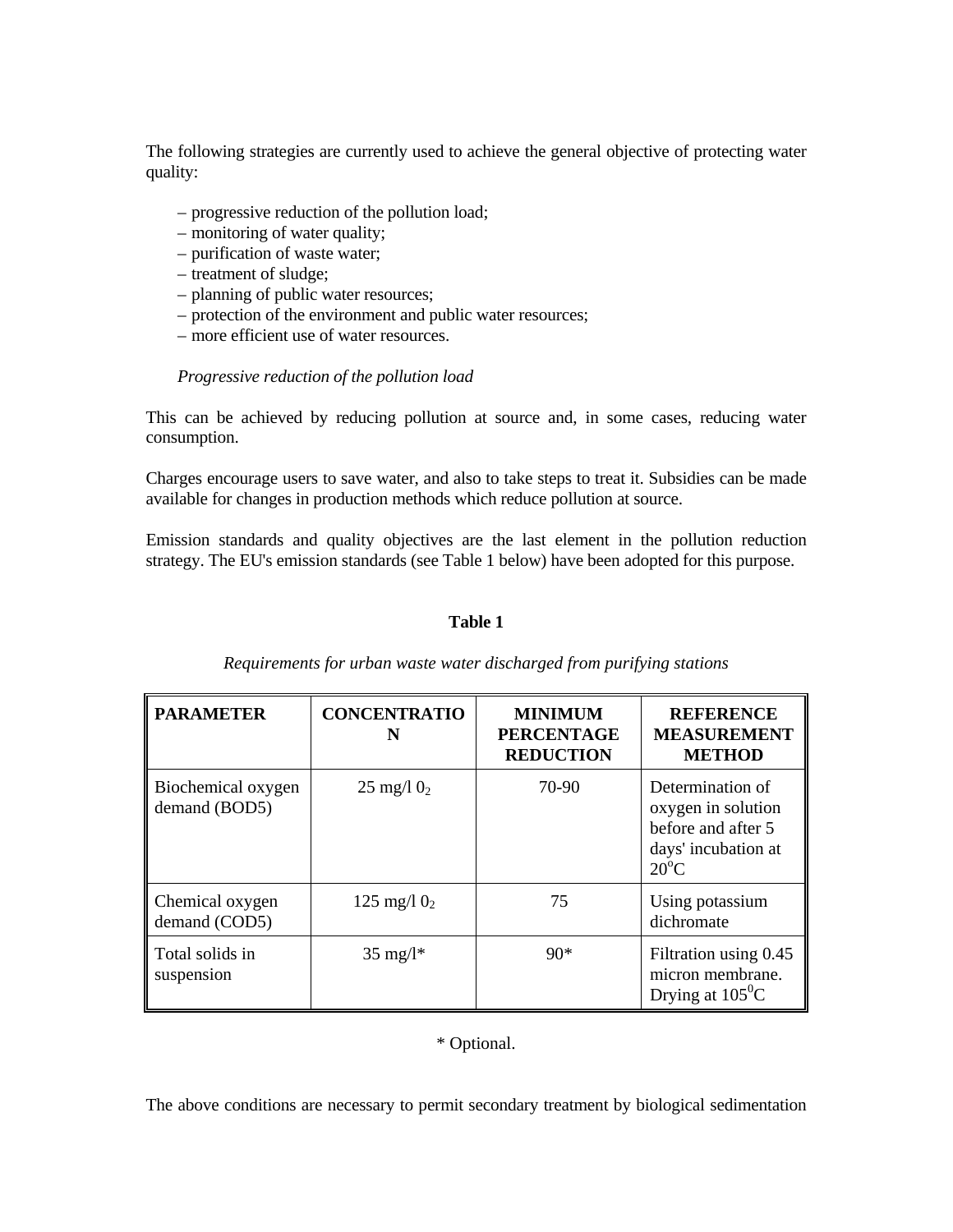or some other process, either to reduce concentration or to attain the percentages given in Table 1.

Urban centres must provide similar secondary treatment for waste water, in accordance with the following schedule:

- before 1 January 2001, centres with over 15 000 inhabitants (or equivalent population);
- before 1 January 2006, centres with 10 000-15 000 inhabitants (or equivalent population);
- before 1 January 2006, centres with 2 000-10 000 inhabitants which discharge waste water into continental water or estuaries.

However, centres with more than 10 000 inhabitants which discharge waste water into "sensitive areas" must have suitable plants by 1 January 1999 and subject this water to stricter treatment in accordance with Tables 1 and 2.

The following aquatic environments are considered sensitive:

- lakes, lagoons, reservoirs, estuaries and seawater areas which are already eutrophic or likely to become so in the near future if preventive action is not taken;
- continental surface water used to produce drinking water which is in danger of exceeding the current legal level for nitrate concentration;
- bodies of water which need secondary treatment to meet the quality standards laid down by current legislation on receiving waters.

There are very large sensitive areas in Spain, which has over 1 000 dams. It is estimated that 31% of dam water is eutrophic, i.e. contains a large quantity of algae and plant species, caused by the presence of nitrogen or phosphorus, which affects the biodiversity of organisms present in the water and the quality of the water itself.

Mention should also be made of conservation areas and areas of high ecological value, where water quality must be protected (e.g. Tablas de Daimiel, Parque Nacional de Doñana, Albufera de Valencia, etc.).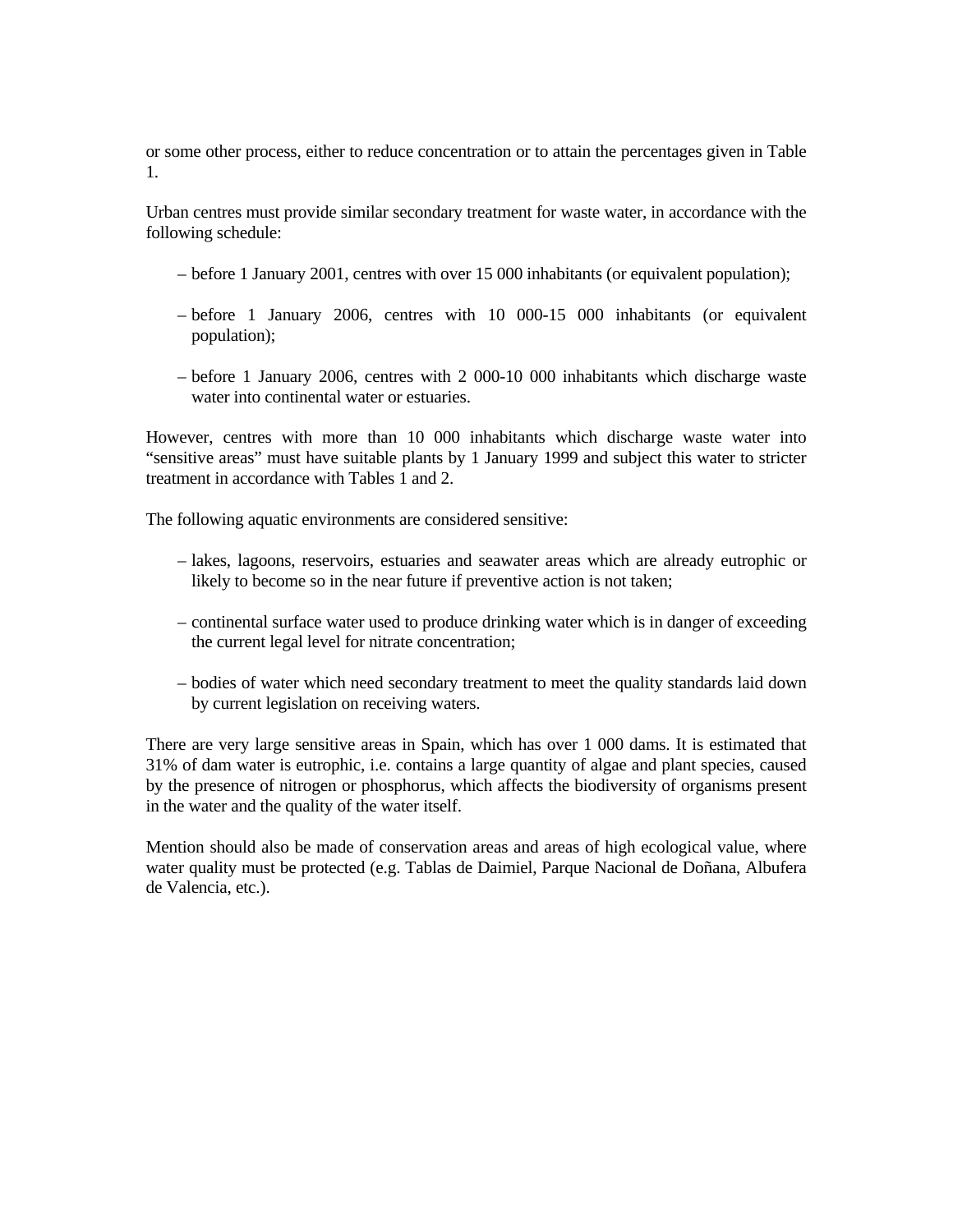# **Table 2**

| <b>PARAMETER</b> | <b>CONCENTRATIO</b><br>N                                                                      | <b>MINIMUM</b><br><b>PERCENTAGE</b><br><b>REDUCTION</b> | <b>REFERENCE</b><br><b>METHOD</b>    |
|------------------|-----------------------------------------------------------------------------------------------|---------------------------------------------------------|--------------------------------------|
| Total phosphorus | $2 \text{ mg}/1 \text{ P}$ (10 000-<br>100 000 pE). 1 mg/l<br>P (over $100\,000\,\text{pE}$ ) | 80                                                      | Molecular absorption<br>spectrometry |
| Total nitrogen   | 15 mg/l N (10 000-<br>100 000 pE). 10 mg/l<br>N (over 100 000 pE)                             | 70-80                                                   | Molecular absorption<br>spectrometry |

*Requirements for waste water discharged from purifying stations in sensitive areas* 

One or both parameters are applied, depending on the local situation. Concentration values or percentage reductions are applied.

In less sensitive areas, waste water may undergo treatment less rigorous than secondary treatment, if global studies show that discharge will not harm the environment and if the water undergoes primary treatment (BOD down at least 20% before discharge and solids in suspension 50%). This may apply in maritime areas, open bays, estuaries and seawater areas which have good water interchange and are not eutrophic or oxygen-starved as a result of urban waste water discharge. To preserve bathing water quality in coastal resorts, however, waste water sometimes has to be piped to the seabed.

In mountain areas above 1 500 metres, low temperatures may also make effective biological treatment difficult. Discharge is, however, permitted at limited concentrations determined by the equivalent population.

### *Water quality monitoring*

Spain set up a water quality monitoring network (Red Coca) in 1962. It now has over 450 sampling points, and forty-four parameters classified in three groups are analysed regularly.

The network must make it possible to detect discharges and measure pollution load changes in any given section of a river. The Saica project was accordingly launched to:

- define a standard information system;
- define an integrated quality network (Red ICA) for each basin;
- obtain a systematic and specific water quality diagnosis for various uses and river sections;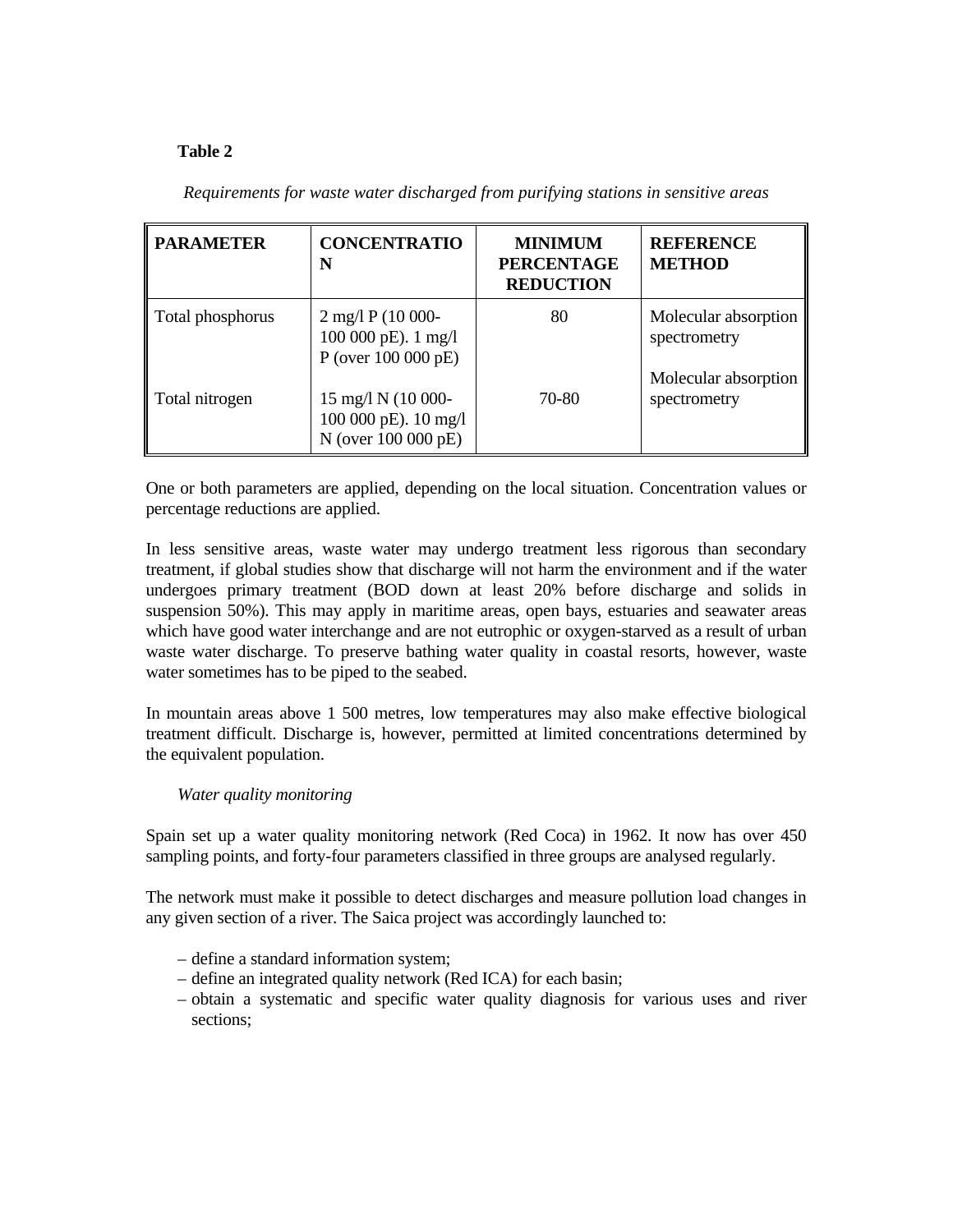- detect and instantly signal deviations from the surface water quality norms for automatic treatment plants;
- work out general criteria for the siting of automatic plants and quality parameter indicators;
- work out criteria for the siting of sampling stations.

The project comprises two phases:

1° Preliminary studies (1993-1994).

2° Setting-up of the network (1993-1997).

Supervision and evaluation of the results of urban waste water monitoring are governed by regulations which stipulate the minimum number of samples which must be taken, the maximum number of samples which may fall short of the norms in an annual series, and the maximum acceptable parameter discrepancies.

#### *Purification of discharged waste water*

The National Purification and Treatment Plan is the state instrument which is used to coordinate the work of the public authorities with responsibilities in this field and which makes it possible for Directive 91/271 to be implemented within the set time limits. Similarly, the Autonomous Communities have drawn up regional master plans for water purification. It is estimated that some 2 billion pesetas will be spent between 1995 and 2005.

#### *Treatment of sludge*

This principally concerns the re-use of sludge in agriculture. Some 45% of sludge is re-used in this way, while 30% has to be dumped, and 5% incinerated. Efforts are being made to increase the amount used in agriculture, but there are also plans to increase the amount incinerated, since only limited quantities can be dumped; moreover, to reduce damage to the environment, the discharge of sludge into the sea will be forbidden from 1999.

#### *Planning of public water resources and protection of the environment*

The first essential is to define public water resources clearly and regulate their use. The Linde and Pichra riverside and riverbank restoration programmes must be implemented for this purpose, and concessions for the use of public resources reviewed.

#### *More efficient use of water resources*

Incentives for the re-use of urban waste water encourage the finding of new solutions to water supply problems at local level, particularly in coastal areas where water storage and transport costs are very high.

Purified waste water is chiefly used for agricultural irrigation and the irrigation of parks and golf courses. It is used very little in industry at present, and in towns solely for street cleaning.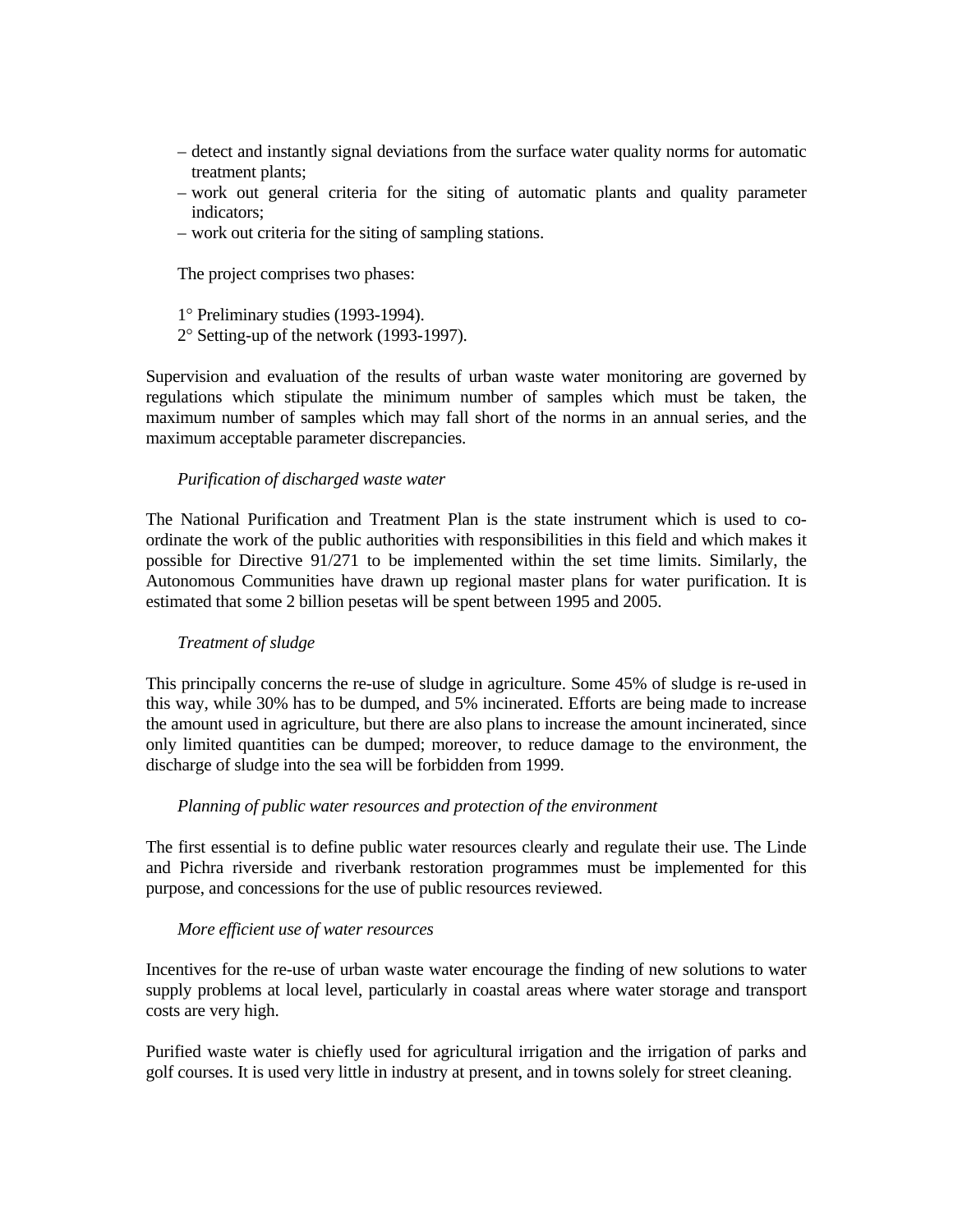The areas which make the greatest use of purified water are the Balearic Islands, the Canaries, the Murcia region and some parts of eastern Spain.

## **STRATEGIES TO GUARANTEE SUSTAINABLE DRINKING WATER SUPPLIES**

The main strategies used include:

- more water collection and storage facilities to guarantee supplies and overcome the problems caused by seasonal and annual rainfall variations and drought, which occurs regularly and can be more or less severe.
- basin management plans, covering present and future uses and requirements, with priority and compatibility criteria for the various uses. At times of drought, agricultural use is restricted in order to ensure adequate public supplies.

The Canary Islands rely very heavily on desalination plants for urban supply. This new system is also used or planned in a number of Mediterranean coastal towns, where prolonged drought can cause serious water supply problems.

## *Strategies needed for the future*

Effective water quality conservation strategies are one aspect of sustainable water resource management. Co-ordinated management of supply and demand at sectoral and territorial level is another.

Supply should be managed with the help of a strategy which covers all stages (catchment, storage, distribution, treatment and purification), and efficiency and effectiveness criteria should be used to ensure that objectives concerning supply, as well as economic and social viability, are met.

The most important aim here is to make supplies surer by increasing available resources while limiting the impact on the environment.

Demand should be managed by applying a tariff strategy to all sectors of industry, since water resources are limited and can be increased only at considerable cost.

The right kind of tariff policy makes it possible to exclude certain users. Charges must cover long-term subsidiary costs and ensure the financial stability of suppliers. This will permit the effective use of water resources in both sectoral and regional terms, since a surplus in one area can be used to cover a shortfall in others.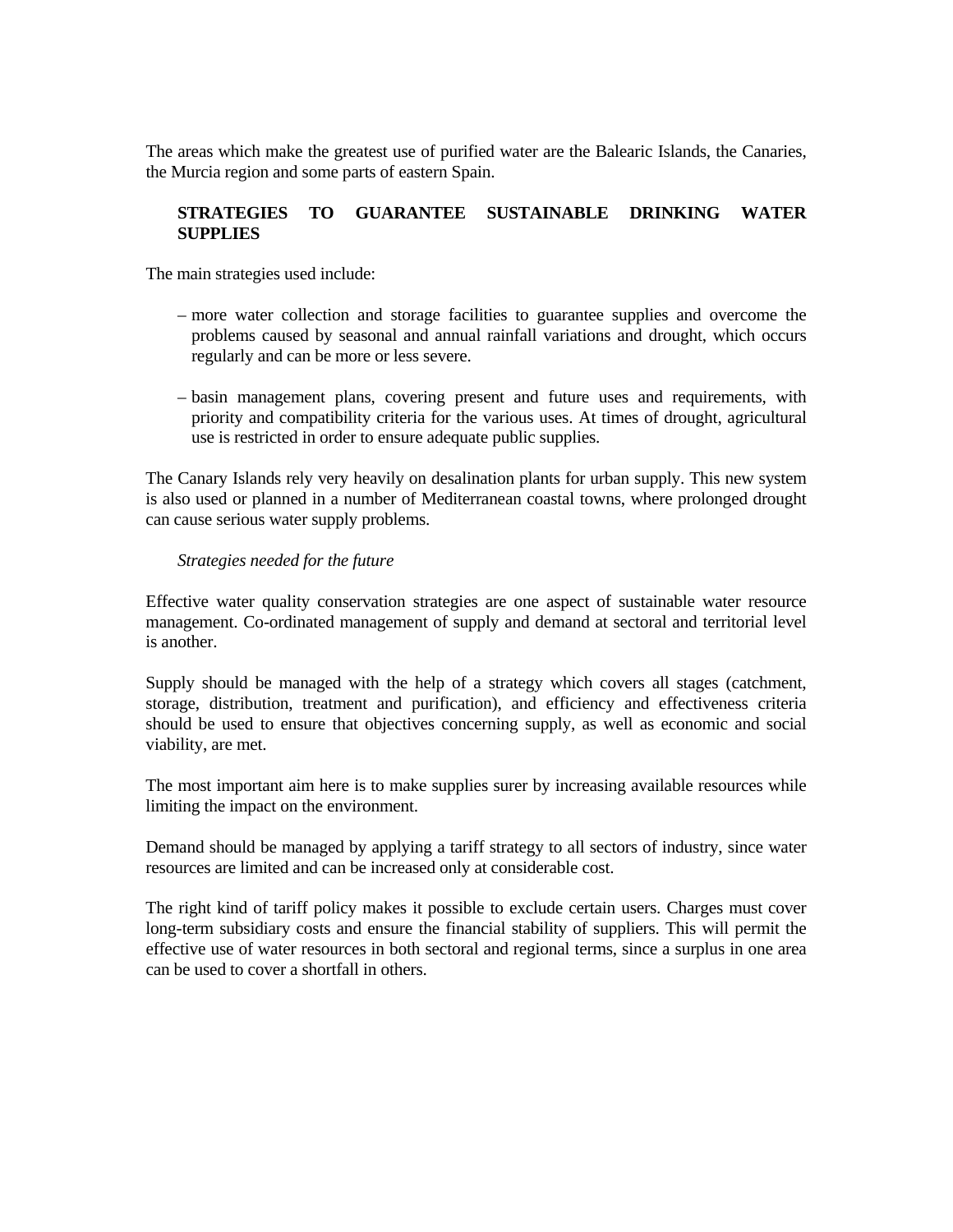**4. European strategies of regional/spatial planning concerning sustainable protection of freshwater resources** 

## *4.1. Policies for the development and integrated management of large international water basins: the Danube basin*

#### *4.1.1. The Danube basin: description*

The Danube river basin is the heartland of South Central and South Eastern Europe. The river flows for a distance of 2 857 km and drains an area of 817 000 km<sup>2</sup> including all of Hungary and Romania, most of Austria and Yugoslavia, nearly half of the Czech and Slovak Republics, a third of Bulgaria, significant areas of Germany, small areas of several former Soviet republics including Ukraine and Moldova. There are small areas of the catchment in Albania, Italy, Poland and Switzerland. The river receives twenty main tributaries. Down to the confluence with the Drava river the mean runoff rate is about  $5700 \text{ m}^3/\text{s}$ .

The annual precipitation in the high alpine regions averages about 2 000 mm/y. In the plains of the lower Danube, precipitation is only 500-600 mm/y, falling to less than 400 mm/y in the Danube delta.

The diverse habitats of the wetlands along the river support a wide variety of species. The Danube delta in Romania and in Ukraine consists of rivers, lakes, reed swamps, meadows, sand dunes and forests. It is a rich economic resource of fish, timber and reed and is home to about 80 000 people, in an area of some 6 000 km². Up to seventy-five different species of fish can be found in the Delta and several globally threatened bird species.

Land use is highly diversified in the basin, including a wide range of agricultural practices, forestry, mining, natural areas, settlements and industries.

Ground waters are available practically in each of the Danubian countries. Shallow (phreatic) ground water, deep ground water in confined aquifers, karstic water in calciferous rocks and bank-filtered water in the alluvial terraces alongside the Danube and its tributaries all can be found in the Danube basin. Significance of ground water resources depends on the natural water household of the particular countries. For example in Bavaria, which covers the major part of the German Danube basin, ground water resources are as abundant as cca. the half of surface water resources, while in Hungary they are only cca. 5%. However ground water resources are exceptionally valuable component of freshwater resources, as in many cases they can be utilised without any significant treatment technology in drinking water supply and they are more protected against surface pollution sources.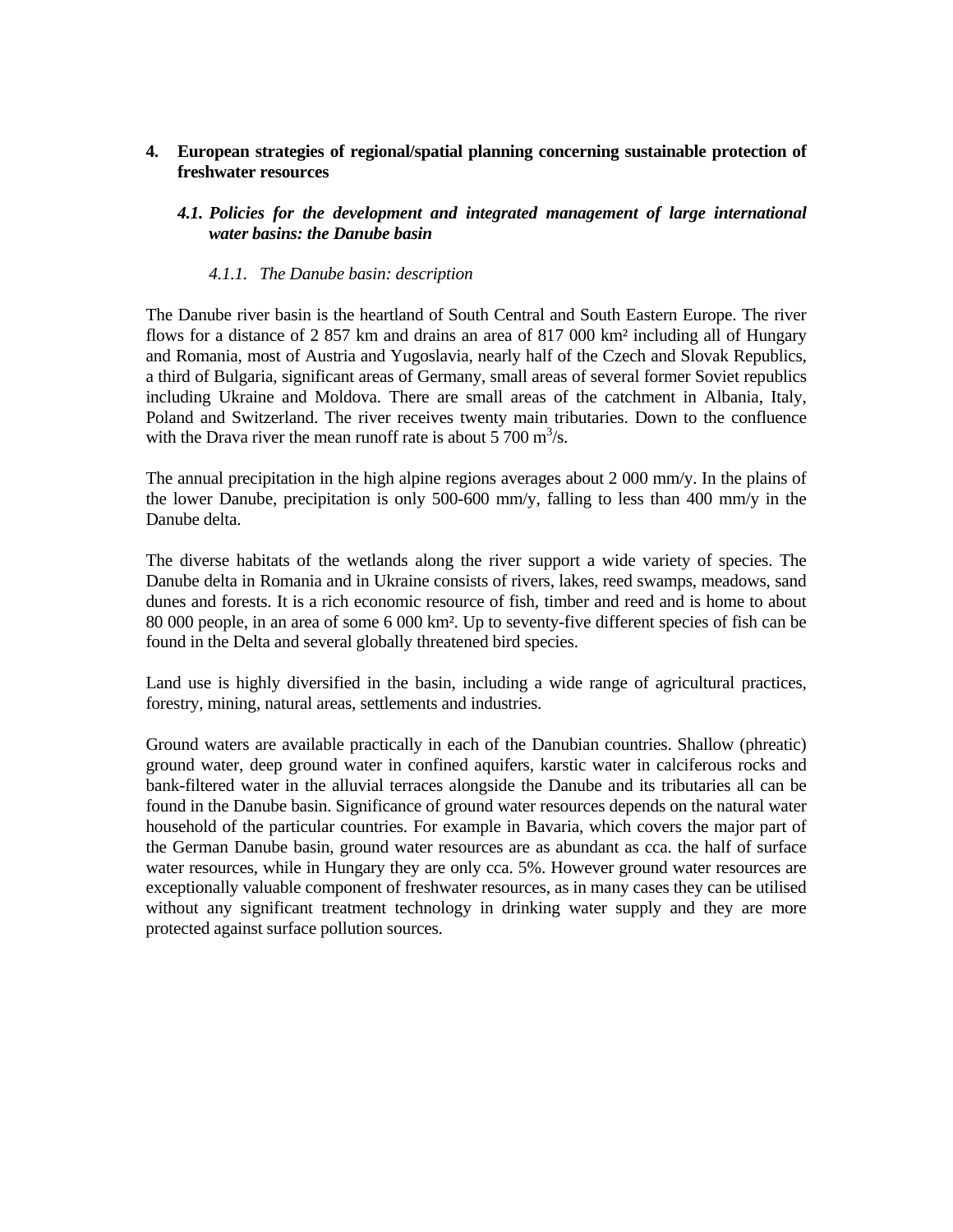#### *4.1.2. Water uses*

The basin supports the supply of drinking water, agriculture, industry, fishing, tourism and recreation, power generation, navigation and the disposal of waste waters.

There are some 500 major dams in the whole Danube basin; forty-six on the Danube river alone. As well as the major dams there are hundreds of locally significant small reservoirs used for drinking water supply, irrigation and industrial purposes.

Whilst the Danube flow is in general large enough to satisfy current needs, some tributaries, especially in the lower riparian states, experience seasonal water shortages. The situation contrasts with the countries more upstream, where water is relatively abundant year-round. In all Slovakian sub-basins the main water user is industry (up to 71% of total surface water withdrawals). In the summer months especially this may damage the local water budget balance. A similar situation is reported from the Czech Republic, where industry, particularly power generation, is the biggest consumer of surface water and accounts for 47% of total consumption. In particular Bulgaria, Ukraine, Moldova and Romania extended irrigation systems were developed and up to 85% of the total water consumption was used for irrigation.

The dream of constructing a navigable waterway connecting the rivers Maine and the Danube, and thus the North Sea and the Black Sea dates back to ancient times. Navigation remained one of the most important form of the use of the River and its main tributaries in later times as well. The Danube-Rhine-Maine Canal was realised in 1992. With the purpose of navigation several hundreds of kms of the Danube and the tributaries has been regulated and/or dredged.

As to drinking water uses, e.g. in Austria ground water supplies 98% of all drinking water and about half of this comes from springs and karstic wells. In Slovenia 87% of drinking water is abstracted from ground waters. In Hungary most of drinking water (90%) comes from subsurface resources. In Slovakia, Croatia, Romania and Bulgaria a number of large towns and smaller municipalities are gaining their drinking water from the various types of ground water where hydrogeological conditions make it possible. Major cities (e.g. Linz, Bratislava, Zagreb, Craiova, Galati) and a number of smaller ones along the Danube and the tributaries use bankfiltered water. The Budapest region is Europe's largest bank-filtered water abstraction scheme with the capacity of more than 1 million  $m^3$ /day. The bank-filtered water resources only along the Hungarian Danube stretch are over 5.5 million  $m^3$ /day.

The special importance of ground water resources does not diminish the significance of drinking water supplies directly from the Danube and its tributaries or from storage reservoirs, being this kind of abstraction more exposed to sudden pollution events.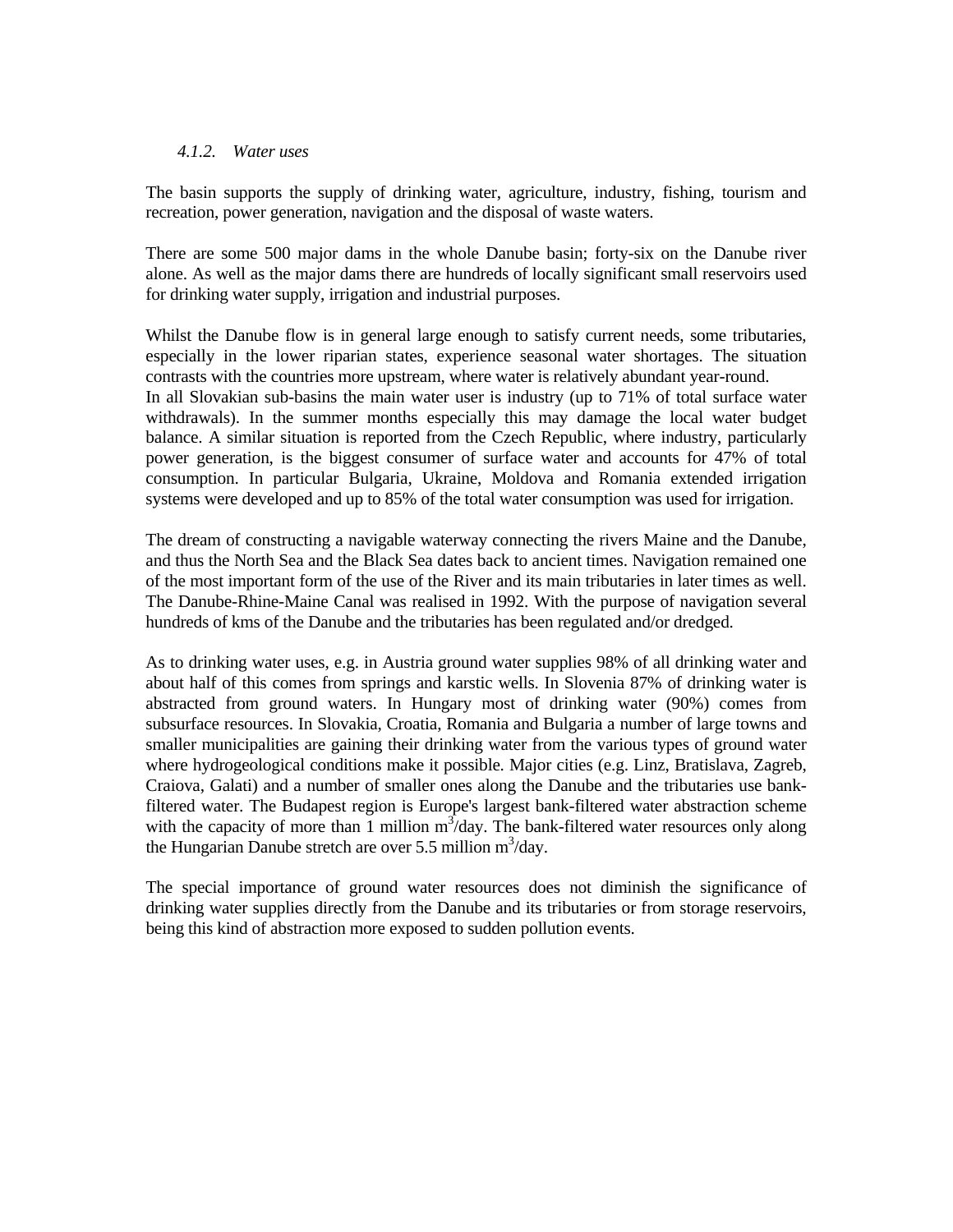### *4.1.3. Human activities and impacts*

The intensive agricultural, industrial and urban uses have created problems of water quality and quantity, and reduced biodiversity in the basin.

The most important problems (not in the order of importance) affecting the health of the Danube river ecosystems and the water users in the basin are the high nutrients loads (nitrogen and phosphorus), changes in river flow patterns and sediment transport regimes, contamination with hazardous substances including oils, competition for available water, microbiological contamination, and contamination with oxygen depleting substances.

The concentration of pollutants in the main stem of the Danube is in general similar to the improved levels currently found in the Rhine, principally because the flow of the Danube is about three times greater than that of the Rhine. There are important exceptions to this which include oil, the concentration of which is much higher in the Danube than in the Rhine, and some heavy metals which create significant public health and ecological concerns. The situation on tributaries is much more severe because in many cases the concentration of pollutants greatly exceeds acceptable standards. This reduces the availability of water and results in very high treatment costs of municipal and industrial water supplies, causes significant ecological damage and presents a risk for public health. Nevertheless the relatively low concentrations in the Danube river bed do not diminish the serious impacts on the Danube delta and on the Black Sea as the overall high amount of polluting substances are accumulated there despite the low relative concentrations.

In the last twenty years the total nitrogen and phosphorus loads from the Danube basin increased by 250% and 380% fold respectively. The agriculture sector contributes an average of 50% of the total load of nitrogen and phosphorus to the Danube. Over-application or improper application of fertilizers in the past has caused excess nitrogen and phosphorus to be transported into nearby waterways and ground water. Fertilizers are also often stored in bulk in the open, resulting in considerable loss. Municipal sewage, storm water run-off and seepage from unsewered areas are also major contributors. Industry, atmospheric deposition, etc. cause about 30-40% of the problem of nitrogen and phosphorus in the Danube.

The load of hydrocarbons is considered as moderate; the actual load of heavy metals and micropollutants such as pesticides are unknown. Hazardous substances of particular concern are pesticides, ammonia, other organic micropollutants. Figures of fecal coliform as measured by the International Danube Expedition in 1988 are showing values from zero (Vidin) to 300 (Visegrád); the most frequent values are about forty fecal coliform/ml.

Dams and reservoirs in the Danube and its tributaries are retaining the sediment, while river bank erosion is caused in the downstream stretches; a further impact is an essential change in the hydrological regime. The regular recurrence of inundation caused serious damage to the population in a considerable part of the Danube basin through several centuries. Flood levees were constructed at the length of several thousands of kms alongside the rivers. The earlier extended floodplains have been separated from the rivers by the flood levees and were brought under agricultural cultivation. For example in Hungary extended areas protected against inundation cover one third of the country's present territory.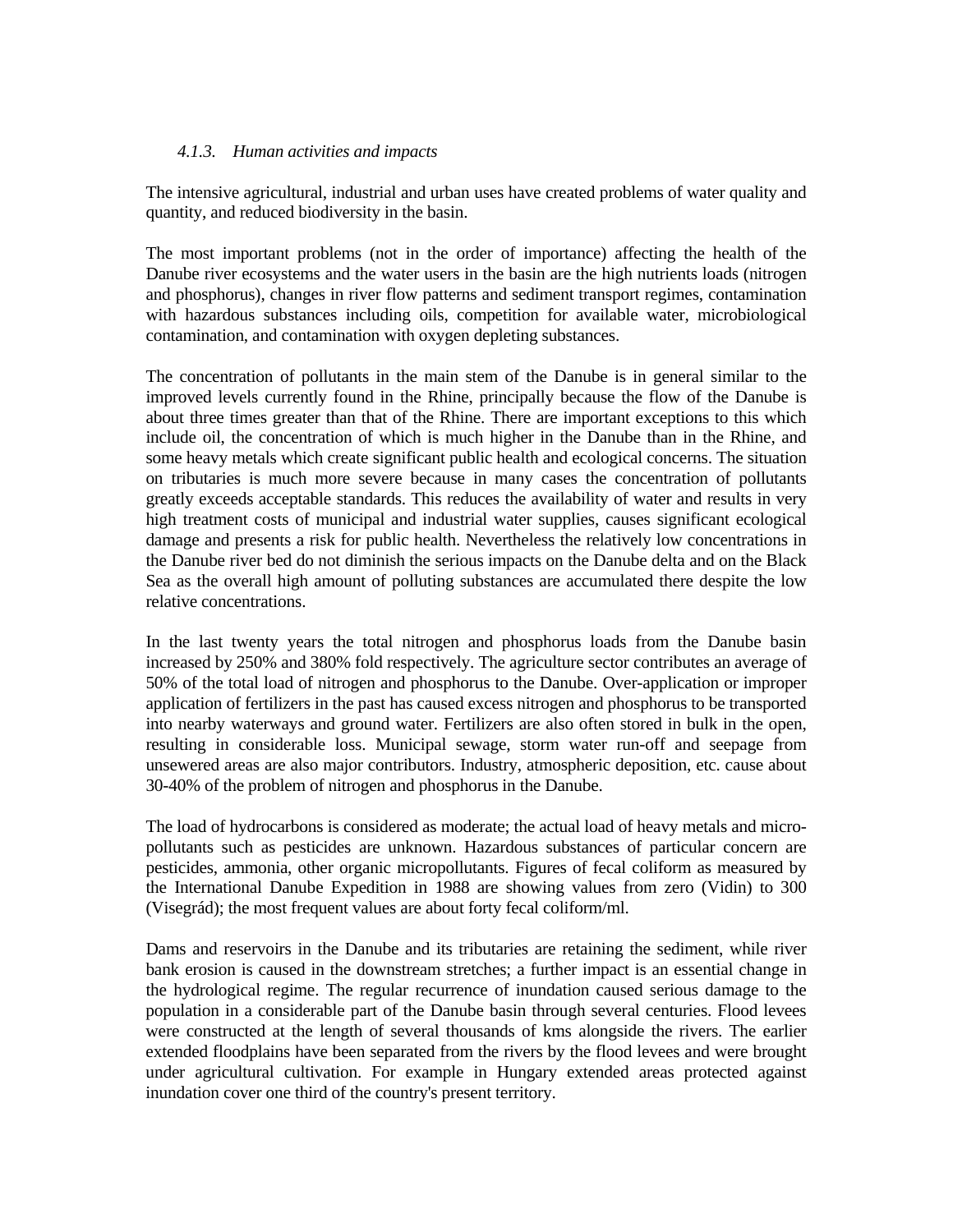In the Danube delta, biodiversity has been reduced and natural water and sediment transport system has been altered, diminishing the ability of the delta to retain nutrients.

Many of the ground water abstraction sites are in vulnerable hydrogeological situation (i.e. the aquifers tapped for utilisation are not covered with layers impermeable enough to isolate them from the surface pollution sources). They are seriously threatened since many point and non point contamination sources can be found in the abstraction areas; e.g. in Hungary cca. half of the present drinking water supply capacity is endangered by the most various pollution sources. Some indications of over-use of ground waters can be detected a.o. in Germany near large open-air lignite mines, in Hungary in the areas of coal and bauxite mining areas under karstic situations, and both in Hungary and in some other countries in the regions of high abstraction rates for drinking purposes.

### *4.1.4. Elements of integrated (and sustainable) water management*

Water legislation is in continuous development in the Danubian countries taking up more and more elements of integrated water management and protection of waters. More or less updated water acts are in force in most of the Danubian countries which in certain cases together with the environmental acts are assuring the legal framework of an integrated water management. Licenses are required both for water abstractions and discharges. The majority of waters is public entity. Systems of abstraction/discharge fees and charges are applied expressing that finite public resources are being used, that the license entitles the user only to use the water under well defined conditions without giving the right to possess it, promotes the saving way of utilisation and more or less realises the "polluter pays" principle. Extended hydrological, hydrometeorological, hydrogeological and water quality monitoring systems are in operation in certain cases with long tradition and experience. Catchment management planning is in course in several countries. More or less advanced system of protection zones (wellhead protection areas) is applied in each of the interested countries aiming at the preservation of ground waters for the safe drinking water supply of the population, and in certain cases even the preservation of ground water resources for the future development of drinking water supply has been initiated.

Despite these elements, most of the Danubian countries are yet at a lack of a sound integrated and sustainable water management, in which:

- quantity and quality of surface and ground waters are dealt with in an integrated way;
- the preconditions are available to meet the demands of industry and agriculture, transport, power generation and recreation in sufficient quantity and quality giving priority to the safe drinking water supply of the population;
- additionally it is assured that water resources be sufficient to protect and sustain the good ecological state of the aquatic environment;
- the adverse impacts of floods and droughts can be minimised;
- all the actions and measures above are being taken in close interaction with regional planning; while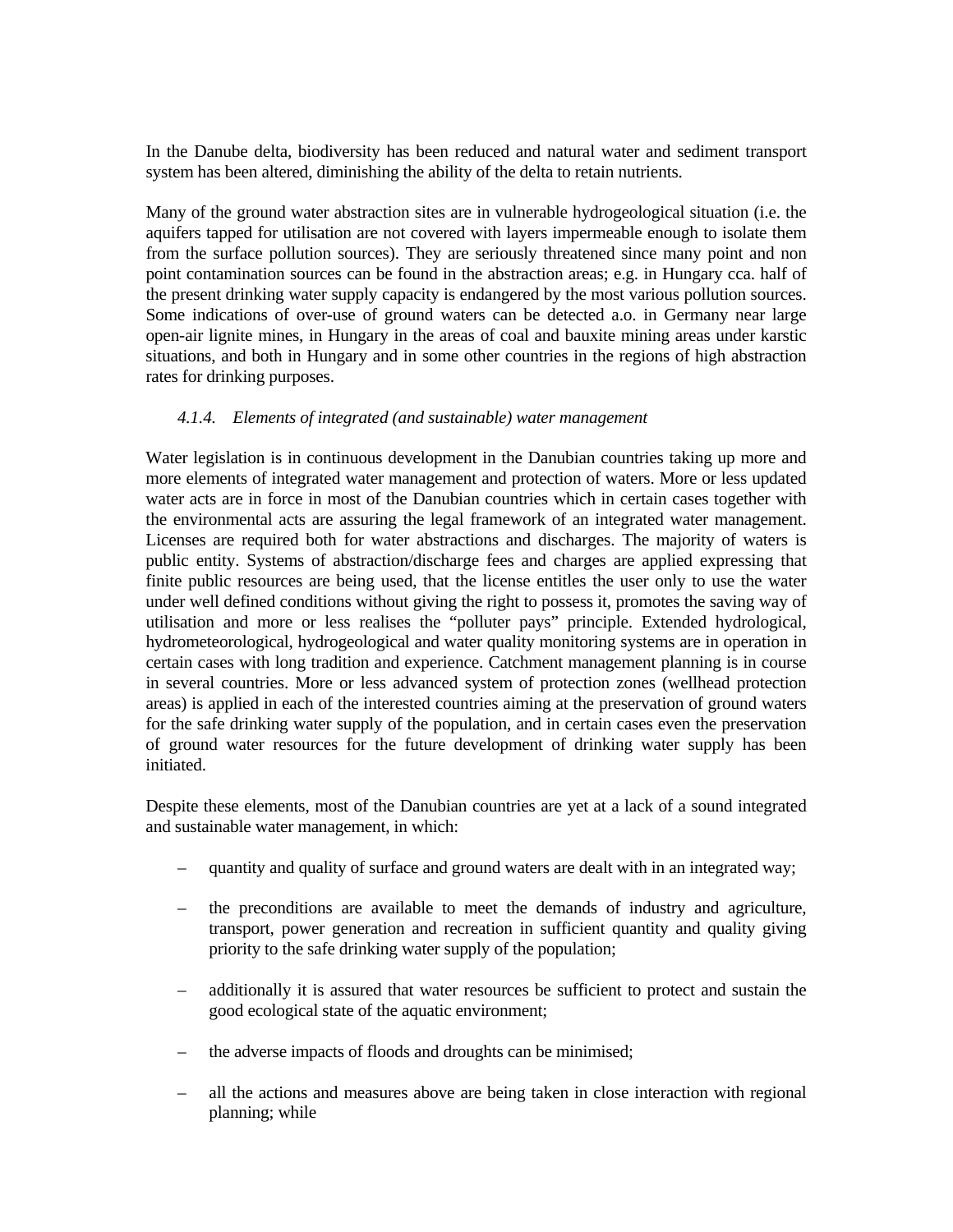– the needs of the present generation are met without compromising the ability of future generations to meet their own needs.

Additionally, most of the Danubian countries are countries in transition having an unfavourable heritage of the past decades: deficiencies in the monitoring systems and in catchment management planning, lack of adequate waste water treatment plants and deficiencies in the level of the existing ones, abandoned waste dumps, overuse of nutrients, potential pollution sources around water abstraction sites, etc. Above all, lack of funds both for investments and operation is decisive and can not be overcome with raising loans (even soft loans) as most of the necessary investments are not bankable in their classic sense since both loans and concessions are leading to the rising of prices to levels unbearable by the population of these countries.

In Romania, two legislative initiatives have been taken to ensure a comprehensive framework of sustainable and integrated planning in hydrographic basins: the law on water (1996) and the draft law concerning the national plan on regional planning (Section II - Water) currently under discussion in parliament.

The basin-wide approach is extremely important in this region since the Danube basin is loaded with transboundary impacts because of the relatively small extension of the interested countries and high transport capacity of the watercourses. That is why it was an early recognition that the basin requires an integrated policy in water management as a whole.

# *4.1.5. Towards co-operation in the Danube basin*

- Perhaps the first step was the Peace Treaty (Paris, 1856) closing the Krim War that established a "Standing Committee" (European Danube Commission) on the navigation of the Danube river. It existed by the year 1918 and was re-established by the Paris Peace Treaty in 1921. Then the Permanent Technical Commission on the Danube (CRED: Commission du Régime des Eaux du Danube) was established. It existed by September 1940.
- The present Danube Commission has been founded by the Convention Regarding the Regime of Navigation on the Danube (Belgrade, 1948). The activities of the Commission extend to all the questions and activities related to the free navigation in the Danube river.
- The Declaration on the Co-operation of the Danubian Countries on Problems of the Danubian Water Management, in Particular for the Protection of the Danube River Against Pollution was signed on 13 December 1965 (Bucharest Declaration).
- The idea of starting operational activities as part of technical assistance programmes for central and eastern Europe was endorsed by the Environment for Europe Conference, held in Czechoslovakia in 1991. The Danubian countries, international financing institutions, G-24 countries and non- governmental organisations decided to launch the Environmental Programme for the Danube River Basin (EPDRB), to create the Danube Task Force (TF) and its Programme Coordination Unit (PCU) and to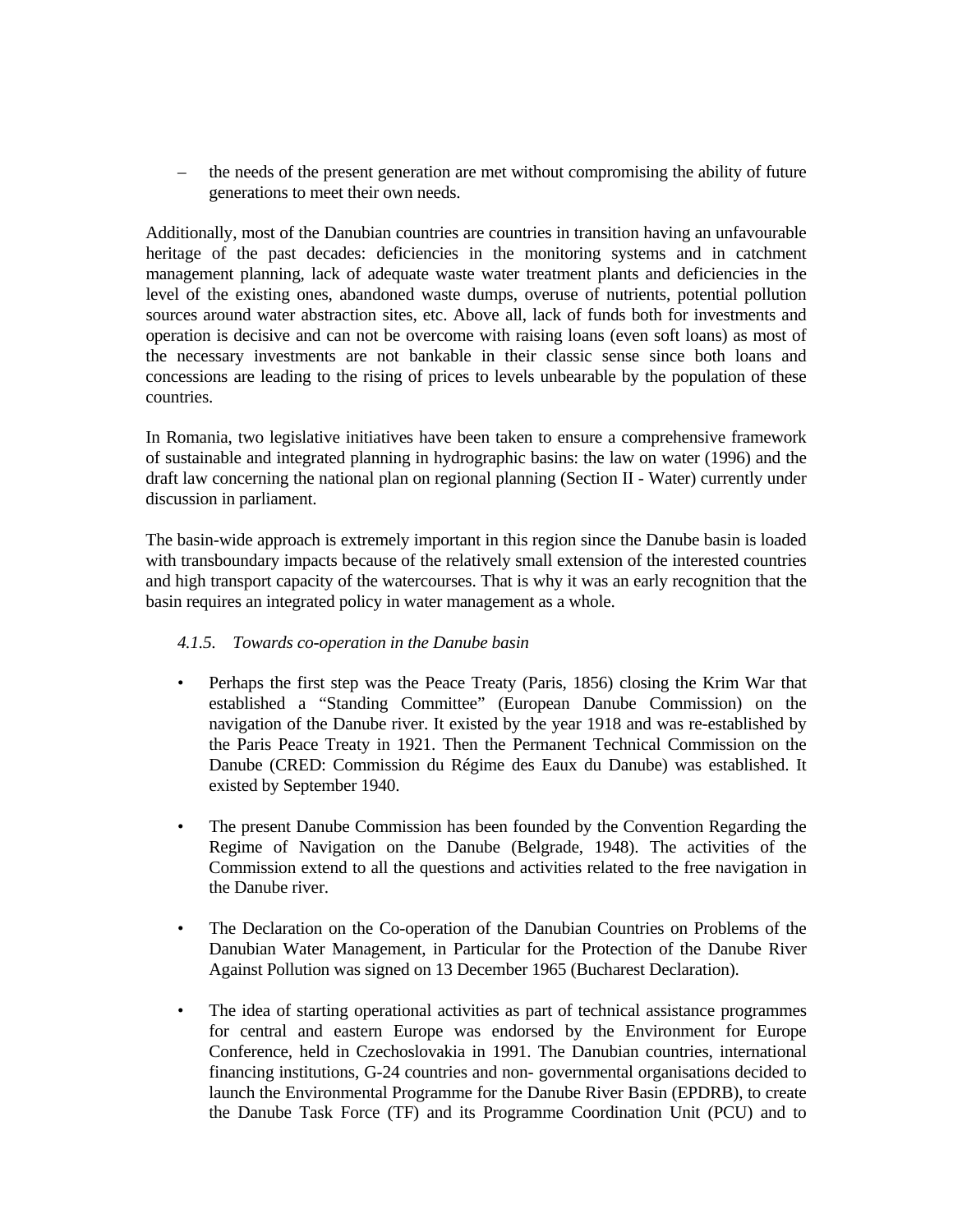elaborate the Strategic Action Plan for the Danube River (SAP). The latter was endorsed by the Conference of the Ministers for Environment in 1994, in Bucharest.

- Also in 1991 the Danubian countries decided to prepare the Convention on Cooperation for the Protection and Sustainable Use of the Danube River and the Ecological Convention for the Danube basin. The Danube River Protection Convention (DRPC) was signed in Sofia on 29 June 1994. It is emphasising the urgent need for starting water management cooperation for the protection of the Danube river in a measure-oriented way to prevent, control and step by step reduce significant adverse transboundary impacts on the aquatic ecosystem within the Danube river basin with due attention also given to the protection of the Black Sea against pollution. It provides also for close cooperation with the EPDRB in the water sector.
- The Ecological Convention for the Danube basin is still in the process of negotiation.
- Out of the above multilateral processes and instruments at least twenty-five bilateral agreements are in force in the Danube basin covering issues of bilateral co-operation on transboundary waters from traditional engineering activities up to quality protection. Each of the agreements have their respective story and they are more or less different as to their orientations and contents as well, originating from the most various dates.

### *4.1.6. The European context*

- The Convention on the Protection and Use of Transboundary Watercourses and International Lakes (Helsinki Convention) was signed in Helsinki on 17 March 1992 and it has entered into force on 6 October 1996, constituting an all-European framework to the bi- and multilateral agreements on transboundary waters in the region.
- The Parliamentary Assembly of the Council of Europe decided to draw up a European Danube basin charter which would lay down principles for permanent Danubian cooperation at intergovernmental level and to set up an international council of the Danube which would be chiefly responsible for the co-ordination of existing activities.

### *4.1.7. Progress and results*

- The Bucharest Declaration established a Danube river network of eleven water quality stations on the Danube. The programme has appointed competent national agencies to carry out the water quantity and quality monitoring and, at least every two years the agencies compare the results.
- Under the EPDRB diagnostic missions were carried out in seventeen tributary catchments of the Danube basin followed by pre-investment studies. The Danube Accident and Emergency Warning System (DAEWS) is under development. The National Principal International Alert Centres (PIACs) were established in each participating country and a first version of the Danube basin alarm model has been developed capable of predicting the arrival time and concentration of any accidental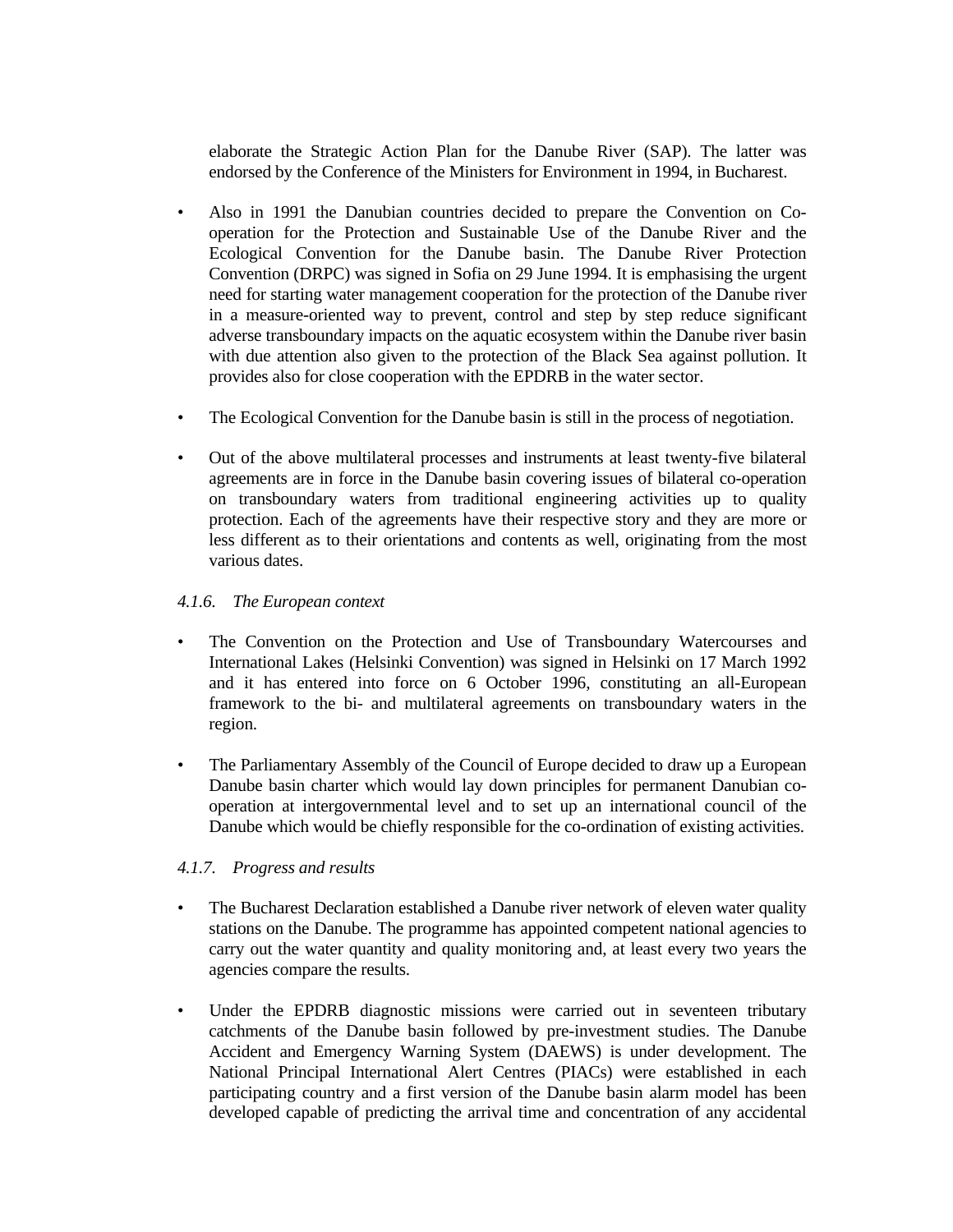pollution entering the river Danube or its tributaries, helping PIAC staff to decide when action should take place. The development of the Trans National Monitoring Network (TNMN) of fifty-five representative sites is under way together with strengthening the network of National Reference Laboratories and Information Centres. Significant equipment procurement are in progress together with training programmes. The Applied Research Programme comprising thirteen projects is running.

- Under the DRPC the transfer of particular expert groups from the EPDRB to the DRPC is in progress. As a new body, an emission expert group has been established with the purpose of assessment of point sources.
- Under the Helsinki convention the institutional structure is being prepared while from among the expert bodies the Task Force on Monitoring and Assessment produced considerable results in the preparation of Guidelines first on quality monitoring of surface waters, later on ground waters and making the preparations for that of quantity aspects.
- Bilateral agreements on transboundary waters has been signed according to the Helsinki Convention and the DRPC when new states are interested as a result of the recent political changes in the region.

#### *4.1.8. Future prospects and needs*

- The entry into force of the DRPC and the first Conference of the Parties are expected in 1997. Under the DRPC the institutional framework is being prepared together with the transfer of responsibilities and activities from the EPDRB. The latter is in the focus of discussions. The Convention, based on the precautionary principle, the polluterpays principle, emphasising the necessity of equitability and that of sustainability seems to be the most efficient multilateral instrument to a basin-wide co-operation and to a coherent system of bilateral agreements on transboundary waters, aiming at the development of an integrated management of the Danube basin together with the necessary preconditions: uniform assessment, criteria, objectives, priorities set in a basin-wide transboundary context and with joint action programmes. However, it is questionable, how the donors and IFIs now funding the projects in the EPDRB can be involved in a new situation. The implementation of the DRPC requires a strong political will of the Contracting Parties political contribution from the EU and financial contribution of the present (and other potential) donors of the EPDRB. Here reference should also be made to the envisaged Danube recovery program and the Trust Fund as important elements to the implementation of the DRPC.
- As a parallel development, the Strategic Action Plan Implementation Programme (SIP) has been elaborated in the co-ordination of the PCU under the EPDRB presenting to Phare/Tacis and UNDP proposals for 1996-99 on a phased expansion of sewerage and municipal waste water treatment capacity, a reduction of emissions from agriculture, and conservation, restoration and management of wetland and floodplain areas in the Danube basin. Investment projects will require capital financing from banks and other sources. The proposals – forty-eight demonstration projects – focus on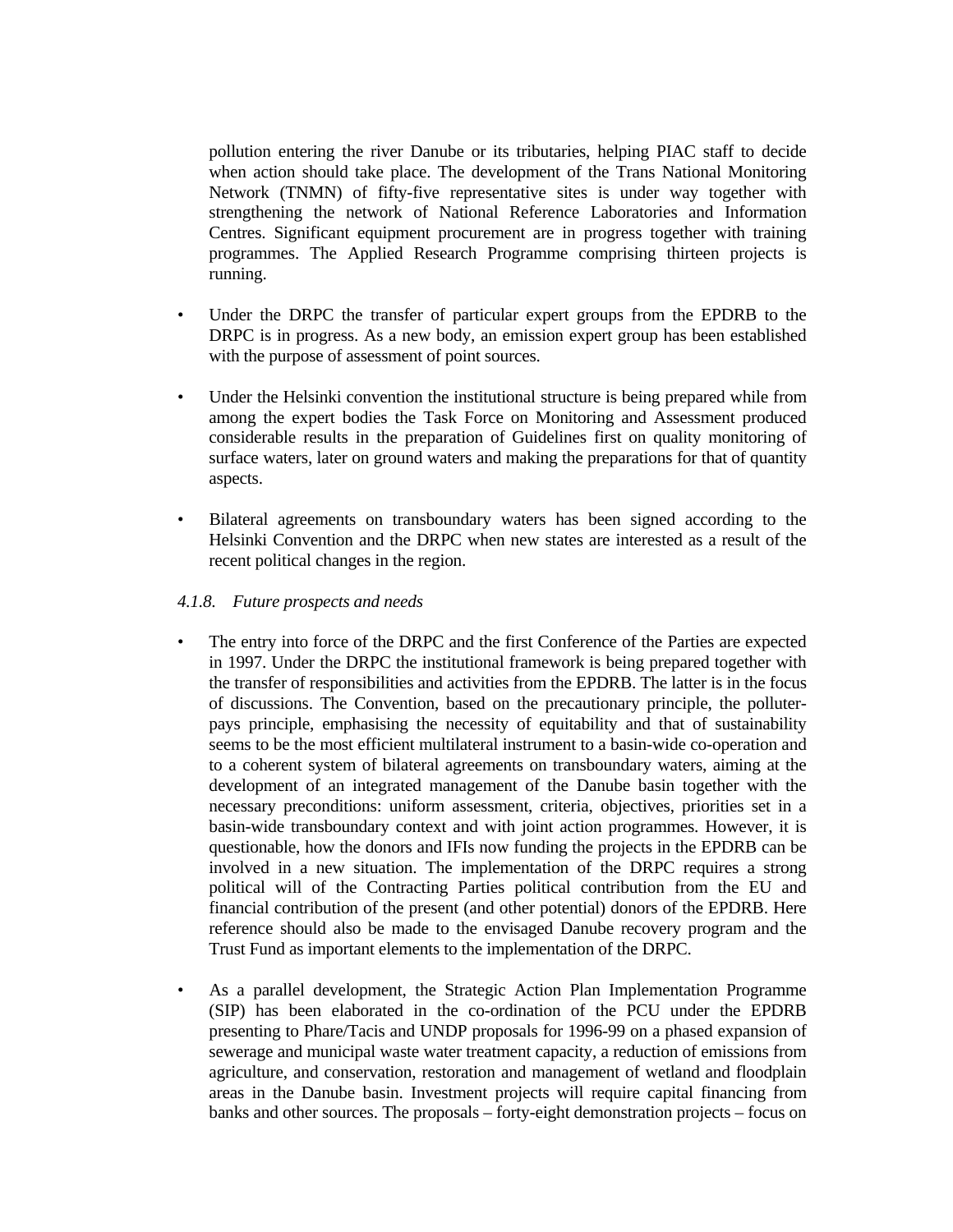eight of the main Danube tributaries. The total (or alternative) cost of projects in the SIP is estimated at US\$ 89 million. The nine eligible governments would have a baseline contribution of US\$ 53.3 million to the SIP, partly from national resources and partly from investment loans or other donor contribution. Incremental costs eligible for GEF financing amount to an estimated US\$ 12.1 million, and costs eligible for Phare/Tacis funding is estimated to US\$ 23.6 million. The SIP, just like the SAP is not derived from the DRPC but is considered as tools for its implementation. It is up to the IC of the DRPC to clarify the willingness of the donors which may require political will and the necessary arrangements in the structure of the DRPC.

- Developments under the Helsinki Convention will be decisive and applicable in the Danube basin. Clear connections should be developed between the institutions of the Convention and the DRPC. The envisaged European Danube basin charter and the proposed council will be further factors in this context and they may be of highly promotional nature if finding the means and ways of developing coherence with the other tools and processes.
- An outstanding instrument is the recent communication from the Commission of the European Communities to the Council and the European Parliament on a new European Community water policy aiming at integrated and sustainable water management in Europe. Such a policy if adopted may have a decisive influence on the introduction of policies of the same character in the Danubian countries and in the Danube basin as a whole.

The conclusion may be drawn that integrated management of the Danube basin aiming at the lasting protection of freshwater resources can be developed only upon the strong political will of the Danubian countries in a cooperative way, with outside assistance, some elements and the tools of which are already available: mainly the DRPC, the results of EPDRB and the professional experience accumulated in these countries.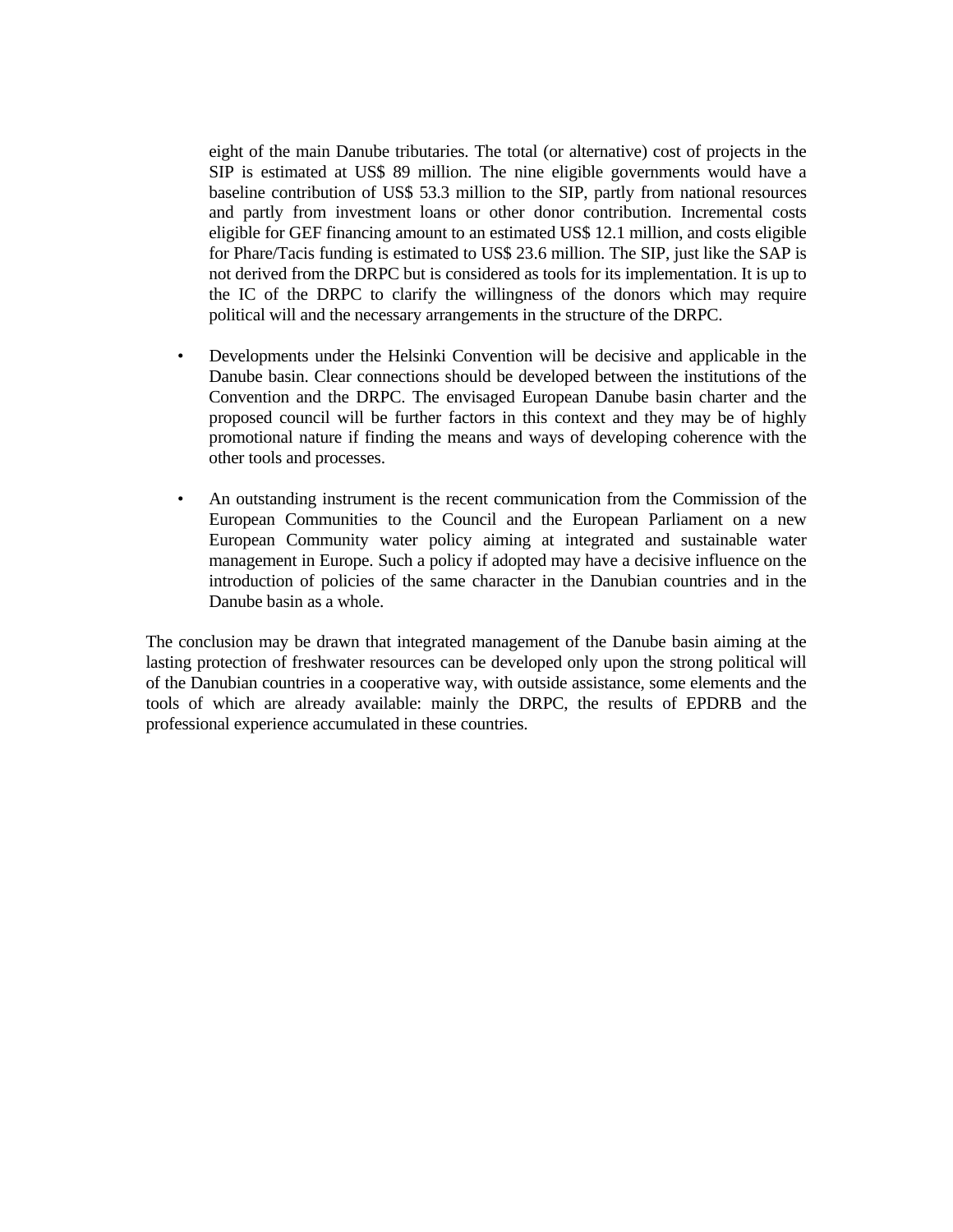### *4.2. Transfrontier co-operation in the event of flooding of rivers or critical water levels which cross several states*

#### *4.2.1. Introduction*

In 1993 and 1995, flooding occurred along the Rhine and the Meuse in Belgium, Germany, France, Luxembourg and the Netherlands. Large tracts of land, including populated areas, were flooded. Many people were evacuated as a precautionary measure, especially in the Netherlands. The direct and indirect damage caused by the flooding was substantial. Floods are caused by natural factors and form part of the water cycle. They have always occurred and will continue to do so in future. The water levels in 1993 and 1995 were not exceptional. Flooding has been a normal, natural event in the past and will be so in the future. However, things have changed during the last seventy-five years. The effects of flooding are much more damaging and threatening than they have been. This is directly or indirectly caused by human activities, not only in the rivers themselves but also in the total catchment areas. The climate change of the last decades – directly man-made or not – promises more frequent and higher critical water levels in the years to come. This is not a problem of the Rhine and Meuse area alone. Many rivers systems in Europe have to cope with these problems – for instance in 1996 in Spain – most of them however in not as densely populated and economically vulnerable areas as the Rhine and Meuse areas. Neither is it a typical European problem. The dramatic flooding of the Missouri and Mississippi in 1993 and the recent flooding in California (1996) in the United States, have a similar background to the flooding of the European rivers.

### **NATURAL AND MANMADE CAUSES OF FLOODS**

As stated above, flooding is a natural part of the water cycle. It occurs when large quantities of water rush into streams and rivers. A distinction needs to be made here between local floods, caused by torrential rainfall in small catchment basins, and floods covering whole regions, caused by major rivers. Floods in the latter category mainly occur in winter or spring following persistent, heavy precipitation, and the situation may also be exacerbated by melting snow or soil frozen so hard that water cannot seep away.

Flooding can also be influenced by human interference with vegetation, soil and watercourses. This applies to entire catchment basins, including tributaries and headstreams.

The main contributory factors here are reductions in the water-holding capacity of the catchment basins, the fast draining of rainwater through drainage networks and the reduced area of natural flood plains.

Land reclamation, the draining of wetlands for intensive farming purposes and the sealing of the ground surface by buildings and roads have significantly reduced natural water-holding capacity. The construction of embankments and advanced dykes has reduced the size of flood plains. The straightening of watercourses in order to improve navigability has also speeded up the flow of water.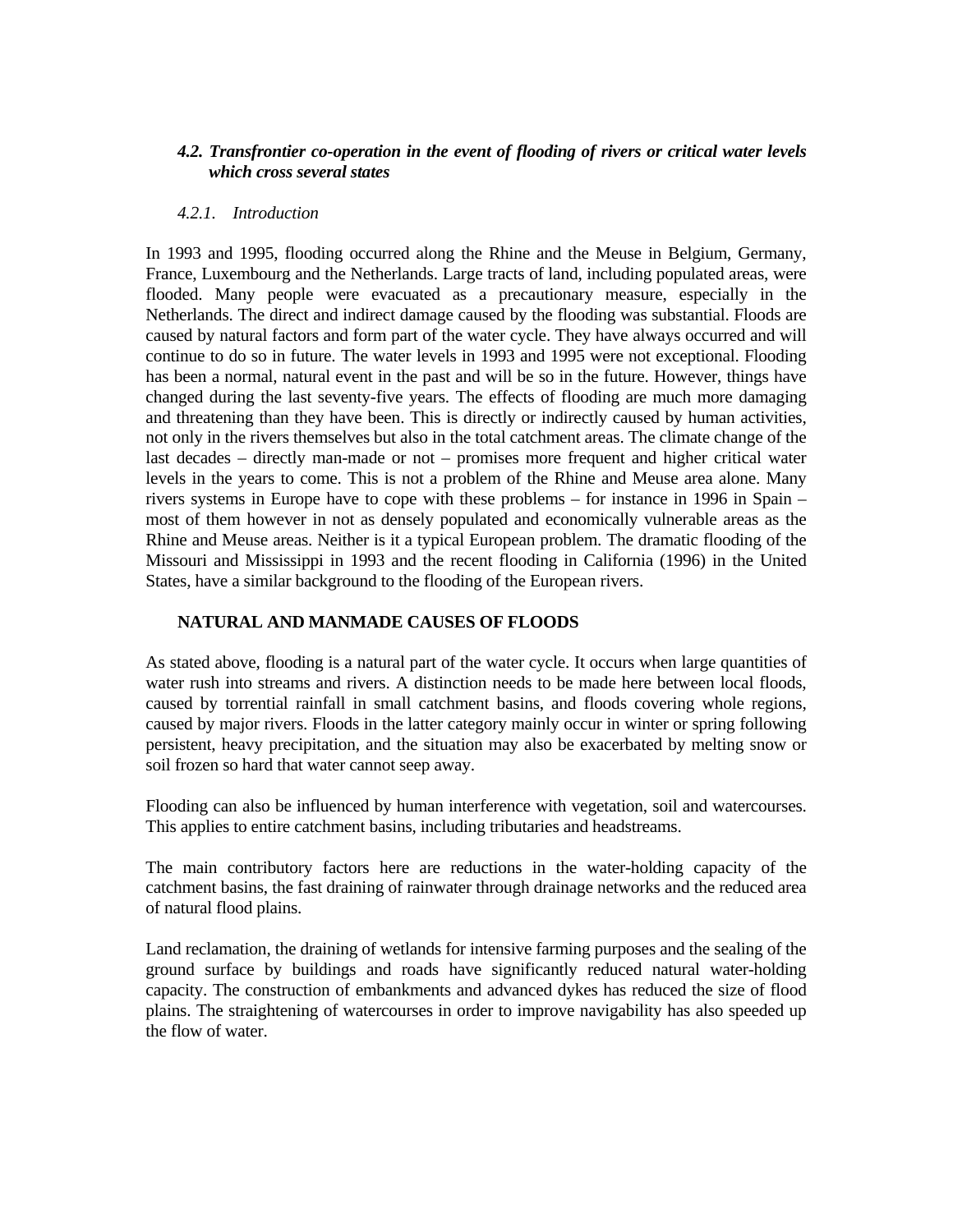At the same time, the risks of flooding have been heightened by the concentration of settlements and intensive farming or industrial use of land that originally formed flood plains.

The result is a significant risk of flood damage insofar as the dykes, weirs and other manmade structures offer only limited protection.

#### **AN EXAMPLE: FLOODING IN THE MEUSE-RHINE REGION**

In February 1995 the Ministers of the European Union member states responsible for the Rhine and Meuse agreed to develop a transnational action programme. In March 1995, the Ministers of Spatial Planning of the five European Union countries involved set up a working group to decide in what way spatial planning could contribute to the reduction of high water risks. These initiatives resulted in a strategy document for the Rhine and an interim report with planning principles and measures for both Rhine and Meuse.

The co-operation area of the above mentioned initiatives includes the river Meuse from its source to the North Sea and of the catchment area of the river Rhine from the Bodensee downstream to the North Sea. The Bodensee functions as a buffer and has a strong levelling function. For that reason the area upstream from the Bodensee has a separate high water management.

The Rhine and the Meuse are respectively 1 320 km and 925 km long and are fed by a catchment basin with a total area of  $300\,000\,\text{km}^2$  (48 000 km<sup>2</sup> for the Meuse and 252 000 km<sup>2</sup> for the Rhine). The Rhine and Meuse valleys have always been densely populated and seen much movement of goods and people. Over time, large conurbations and urban regions have grown up to form a concentration of settlements on a European scale (the largest being Basle, Strasbourg, the Rhine-Main and Rhine-Ruhr regions, Rotterdam and the Maastricht-Aachen-Heerlen-Liège region). The high population density and large transport volumes have intensified human intervention in the Rhine and Meuse river systems. There is no other region where the risks of flooding have been influenced to such an extent by measures to make more space available for human habitation in flood plains and to turn rivers into major waterways. In the process, however, preventive planning measures to reduce the risks of flooding tended to be forgotten, meaning that large and costly protective structures had to be built. Account also had to be taken of the particular topographical situation of the Netherlands, where long stretches of the two rivers in their lower reaches are above the level of the surrounding land. The floods in 1993 and 1995 showed very clearly that the measures taken offer quite limited protection only.

#### *4.2.2. Flood prevention measures: objectives, principles and strategy*

#### **OBJECTIVES**

The primary objective of all flood control measures is to protect people, animals and property against the danger of flooding. To this end, protective measures are usually taken in the regions liable to flooding. Although traditional flood control measures have improved significantly in technical terms, it is clear today that not all the possibilities for reducing the risks of flooding have yet been exhausted. New flood control schemes must therefore cover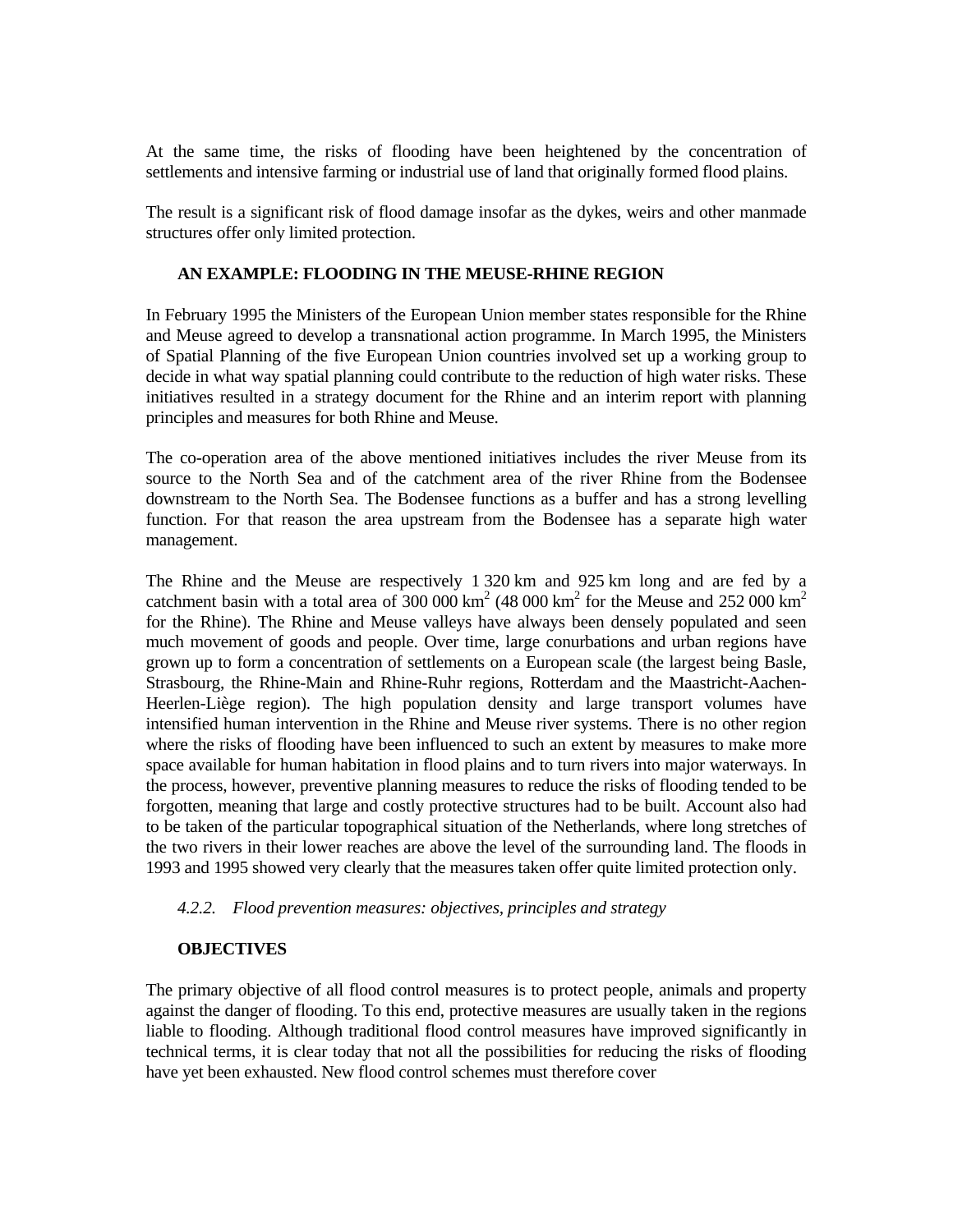much larger areas and have a lasting impact. They must go beyond the traditional protective measures and, instead of being confined to the areas most at risk, must include measures to reduce the risks of flooding in the medium and long term.

## **OBJECTIVES OF TRADITIONAL FLOOD CONTROL POLICIES**

Traditional flood control schemes are aimed essentially at providing protection in flooded areas. They therefore involve primarily civil engineering, with protective structures being built on river banks, mostly in the vicinity of buildings at risk. Over time, as human beings have occupied river valleys and used them for farming and industrial purposes, they have also built dykes, weirs and other structures which now form the current system of protection against river flooding.

Retaining basins, which are mostly dammed in and located alongside rivers, also form part of this system. When they have proved inadequate to cope with floods, they have simply been made higher or stronger. In addition to structures of this kind, traditional flood control schemes include a series of precautionary measures designed to protect people and property in the regions at risk. These involve flood warning systems and on-call response units, the provision of transportable equipment (protective barriers, sandbags) and also pre-arranged evacuation plans.

The above are accompanied by precautions taken at the time of building in order to minimise the material damage floods can cause in and around buildings, the local population being encouraged to take the flood risk into account at the time of construction.

# **OBJECTIVES OF A NEW FLOOD CONTROL POLICY**

Naturally, inhabited areas liable to flooding must also continue in future to be protected to the maximum extent possible by all the measures included in traditional flood control schemes.

Experience has, however, shown that the type of protection concerned is inadequate and will remain so, even when all the technical possibilities have been exhausted. In future, the construction of expensive structures such as weirs and dykes should logically be considered as a last resort only.

Accordingly, it is clear that flood control measures cannot be confined to the areas at risk, i.e. the end of the line. Attention will have to focus on all areas where humans influence – or could possibly influence – the factors that lead to flooding.

In this connection, consideration should be given not only to the situation in the riverside areas at risk (e.g. as regards urban development) but also to that of the watercourse in the catchment basin as a whole. The hydrology of the catchment basin is therefore just as important as the relevant land use patterns. Using this approach, account has to be taken of, for example, increases in the soil's water-holding and moisture-retention capacity, as well as measures taken to allow the discharge of larger and larger volumes of water during flood periods.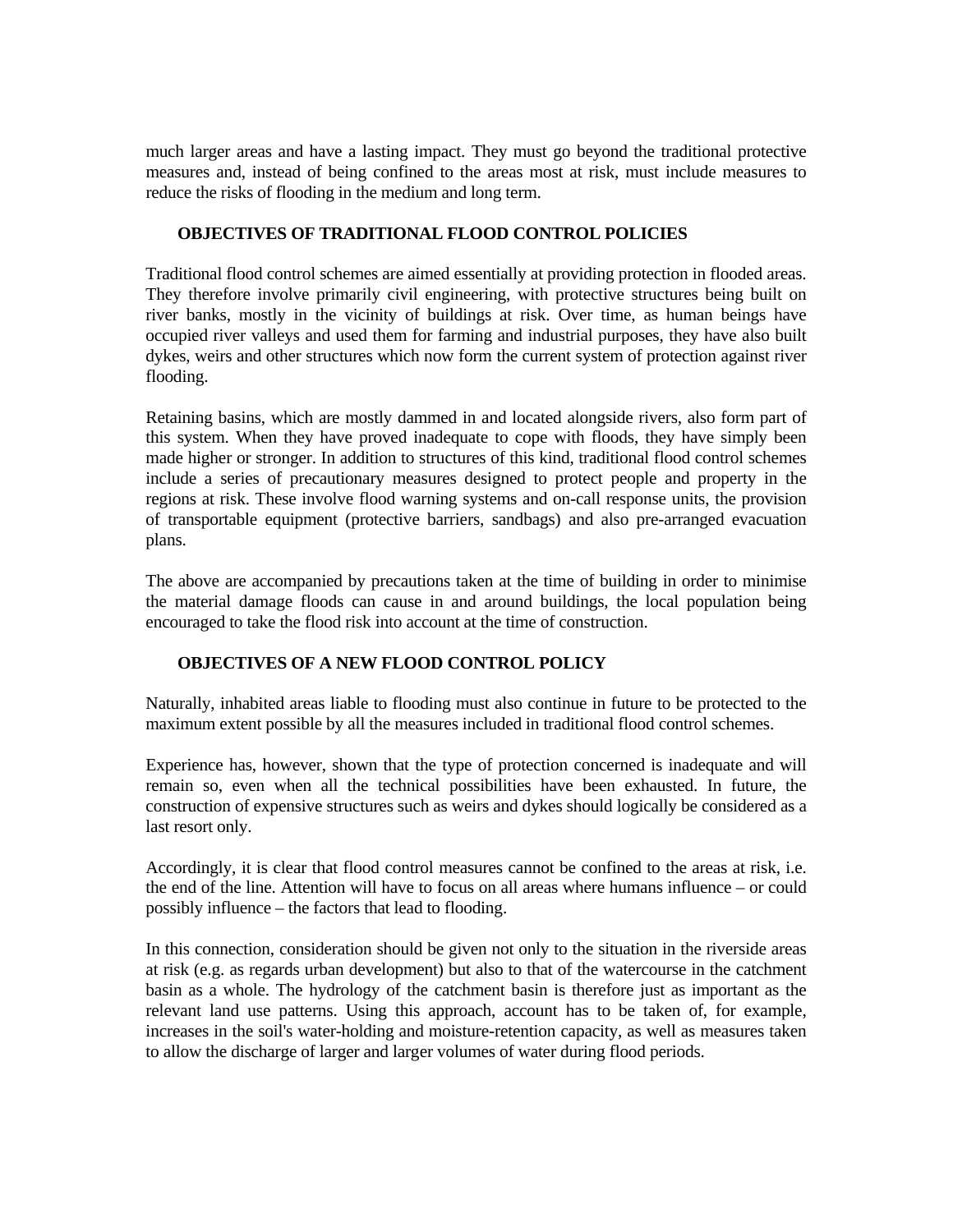This new flood control policy also includes measures aimed at reducing the risks of flooding in the medium and long term. As it places greater emphasis on prevention, it broadens the objectives and the content of traditional flood control schemes, giving them a preventive dimension.

# **FLOOD PREVENTION, SUSTAINABLE AND ENVIRONMENT-FRIENDLY DEVELOPMENT**

Under this approach, all tributaries within the catchment basin of a given watercourse are seen as potential sources of flooding and danger during periods of high water. The long-term goal of the preventive measures must therefore be to strike a balance between human activity and socio-economic development on the one hand and the sustainable and environment-friendly use of water as a natural resource on the other.

## **BASIC PRINCIPLES**

A flood prevention policy must therefore be seen in the context of all the uses made of land throughout a given catchment basin. The following principles apply:

• Water is an integral component of land use

In the past, emphasis tended to be placed on draining land as quickly as possible so that it could be used or farmed intensively.

In future, it will be essential to allow rainwater to seep away or be held where it falls: it must flow through drains, ditches, channels and other watercourses more slowly and more naturally. Regional planning will have to take account of the land needed for the natural seepage, retention and flow of water, and development plans will have to set aside land for this purpose.

• Water must be held longer within catchment basins

If water is to be allowed to seep into the ground naturally and be held in the catchment basins of individual watercourses, limits must be placed on the sealing of the ground surface with buildings and roads. Forests, wetlands and other open spaces where moisture is retained easily must be preserved, and agriculture must take account of local needs and, if possible, avoid fast drainage for intensive farming purposes. In built-up areas, land use plans must leave enough open land for rainwater seepage and provide for publicly owned lakes and ponds to hold excess water.

• Water must have room to flow away slowly and without causing damage

Watercourses and their flood plains must be cleared of manmade structures so that water can flow away during periods of very high water without causing damage. Regional planning must take account of the risks of flooding. This applies both to major rivers and to all their tributaries, including the smallest of streams, and must also be remembered whenever the course of inland waterways is modified in any way. The building and extension of residential areas in alluvial and flood plains must cease. As the latter have been greatly reduced in area, attempts must be made to expand them again as far as possible so as to augment the water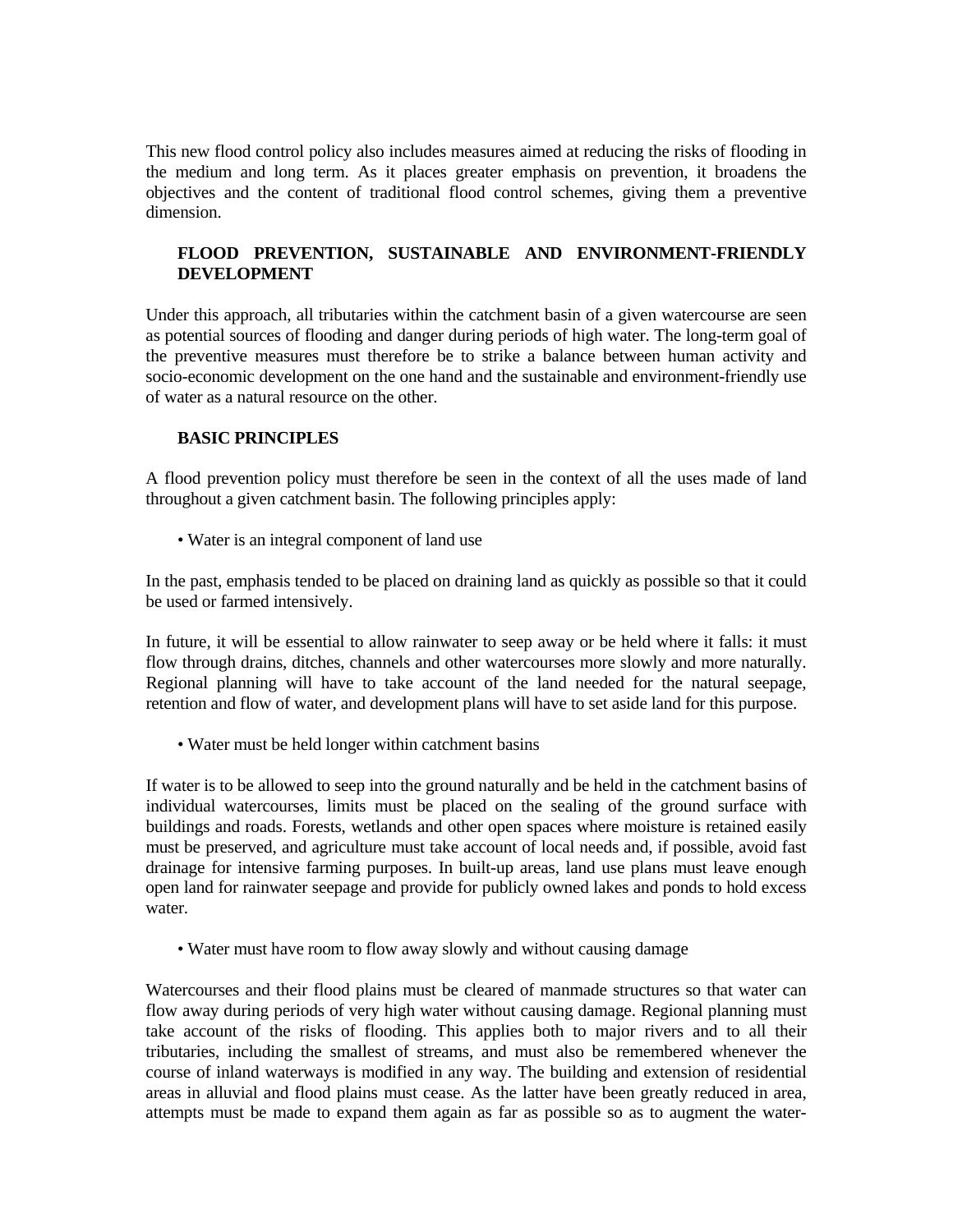holding and carrying capacities of rivers, increase the areas of alluvial soil and recreate natural conditions. Weirs and retaining dams could be built in areas where there is no natural alluvial soil (mountainous regions) or where flood plains are unable to cope with floodwater.

• The risk of flooding must not be forgotten

In areas which are at (very high) risk or are protected solely by manmade structures, the population must be made aware of the risks of flooding, and reminded of them at regular intervals. Regions liable to flooding must be officially listed and the public made aware of them and advised about ways of avoiding the potential danger.

## **STRATEGIES TO BE IMPLEMENTED**

The strategy to be pursued in order to prevent flooding is determined by the principles described above.

Given its objective, the strategy is based on three concepts:

 *Preventive measures aimed at reducing the risk of flooding*:

- preserving and boosting the natural water-holding capacity of the entire catchment basin;
- preserving, recovering or recreating alluvial and flood plains;
- reducing flow rates;
- extending areas liable to flooding where residential building and farming are banned.

 *Improved flood protection for inhabited areas*:

- incorporating protective measures in building techniques;
- setting up or improving warning systems, drawing up evacuation plans, carrying out other protective measures of an administrative nature;
- individual precautions;
- promoting solidarity throughout the catchment basin and publicising the dangers of flooding.

The implementation of the strategy demands an integrated and transnational approach for the entire region concerned. Given the implications of flood prevention policy, it is clear that the strategy must be accepted and adhered to by those in charge of all areas of activity which may influence land use throughout the relevant catchment basin. This applies in particular to the "preventive measures aimed at reducing the risk of flooding".

The strategy therefore concerns the national, regional and local authorities responsible for:

- regional planning;
- agriculture;
- town planning;
- water management;
- environmental protection;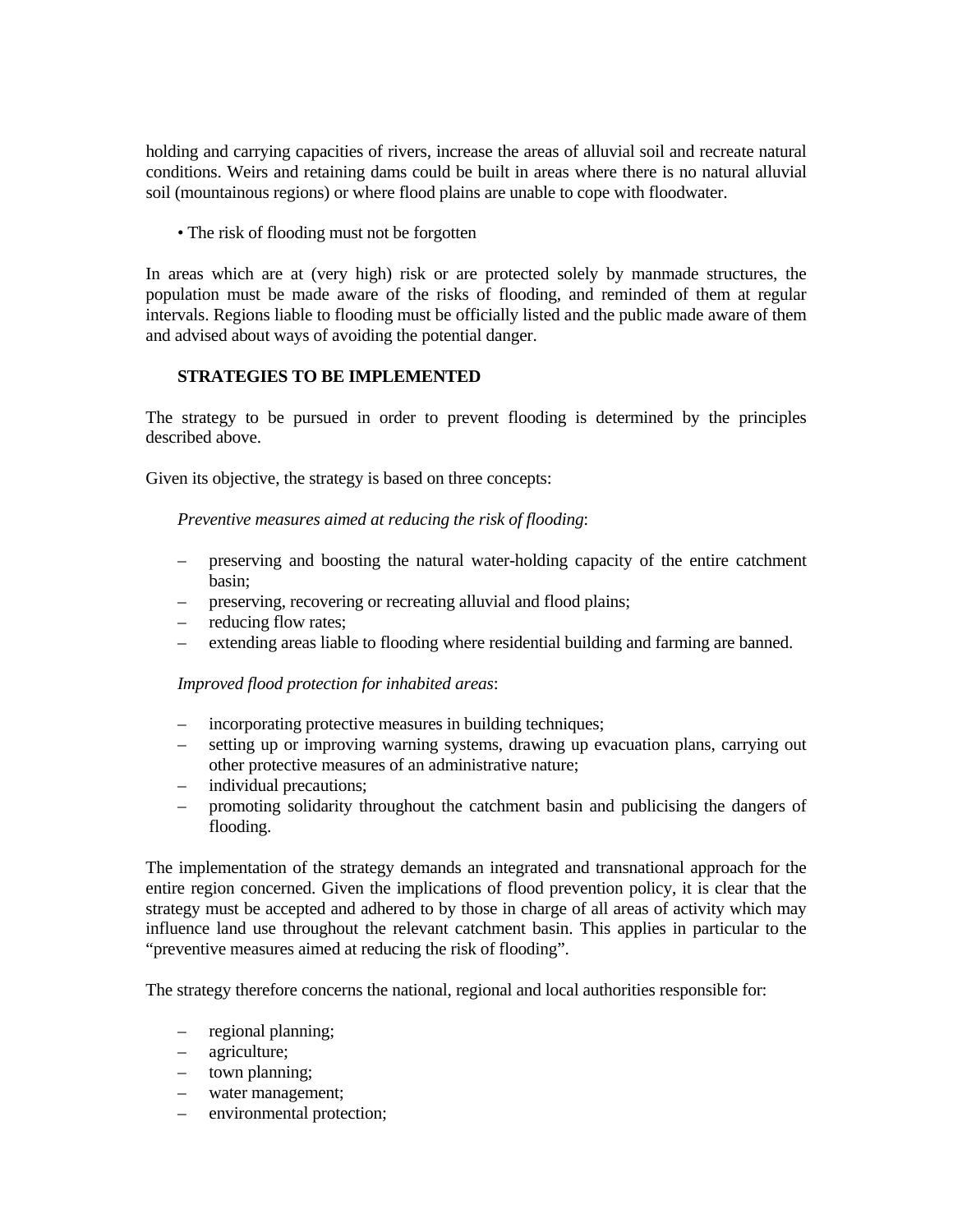- the economy;
- transport.

In the Meuse-Rhine region, flood prevention is acquiring a European dimension.

Following the 1995 floods, the riparian states turned their attention to ways of improving protection against flooding. They began by examining local measures aimed at reinforcing flood-control structures and increasing their height. However, it quickly became clear that measures to reduce the long term risks could not be confined solely to the regions at risk, i.e. the end of the line, but needed to cover the entire catchment basin of the two rivers.

For flood prevention purposes, the entire catchment basin is therefore regarded as a single entity where all measures liable to influence the hydrology must be examined from the angle of flood risk.

As the catchment basins of the Meuse and the Rhine impinge on the territory of six European states, transfrontier co-operation is necessary. The individual states must therefore show solidarity with their neighbours (this applies in particular to countries upstream in relation to those downstream) and must recognise that:

- uniform and co-ordinated strategies and measures are more effective;
- burdens ought to be shared out equally;
- each state's own experience and discoveries may help others.

### *4.2.3. The contribution of regional planning to flood prevention*

The implementation of a flood prevention strategy demands an integrated approach encompassing several different policies.

Regional planning is thus one of the policies which can help put the flood prevention strategy into effect. Indeed, it has a particularly important role to play because of its multidisciplinary nature and its function in determining the various uses to be made of land.

Regional planning goes beyond the local context and co-ordinates and brings together the various sectoral planning activities which affect land use patterns. As such, it can have both a direct and an indirect impact on flood control.

a) Planning and flood control mechanisms

Regional planning can have a direct impact on flood control through planning and conservation mechanisms, as well as decisions on land use.

However, the regional planning systems applied in the catchment basin of the Rhine and the Meuse vary greatly from one state to the next. Differences exist in terms of their nature (centralised or decentralised), their legal force (regulations or orders) and the instruments available (laws, decisions, plans).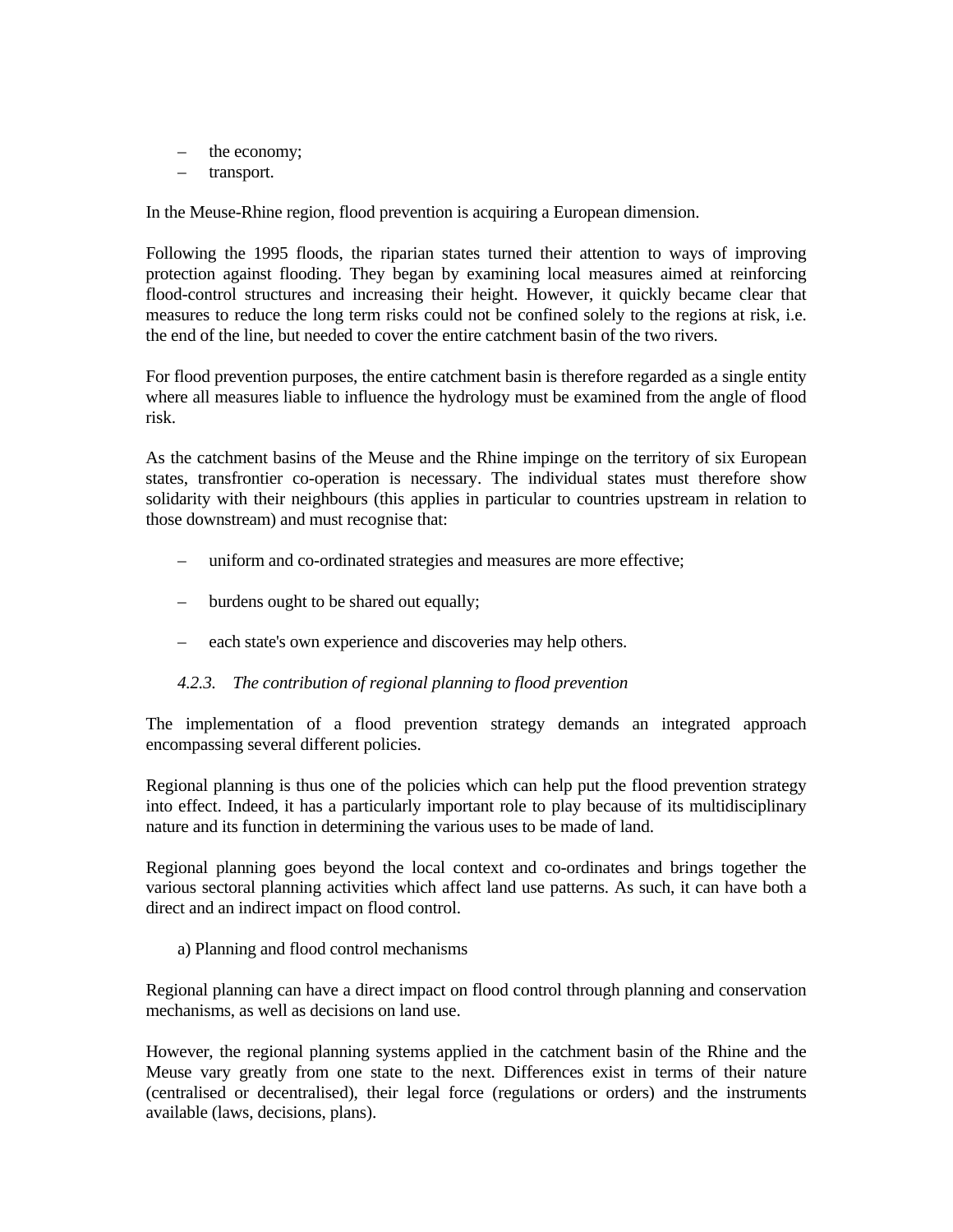In all the states concerned, however, regional planning/development is used to promote integration and cohesion. As stated above, in addition to spatial planning, flood prevention essentially concerns areas such as town planning, the development of residential areas, the economy, transport, water management, environmental protection and agriculture. Any consistent flood prevention policy is bound to generate frequent conflicts of interest, which overall regional planning can help to resolve. For instance, the extension of human settlements along the Rhine will come up against the need to preserve (natural or manmade) flood plains.

Unlike sectoral policies, regional planning is not inherently dependent upon sectoral interests, but has to weigh up and reconcile different demands for land use. Its role is to assess and coordinate the various interests in order to find optimum solutions.

It is therefore an important instrument for reconciling divergent interests.

In all riparian states, regional planning will therefore play a key role in the preparation and implementation of a comprehensive strategy that incorporates all the relevant sectoral policies.

When co-ordinating and harmonising this comprehensive strategy, regional planners will have to ensure, as far as possible, that the flood prevention policy is also beneficial to other sectors ("win-win situation").

The protection and restoration of flood plains is, for instance, beneficial both as regards flood prevention and as regards environmental protection. However, there will not always only be winners. In the interest of flood prevention and in order to avoid repeating the mistakes of the past, it may be necessary to stand up to the opposing interests of town planning and agriculture and prevent remaining flood plains from being used as residential areas or farmland.

b) Regional planning measures

Regional planning can play a part in flood control insofar as it implements planning and protection measures, determines land-use patterns and helps to co-ordinate and reconcile different interests.

Most regional planning goes beyond the local context and covers several local authorities or municipalities. Under the proposed flood prevention strategy, regional planning can thus contribute to "improved flood protection for inhabited areas". However, the civil engineering work involved here has to be carried out solely at the local level. Systems for warning the population and other measures for protecting people and property against flooding do not come under regional planning either.

This is also true of the general measures (promoting solidarity throughout the catchment basin and publicising the dangers of flooding).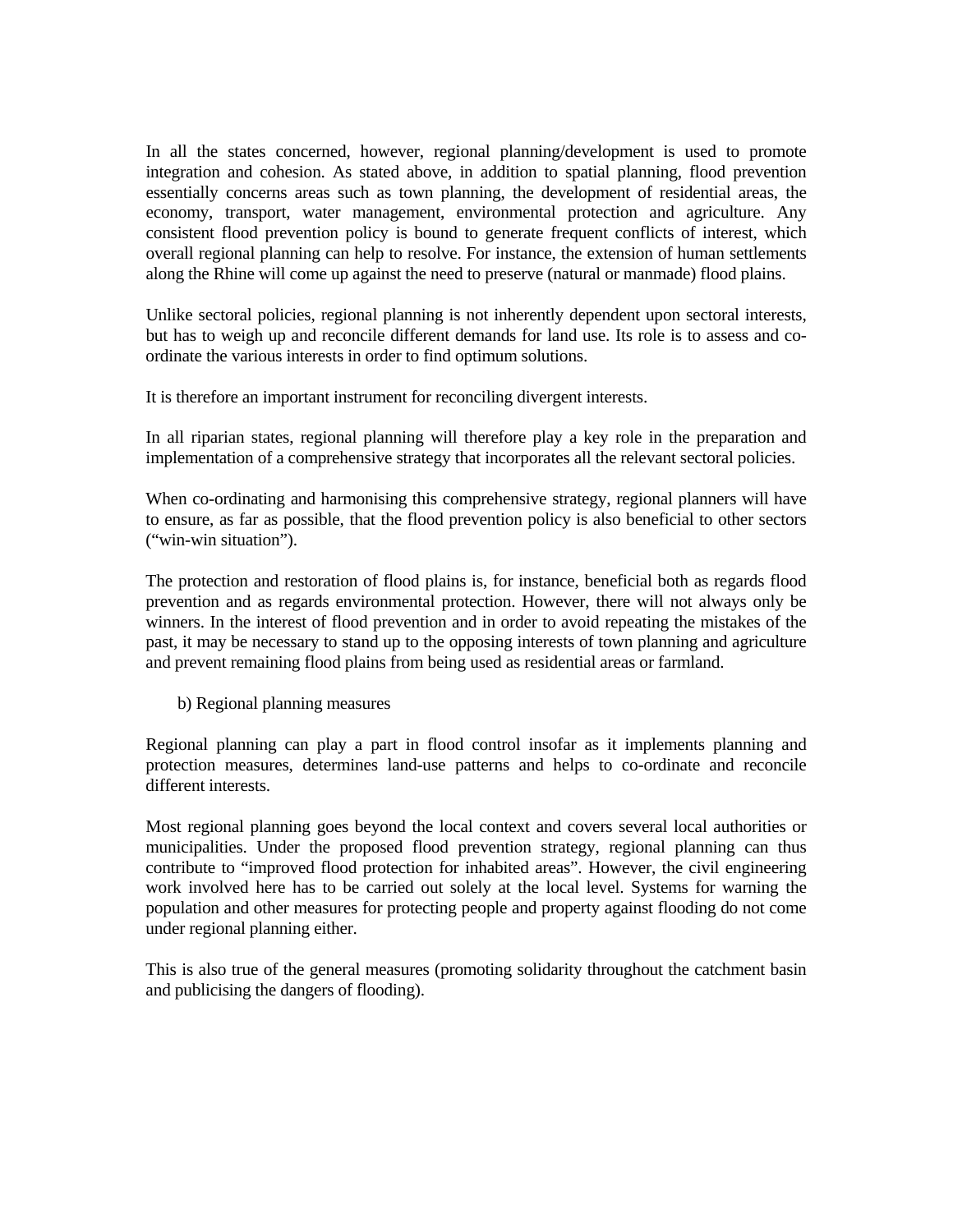Regional planning does, however, have a major role to play in implementing the "preventive measures aimed at reducing the risk of flooding". When land use within a catchment basin is being planned, it is important to take account of local needs in terms of flood prevention.

With regard to the "preventive measures aimed at reducing the risk of flooding", regional planning must concentrate on the following:

– Definition of areas liable to flooding where residential building and farming are banned

Floods only cause damage when they affect areas used or occupied by human beings. The more intensively and inappropriately river valleys are used, the greater the potential and actual flood damage become.

If flood plain areas were specifically defined in regional development plans, this would prevent existing flood plains – especially those not covered in local development plans – from being used inappropriately for residential purposes or intensive farming (prohibition of developments likely to exacerbate the existing situation). In the event of conflicts of interest, priority must be given to flood control measures.

– Preserving or restoring flood plains

In order to meet the needs of flood prevention, the limits of alluvial and flood plains should be laid down in regional development plans and the areas concerned should be extended. As far as possible, the same criteria should be applied in this connection throughout the entire catchment basin.

As flood plains have steadily shrunk in area over the years, the areas subject to flooding as set out in regional development plans should incorporate the usable areas of the original alluvial and flood plains. This would create the conditions for recovering additional areas for draining and holding floodwater by moving dykes back or rebuilding hydraulic engineering structures (requirement to improve the existing situation). Depending on the technical resources available and the regional planning systems in individual states, these areas could be designated protected areas.

– Reducing flow rates

A further important step consists in slowing down the speed at which water flows, thus increasing the time it takes to dissipate.

This can limit or even prevent floodwater. The measures concerned must therefore cover the entire catchment basin. One possible method is recreating meanders in watercourses which have previously been straightened.

Depending on the geographical situation, consideration could also be given to building weirs and retaining dams or determining areas to be used for holding floodwater in the event of heavy rainfall. The areas concerned should be set out and protected in regional development plans. To prevent damage to nature or the landscape, the use of natural flood plains should be given priority over the construction of new weirs or retaining dams.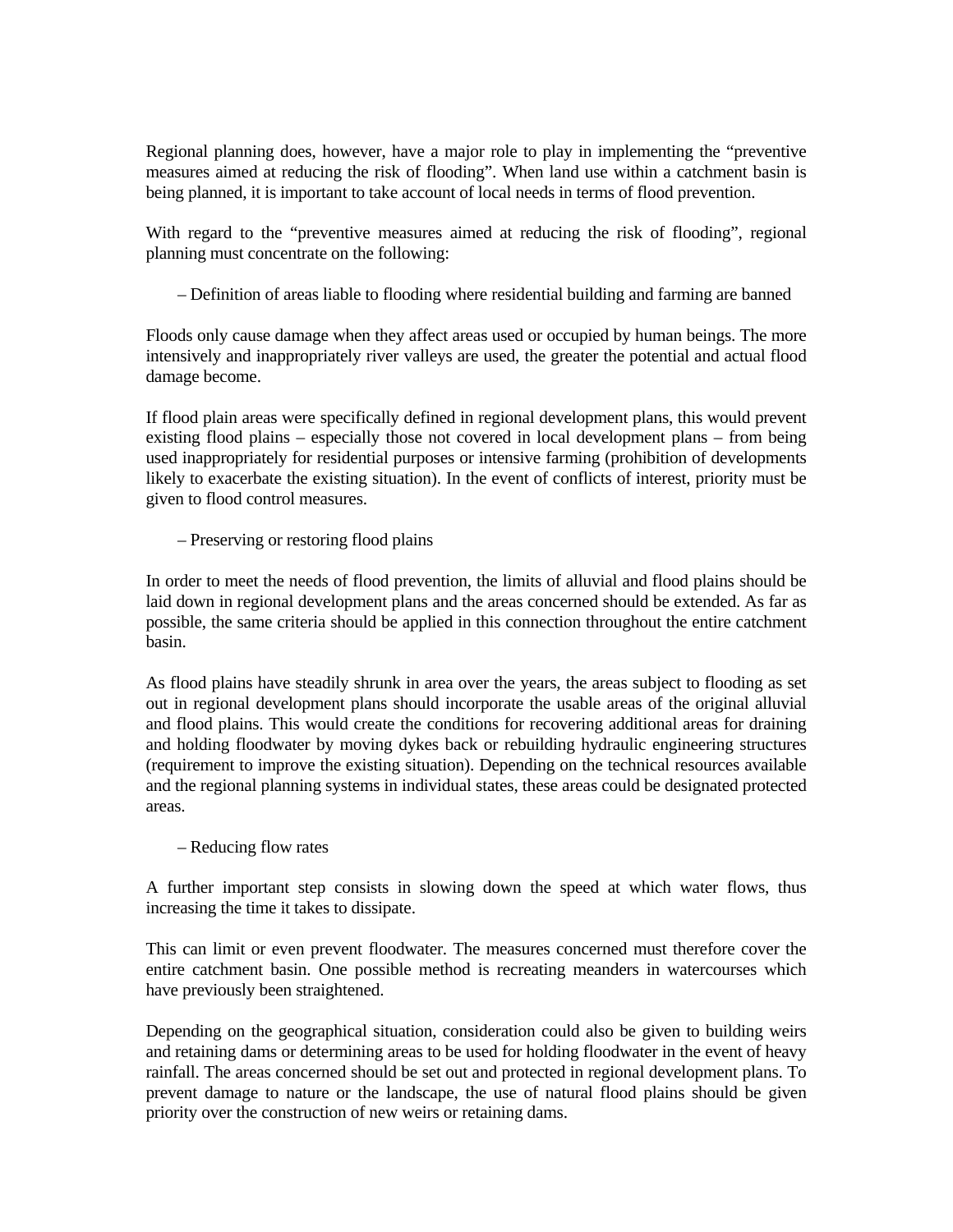– Preserving and enhancing the natural water-holding capacity of the entire catchment basin

The natural water-holding capacity of catchment basins depends on the retention capacity of the soil and vegetation. In the context of its co-ordinating role, regional planning must therefore ensure that the use of land and forests takes account of local characteristics, while also limiting the sealing of the ground surface with buildings/roads and slowing down flow rates through improved rainwater retention and seepage.

At the same time, the preservation of forests and other areas of land with beneficial effects on hydrology must remain a constant concern of regional planning, as this can play a direct part in preventing flooding.

c) The need for transnational action

The proposed flood prevention strategy will bear fruit only if it covers the entire catchment basin of the Rhine and the Meuse. This requires an integrated approach involving the various relevant fields of policy in all the riparian states. The authorities responsible for regional planning must therefore co-operate closely in order to reconcile and co-ordinate their respective policies. This will be achieved through close transnational co-operation between the national authorities responsible for regional planning acting in conjunction with those responsible for water management.

The implementation of any strategy demands close co-operation with the national authorities responsible for regional planning. Given their role in ensuring integration and cohesion, only they are in a position to pursue in their respective states the integrated approach set out in the strategy.

They must give priority to establishing consistent regional development policies geared to flood prevention.

The purpose of the transnational approach is to implement co-ordinated measures in the riparian states. To this end, the states concerned must draw up a joint plan of action acceptable to them all. For the reasons given above, this task falls to the national authorities who, for their part, take account of the other areas of policy concerned.

The plan of action must set out criteria for determining areas liable to flooding or areas where regional planning measures need to be implemented as a matter of priority. It must lay down specific, practical measures, set priorities for their implementation and specify organisational arrangements and mechanisms for reconciling different interests. This presents a considerable challenge, as the size and transnational nature of the catchment basins mean that many differences have to be taken into consideration – in particular, differences between national systems of regional planning, as well as geographical and physical disparities.

The activities of international and supranational organisations have a direct and indirect impact on flood control. The main bodies concerned here are the European Union and the international river commissions. Regional planning authorities must also take account of this in their transnational co-operation and indeed take advantage of all the possibilities which these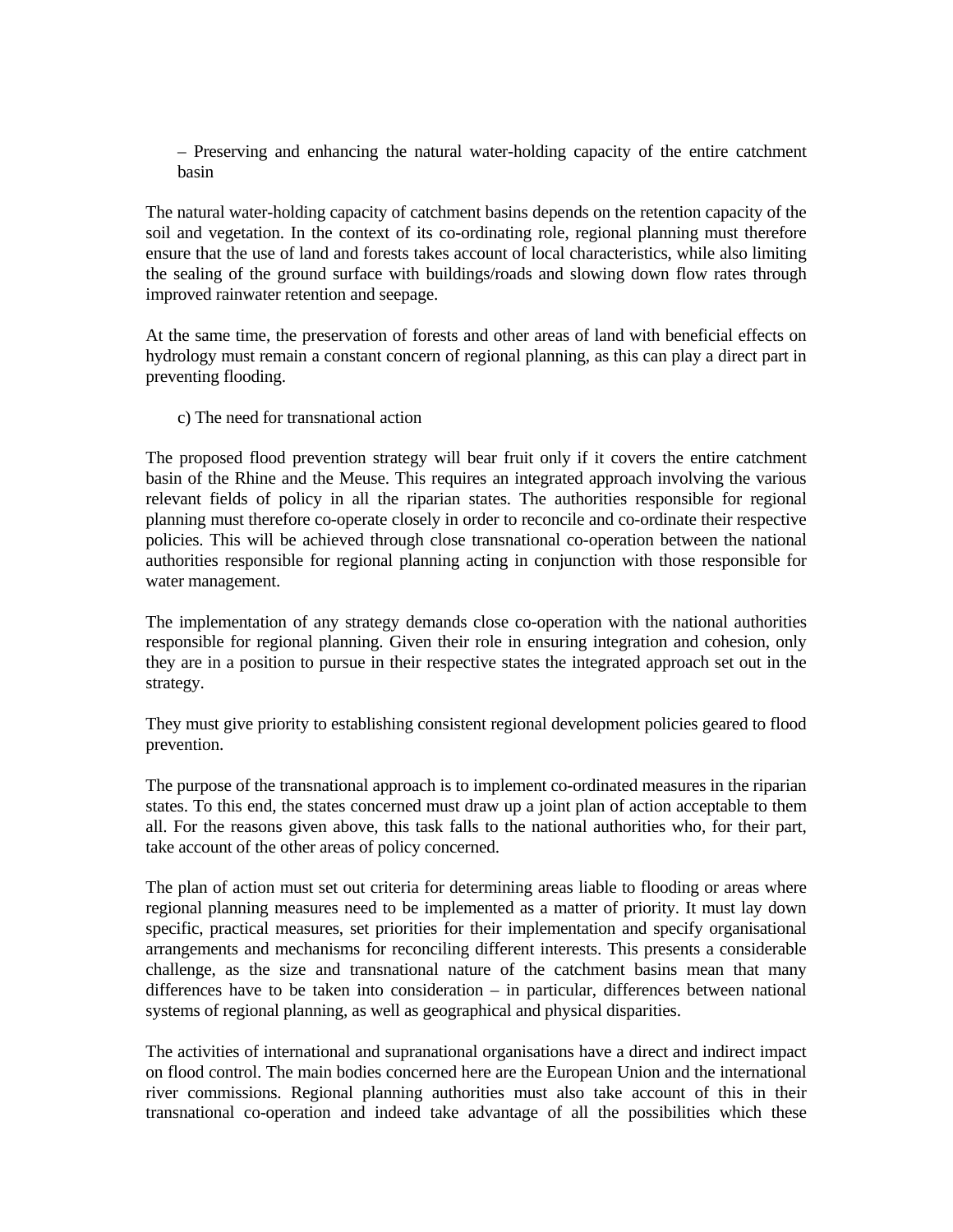organisations offer.

## *4.2.4. Conclusions and outlook*

The complex problem of flooding is a challenge which must be taken up at European level, as only European co-operation can provide a solution.

The first step must be to draw up a regional/spatial development strategy that is coherent in the long term. Floods can be averted only if regional planning policy is geared to prevention. Where necessary, interlinking with other policies and measures aimed at improving cooperation should be examined closely. Regional planning must play a leading role, as it is in a position to identify areas where action will be most effective. Possible delays at national or international level must be avoided, this being an area where the transnational framework will provide added impetus. To achieve a better balance in the long term between land use and stream flow control, changes will have to be made to the various land use patterns and the way they are managed.

In addition, it will be necessary to identify and eliminate any causes for delays in the implementation of guidelines, regulations and laws, etc. Lastly, the pooling of information and knowledge between countries can also play an important role.

An effective international approach demands an appropriate political framework.

Lastly, attention must also be given to co-operation with all the national and international bodies which are trying to solve the problem of flooding or whose policies may have an impact in this area.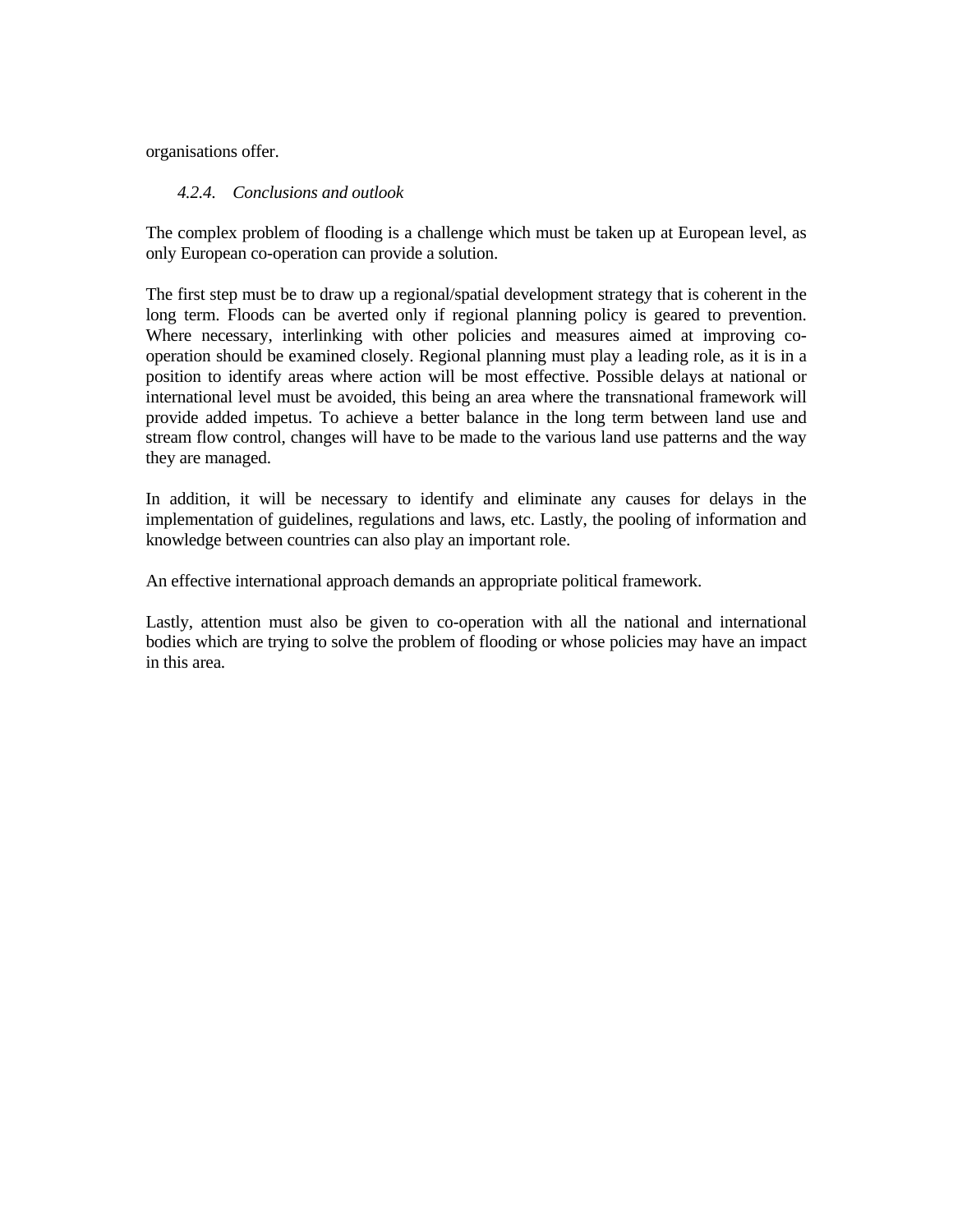# **IV. RESOLUTION N**° **2 ON STRATEGIES TO BE IMPLEMENTED WITHIN A COMPREHENSIVE REGIONAL/SPATIAL PLANNING FRAMEWORK FOR PROTECTING AND MANAGING FRESHWATER RESOURCES**

The Ministers attending the 11th session of the European Conference of Ministers responsible for Regional Planning (CEMAT), held in Limassol on 16 and 17 October 1997;

having examined the report submitted by the Cypriot Minister and the background report prepared by the Committee of Senior Officials on sustainable regional/spatial planning in Europe and the protection of water resources;

aware that the problems concerning the protection of water resources have already been discussed in various international fora,

### **1. CONSIDER THAT:**

. water is an extremely valuable resource which is essential to all forms of life; the stocks of freshwater are limited and unequally distributed and therefore it is imperative for the sustainable development of all European regions to preserve their integrity, to use them rationally and ensure their replenishment for future generations;

. securing of water is an integral part of the task of regional/spatial planning which aims to protect natural resources and create and maintain similar living conditions on the whole of the territory by means of a balanced and sustainable regional development;

. the quality of life of European citizens depends on the effectiveness of our efforts to protect and safeguard existing good quality water resources against pollution and on the implementation of measures which need to be taken in order to improve the quality of already polluted surface water or groundwater. Significant financial resources need to be invested in many European countries in the coming decade in order to meet the needs of social and economic development;

. water resources are exposed to increasing dangers not only in quantitative terms but also and especially in qualitative terms. The following factors contribute to this, their weighting varying from region to region: the input of harmful substances (from the air, from polluting materials, from excessive use of fertilisers and pesticides, from the discharge of inadequately treated effluent, from sewage sludge, rubbish dumps and existing waste deposits); the increase of builtup areas, including areas for traffic and transport purposes and in the water catchment following from the lowering of the water-table;

. it is necessary for all public planning authorities, enterprises and private households to attach greater importance to the protection of water. Regional planning, the water management authorities and specialists in other disciplines have the joint obligations to protect water quality and to secure water balance and water supply;

. all plans and measures should be based on the following general concepts of regional planning: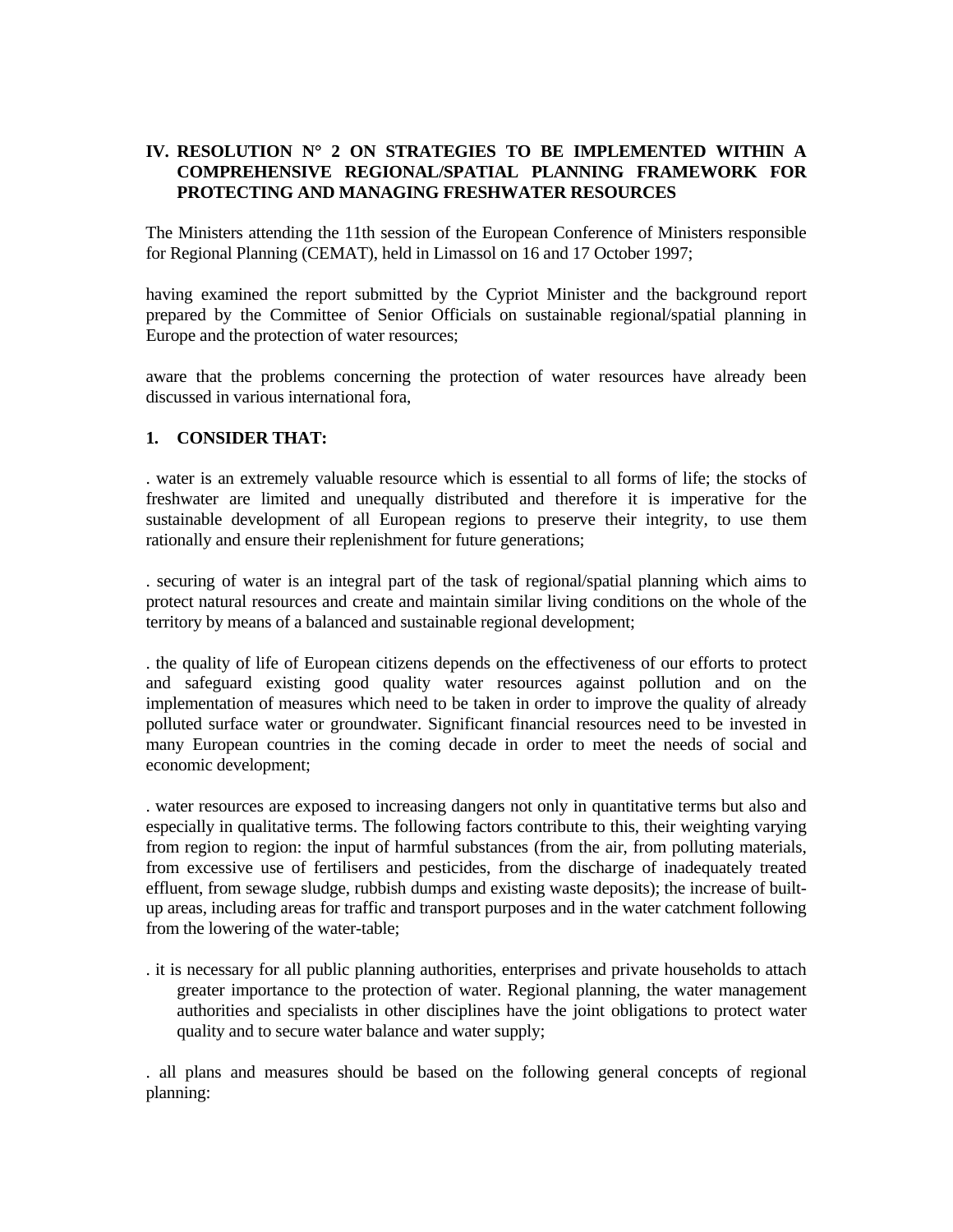- i. all water resources must be protected;
- ii. the formation of new ground water must not be significantly restricted by the sealing of open space or other impairments to percolation. In addition to this it is important to avoid projects, measures and any influence (input of harmful substances) which can result in an impairment of the quality of the ground water;
- iii. it is preferable to use water resources close to consumers than to open up new water resources in more distant regions. This means that each region should base its future development first and foremost on its own supply of water. The local security of water supply can be improved with the aid of integrated main systems;
- iv. long-distance water supply can only be considered if there are no adequate water resources available locally or if water resources cannot be harnessed and the potential for water conservation has already been exhausted. Regions with a water surplus should hold these reserves available not only for their own use but also for those regions whose supply of water is inadequate to meet requirements;

. the general concept outlined above for a viable regional structure for using water resources is a sound basis for sustainable development in all European regions.

# **2. REAFFIRM THAT:**

. the safeguarding of the quantity and quality of water is a top priority for Europe, as the availability of adequate quality is a key factor for regional development;

. striking the balance between the water use and the water ecosystem is fundamental for the development of Europe; having regard to the scarce quantity of water supply in some regions of Europe it is necessary to promote efficient water management policies in order to reduce the demand;

. it is essential for Europe to decide on a rational, comprehensive and long-term pan-European perspective for the efficient protection and management of water resources; such a perspective should take into account all types of water users and all water resources, and also take account of the principles of efficiency and sustainability and reflect the importance of water as a social and economic asset in meeting basic human needs, while encouraging awareness of the real societal costs of water usage;

. international, national and interdisciplinary co-operation is of crucial importance for protecting and efficiently managing existing water resources;

. the quality of major watercourses and major water reserves should be kept up to European standards, as non-respect of the norms leads, generally, to negative repercussions on the prospects for regional development and could have significant impacts on environmental conditions in other States;

. the restructuring of the economies and the social and administrative reform which are under way in many European states, which will affect developments in the industrial, agricultural and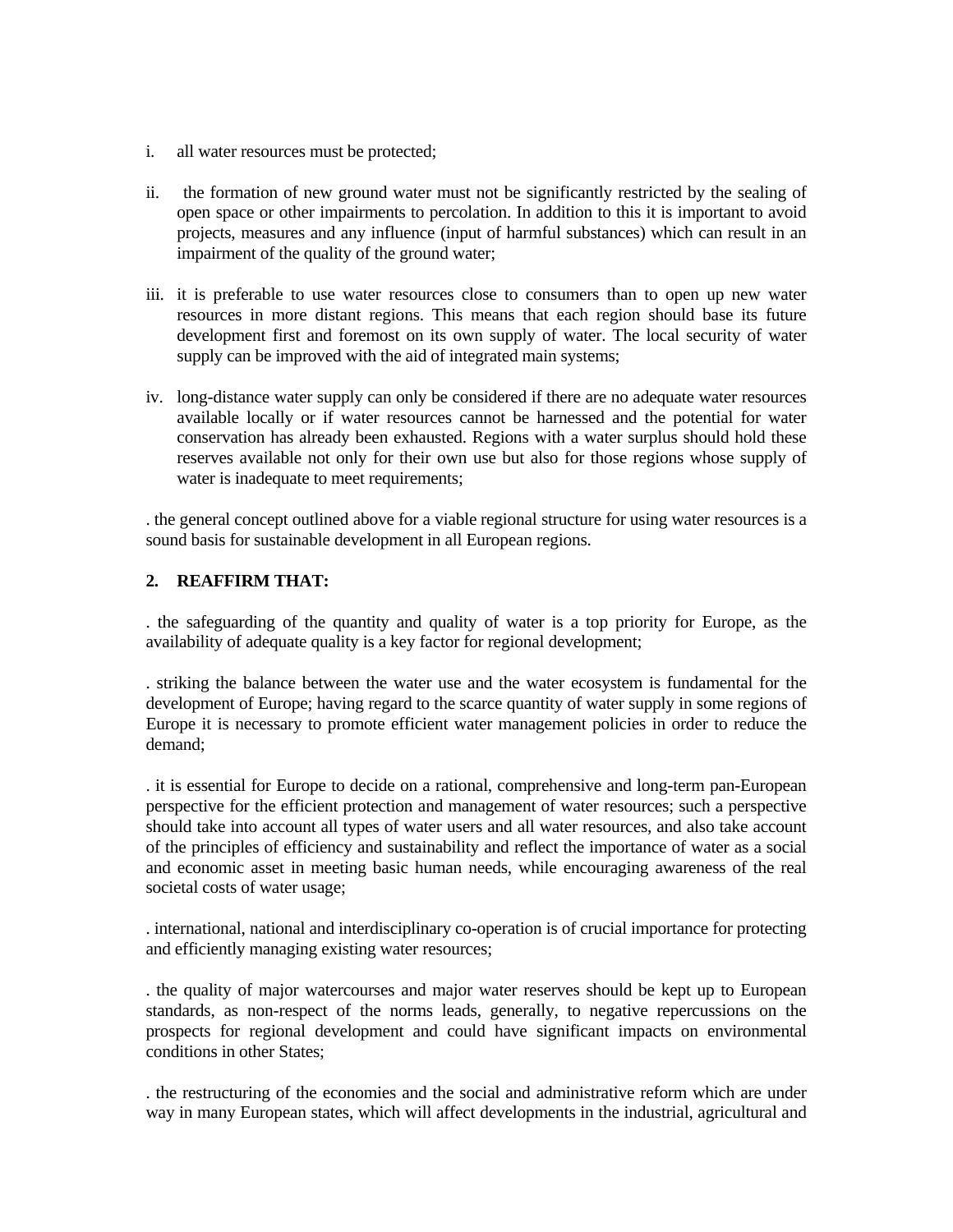the energy sectors should be closely co-ordinated with a European strategy for the rational and sustainable management of water resources;

. the European public must have easy access to information concerning the quality of water resources, the results from monitoring activities and the measures taken to safeguard water resources;

### **3. RECOMMEND THAT THE GOVERNMENTS OF THE MEMBER STATES IMPLEMENT THE FOLLOWING MEASURES:**

#### **i. at European level**

. define on the broadest possible European scale the strategic objectives of a comprehensive water policy based on close co-operation between water management, regional planning and other disciplines;

. improve European regulations on the protection of water resources;

. promote regional and local responsibility for the effective protection and sparing use of water resources (helping people to help themselves);

. foster technical co-operation between states so that positive and innovative techniques for the development and the efficient use of water resources could be made generally available and be exploited quickly and cost-effectively;

. draw up integrated water management programmes consistent with an efficient strategy for entire water basins and eco-corridors along the river valleys, especially those which cross national boundaries, and decide which level (regional, national, international) is the most appropriate for the implementation of actions and projects;

. co-ordinate within the framework of international agreements the protection, efficient use and management of water from transfrontier watercourses, lakes and groundwater reserves; make full use in this respect of the ECE-Convention on the Protection and use of transboundary watercourses and international lakes;

. develop in the framework of the ESDP and of the guiding principles for sustainable and comprehensive development in Europe in the next century a coherent, long-term flood and drought prevention strategy that takes into account natural catchment basins.

#### **ii. at national level**

. approve co-ordinated national quality standards for the rational and sustainable use of surface waters and groundwater, as well as the protection of their biological diversity, define time limits for their implementation, establish reliable systems for monitoring and ensure that these standards will be taken into account in all regional/spatial, economic and social planning initiatives;

. draw up or update at regional level hydrological balances where this has not yet occurred.